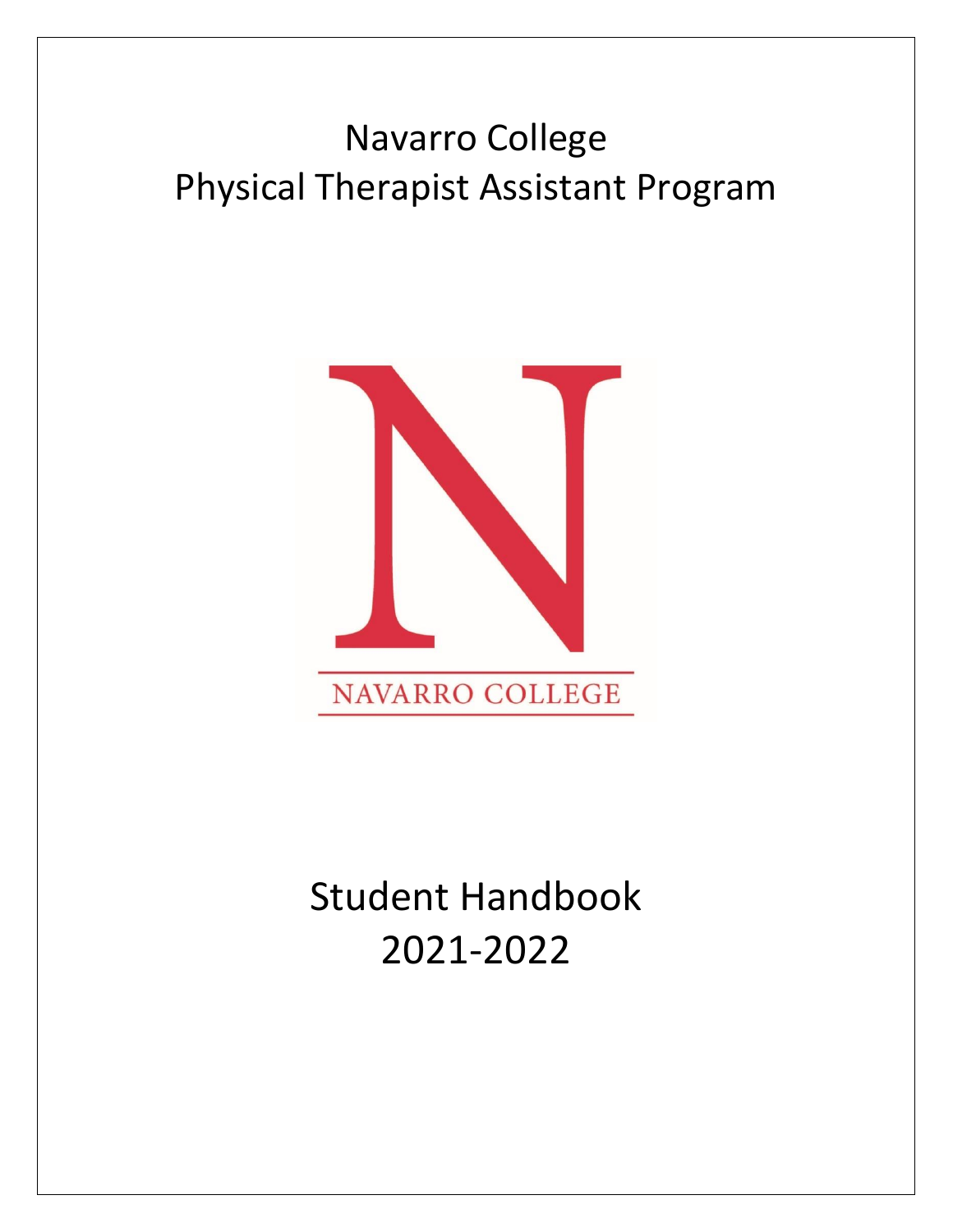# **WELCOME TO NEW PTA STUDENTS**

<span id="page-1-0"></span>Navarro College and the faculty of the Physical Therapist Assistant (PTA) Program would like to welcome you to the program and to the profession of physical therapy. We hope you are embarking on a life-long career, which will be rewarding for you in all ways.

The purpose of this handbook is to share information in which we feel will prepare you to perform at your highest potential while a student in the program. This information will help you understand the physical therapist assistant program goals, the program's operation, the vision of the faculty, policies of the program, and our philosophy of physical therapy.

Physical therapy is a profession aimed at helping each individual fully participate in life to his/her full potential. In physical therapy, you will have opportunities to work with people of all ages in various stages of their lives (both in wellness and in altered states of health or independence).

Each of you will bring to the classroom and to clinicals your own personality and personal experiences. You will learn to interweave many components into a therapeutic self, aimed at interacting with your clients to assist them in setting their own goals and motivating them to achieve those goals.

Just as each student and each faculty member is different in his/her experiences, personality, communication styles, and motivation, so will each of your patients. There is no formula to tell you how to treat all. Physical therapy embraces our individual differences and challenges physical therapy practitioners to be flexible, adaptable, creative, and quick thinking. The concept of critical thinking - or finding the complete picture using pieces of a puzzle from many sources - is an essential part of the Navarro College PTA Program.

We want you to set your goals high and to reach beyond what you have known before. We expect you to see yourself as an emerging professional and to act accordingly with responsibility and ethical behavior.

The Navarro College PTA faculty is dedicated to assisting you in reaching your goal of becoming certified as a physical therapist assistant and to practice in the field of physical therapy. We look forward to the next 24 months of working with you.

Sincerely, The faculty and staff of the Navarro College PTA Program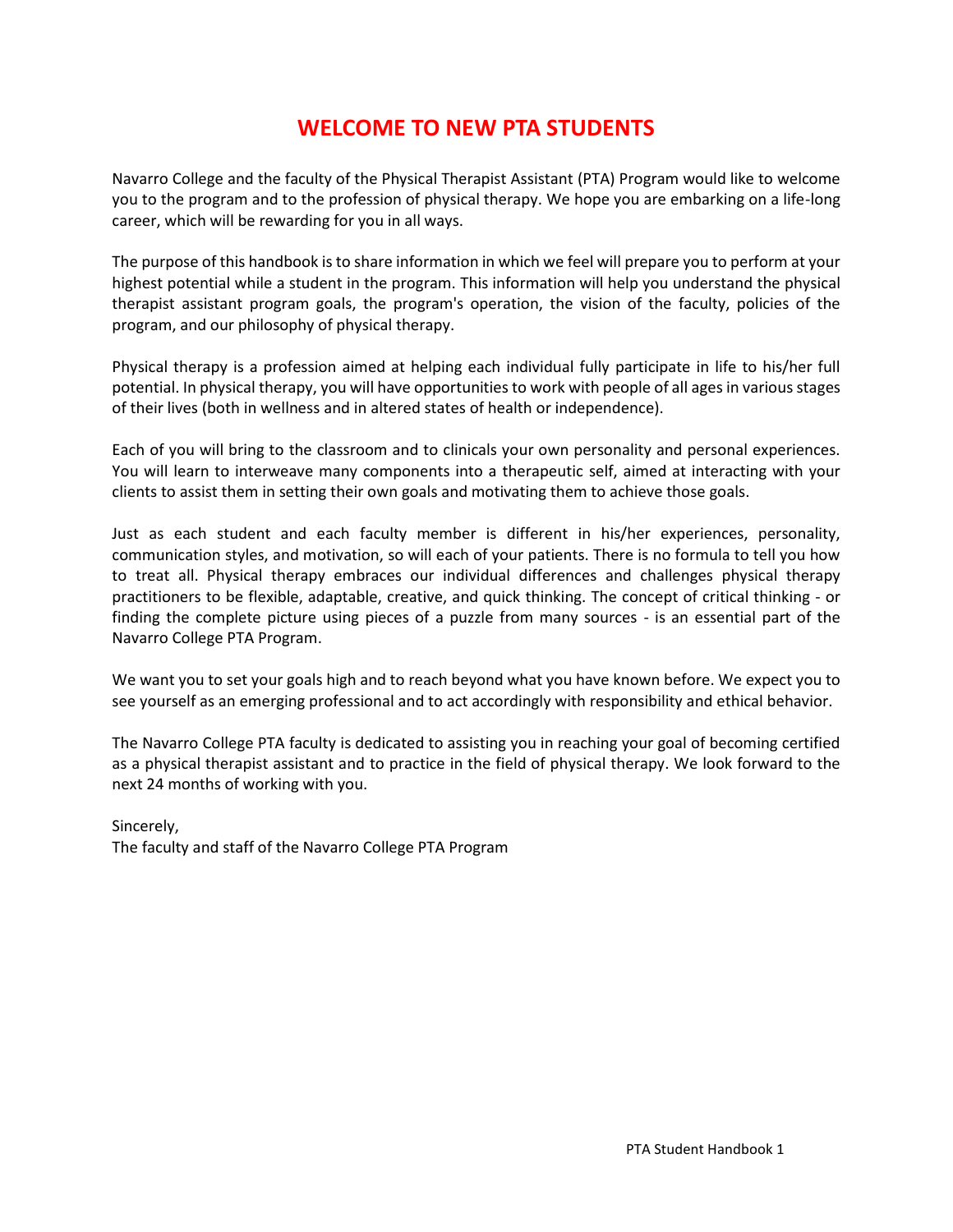# **PTA FACULTY AND STAFF**

#### <span id="page-2-0"></span>**Sarah Austin, PT, DPT**

Sarah is the director for the PTA Program and a professor for the PTA Program on the Midlothian campus of Navarro College. She graduated in 2002 from The University of Oklahoma Physical Therapy program with a Master's in Physical Therapy. In August of 2021, she completed her transitional DPT program through A.T.Still University. She has practiced and continues to practice in a variety of treatment settings, including wellness clinics, home health pediatrics, hospital pediatrics, outpatient rehabilitation, and in various school settings. Sarah is involved with supervision of physical therapist assistants on a constant basis. Sarah has also owned a home health company focusing on pediatrics, working side by side with therapists of other disciplines, physicians, nurses, and other health care personnel. She also teaches and develops various continuing education courses.

#### **Lisa Rigsby, PT, DPT**

Lisa is the Academic Coordinator of Clinical Education and an associate professor for the PTA Program on the Midlothian campus of Navarro College. She graduated in 1999 from The University of Texas Southwestern Medical Center Physical Therapy program with a Bachelor's in Physical Therapy and recently from Texas Tech University with a Doctorate of Physical Therapy in 2017. She has practiced and continues to practice in home health with focus on geriatrics. Lisa has worked in a variety of treatment settings, including rehabilitation director for six years in a busy orthopedic outpatient business with three satellite facilities, functioned as therapy director for home health agency, and has worked in various acute hospital and inpatient rehabilitation and outpatient settings. She also has experience in ergonomic design for companies and home modification training, has advised employees and staff in work safety and injury prevention in a local warehouse business. Lisa has also owned a home health contracting company, teaching and directing physical therapist and physical therapist assistants, and supporting disciplines of speech and occupational therapies.

#### **Teresa O'Neil, PTA**

Terri is a full-time faculty member for Navarro College PTA program. She graduated with her AAS degree in PTA in 1994 and has been working in the field of physical therapy continuously. She has expansive knowledge in a variety of settings, with emphasis on the geriatric population. She also has significant clinical experience working as a consultant and training other clinicians in the correct use of physical modalities. She served as a professor and the Academic Coordinator of Clinical Education for Kaplan College in the PTA Program.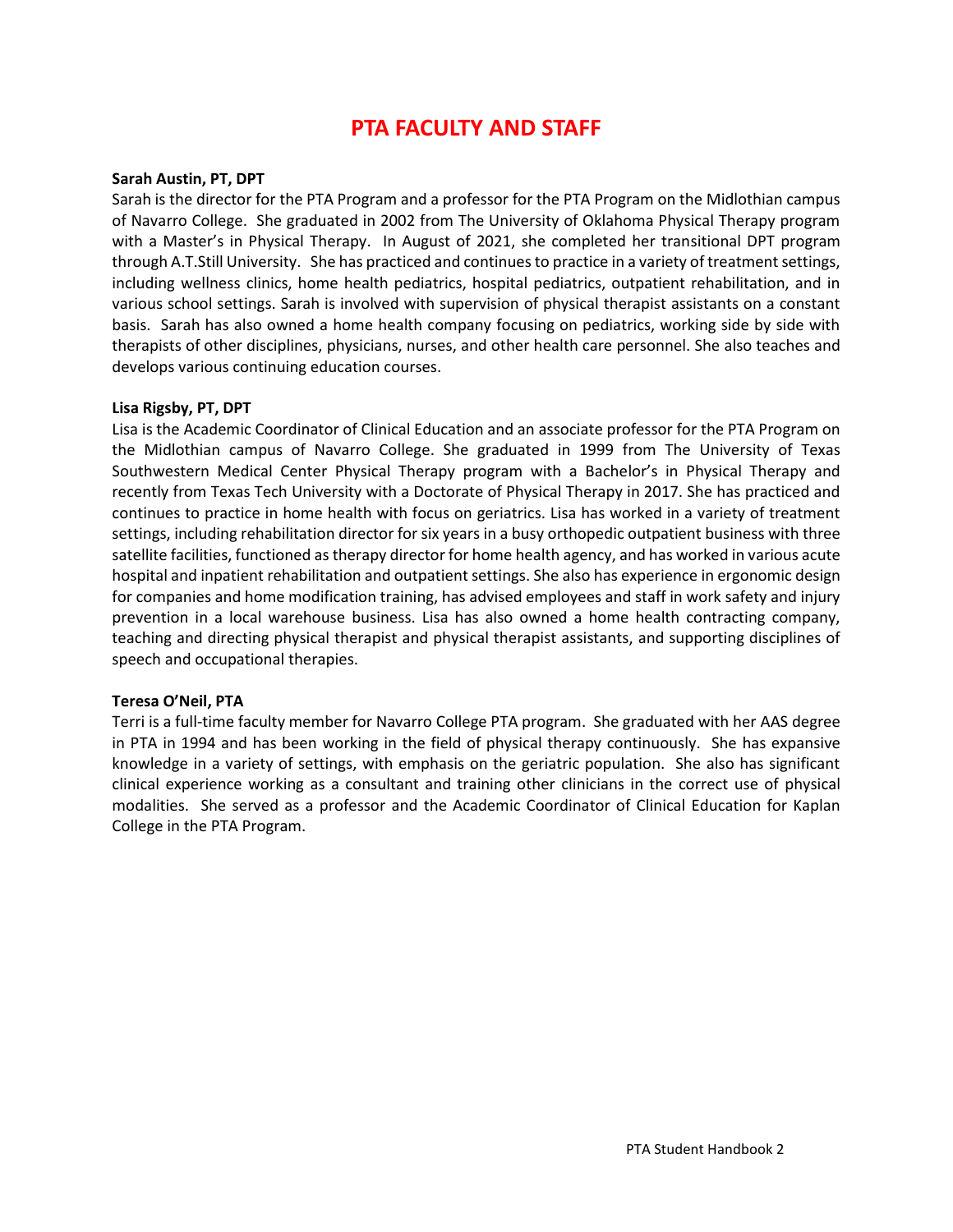#### <span id="page-3-0"></span>**FACULTY CONTACT INFORMATION**

Sarah Austin, PT, MPT PTA Program Director; Assistant Professor Office telephone/voicemail: 972-775-7270 Email: [sarah.austin@navarrocollege.edu](mailto:sarah.austin@navarrocollege.edu)

Lisa Rigsby, PT, DPT Academic Coordinator of Clinical Education, Associate Professor Office telephone/voicemail: 972-775-7252 Email: [lisa.rigsby@navarrocollege.edu](mailto:lisa.rigsby@navarrocollege.edu)

Teresa O'Neil, PTA Associate Professor Office telephone/voicemail: 972-775-7254 Email: [teresa.oneil@navarrocollege.edu](mailto:eresa.oneil@navarrocollege.edu)

#### **ADMINISTRATION CONTACT INFORMATION**

Guy E Featherston, MS Dean of Health Professions Office telephone/voicemail: 972-923-5120 Email: [guy.featherston@navarrocollege.edu](mailto:guy.featherston@navarrocollege.edu)

Patti Binger, MS Coordinator of Operations Office Telephone/Voicemail: 972-923-5121 Email: [patti.binger@navarrocollege.edu](mailto:patti.binger@navarrocollege.edu)

**Full-time faculty telephones include voicemail, which can be accessed 24 hours a day. Faculty members will make every attempt to return telephone messages and email messages within 24 hours. Emails or telephone messages sent to faculty on Friday will be answered the following Monday.**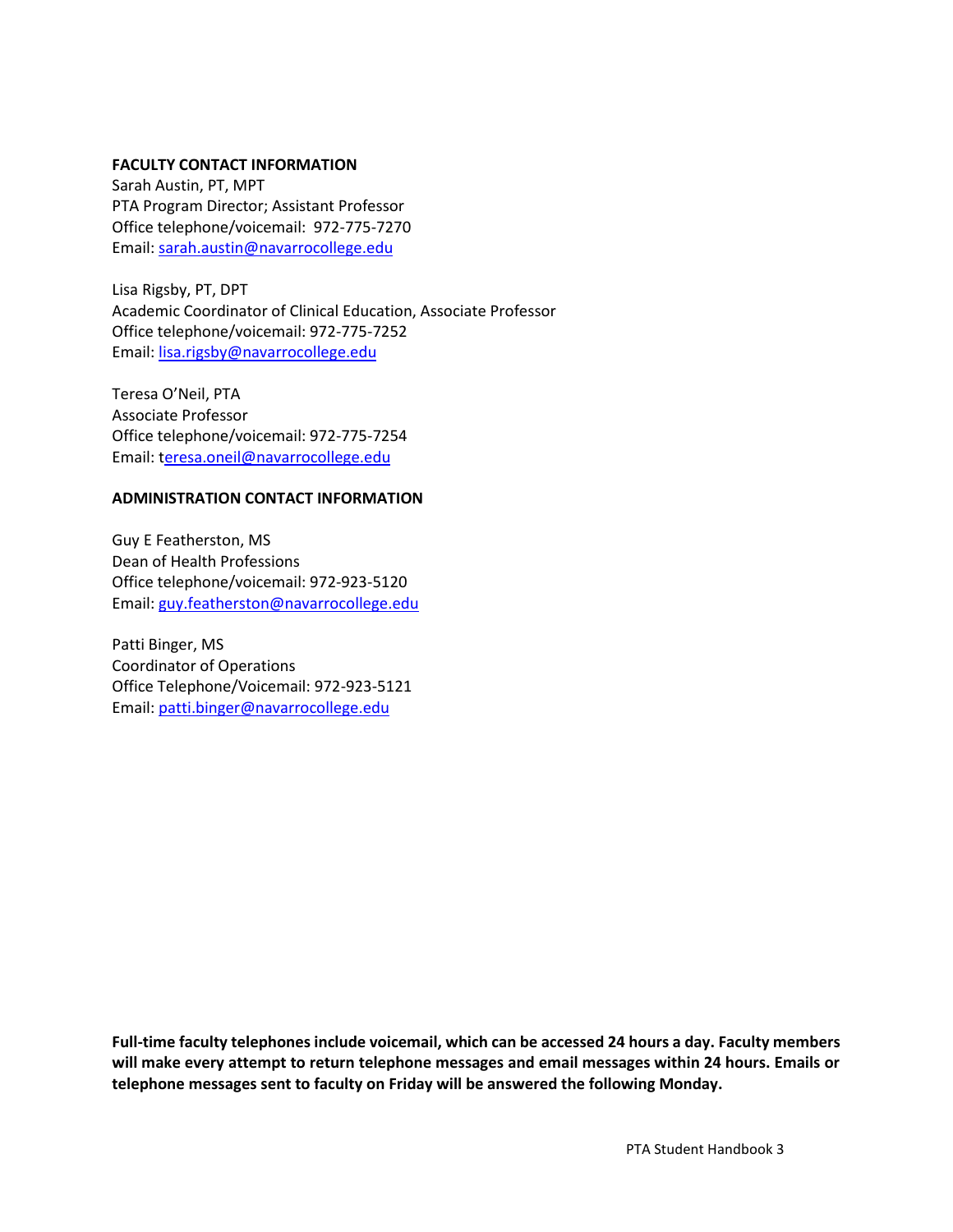### **CAMPUS PHONE NUMBERS**

#### <span id="page-4-0"></span>**EMERGENCY PHONE NUMBERS**

| <b>Campus Security Telephone:</b>          | (972) 923-6436 |
|--------------------------------------------|----------------|
| Emergency Services (Fire, Medical, Police) |                |
| From a campus phone:                       | 911            |
| Fire Department (Non-Emergency)            | (972) 775-7660 |
| Poison Control:                            | 800-222-1222   |
| Police Department (Non-Emergency):         | (972) 775-3333 |

#### **IMPORTANT PHONE NUMBERS**

Navarro College Main Campus Waxahachie Campus 3200 West 7th Avenue 1900 John Arden Drive Corsicana, TX 75110 Waxahachie, TX 76165 1-800-NAVARRO (972) 937-7612

Midlothian Campus Mexia Campus Midlothian, TX 76065 Mexia, TX 76667 (972) 775-7200 (254) 562-3848

Admissions and Records (903) 875-7700 Residence Life Office (903) 875-7541 Office of Financial Aid (903) 875-7362 Navarro College Bookstore (972) 775-7241 International Student Services (903) 875-7370 Department of Public Safety (903) 875-7500 Services for Students with Disabilities (903) 875-7377 Office of Student Relations (903) 875-7372 Personal Counseling and the counseling of the counseling (903) 875-7393

899 Mount Zion Road and Samuel Communication of the Second VI Must be seen a set of the Second VI Must be seen a set of the Second VI Must be seen a set of the Second VI Must be seen a set of the Second VI Must be seen a s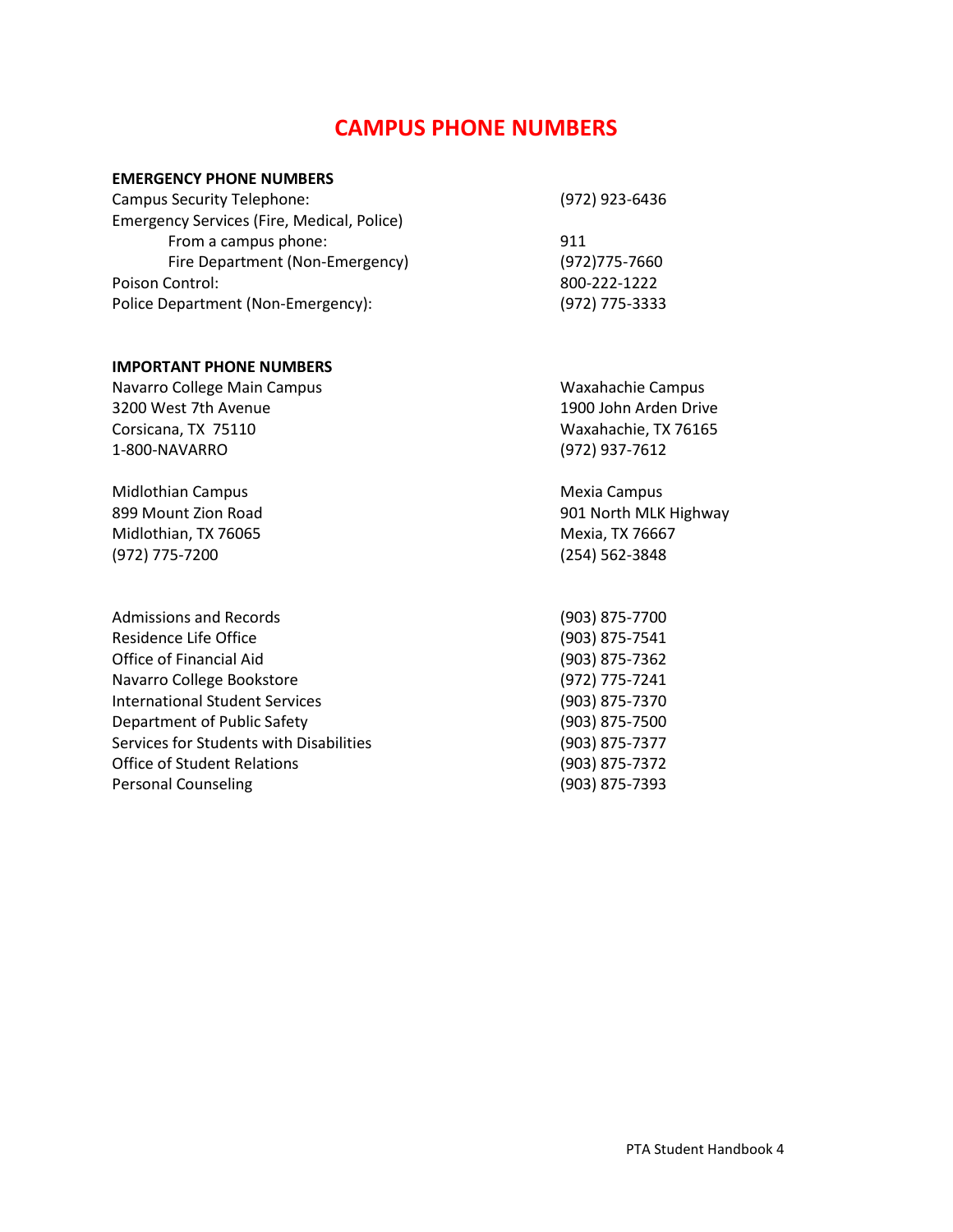# **TABLE OF CONTENTS**

| NAVARRO COLLEGE PHYSICAL THERAPIST ASSISTANT PROGRAM (COMPLETED BY FACULTY)  20 |  |
|---------------------------------------------------------------------------------|--|
|                                                                                 |  |
|                                                                                 |  |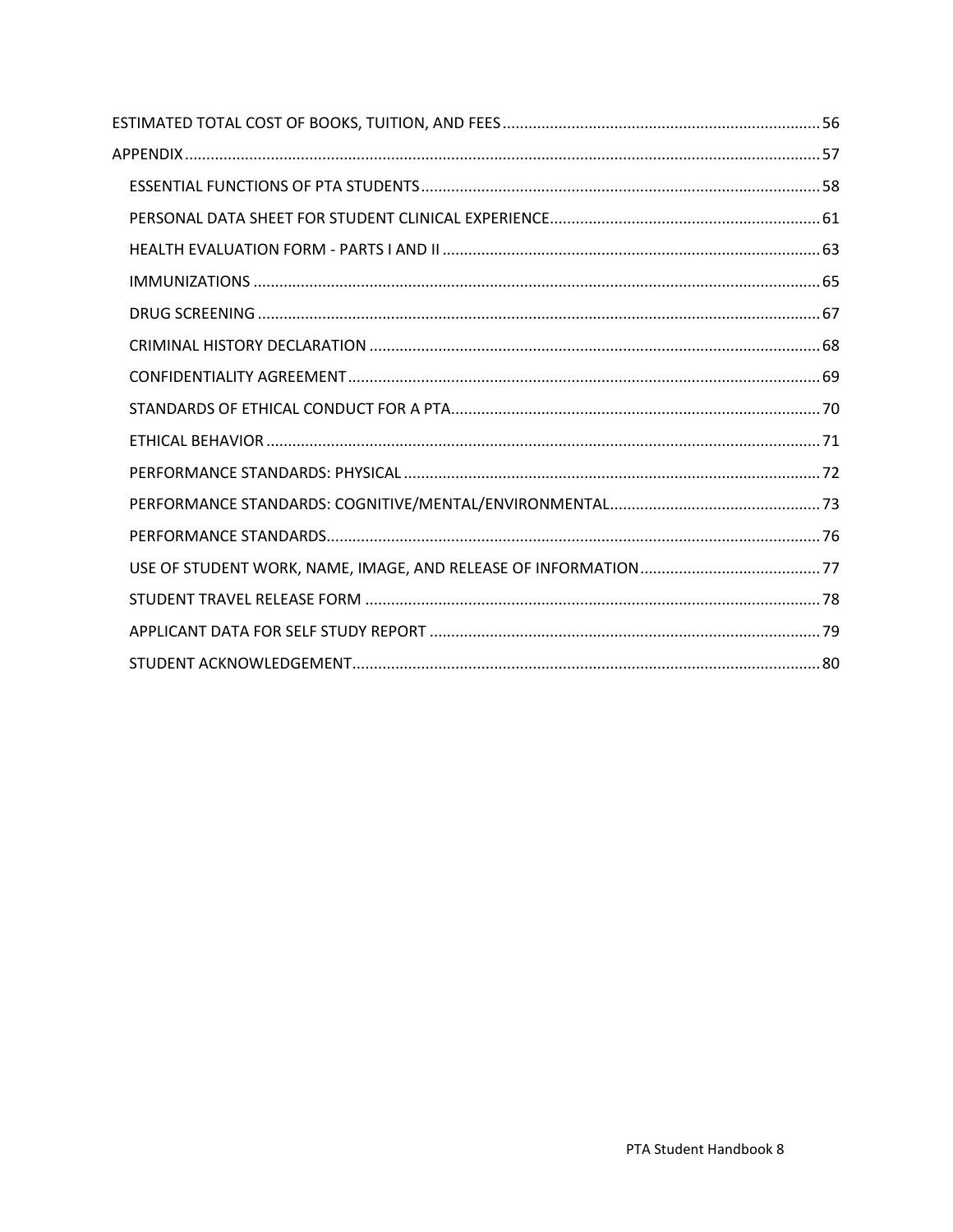# **EQUAL EDUCATIONAL OPPORTUNITY**

<span id="page-9-0"></span>Navarro College shall comply with existing federal and state laws and regulations where applicable, with respect to the admissions and education of students, with respect to the availability of student loans, grants, scholarships, and job opportunities, and with respect to student programs and activities conducted on premises owned or occupied by the College.

Navarro College shall not discriminate against any person on account of race, color, religion, creed, gender, age, national origin, ancestry, disability, marital status or veteran's status.

# **ADA INFORMATION**

<span id="page-9-1"></span>With a commitment to equal access of facilities, activities, and programs, Navarro College provides reasonable and appropriate accommodations for qualified students with regard to disabilities and with regard to the potential for success as defined in Section 504 of the Amended Federal Rehabilitation Act of 1973, the Americans with Disabilities Act of 1990, Section 508 of the Rehabilitation Act of 2000, and the ADAAA of 2009.

Such disabilities include, but are not limited to speech impairments, hearing impairments, visual impairments, learning disabilities, and emotional/psychological disabilities. Students requesting special accommodations must adhere to the following guidelines as per institutional policy set forth by the Navarro College Board of Trustees:

Students should make requests for accommodations ideally at least (4) four weeks prior to the first day of the semester or if returning student at least (2) two weeks before classes begin. It is highly recommended that students allow this sufficient time prior to the first day of class for greater likelihood of academic success that semester. Failure to do so may result in delay or suspension of services. A request for accommodations is considered on an individual basis once a completed application is submitted along **with the most current and complete documentation.** Documentation should include a clinical narrative and/or assessment with a diagnostic statement identifying the disability, the recommended accommodations and/or auxiliary aids currently prescribed or in use, and the functional, relevant, academic impact of the disability. Such documentation should be on letterhead and contain the professional's signature. Navarro College Disability Services reserves the right to request updated documentation for accommodations requested**. Notes on prescription pads will not be accepted.**

#### <span id="page-9-2"></span>**SPECIAL POPULATIONS STUDENTS**

Navarro College provides, through the Carl Perkins Career Center, a variety of services for students who are single parents, displaced homemakers, persons with disabilities, students majoring in non-traditional occupations, individuals from economically disadvantaged families, and students with limited English proficiency. Students falling in one or more of these categories should contact the Carl Perkins Career Center for details concerning these services.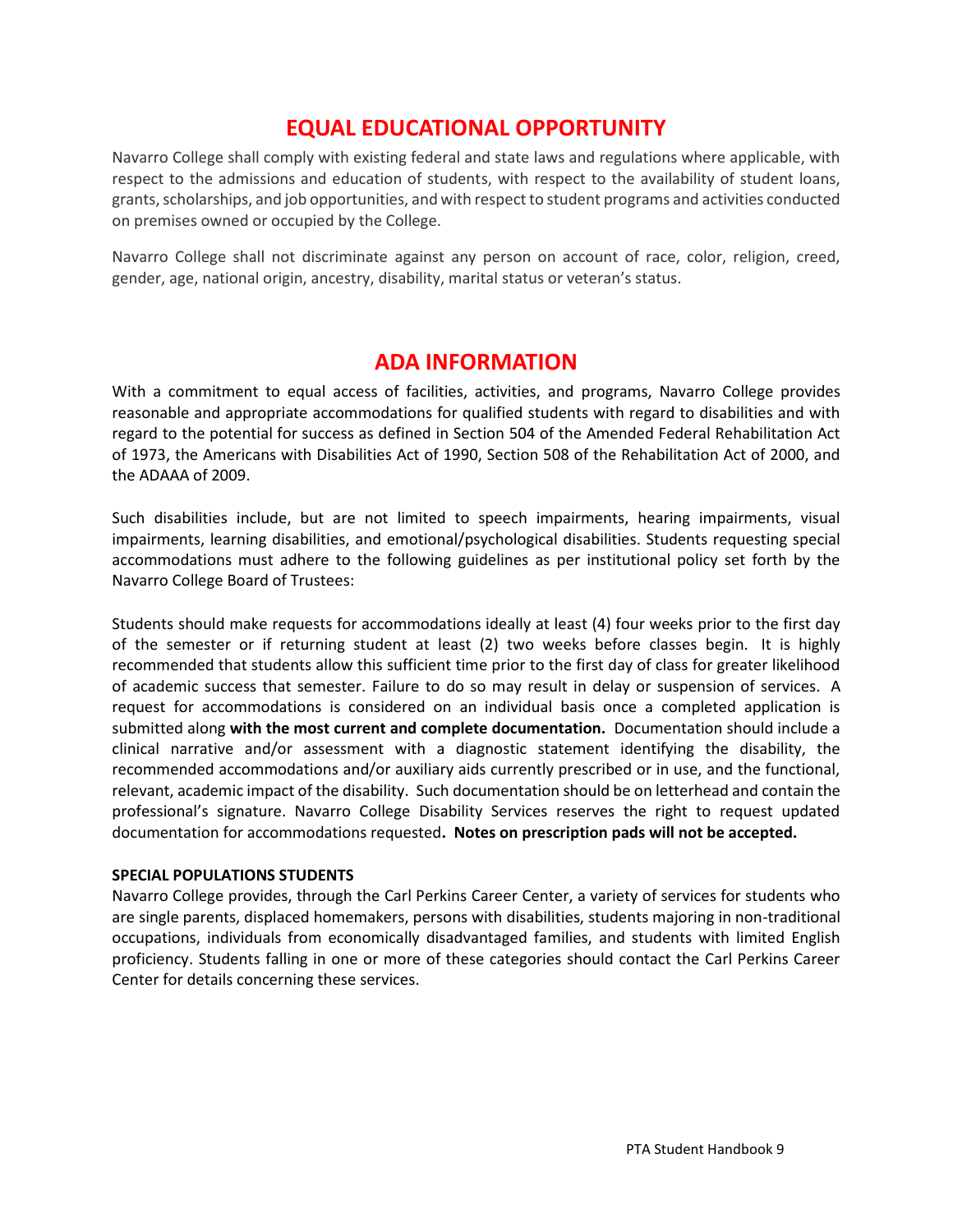# **STUDENT CODE OF CONDUCT IN SPECIAL PROGRAMS**

<span id="page-10-0"></span>Certain programs such as honors programs, Residence Life, as well as instructional areas (e.g. Cosmetology, Welding, Oil and Gas), Allied Health (e.g. Nursing, OTA, PTA) and Protective Services (e.g. Police, Fire and EMS) will require additional standards of conduct and may involve additional requirements for admissions and sanctions against student misconduct. The request for appeal of any instructional programmatic decisions must be made through the program director and his/her supervisor consistent with the Student/Instructor Conflict Resolution procedures. The students in these programs will be required to abide by both the Navarro College Student Handbook and the program specific Student Handbook. When there is conflict, the Navarro College Student Handbook supersedes the program handbook at the discretion of the campus judicial officer designee.

# **PURPOSE**

<span id="page-10-1"></span>The PTA Student Handbook provides you with the information concerning policies and procedures of the Navarro College Physical Therapist Assistant Program, which will guide your actions during the two years you work toward your Associate Degree of Applied Science and national licensure as a Licensed Physical Therapist Assistant. The PTA Student Handbook is approved by the Executive Vice President of Academic Affairs. The policies and procedures of the PTA Student Handbook are in addition to the Navarro College Catalogue, the Navarro College Student Handbook, and the PTA course syllabi.

# **SIGNATURE SHEET INFORMATION**

<span id="page-10-2"></span>Throughout this manual, you will find policies and procedures, which require your signature. Each page requiring a signature occurs twice; one sheet is in the bound copy for you to keep and one sheet is a loose copy for you to return to the Academic Coordinator of Clinical Education in your student portfolio (which is described in this manual).

Students will read and agree to the Navarro College policies and procedures in the Navarro College Catalog, the Navarro College Student Handbook, and the PTA Student Handbook for each year of study.

# **ACCREDITATION**

<span id="page-10-3"></span>The Physical Therapist Assistant Program at Navarro College is accredited by the Commission on Accreditation in Physical Therapy Education (CAPTE). CAPTE accreditation of a physical therapist or physical therapist assistant program satisfies state educational requirements in all states, the District of Columbia, Puerto Rico, and the U.S. Virgin Islands. Thus, students graduating from CAPTE-accredited physical therapist and physical therapist assistant education programs are eligible to take the National Physical Therapy Examination and apply for licensure in all states, the District of Columbia, Puerto Rico, and the U.S. Virgin Islands. For more information regarding state qualifications and licensure requirements, refer to the Federation of State Boards of Physical Therapy website at www.fsbpt.org. Commission on Accreditation in Physical Therapy Education: American Physical Therapy Association 3030 Potomac Ave., Suite 100 Alexandria, VA 22305-3085; (703) 684-APTA (2782); (800) 999-2782 (703) 684-7343 (fax); [www.capteonline.org](http://www.capteonline.org/)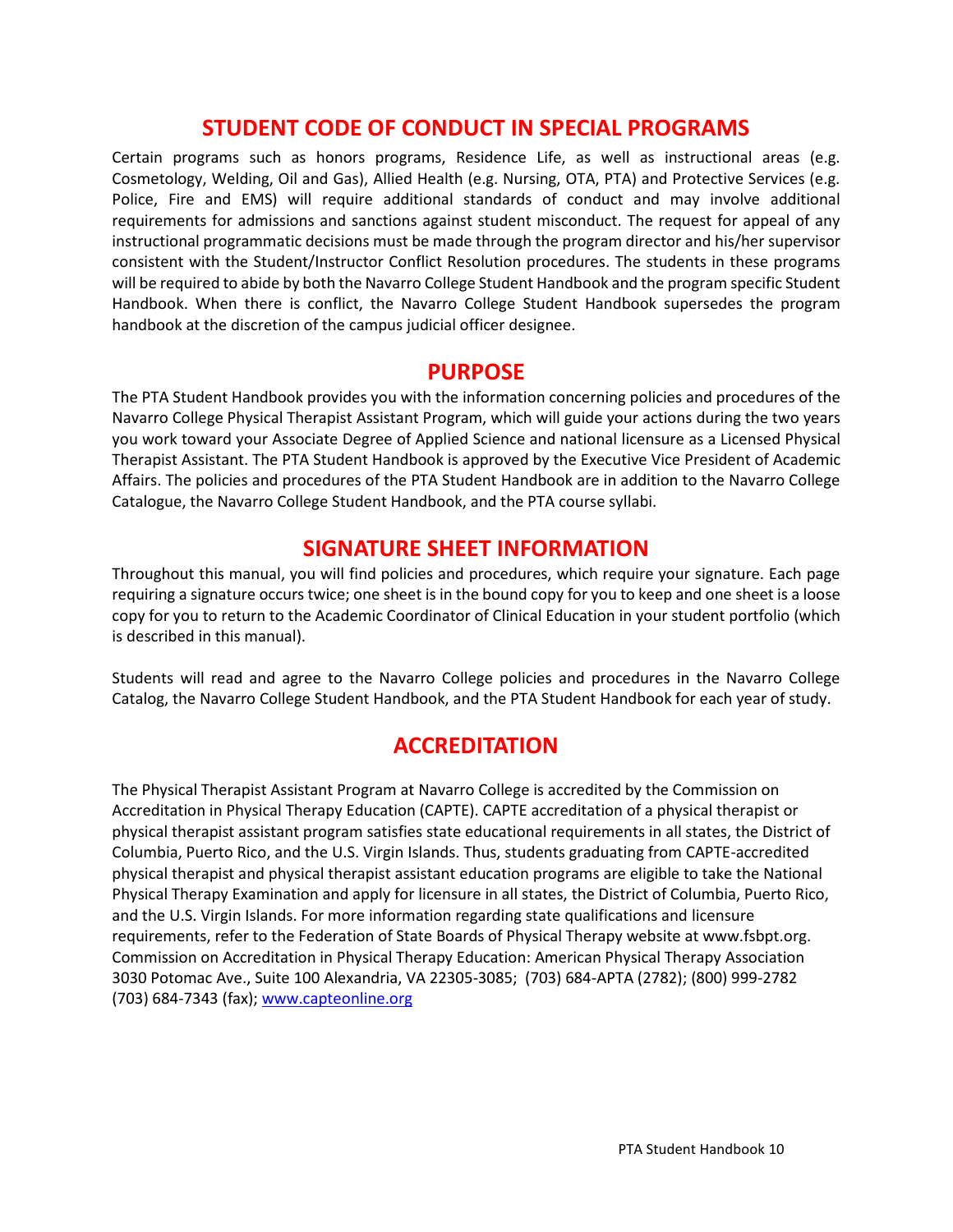# **CONTEXT OF THE INSTITUTION**

<span id="page-11-0"></span>Navarro College is a two-year accredited, state-supported, community college with four distinct campuses in Corsicana, Waxahachie, Midlothian, and Mexia. Navarro has a long history of service to the community and is committed to creating a learning environment that is accessible, affordable, responsive, and innovative.

The mission of Navarro College is to provide educational opportunities that empower students to achieve their personal, academic, and career goals and that promote life-long learning for all communities served.

Navarro College is accredited by the Southern Association of Colleges and Schools Commission on Colleges to award associate degrees. Contact the Commission on Colleges at 1866 Southern Lane, Decatur, Georgia 30033-4097; http://www.sacscoc.org; or call 404-679-4500 for questions about the accreditation of Navarro College.

# **NAVARRO COLLEGE PTA MISSION AND PHILOSOPHY**

#### <span id="page-11-2"></span><span id="page-11-1"></span>**PROGRAM OVERVIEW**

The two-year, 66-hour curriculum in physical therapy leads to an Associate of Applied Science Degree (A.A.S. PTA). The program helps prepare the graduate to take the national certification examination provided by the Federation of State Board of Physical Therapy (FSBPT) to become a Physical Therapist Assistant (PTA). Graduates must also meet licensure requirements as mandated by the Texas Board of Physical Therapy Examiners (TBPTE) or the state in which licensure is sought. The physical therapist assistant curriculum includes on-campus coursework and clinical experiences in traditional and nontraditional physical therapy settings.

#### <span id="page-11-3"></span>**PTA PROGRAM MISSION**

Through visionary leadership and contemporary teaching, Navarro College Physical Therapist Assistant Program provides students the technical skills necessary to provide evidenced based care and leadership within their communities and practices while maintaining high ethical standards and professional behaviors of a physical therapist assistant under the supervision of the physical therapist.

#### <span id="page-11-4"></span>**PTA PROGRAM PHILOSOPHY**

Navarro College provides students with entry level practice knowledge and skill sets in physical therapy, necessary to improve an individual's optimum quality of life through health promotion, prevention of disabilities and rehabilitation regardless of the disability. Navarro College seeks to educate students to be compassionate and live out the basic moral principle of "Do No Harm" when interacting with clients, other health care professionals or their communities. The Navarro College PTA Program believes in providing lifelong learning experiences to each student regardless of cultural or social background, personal life choices, health status, age, or personal challenges. These learning experiences will aide in fostering the development of advanced critical thinkers and practitioners in the field of physical therapy. Navarro College seeks to develop partnerships with clinical faculty to foster development of the entry level graduate. Navarro College also seeks clinical environments that practice evidence-based principles and treatment that will enhance the knowledge and professional expectations of the physical therapist assistant student. The Navarro College PTA Program believes that, while a physical therapist assistant works under the supervision of a physical therapist, a physical therapist assistant is also an extension of a physical therapist and a vital member of a health care team. The Navarro College Physical Therapist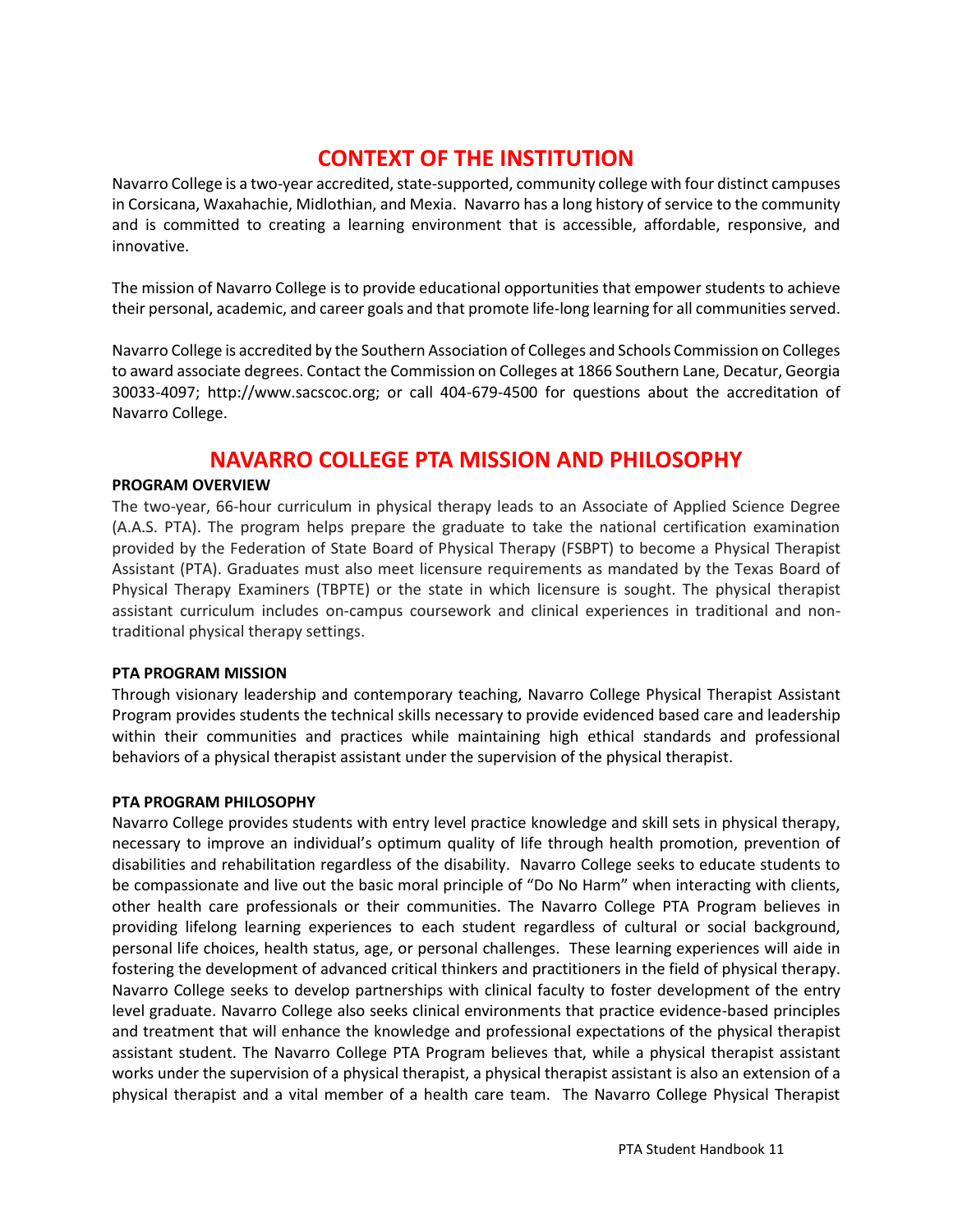Assistant Program was designed and established to meet the needs of the surrounding underserved rural and urban communities.

# <span id="page-12-0"></span>**NAVARRO COLLEGE PTA GOALS AND PROGRAM LEARNING OUTCOMES**

#### <span id="page-12-1"></span>**GOALS**

- 1. The program will provide exceptional educational experiences that reflect contemporary practice.
- 2. The faculty will provide contemporary curricula that reflects current practice models.
- 3. Graduates will achieve an effective transition from student to entry level professional member of the health care team.
- 4. Graduates will demonstrate behaviors congruent with the high ethical standards as established by the Standards of Ethical Conduct for the Physical Therapist Assistant and the Guide for Conduct of the Physical Therapist Assistant.

#### <span id="page-12-3"></span><span id="page-12-2"></span>**PROGRAM LEARNING OUTCOMES**

- 1. Graduates will practice the principles of ethics, values and responsibilities consistent with the ethos of the profession.
- 2. Graduates will demonstrate contemporary patient/client management strategies.
- 3. Graduates will effectively manage the plan of care under the supervision of the PT and within the scope of practice.
- 4. Graduates will demonstrate competence in implementing selected components of interventions identified in the plan of care established by the physical therapist.
- 5. Graduates will demonstrate competence in performing components of data collection skills essential for carrying out the plan of care by administering appropriate tests and measures.
- 6. Graduates will effectively participate in the health care environment.
- 7. Graduates will assume responsibility for appropriate management of the practice setting.

# **CURRICULUM**

#### <span id="page-12-4"></span>**CURRICULUM DESIGN**

The Physical Therapist Assistant (PTA) Program at Navarro College is an integrated two-year program, consisting of five semesters (including prerequisite course work). The coursework and clinical rotations are structured in an organized sequence to build upon foundational content. The curriculum design of the Navarro College PTA Program utilizes a hybrid model, transitioning from a traditional model approach to a case-based model approach in the latter part of the program. The content of the program curriculum is presented in a logical and structured format, ensuring that foundational skills are taught and learned prior to progressing into higher critical thinking tasks. The PTA program is designed to integrate student growth through clinical experiences that are appropriate for the student's knowledge base and skill set, at that time in the curriculum. The integration of clinical coursework begins in the fourth semester of the PTA Program, after students have mastered introductory coursework.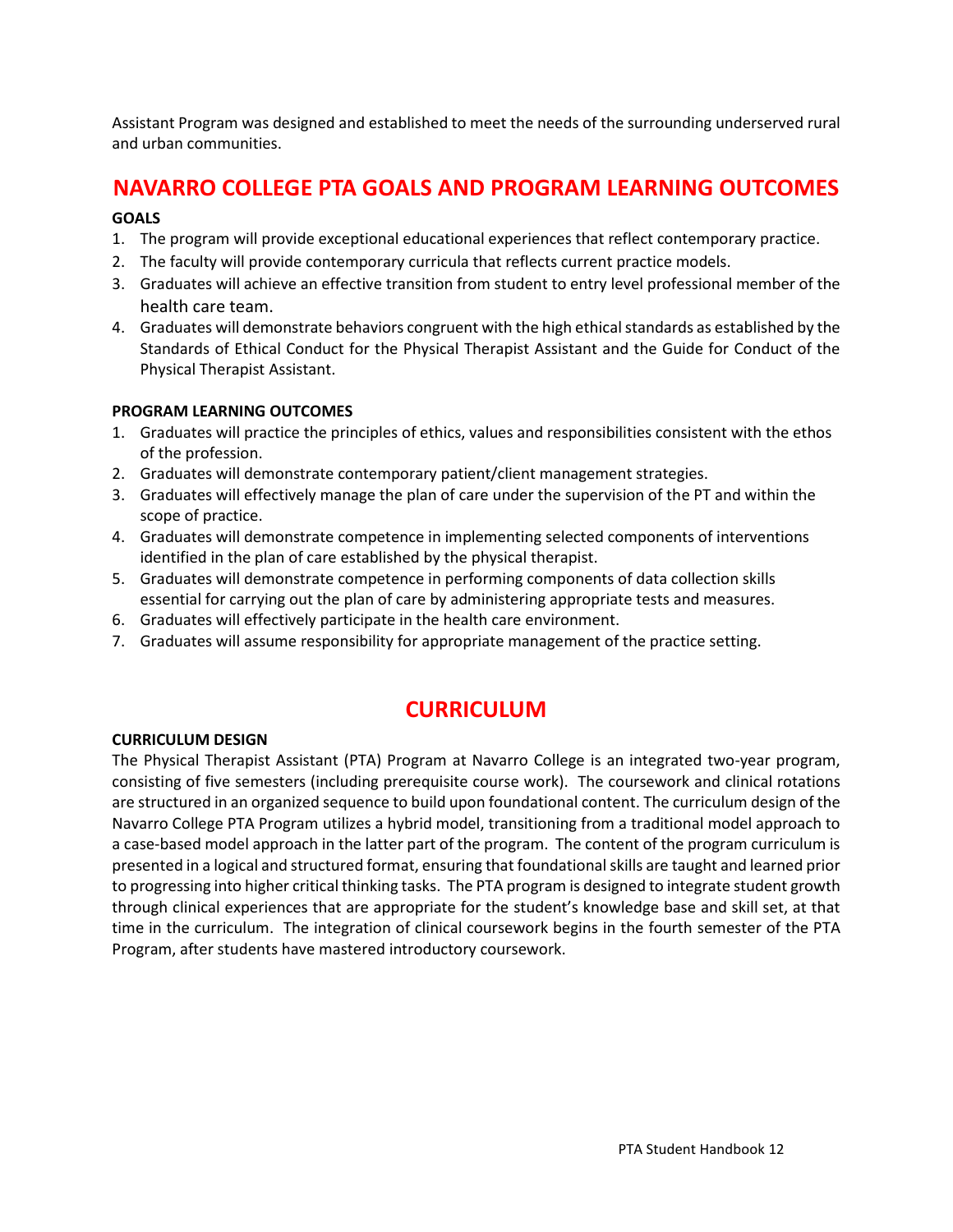### **ASSOCIATE IN APPLIED SCIENCE DEGREE: PHYSICAL THERAPIST ASSISTANT**

|                        |                                        | <b>Lec</b>     | Lab          | <b>Credit</b>  |
|------------------------|----------------------------------------|----------------|--------------|----------------|
| <b>PREREQUISITES</b>   |                                        | <b>Hours</b>   | <b>Hours</b> | <b>Hours</b>   |
| <b>MATH 1342</b>       | <b>Elementary Statistics</b>           | 3              | 0            | 3              |
| <b>BIOL 2401</b>       | Anatomy and Physiology I               | 3              | 3            | 4              |
| <b>BIOL 2402</b>       | Anatomy and Physiology II              | 3              | 3            | 4              |
| <b>ENGL 1301</b>       | Composition I                          | 3              | $\mathbf{1}$ | 3              |
|                        | <b>Prerequisites Total</b>             |                |              | 14             |
| <b>FIRST YEAR</b>      |                                        |                |              |                |
| <b>First Semester</b>  |                                        |                |              |                |
| <b>PTHA 1409</b>       | Introduction to Physical Therapy       | 2              | 4            | 4              |
| <b>PTHA 1413</b>       | <b>Functional Anatomy</b>              | $\overline{2}$ | 4            | 4              |
| <b>PTHA 1321</b>       | Pathophysiology for PTA                | 3              | 0            | 3              |
| <b>PTHA 1325</b>       | <b>Communication in Health Care</b>    | 3              | 0            | 3              |
| <b>PSYC 2314</b>       | Lifespan Growth and Development        | 3              | 0            | 3              |
|                        | <b>First Semester Total</b>            |                |              | 17             |
| <b>Second Semester</b> |                                        |                |              |                |
| <b>PTHA 1431</b>       | <b>Physical Agents</b>                 | 3              | 4            | 4              |
| <b>PTHA 2301</b>       | <b>Essentials of Data Collection</b>   | $\overline{2}$ | 4            | 3              |
| <b>PTHA 2205</b>       | Neurology                              | $\overline{2}$ | 0            | $\overline{2}$ |
| <b>PTHA 2409</b>       | <b>Therapeutic Exercise</b>            | 3              | 4            | 4              |
| PHIL 1301 or 2306      | Intro to Philosophy or Intro to Ethics | 3              | 0            | 3              |
|                        | <b>Second Semester Total</b>           |                |              | 16             |
| <b>SECOND YEAR</b>     |                                        |                |              |                |
| <b>First Semester</b>  |                                        |                |              |                |
| <b>PTHA 2431</b>       | Management of Neurological Disorders   | 3              | 4            | 4              |
| <b>PTHA 2535</b>       | <b>Rehabilitation Techniques</b>       | 3              | 6            | 5              |
| <b>PTHA 1260</b>       | <b>PTA Clinical I</b>                  | 0              | 0            | $\overline{2}$ |
|                        | <b>Third Semester Total</b>            |                |              | 11             |
| <b>Second Semester</b> |                                        |                |              |                |
| <b>PTHA 2360</b>       | PTA Clinical II                        | 0              | 0            | 3              |
| <b>PTHA 2361</b>       | PTA Practicum                          | 0              | 0            | 3              |
| <b>PTHA 2239</b>       | <b>Professional Issues</b>             | $\overline{2}$ | 0            | $\overline{2}$ |
|                        | <b>Fourth Semester Total</b>           |                |              | 8              |
|                        | <b>DEGREE PLAN TOTAL</b>               |                |              | 66             |
|                        |                                        |                |              |                |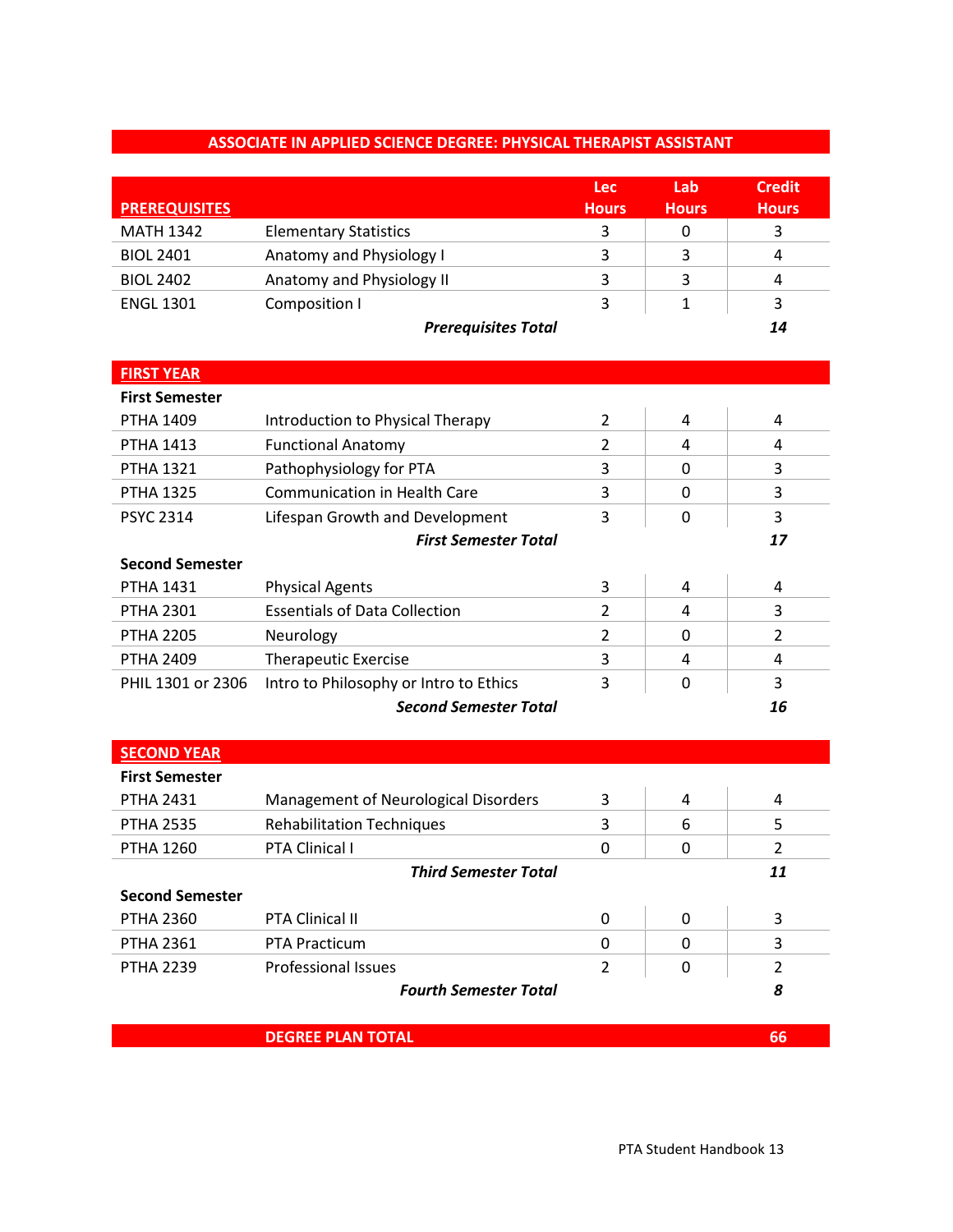#### <span id="page-14-0"></span>**PROGRAM CURRICULUM**

The Navarro College Physical Therapist Assistant curriculum and clinical education is designed to progressively build upon foundational skills to more critical thinking scenarios, with increasing clinical hours beginning in the fourth semester through the completion of the program. The courses listed below must be taken in sequence. The inability to maintain a "C" average of 75%, or better, in any PTHA course, will result in dismissal from the program.

In addition to the required core courses listed below, the student must also complete the additional credit hours of all support courses to fulfill the requirements for the Associate of Applied Science degree with a "C" or better. Upon completion of PTA curriculum, the students will be awarded an Associate of Applied Science Degree in Physical Therapist Assistant and are eligible to take the national board examination to attain licensure as Physical Therapist Assistants.

#### <span id="page-14-1"></span>**PROGRAM COURSE DESCRIPTIONS**

**PTHA 1409 – Introduction to Physical Therapy** 2 lec/4 lab (4 Cr.) This course will provide an introduction to the profession of physical therapy and the role of the physical therapist assistant. Prerequisite: Anatomy and Physiology I and II or equivalent; admission to program. Co-requisites: PTHA 1413, PTHA 1321, PTHA 1325. (2 hours lec/ 4 hours lab/week).

**PTHA 1413 – Functional Anatomy** 2 lec/4 lab (4 Cr.)Study of the relationship of the musculoskeletal and neuromuscular systems to normal and abnormal movement. Prerequisite: Anatomy and Physiology I and II or equivalent; admission to program. Co-requisites: PTHA 1409, PTHA 1321, PTHA 1325. (2 hours lec/ 4 hours lab/week).

**PTHA 1321 – Pathophysiology for PTA** 3 lec/0 lab (3 Cr.) Study of the pathophysiology of diseases/conditions encountered in physical therapy. Prerequisite: Anatomy and Physiology I and II or equivalent; admission to program. Co-requisites: PTHA 1409, PTHA 1413, PHTA 1325. (3hours lec/0 hours lab/week).

**PTHA 1325 – Communication in Health Care** 3 lec/0 lab (3 Cr.) Communication theories and principles for optimal delivery of health care. Prerequisite: Anatomy and Physiology I and II or equivalent; admission to program. Co-requisites: PTHA 1409, PTHA 1321, PTHA 1413. (3 hours lec/0 hours lab/week)

**PTHA 2409 – Therapeutic Exercise** 3 lec/4 lab (4 Cr.) Explores concepts, principles, and application of techniques related to therapeutic exercise and functional training. Prerequisite: PTHA 1409, PTHA 1413, PTHA 1321, PTHA 1325. Co-requisites: PTHA 1431, PTHA 2205, PTHA 2301(3 hours lec/4 lab hours/week).

**PTHA 1431 – Physical Agents** 3 lec/4 lab (4 Cr.) Study of the biophysical principles, physiological effects, efficacy, and application of physical agents. Prerequisite: PTHA 1409, PTHA 1413, PTHA 1321, PTHA 1325. Co-requisites: PTHA 2409, PTHA 2205, PTHA 2301 (3 hours lec/4 lab hours/week).

**PTHA 2205 – Neurology** 2 lec/0 lab (2 Cr.)The relationship of neuroanatomy and neurophysiology as it relates to neurological conditions. Prerequisite: PTHA 1409, PTHA 1413, PTHA 1321, PTHA 1325. Corequisites: PTHA 2409, PTHA 1431, PTHA 2301 (2 lec hours/week).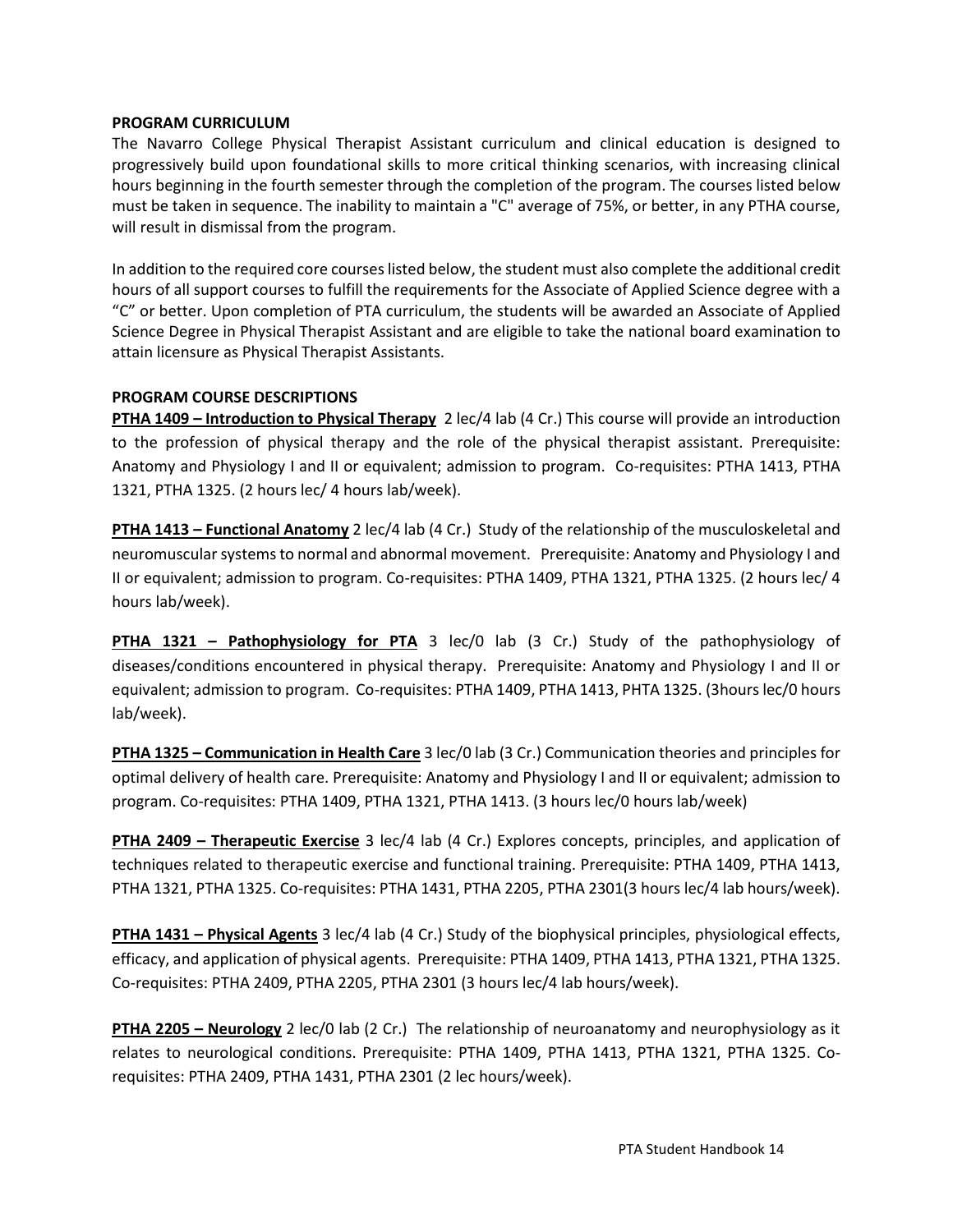**PTHA 2301 – Essentials of Data Collection** 2 lec/3 lab (3 Cr.) This course identifies data collection techniques used to assist in patient/client management. Prerequisite: PTHA 1409, PTHA 1413, PTHA 1321, PTHA 1325. Co-requisites: PTHA 2409, PTHA 1431, PTHA 2205. (2 lec hours/3 lab hours, week).

**PTHA 2431 – Management of Neurological Disorders** 3 lec/4 lab (4 Cr.) Comprehensive rehabilitation techniques of selected neurological disorders. Prerequisite: PTHA 1409, PTHA 1413, PTHA 1321, PTHA 1325, PTHA 2409, PTHA 1431, PTHA 2205, PTHA 2301. Co-requisites: PTHA 2435, PTHA 1260. (3 lec/4 lab hours/week)

**PTHA 2535 – Rehabilitation Techniques** 3 lec/6 lab (5 Cr.)Instruction in comprehensive rehabilitation of selected diseases and disorders. Prerequisite: PTHA 1409, PTHA 1413, PTHA 1321, PTHA 1325, PTHA 2409, PTHA 1431, PTHA 2205, PTHA 2301. Co-requisites: PTHA 2431, PTHA 1260. (3 lec/6 lab hours/week).

**PTHA 1260 PTA Clinical I** 2 lec/0 lab (2 Cr.) This course is a health-related work-based learning experience that enables the student to apply specialized physical therapy theory, skills, and concepts in various settings. Direct supervision is provided by the clinical professional. The clinical experience is designed to reinforce topics and experiences that occurred during lectures and labs. Upon successful completion of this course, the student will earn two (2) credit hours. Prerequisites: PTHA 1409, PTHA 1413, PTHA 1321, PTHA 1325, PTHA 2409, PTHA 1431, PTHA 2301, PTHA 2205, Co-requisites: PTHA 2431, PTHA 2435 (0 lec/0 lab/24 ext hours per week for six weeks, totaling 144 hours).

**PTHA 2239 Professional Issues** 2 lec/0 lab (2 Cr.)Discussion on professional issues and behaviors related to clinical practice; preparation for transition into the workforce including preparation for licensure, employment, and professional development; identification of legal, ethical, and professional behaviors. (2 lec hours/week). Prerequisites: PTHA 1409, PTHA 1413, PTHA 1321, PTHA 1325, PTHA 2205, PTHA 2409, PTHA 2301, PTHA 1431, PTHA 2431, PTHA 2435, PTHA 1260. Co-requisites: PTHA 2360.

**PTHA 2360 PTA Clinical II** 3 lec/0 lab (3 Cr.)This clinical is a full time, five (5) week clinical that provides practical, general workplace training supported by an individualized learning plan developed by the employer, college and student. As outlined in the learning plan, the student will apply the theory, concepts, and skills involving specialized materials, tools, equipment, procedures, regulations, laws and interactions within and among political, economic, environmental, social, and legal systems associated with the occupation and the business/industry and will demonstrate legal and ethical behavior, safety practices, interpersonal and teamwork skills and appropriate written and verbal communication skills using the terminology of the occupation and the business/industry. Upon successful completion of the course, the student will earn three (3) credit hours. (0 lec/0 lab/ 32 ext hours per week, totaling 192 hours). Prerequisites: PTHA 1409, PTHA 1413, PTHA 1321, PTHA 1325, PTHA 2205, PTHA 2409, PTHA 2301, PTHA 1431, PTHA 2431, PTHA 2435, PTHA 1260. Co-requisites: PTHA 2239.

**PTHA 2366 PTA Practicum** 3 lec/0 lab (3 Cr.)This practicum is a full time, nine (9) week clinical rotation that provides practical, general workplace training supported by an individualized learning plan developed by the employer, college and student. The student will apply the theory, concepts, and skills involving specialized materials, tools, equipment, procedures, regulations, laws and interactions within and among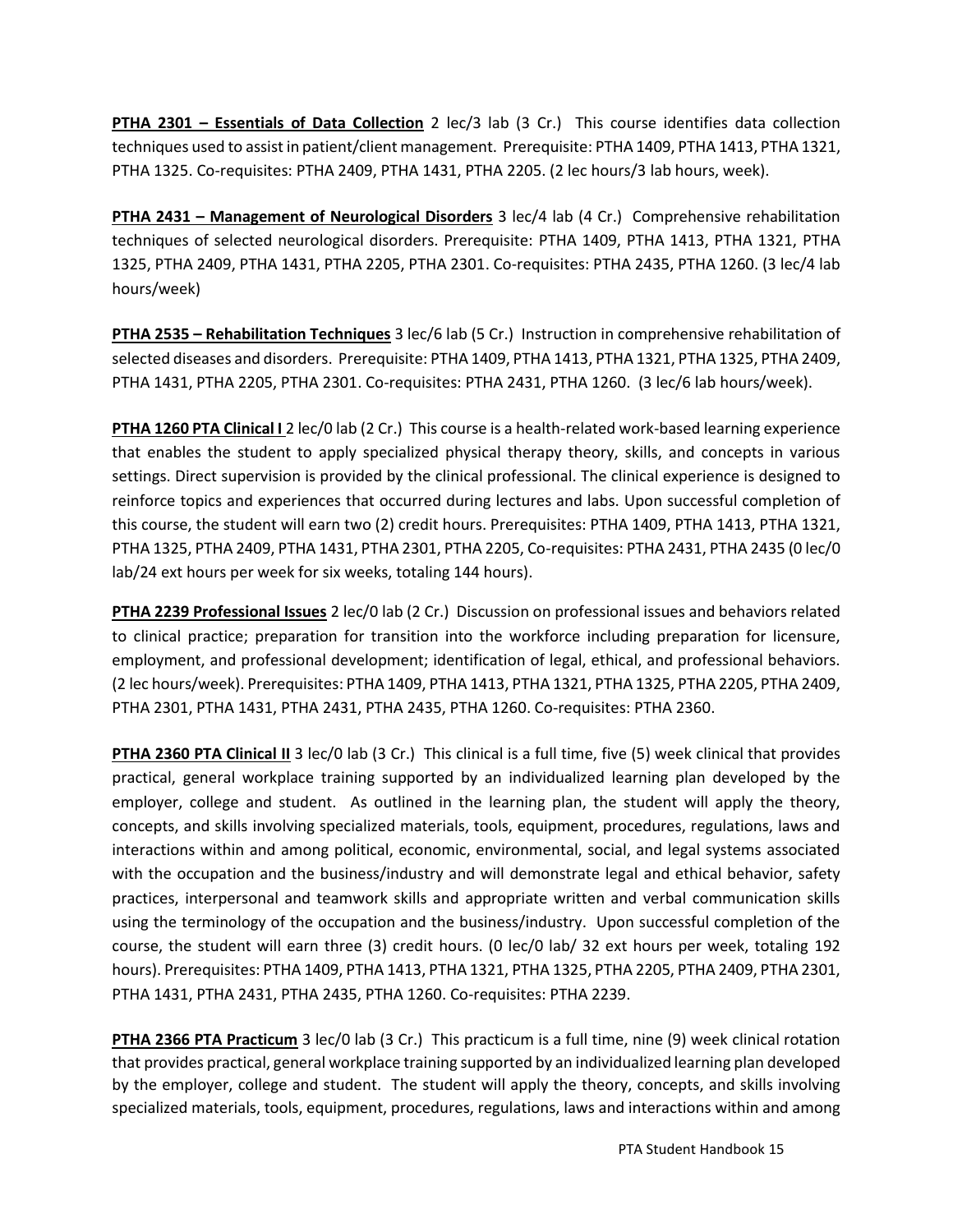political, economic, environmental, social, and legal systems associated with the occupation and the business/industry and will demonstrate legal and ethical behavior, safety practices, interpersonal and teamwork skills and appropriate written and verbal communication skills using the terminology of the occupation and the business/industry. Upon successful completion of the course, the student will earn three (3) credit hours. Prerequisites: PTHA 1409, PTHA 1413, PTHA 1321, PTHA 1325, PTHA 2205, PTHA 2409, PTHA 2301, PTHA 1431, PTHA 2431, PTHA 2435, PTHA 1260, PTHA 2360, and PTHA 2239 (0 lec/0 lab/ 40 ext hours per week, totaling 360 hours).

# **CLINICAL PLACEMENTS**

<span id="page-16-0"></span>The clinical program is designed to be integrated fully into the curriculum design of the program. Learning is a cycle that requires reinforcement of concepts through "hands-on" delivery methods. The clinical program is the link between a concept and its application to practice. Curricular threads are identified each semester for emphasis in each clinical. These threads are interwoven between lectures, laboratories, clinical experiences, and seminars to maximize transfer of learning. Clinical sites are carefully selected based on their ability to address the curricular threads.

Clinical educators are active participants in this process through participation in advisory committee meetings, clinical site visits, opportunities for adjunct teaching and guest lectures, providing electronic feedback via surveys, and through various forms of electronic communication. The program actively recruits former students familiar with the curriculum design to serve as clinical educators, encouraging promotion of the profession through clinical education.

Navarro College offers clinical rotations in conjunction with and as an enhancement to course content. The clinical experience, coursework and behavioral objectives strive to reflect a sequential orientation and move from concrete to conceptual and from simple to more complex learning activities. PTA Clinical I & II and the PTA Practicum are linked to the following complimentary course work:

| <b>CLASSES:</b>                  | LEARNING ELEMENTS OF CLASSES:                            |  |  |
|----------------------------------|----------------------------------------------------------|--|--|
| Introduction of Physical Therapy | CPR/Vital Signs/First Aid<br>٠                           |  |  |
|                                  | History and Current Issues in PT                         |  |  |
|                                  | <b>Body Mechanics/Gait Training</b>                      |  |  |
|                                  | Positioning and Draping<br>$\bullet$                     |  |  |
|                                  | <b>Body Mechanics and Patient Transfers</b><br>$\bullet$ |  |  |
|                                  | Infection Control<br>$\bullet$                           |  |  |
|                                  | <b>Professional Ethics</b><br>$\bullet$                  |  |  |
|                                  | Role of the PTA in Healthcare<br>٠                       |  |  |
|                                  | Career Development<br>٠                                  |  |  |
|                                  | Lifelong Learning Skills<br>٠                            |  |  |
|                                  | Behavior and Conduct of a Healthcare Professional        |  |  |
|                                  | Measurements of Pain                                     |  |  |
|                                  | Use of Adaptive and Assistive Devices<br>٠               |  |  |
|                                  | Discharge Planning<br>٠                                  |  |  |
| <b>Functional Anatomy</b>        | Arthrokinematics                                         |  |  |
|                                  | Osteokinematics                                          |  |  |
|                                  | <b>Biomechanics and Planes of Motion</b>                 |  |  |
|                                  | Joint Integrity and Mobility                             |  |  |

#### **COURSES TAKEN PRIOR TO PTHA 1260 CLINICAL I:**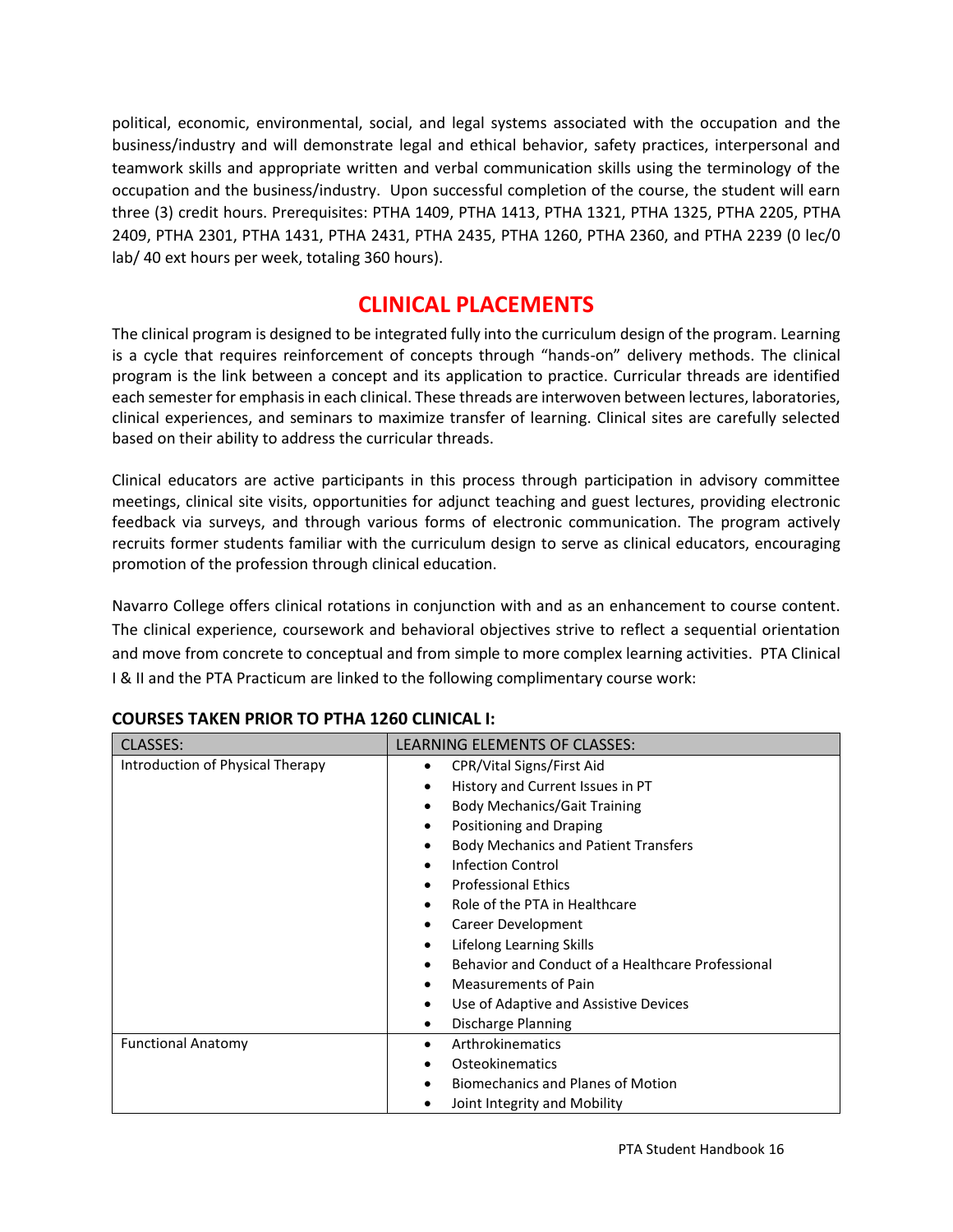| Posture<br>Gait, Locomotion and Mobility<br>$\bullet$<br>Range of Motion<br>Physiology of the Musculoskeletal System<br>$\bullet$<br>Neurology of the Musculoskeletal System<br>٠<br>Pathophysiology<br>Cardiovascular Systems<br>$\bullet$<br><b>Endocrine and Metabolic Systems</b><br>$\bullet$<br>Gastrointestinal System<br>٠<br>Genital and Reproductive Systems<br>٠<br>Hematologic System<br>$\bullet$<br><b>Hepatic and Biliary System</b><br>$\bullet$<br>Immune System<br>٠<br><b>Integumentary System</b><br>$\bullet$<br>Lymphatic System<br>Musculoskeletal System<br>Nervous System<br>$\bullet$<br><b>Respiratory System</b><br>$\bullet$<br>Renal & Urologic systems<br>$\bullet$<br>Communication in Healthcare<br>Documentation<br>$\bullet$<br><b>Billing</b><br>٠<br>Medical Acronyms/Abbreviations<br>$\bullet$<br><b>Communication across Cultures</b><br>Motivational Interviewing<br>٠<br><b>Conflict Resolution</b><br><b>Grief Cycles</b><br>$\bullet$<br><b>Evidenced Based Practice</b><br>$\bullet$ |
|-----------------------------------------------------------------------------------------------------------------------------------------------------------------------------------------------------------------------------------------------------------------------------------------------------------------------------------------------------------------------------------------------------------------------------------------------------------------------------------------------------------------------------------------------------------------------------------------------------------------------------------------------------------------------------------------------------------------------------------------------------------------------------------------------------------------------------------------------------------------------------------------------------------------------------------------------------------------------------------------------------------------------------------|
|                                                                                                                                                                                                                                                                                                                                                                                                                                                                                                                                                                                                                                                                                                                                                                                                                                                                                                                                                                                                                                   |
|                                                                                                                                                                                                                                                                                                                                                                                                                                                                                                                                                                                                                                                                                                                                                                                                                                                                                                                                                                                                                                   |
|                                                                                                                                                                                                                                                                                                                                                                                                                                                                                                                                                                                                                                                                                                                                                                                                                                                                                                                                                                                                                                   |
|                                                                                                                                                                                                                                                                                                                                                                                                                                                                                                                                                                                                                                                                                                                                                                                                                                                                                                                                                                                                                                   |
|                                                                                                                                                                                                                                                                                                                                                                                                                                                                                                                                                                                                                                                                                                                                                                                                                                                                                                                                                                                                                                   |
|                                                                                                                                                                                                                                                                                                                                                                                                                                                                                                                                                                                                                                                                                                                                                                                                                                                                                                                                                                                                                                   |
|                                                                                                                                                                                                                                                                                                                                                                                                                                                                                                                                                                                                                                                                                                                                                                                                                                                                                                                                                                                                                                   |
|                                                                                                                                                                                                                                                                                                                                                                                                                                                                                                                                                                                                                                                                                                                                                                                                                                                                                                                                                                                                                                   |
|                                                                                                                                                                                                                                                                                                                                                                                                                                                                                                                                                                                                                                                                                                                                                                                                                                                                                                                                                                                                                                   |
|                                                                                                                                                                                                                                                                                                                                                                                                                                                                                                                                                                                                                                                                                                                                                                                                                                                                                                                                                                                                                                   |
|                                                                                                                                                                                                                                                                                                                                                                                                                                                                                                                                                                                                                                                                                                                                                                                                                                                                                                                                                                                                                                   |
|                                                                                                                                                                                                                                                                                                                                                                                                                                                                                                                                                                                                                                                                                                                                                                                                                                                                                                                                                                                                                                   |
|                                                                                                                                                                                                                                                                                                                                                                                                                                                                                                                                                                                                                                                                                                                                                                                                                                                                                                                                                                                                                                   |
|                                                                                                                                                                                                                                                                                                                                                                                                                                                                                                                                                                                                                                                                                                                                                                                                                                                                                                                                                                                                                                   |
|                                                                                                                                                                                                                                                                                                                                                                                                                                                                                                                                                                                                                                                                                                                                                                                                                                                                                                                                                                                                                                   |
|                                                                                                                                                                                                                                                                                                                                                                                                                                                                                                                                                                                                                                                                                                                                                                                                                                                                                                                                                                                                                                   |
|                                                                                                                                                                                                                                                                                                                                                                                                                                                                                                                                                                                                                                                                                                                                                                                                                                                                                                                                                                                                                                   |
|                                                                                                                                                                                                                                                                                                                                                                                                                                                                                                                                                                                                                                                                                                                                                                                                                                                                                                                                                                                                                                   |
|                                                                                                                                                                                                                                                                                                                                                                                                                                                                                                                                                                                                                                                                                                                                                                                                                                                                                                                                                                                                                                   |
|                                                                                                                                                                                                                                                                                                                                                                                                                                                                                                                                                                                                                                                                                                                                                                                                                                                                                                                                                                                                                                   |
|                                                                                                                                                                                                                                                                                                                                                                                                                                                                                                                                                                                                                                                                                                                                                                                                                                                                                                                                                                                                                                   |
|                                                                                                                                                                                                                                                                                                                                                                                                                                                                                                                                                                                                                                                                                                                                                                                                                                                                                                                                                                                                                                   |
|                                                                                                                                                                                                                                                                                                                                                                                                                                                                                                                                                                                                                                                                                                                                                                                                                                                                                                                                                                                                                                   |
|                                                                                                                                                                                                                                                                                                                                                                                                                                                                                                                                                                                                                                                                                                                                                                                                                                                                                                                                                                                                                                   |
|                                                                                                                                                                                                                                                                                                                                                                                                                                                                                                                                                                                                                                                                                                                                                                                                                                                                                                                                                                                                                                   |
|                                                                                                                                                                                                                                                                                                                                                                                                                                                                                                                                                                                                                                                                                                                                                                                                                                                                                                                                                                                                                                   |
|                                                                                                                                                                                                                                                                                                                                                                                                                                                                                                                                                                                                                                                                                                                                                                                                                                                                                                                                                                                                                                   |
| <b>Therapeutic Exercise</b><br><b>Therapeutic Exercises</b><br>٠                                                                                                                                                                                                                                                                                                                                                                                                                                                                                                                                                                                                                                                                                                                                                                                                                                                                                                                                                                  |
| <b>Manual Therapy Techniques</b><br>٠                                                                                                                                                                                                                                                                                                                                                                                                                                                                                                                                                                                                                                                                                                                                                                                                                                                                                                                                                                                             |
| AROM, AAROM, PROM                                                                                                                                                                                                                                                                                                                                                                                                                                                                                                                                                                                                                                                                                                                                                                                                                                                                                                                                                                                                                 |
| Joint Integrity and Mobility<br>٠                                                                                                                                                                                                                                                                                                                                                                                                                                                                                                                                                                                                                                                                                                                                                                                                                                                                                                                                                                                                 |
| Muscle Performance                                                                                                                                                                                                                                                                                                                                                                                                                                                                                                                                                                                                                                                                                                                                                                                                                                                                                                                                                                                                                |
| Assistive, Adaptive, Orthotic, Protective, Supportive, and<br>$\bullet$                                                                                                                                                                                                                                                                                                                                                                                                                                                                                                                                                                                                                                                                                                                                                                                                                                                                                                                                                           |
| <b>Prosthetic Devices</b>                                                                                                                                                                                                                                                                                                                                                                                                                                                                                                                                                                                                                                                                                                                                                                                                                                                                                                                                                                                                         |
| Gait, Locomotion and Balance                                                                                                                                                                                                                                                                                                                                                                                                                                                                                                                                                                                                                                                                                                                                                                                                                                                                                                                                                                                                      |
| Home Exercise Programs<br>٠                                                                                                                                                                                                                                                                                                                                                                                                                                                                                                                                                                                                                                                                                                                                                                                                                                                                                                                                                                                                       |
| Pain<br>٠                                                                                                                                                                                                                                                                                                                                                                                                                                                                                                                                                                                                                                                                                                                                                                                                                                                                                                                                                                                                                         |
| <b>Education of Patients</b>                                                                                                                                                                                                                                                                                                                                                                                                                                                                                                                                                                                                                                                                                                                                                                                                                                                                                                                                                                                                      |
| Ventilation, Respiration and Circulation Examination                                                                                                                                                                                                                                                                                                                                                                                                                                                                                                                                                                                                                                                                                                                                                                                                                                                                                                                                                                              |
| Neurology<br>Neuroanatomy<br>٠                                                                                                                                                                                                                                                                                                                                                                                                                                                                                                                                                                                                                                                                                                                                                                                                                                                                                                                                                                                                    |
| Neurophysiology<br>$\bullet$                                                                                                                                                                                                                                                                                                                                                                                                                                                                                                                                                                                                                                                                                                                                                                                                                                                                                                                                                                                                      |
| <b>Physical Agents</b><br><b>Physical Agents and Mechanical Agents</b><br>$\bullet$                                                                                                                                                                                                                                                                                                                                                                                                                                                                                                                                                                                                                                                                                                                                                                                                                                                                                                                                               |
| <b>Thermal Agents</b><br>$\circ$                                                                                                                                                                                                                                                                                                                                                                                                                                                                                                                                                                                                                                                                                                                                                                                                                                                                                                                                                                                                  |
| Ultrasound<br>$\circ$                                                                                                                                                                                                                                                                                                                                                                                                                                                                                                                                                                                                                                                                                                                                                                                                                                                                                                                                                                                                             |
| Diathermy<br>$\circ$                                                                                                                                                                                                                                                                                                                                                                                                                                                                                                                                                                                                                                                                                                                                                                                                                                                                                                                                                                                                              |
| <b>Electrical Stimulation</b><br>$\circ$                                                                                                                                                                                                                                                                                                                                                                                                                                                                                                                                                                                                                                                                                                                                                                                                                                                                                                                                                                                          |
| Light/Laser/UV<br>$\circ$                                                                                                                                                                                                                                                                                                                                                                                                                                                                                                                                                                                                                                                                                                                                                                                                                                                                                                                                                                                                         |
| Hydrotherapy<br>$\circ$                                                                                                                                                                                                                                                                                                                                                                                                                                                                                                                                                                                                                                                                                                                                                                                                                                                                                                                                                                                                           |
| <b>Essentials of Data Collection</b><br>Understanding of the Plan of Care as Developed by the PT<br>٠                                                                                                                                                                                                                                                                                                                                                                                                                                                                                                                                                                                                                                                                                                                                                                                                                                                                                                                             |
| <b>Quality Assurance</b>                                                                                                                                                                                                                                                                                                                                                                                                                                                                                                                                                                                                                                                                                                                                                                                                                                                                                                                                                                                                          |
| Functional Activities measurement tools                                                                                                                                                                                                                                                                                                                                                                                                                                                                                                                                                                                                                                                                                                                                                                                                                                                                                                                                                                                           |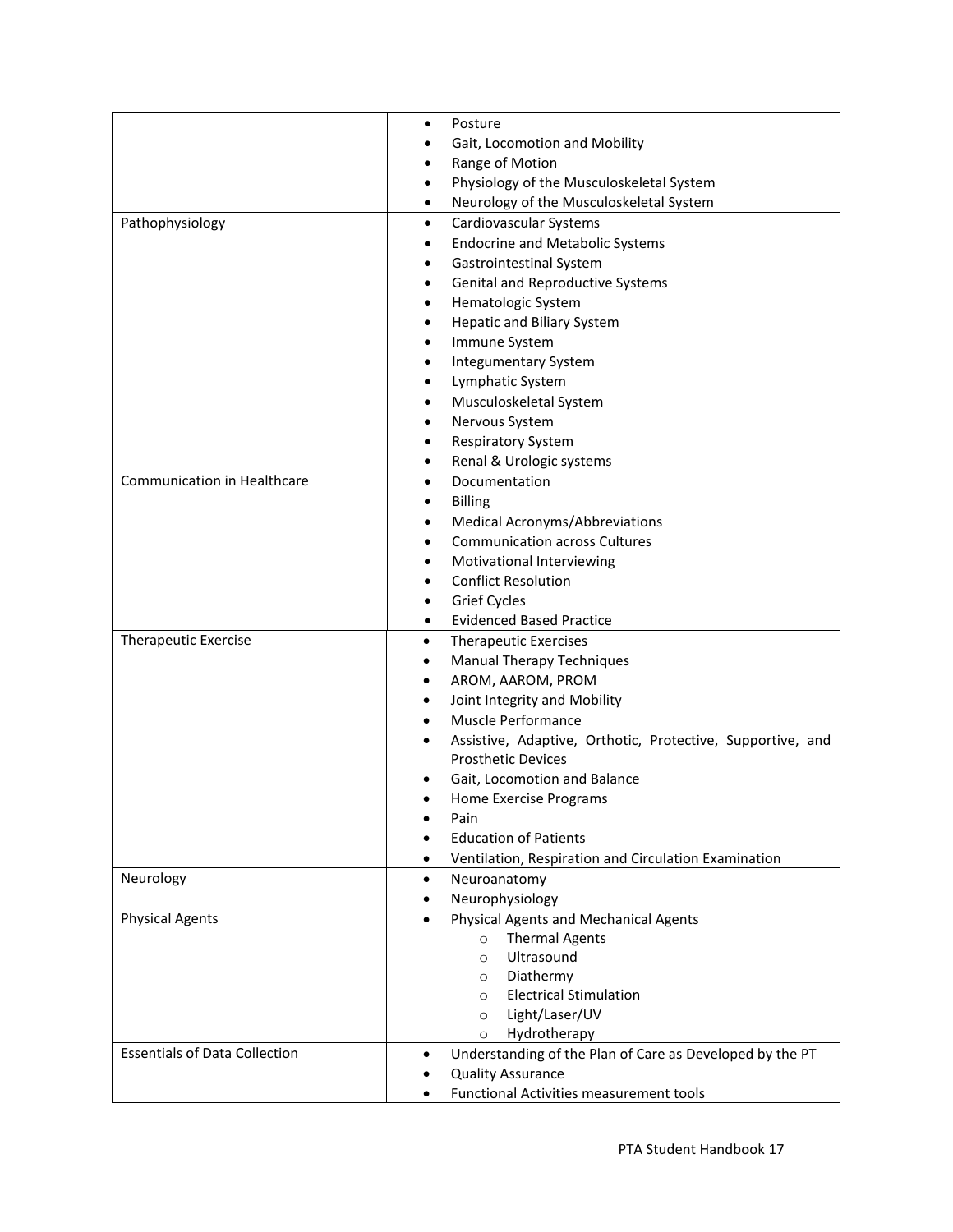| Arousal, Mentation and Cognition<br>$\bullet$                       |
|---------------------------------------------------------------------|
|                                                                     |
| Patient Education Implementation<br>$\bullet$                       |
| Anthropomorphically Characteristics<br>$\bullet$                    |
| Aerobic Capacity and Endurance<br>$\bullet$                         |
| Joint Measurement<br>$\bullet$                                      |
| Muscle Strength<br>$\bullet$                                        |
| Muscle Length<br>$\bullet$                                          |
| Joint Integrity and Mobility<br>$\bullet$                           |
| Ventilation, Respiration and Circulation<br>$\bullet$               |
| Recognizes Changes in Patient Status and Reports to PT<br>$\bullet$ |
| Participation in Discharge Planning<br>$\bullet$                    |

### **ADDITIONAL COURSES TAKEN PRIOR TO PTHA 2360 CLINICAL II:**

| <b>CLASSES:</b>                      | LEARNING ELEMENTS OF CLASSES:                                                                                                                                                                                                                                                                                                                                                                                                                                                                   |  |
|--------------------------------------|-------------------------------------------------------------------------------------------------------------------------------------------------------------------------------------------------------------------------------------------------------------------------------------------------------------------------------------------------------------------------------------------------------------------------------------------------------------------------------------------------|--|
| Management of Neurological Disorders | Therapeutic Activities for Neurological Populations<br>٠<br><b>Functional Training</b><br>٠<br>Neuromotor Development<br>٠<br><b>Handling Techniques</b><br>٠<br>Legal and Ethical Conduct<br>٠<br>Understanding of Plan of Care<br>٠<br>Integumentary Integrity<br>٠<br><b>Education to Patient and Others</b><br>٠<br>Muscle Performance<br>٠<br>Assistive, Adaptive, Orthotic, Supportive and Prosthetic<br>$\bullet$<br>devices<br>Gait, Locomotion and Balance in the<br>Neurological<br>٠ |  |
| <b>Rehabilitation Techniques</b>     | Populations<br>Case Studies and Critical Thinking Skills Involving ALL Aspects<br>٠                                                                                                                                                                                                                                                                                                                                                                                                             |  |
|                                      | of Curriculum Taught in Previous Courses                                                                                                                                                                                                                                                                                                                                                                                                                                                        |  |
|                                      | <b>Patient Related Instruction</b><br>$\bullet$                                                                                                                                                                                                                                                                                                                                                                                                                                                 |  |
|                                      | Implementation of POC<br>٠                                                                                                                                                                                                                                                                                                                                                                                                                                                                      |  |
|                                      | Modification within the POC<br>$\bullet$                                                                                                                                                                                                                                                                                                                                                                                                                                                        |  |
|                                      | Participation in D/C Planning<br>$\bullet$                                                                                                                                                                                                                                                                                                                                                                                                                                                      |  |

#### **COURSES TAKEN PRIOR TO PTHA 2366 PRACTICUM:**

| <b>CLASSES:</b>            | LEARNING ELEMENTS OF CLASSES:                                      |  |
|----------------------------|--------------------------------------------------------------------|--|
| <b>Professional Issues</b> | <b>Ethics and Conduct</b><br>$\bullet$                             |  |
|                            | <b>PTA Board Review</b><br>$\bullet$                               |  |
|                            | Laws and Regulations regarding PTA<br>٠                            |  |
|                            | Lifelong Learning Skills<br>$\bullet$                              |  |
|                            | Advocacy for the PTA Profession<br>$\bullet$                       |  |
|                            | <b>Community Service</b><br>$\bullet$                              |  |
|                            | Interaction with Other Members of the Healthcare Team<br>$\bullet$ |  |
|                            | Career Development<br>$\bullet$                                    |  |
|                            | Role of the PTA<br>$\bullet$                                       |  |
|                            | Scope of Practice<br>$\bullet$                                     |  |
|                            | Supervision under the PT<br>$\bullet$                              |  |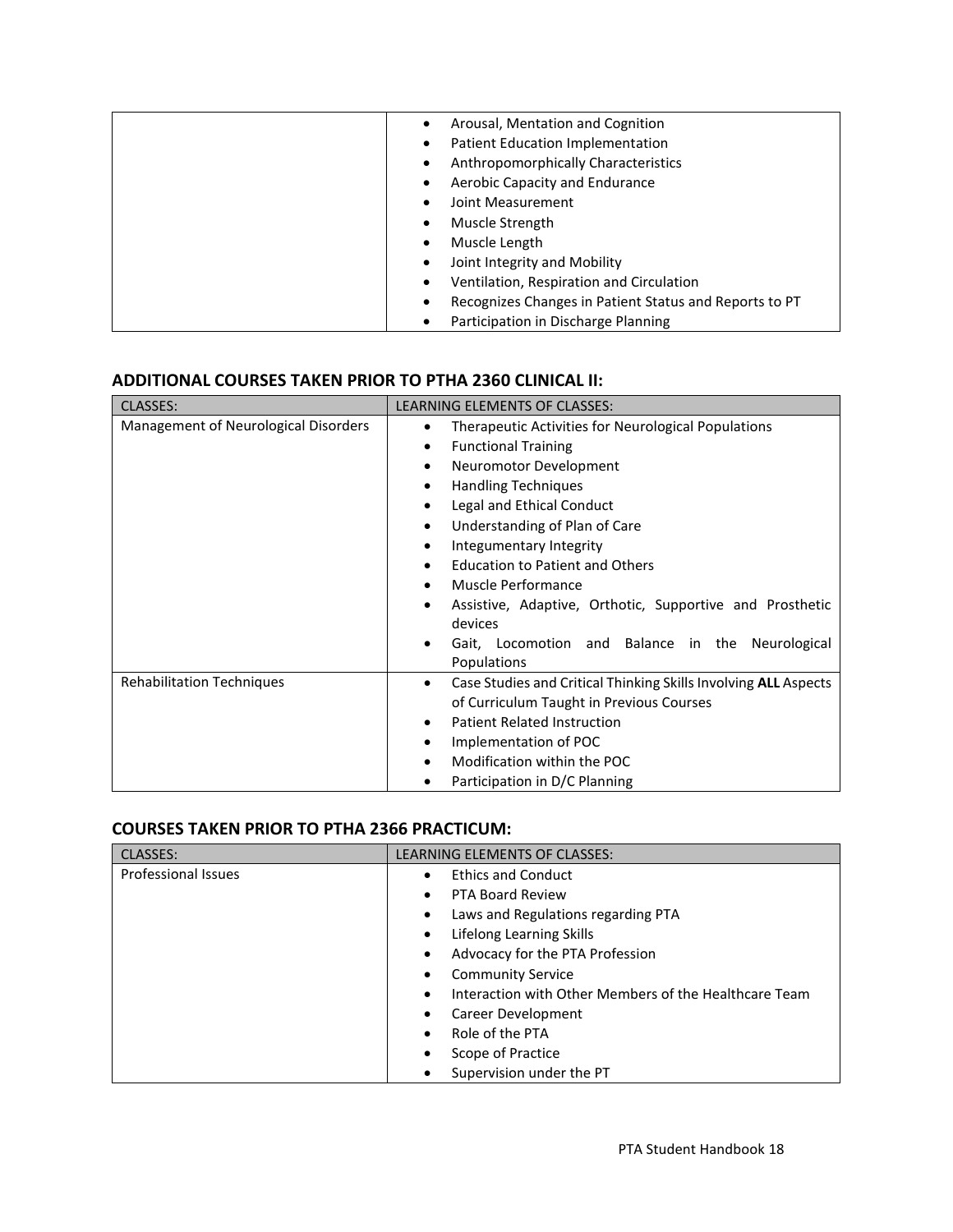# **ADMISSIONS**

<span id="page-19-0"></span>Admission to the Physical Therapist Assistant Program is a separate procedure from admission to Navarro College. Applicants must first meet all admission criteria for Navarro College. Once enrolled in Navarro College, the student may submit an application to the PTA Program, during the application admission time period. It is **mandatory** for all potential applicants to participate in an information session, which are conducted at various times throughout the year. Applications to the PTA Program may be obtained from the PTA Program webpage.

Positions in the program are limited. Admission decisions will be made through a points system. Priority status is determined from the following data:

- TEAS for Allied Health test scores
- Grade Point Average (GPA) MUST be 2.5 or higher (degree plan requirements)
	- o GPA is calculated from PTA degree plan requirements only NOT OVERALL GPA
- Grade achieved in pre-requisite courses (must be completed prior to application deadline) on the PTA degree plan
- Grade achieved in core courses on the PTA degree plan
- Observation Hours minimum of 40 hours from two (2) different settings including a combination of inpatient and outpatient
	- o **A minimum of 10 observation hours must come from acute, rehab, or sub-acute setting**
- Previous healthcare work experience
- Completion of prior degree

By the deadline indicated on the application, all submitted applications will be reviewed for completeness. The completed applications will then be ranked based on the above factors. The highest total point applicant sets the mark for ranking. Applicants will be numbered in descending order based on point total. If two or more applicants tie for total points, GPA will be used as a tiebreaker with the higher GPA ranked higher.

A total of twenty-three (23) students will be selected to the PTA Program. Applicants not accepted into the program will be considered alternates and ranked accordingly. All applicants will be notified within 30 days of the application deadline of their status in the program. **A correct and current Navarro College email is very important in the notification process**, as this is how students will be informed of their acceptance into the PTA Program. If accepted into the PTA Program, the applicant must reply within **48 hours/2 days** to assure their position in the program. Students selected for admission into the PTA Program will be required to attend a mandatory orientation, date to be determined.

<span id="page-19-1"></span>The point system is outlined on the following pages.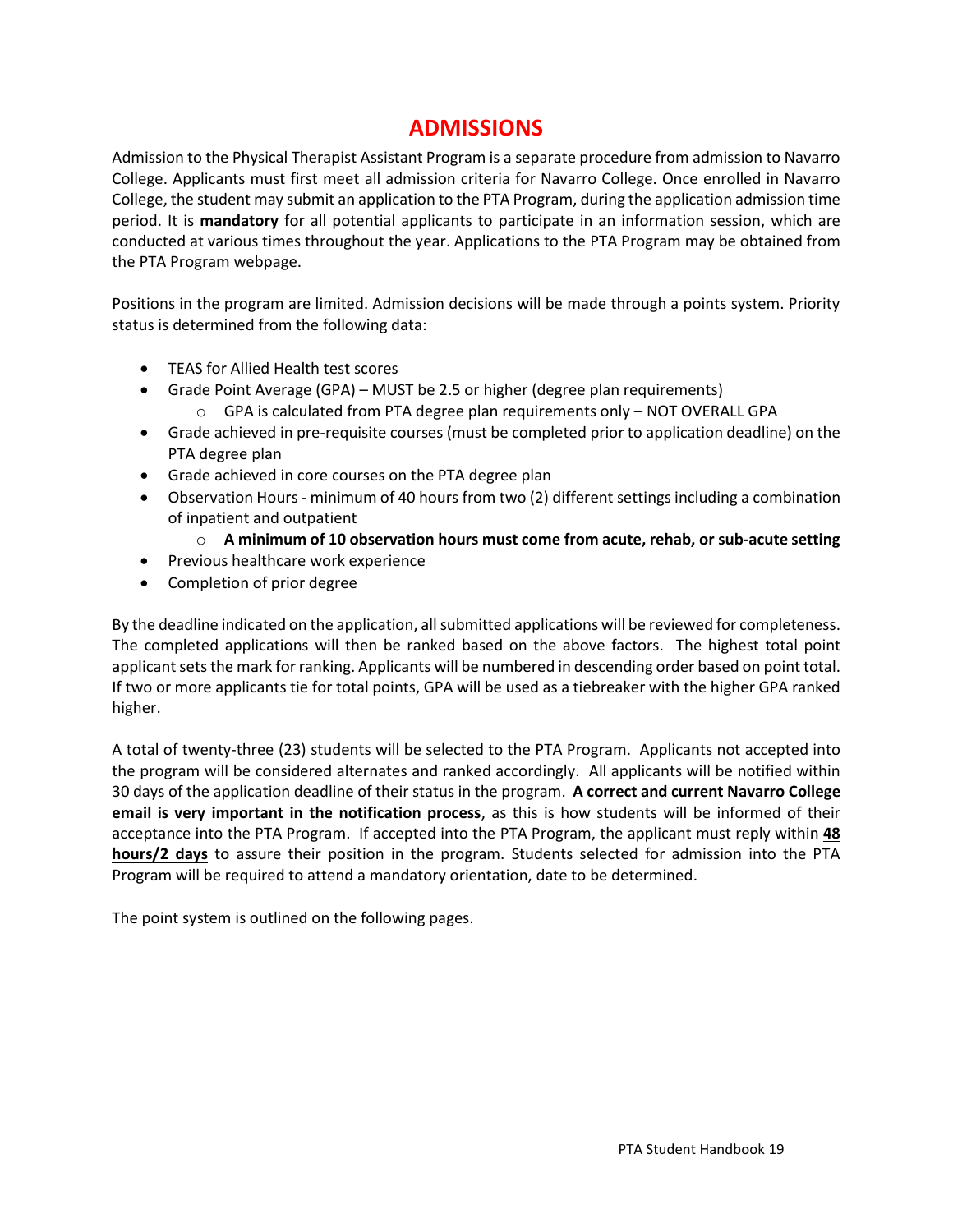# **APPLICANT ENTRANCE CRITERIA WORKSHEET**

<span id="page-20-1"></span><span id="page-20-0"></span>**NAVARRO COLLEGE PHYSICAL THERAPIST ASSISTANT PROGRAM** (*COMPLETED BY FACULTY*)

|    |                                                                                                                                                                                                                                                                                                                                                                                                                                                                                                      | Date: ____________________                |
|----|------------------------------------------------------------------------------------------------------------------------------------------------------------------------------------------------------------------------------------------------------------------------------------------------------------------------------------------------------------------------------------------------------------------------------------------------------------------------------------------------------|-------------------------------------------|
|    |                                                                                                                                                                                                                                                                                                                                                                                                                                                                                                      |                                           |
|    | 1. TEAS score - Adjusted individual score<br>71% - 100%<br>65% - 70%<br>59.7%-64.9%                                                                                                                                                                                                                                                                                                                                                                                                                  | $= 5$<br>$= 3$<br>$= 1$                   |
|    | 2. GPA - Overall grade point average<br>GPA 4.0<br>GPA 3.5 to 3.9<br>GPA 3.0 to 3.4<br>GPA 2.5 to 2.9<br>Applicant's Score: _____________________                                                                                                                                                                                                                                                                                                                                                    | $= 5$<br>$= 3$<br>$= 2$<br>$= 1$          |
| 3. | Physical therapy observation hours - (40 hours minimum, combination of inpatient and<br>outpatient, with minimum of 10 hours from acute, rehab, or sub acute)<br>60 hours, Bonus<br>50 hours, Bonus<br>40 hours, Required                                                                                                                                                                                                                                                                            | $= 5$<br>$= 3$<br>$= 1$                   |
|    | 4. Completion of pre-requisites:<br>a. Completion of BIOL 2401: Anatomy & Physiology I<br>With a grade of "A"<br>With a grade of "B"<br>With a grade of "C"<br>Applicant's Score:<br>Letterane and the set of the set of the set of the set of the set of the set of the set of the set of the set of the set of the set of the set of the set of the set of the set of the set of the set of t<br>b. Completion of BIOL 2402: Anatomy & Physiology II<br>With a grade of "A"<br>With a grade of "B" | $= 5$<br>$= 3$<br>$= 1$<br>$= 5$<br>$= 3$ |
|    | With a grade of "C"<br><b>Applicant's Score:</b><br>Completion of <b>ENGL 1301: Composition I</b><br>$\mathsf{C}$ .<br>With a grade of "A"<br>With a grade of "B"<br>With a grade of "C"<br><b>Applicant's Score:</b>                                                                                                                                                                                                                                                                                | $= 1$<br>$= 5$<br>$= 3$<br>$= 1$          |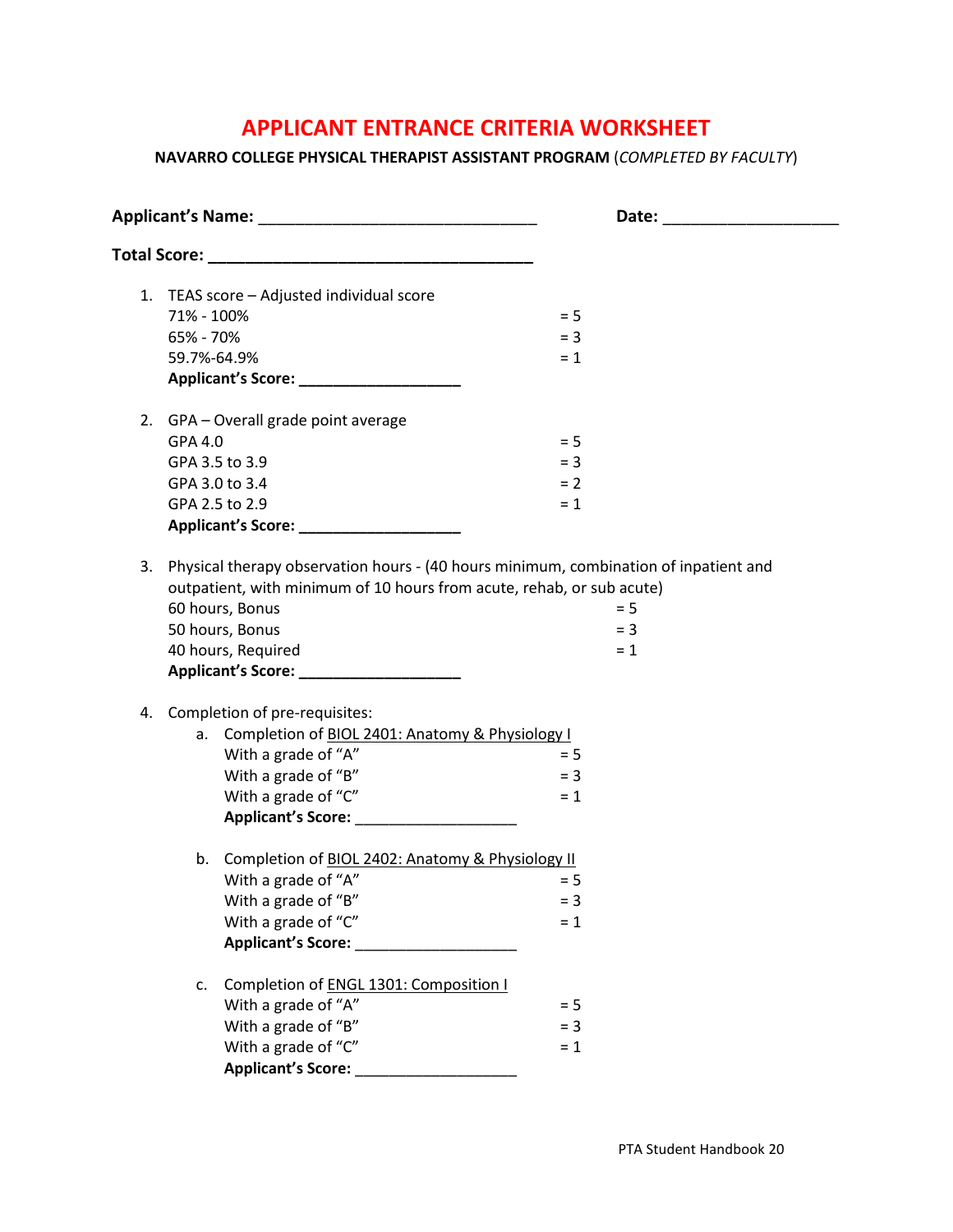|    |                                                                                       | d. Completion of MATH 1342: Elementary Statistics                                                                                                                                                                                      |                                                                            |  |
|----|---------------------------------------------------------------------------------------|----------------------------------------------------------------------------------------------------------------------------------------------------------------------------------------------------------------------------------------|----------------------------------------------------------------------------|--|
|    |                                                                                       | With a grade of "A"                                                                                                                                                                                                                    | $= 5$                                                                      |  |
|    |                                                                                       | With a grade of "B"                                                                                                                                                                                                                    | $= 3$                                                                      |  |
|    |                                                                                       | With a grade of "C"                                                                                                                                                                                                                    | $= 1$                                                                      |  |
|    |                                                                                       | Applicant's Score: National Applicant of Score:                                                                                                                                                                                        |                                                                            |  |
| 5. |                                                                                       | Completion of core course (excluding prerequisites):                                                                                                                                                                                   |                                                                            |  |
|    |                                                                                       |                                                                                                                                                                                                                                        | a. Completion of PHIL 1301 or 2306: Intro to Philosophy or Intro to Ethics |  |
|    |                                                                                       | With a grade of "A"                                                                                                                                                                                                                    | $=$ 3                                                                      |  |
|    |                                                                                       | With a grade of "B"                                                                                                                                                                                                                    | $= 2$                                                                      |  |
|    |                                                                                       | With a grade of "C"                                                                                                                                                                                                                    | $= 1$                                                                      |  |
|    |                                                                                       | Applicant's Score:<br>Laterature and the set of the set of the set of the set of the set of the set of the set of the set of the set of the set of the set of the set of the set of the set of the set of the set of the set of        |                                                                            |  |
|    |                                                                                       | b. Completion of PSYC 2314: Lifespan Growth and Development                                                                                                                                                                            |                                                                            |  |
|    |                                                                                       | With a grade of "A"                                                                                                                                                                                                                    | $=$ 3                                                                      |  |
|    |                                                                                       | With a grade of "B"                                                                                                                                                                                                                    | $= 2$                                                                      |  |
|    |                                                                                       | With a grade of "C"                                                                                                                                                                                                                    | $= 1$                                                                      |  |
|    |                                                                                       | Applicant's Score:<br><u>Land Contract Contract Contract Contract Contract Contract Contract Contract Contract Contract Contract Contract Contract Contract Contract Contract Contract Contract Contract Contract Contract Contrac</u> |                                                                            |  |
| 6. | Previous healthcare work experience (paid or unpaid - should be noted in application) |                                                                                                                                                                                                                                        |                                                                            |  |
|    | Yes                                                                                   |                                                                                                                                                                                                                                        | $= 2$                                                                      |  |
|    | No                                                                                    |                                                                                                                                                                                                                                        | $= 0$                                                                      |  |
|    |                                                                                       | Applicant's Score: New York Products Applicant of Score:                                                                                                                                                                               |                                                                            |  |
| 7. |                                                                                       | Completion of prior college degree                                                                                                                                                                                                     |                                                                            |  |
|    |                                                                                       | Master's degree                                                                                                                                                                                                                        | $= 3$                                                                      |  |
|    |                                                                                       | Bachelor's degree                                                                                                                                                                                                                      | $= 2$                                                                      |  |
|    |                                                                                       | Associates degree                                                                                                                                                                                                                      | $= 1$                                                                      |  |
|    |                                                                                       | No prior degree                                                                                                                                                                                                                        | $= 0$                                                                      |  |
|    |                                                                                       | <b>Applicant's Score:</b>                                                                                                                                                                                                              |                                                                            |  |
| 8. |                                                                                       | TSI (Texas Success Initiative) Complete:                                                                                                                                                                                               |                                                                            |  |
|    | Yes                                                                                   |                                                                                                                                                                                                                                        | $=4$                                                                       |  |
|    | No.                                                                                   |                                                                                                                                                                                                                                        | $= 0$                                                                      |  |
|    |                                                                                       |                                                                                                                                                                                                                                        |                                                                            |  |
|    |                                                                                       | TOTAL SCORE (maximum of 50 pts): __________                                                                                                                                                                                            |                                                                            |  |
|    |                                                                                       |                                                                                                                                                                                                                                        |                                                                            |  |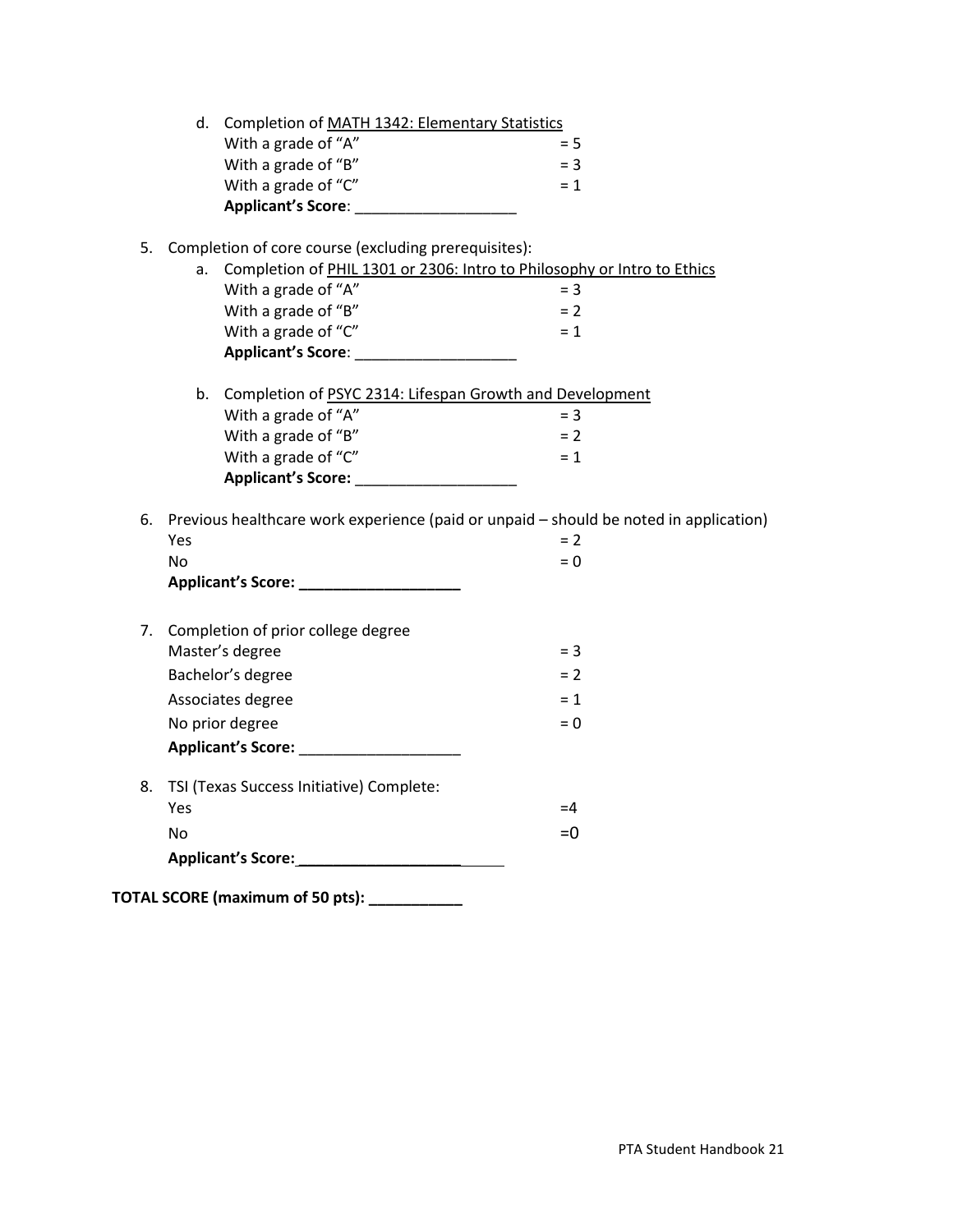# **APPLICATION REQUIREMENTS**

#### **TSI COMPLETION**

Applicants are not required to be complete. Those applicants who are TSI complete will receive 4 points on their application.

#### **OBSERVATION HOURS**

Applicants must complete 40 hours of observation, that has been completed within 3 years prior to admission to the program. Applicants will submit completed verification forms in a sealed envelope with the submitted application.

#### **COMPLETION OF CORE COURSEWORK**

All pre-requisite and core courses completed must satisfy state of Texas Higher Education Communicating Board (THECB) Community College requirements for level of course work for an Associate level degree. Junior and Senior level courses do not satisfy this requirement. If an applicant has completed junior and senior level pre-requisite and/or core courses at a university and they do not satisfy the THECB college requirements for level of course work, the student may still be accepted into the Navarro College Physical Therapist Assistant Program. However, the student will be required to take an appropriate level course that satisfies the requirement for the program before the start of the second semester. If the student does not satisfy the requirements for transferability, the student will be dismissed from the program and may reapply (See Reapplication Policy).

#### **COURSE WORK TIME FRAME**

All potential physical therapist assistant applicants must have completed their pre-requisite course work within the following time frames:

- ENGL 1301 Composition I can be taken at any time frame prior to application to the program.
- MATH 1342 Elementary Statistics can be taken at any time frame prior to application to the program.
- BIOL 2401 Anatomy and Physiology I must have been taken within 7 (seven) years of application to the program.
- BIOL 2402 Anatomy and Physiology II must have been taken within 7 (seven) years of application to the program.

All potential physical therapist assistant applicants must have completed their core course work within the following time frames:

- PHIL 1301/2306 (introduction to Philosophy or Introduction to Ethics) can be taken at any time frame prior to the end of the second semester of the program.
- PSYC 2314 (Lifespan Development) can be taken at any time prior to the end of the first semester of the program.

Each applicant must submit documentation (unofficial transcripts) with Navarro College Physical Therapist Assistant application that provides information of the time frame that each prerequisite of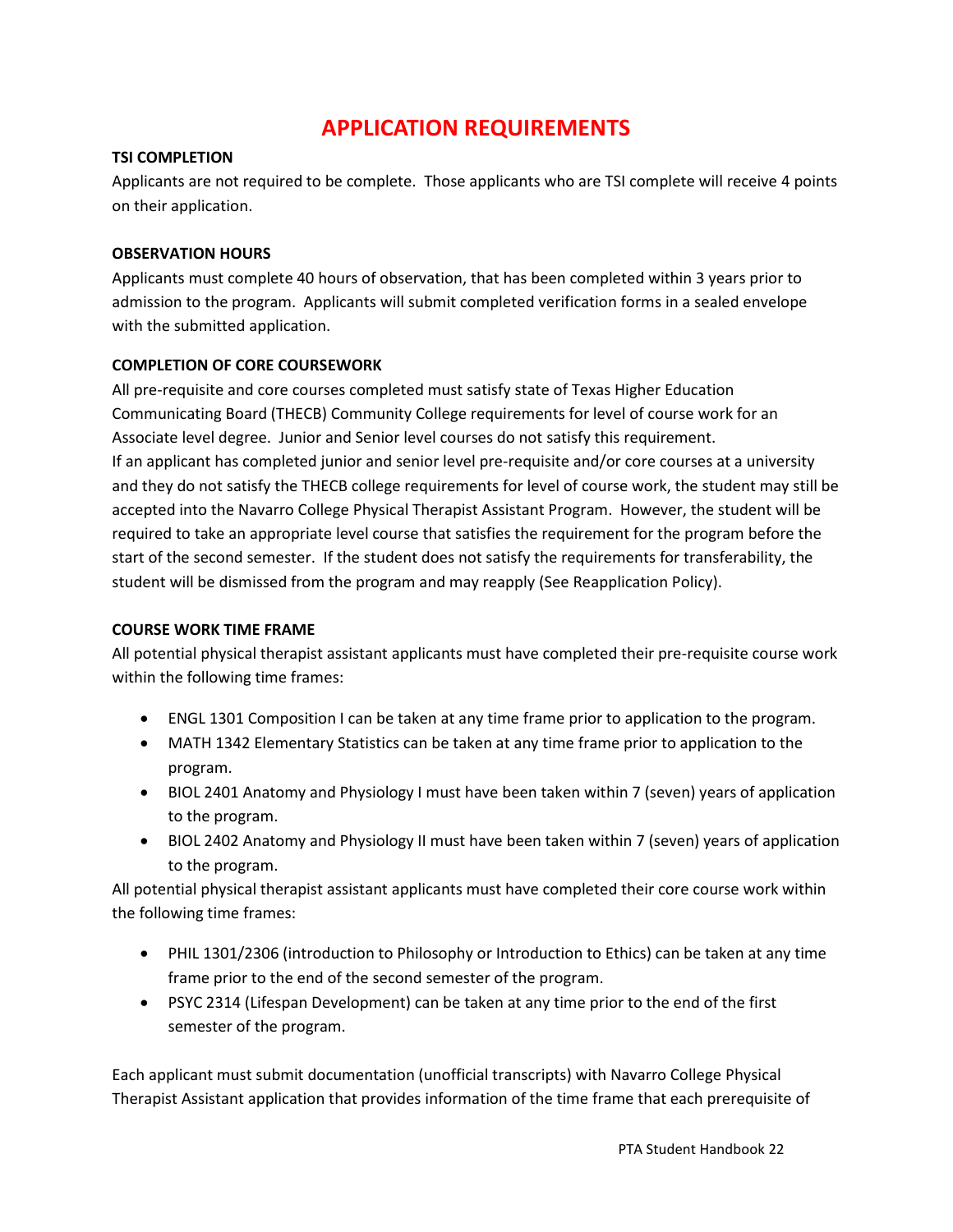core course was completed. If core courses were not completed prior to application, the student must provide evidence that the course will be completed within the acceptable time frame. If the student does not complete the courses within the acceptable time frame, the student will not be allowed to continue in the PTA Program.

# **MEDICAL SAFETY AND HEALTH**

#### <span id="page-23-0"></span>**LIABILITY INSURANCE**

Students will be required to have limited liability insurance and pay a predetermined fee to the Cashier's Office of Navarro College annually so that Navarro College can secure the limited liability insurance coverage. Students may wish to purchase additional liability insurance. **NOTE: The liability insurance that each student will have does not pay for injuries to the student – only for injuries to the patient. The student is completely responsible for personal medical costs incurred while at clinical sites. If a patient is injured by the student, the limited liability insurance may or may not cover all legal costs.**

#### <span id="page-23-1"></span>**HEALTH INSURANCE**

Faculty and students are encouraged to have health insurance and are responsible for their own individual or family insurance policies. Students enrolled in the PTA Program are encouraged to have personal health insurance prior to the start of clinical courses.

#### <span id="page-23-2"></span>**INFECTIOUS DISEASE**

While performing PTA responsibilities in the clinical facilities, the student may be exposed to environmental hazards and infectious diseases including, but not limited to, Tuberculosis, Hepatitis B, and HIV. The student understands and assumes the risks involved in the clinical portion of the PTA Program and agrees to abide by the policies and procedures of each facility regarding exposure to infectious diseases and infection control.

#### <span id="page-23-3"></span>**STUDENT PHYSICAL EXAMINATIONS**

Each student must undergo a physical health examination by a certified health professional **once admitted into the PTA Program**. Physical examination forms are included in the student handbook. The physical report will be kept on file in the PTA Program files. Please note, the health examination requires the student to read the "Performance Standards" beforehand, and both the student and the health professional must sign the form indicating the ability to perform as described and/or any limitations which may be present. Failure to provide this completed information to the Academic Coordinator of Clinical Education (ACCE) will result in non-placement for clinical and withdrawal from the Program.

#### <span id="page-23-4"></span>**IMMUNIZATIONS**

All immunizations must be completed prior to application to the PTA Program. See Appendix VII for a complete list of all required immunizations.

The responsibility for maintaining current health testing and immunizations, including costs, are the responsibility of the student.

#### <span id="page-23-5"></span>**CPR**

All students must have current American Heart Association CPR card prior to and throughout all clinical experiences. A copy of such will be kept in the student's file. Students will NOT be allowed to attend clinical training until proof of current CPR card is provided.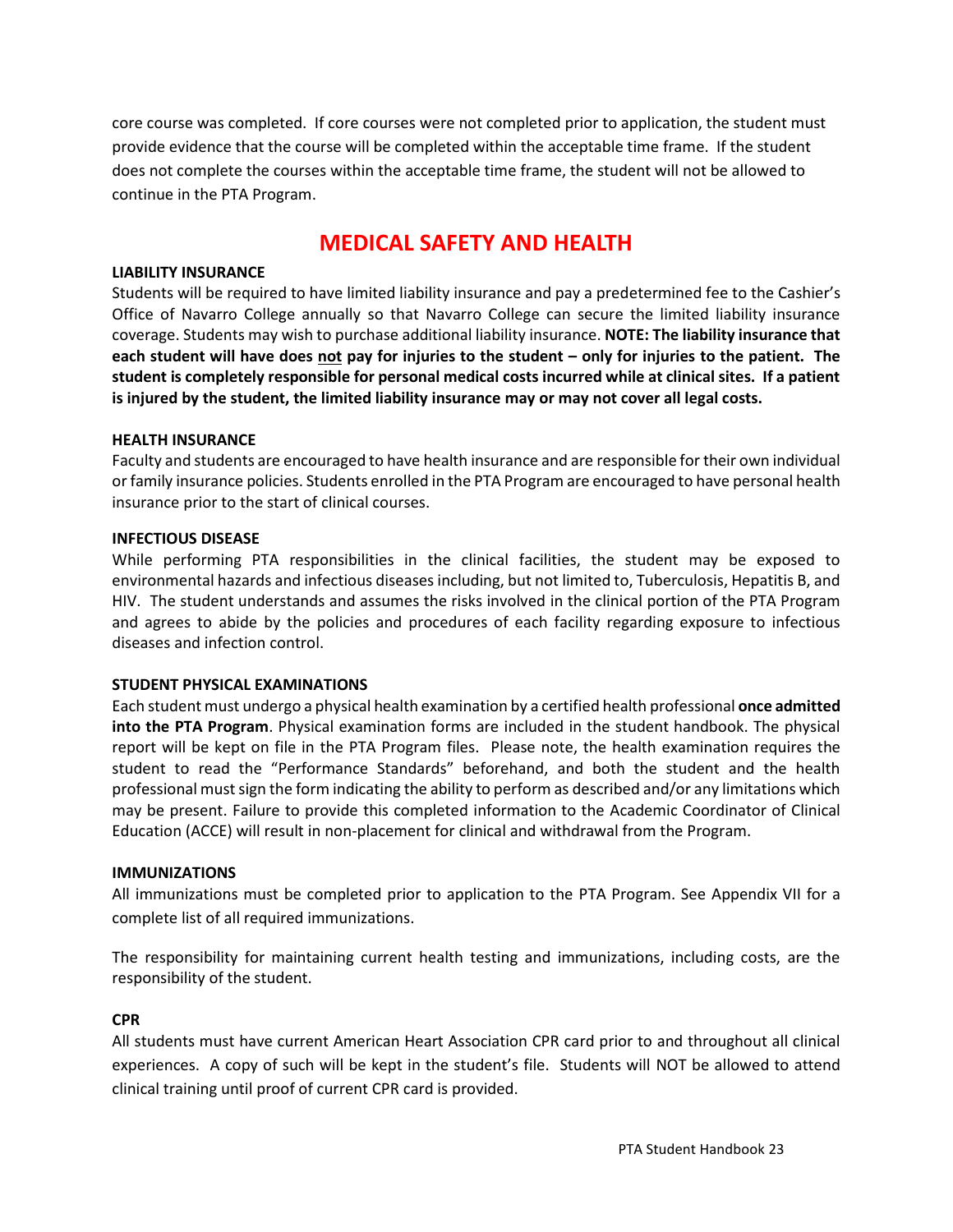#### <span id="page-24-0"></span>**ACCIDENT OR INJURY REPORTING**

If a student is injured while in the classroom setting, the Program Director must be notified immediately. The Program Director will be responsible for completing all necessary documentation, including the Health Professions Occurrence Report with the assistance of the student and the appropriate instructor.

If a student is injured while in the clinical setting, the Academic Coordinator for Clinical Education (ACCE) must be notified immediately. The ACCE should be given a copy of the facility's incident report and may require that a Health Professions Occurrence Report be completed. The student is responsible for all expenses incurred by the facility rendering medical care. Navarro College and the clinical facility are not responsible for any claims or expenses that result from an action of the student or a patient/client in the clinical setting. The Navarro College PTA Program also reserves the right to require a physician's statement authorizing that the student can safely resume/continue patient/client care at appropriate level of clinical requirements, after an illness or injury. Each case will be considered on an individual basis.

#### <span id="page-24-1"></span>**STANDARD PRECAUTIONS**

All students will be instructed in blood borne pathogen precautions before entering first clinical rotation. With direct patient care, there is an increased risk of exposure to blood and bodily fluids of individuals with HIV and hepatitis B and C. Because of this reality, it is imperative to consider all patients as potentially infected with blood borne pathogens. The following precautions are to be followed by all of Navarro College PTA Program faculty and students:

- 1. Gloves must be worn when touching:
	- a. Blood and body fluids
	- b. Mucous membranes
	- c. Non-intact skin
	- d. Handling items or surfaces soiled with blood or body fluids
- 2. Gloves shall be changed between patients and hand hygiene carried out.
- 3. Protective eyewear shall be worn when suctioning or at any time droplets of blood or other body fluids might contaminate the eyes of the caregiver.
- 4. Needles are not to be recapped after patient use but must be placed in a sharps (puncture resistant) container immediately after use.
- 5. Needles shall not be purposely bent, broken by hand, removed from disposable syringes, or otherwise manipulated by hand.
- 6. Disposable syringes and needles, scalpel blades, and other sharp items shall be disposed of in the sharps container.
- 7. Reusable needles and syringes or other sharp items shall be left on the tray without washing and wrapped in plastic for transport to central supply.
- 8. Clinical affiliation's policy will be followed by students and faculty regarding ready access to CPR masks.
- 9. Any break in skin integrity of the caregiver will be covered by an occlusive/ protective covering.
- 10. Gloves that are punctured or torn while in use shall be removed as soon as possible. Hand hygiene is to be carried out and new gloves applied to proceed with the task.
- 11. Laboratory specimens shall be handled with gloves on and labeled appropriately. (Put in plastic bags for transport to the laboratory.)
- 12. Soiled linens will be put in bags at the bedside and are not to come in contact with the uniform.
- 13. Gloves shall be used for providing personal care for all patients and while doing any procedure where contact with blood, or body fluids may be expected (including all times when patient's skin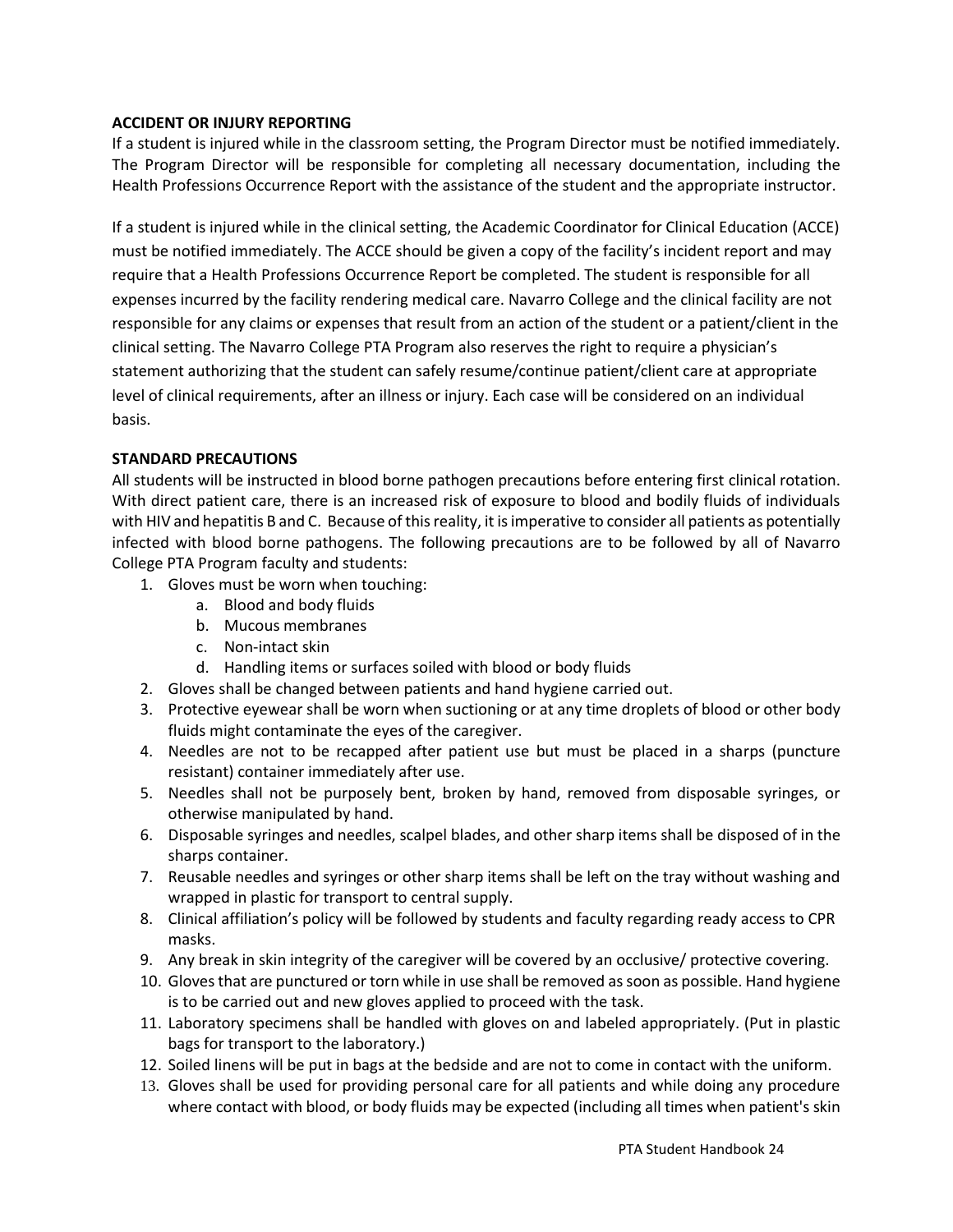will be punctured i.e. injections).

14. Spills shall be removed with gloved hands and paper towels. Then have housekeeping clean and disinfect the area.

#### <span id="page-25-0"></span>**DRUG AND SUBSTANCE USE**

Navarro College is a drug and alcohol-free campus. Possession, sale and/or use of any type of illegal drugs, alcohol, or mood-enhancing substance by any person on any property owned, leased, or controlled by Navarro College is strictly forbidden. The Navarro College Department of Public Safety will enforce all federal, state, and local laws concerning underage drinking, drug and mood-enhancing substance violations.

A student found to be in possession or under the influence of any illegal drugs and/or alcohol or moodenhancing substances on or off campus will be subject to disciplinary action and/or criminal proceedings. Incidents occurring off-campus will be assessed based on the College's Off-Campus Conduct procedures that hold all students to consistent standards defining acceptable forms of student conduct and maintaining civility and safety for the College community.

A student who has been convicted of any federal or state law involving the use, possession, or sale of a controlled substance shall lose their student aid eligibility for a specified period of time if they were receiving federal student aid when the offense occurred. The suspension of eligibility timetable depends on the violation and may resume upon the completion of a Department of Education approved rehabilitation program.

Navarro College offers drug and alcohol abuse screening/counseling programs to students. The College employs experienced and/or licensed professional counselors to assist with drug and alcohol abuse.

Because of the potential for harm, student use of recreational drugs and alcohol in a manner that carries over into the academic or clinical setting is considered unethical behavior. If there is substantial cause to suspect the student is under the influence of alcohol or drugs during classroom or lab education, the student will be escorted to the Navarro College Campus Police Department for interview and actions as appropriate. If a student in a clinical setting is suspected of being under the influence of drugs and/or alcohol, the ACCE or a representative from the PTA Program will be notified immediately. The student's emergency contact listed on the Personal Data Sheet will be notified to drive the student home. The student must follow up with the Navarro College Police Department within 24 hours or they will be immediately dismissed from the program. The student will be considered to be dismissed from the education site and will be subject to a drug screen and/or disciplinary action, up to and including dismissal from the PTA Program.

The Navarro College Physical Therapist Assistant Department Program Director reserves the right to institute random drug screens during the PTA student's enrollment in any PTA class, lab, clinical, clinical setting, or College sponsored activity. The student will be responsible for any cost involved in a random or required (by any clinical education facility) drug screen. Failure to comply with the drug screen or to pay for the drug screen will result in dismissal from the PTA Program.

The drug screen will be Chain of Custody and will screen for a minimum of the following classifications of drugs: cannabis, opiates, cocaine, amphetamines, benzodiazepines, PCP, and barbiturates. Should a drug screen return to the program as "diluted", the PTA student will retake a second drug test (which may include a hair follicle test) at the Program Director's discretion. Should a drug screen return to the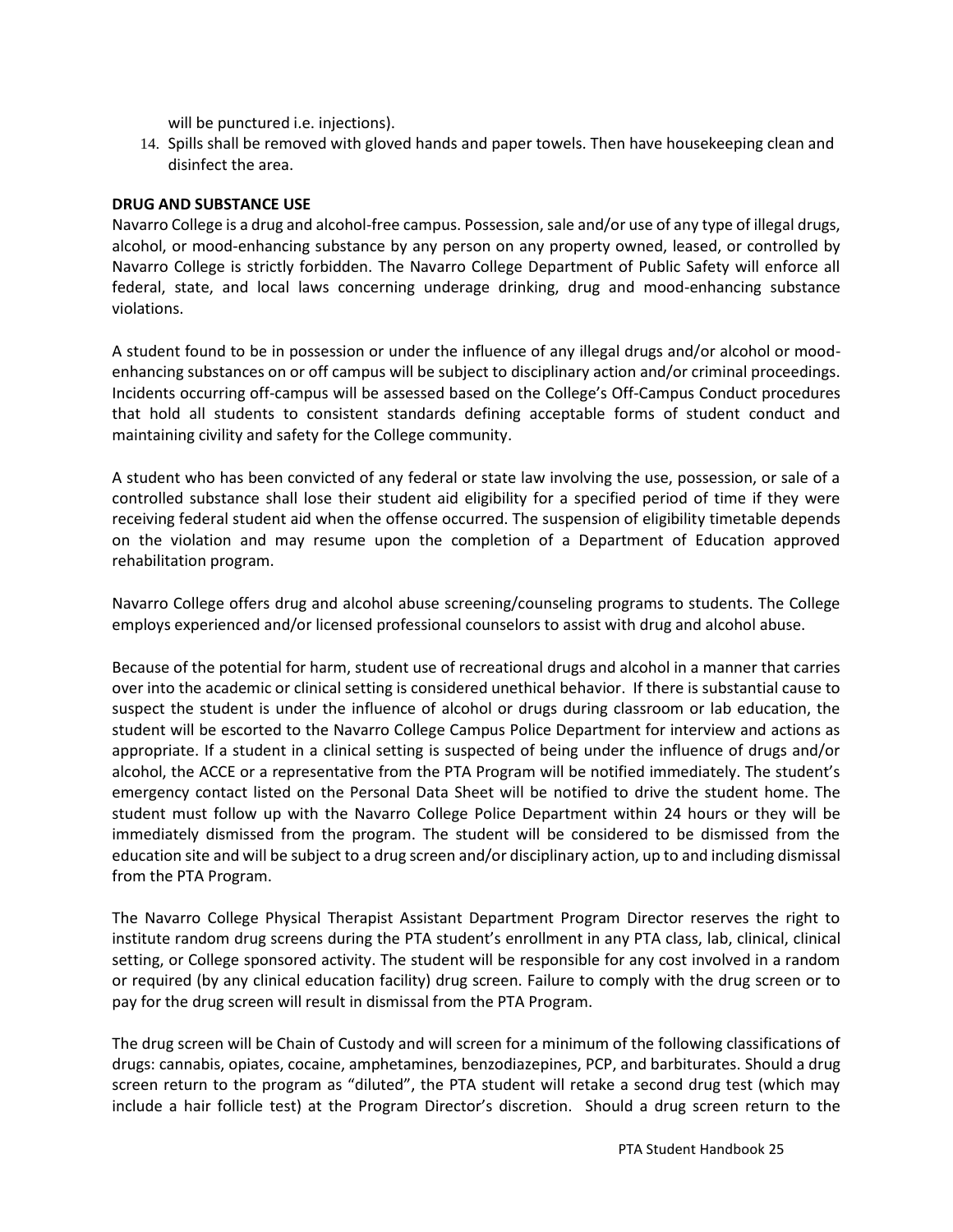program as "positive", the student will be dismissed from the PTA Program immediately. Results of the drug screen will be maintained in the PTA Program Director's office in a secure location.

#### <span id="page-26-0"></span>**SMOKING**

The use of any tobacco products or other related devices (e.g., cigarettes, pipes, cigars, electronic cigarettes, vapor devices) is prohibited in college buildings and on college grounds, including parking areas and structures, sidewalks, walkways, and college owned buildings.

The Smoke and Tobacco-free policy is part of the College's commitment to creating a healthy and sustainable environment for all members of our campus community and is designed to be positive and health directed. Individuals noticing violations of the policy should strive to be non-confrontational and respectful to tobacco users when communicating our policy. Additionally, tobacco users are expected to adhere to the policy and likewise be respectful to ex-tobacco users and non-tobacco users. Enforcement of the policy will be achieved primarily through education, awareness and a spirit of cooperation. **Smoking is not allowed during field trips or clinical training**.

#### <span id="page-26-1"></span>**CRIMINAL BACKGROUND CHECK**

The PTA student's reputation is a valuable personal resource. It can either assist or interfere with education, clinical training, employment opportunities, and financial status.

The student must meet the requirements of the Navarro College Health Professions Division and/or the PTA Program for submitting a criminal history background check. The procedure for the criminal history background check may change based on the needs of the clinical training sites. The cost to the student for criminal history checks may vary based on the requirement of the individual clinical training sites. The PTA Program reserves the right to change the procedure required to complete the background check as well as any additional requirements. A student must acknowledge in writing as part of the application process the role criminal history offenses may present in the student's ability to progress in the program.

A student who does not have a clear criminal history record is required to meet with the PTA Program Director prior to entry into the PTA Program to discuss the implication of the criminal record on his/her progression in and completion of all requirements of the curriculum. **A felony conviction may affect a graduate's ability to sit for the FSBPT Licensure Examination or attain state licensure**. Prior to application into the PTA Program, each student will be required to complete a Criminal Background Check and submit the results of Criminal Background Check with the application.

It is the responsibility of the student to inform the PTA Program of any changes in the status of the criminal history after admission to the program within two (2) academic days following any incident resulting in arrest or pending arrest. Failure to do so may result in immediate withdrawal from the PTA Program. If a student is convicted of an offense while enrolled in PTA coursework, the student must notify the PTA Department the next academic school day. For academic courses, the student will abide by the Navarro College Student Behavior policies for continuing in class. The student cannot attend clinical experiences until a determination can be made that the student's criminal history status is in agreement with the facility guidelines. All information regarding criminal history status will remain confidential.

Clinical training sites, in accordance with the Regulations of the State of Texas and National Accreditation Agencies, require employees, students, and volunteers who work with children, the elderly, or the disabled to have a "clear" criminal history background check. Agencies vary as to what the definition of "clear" means. Students cannot participate in lab or clinical studies involving clients without a "clear"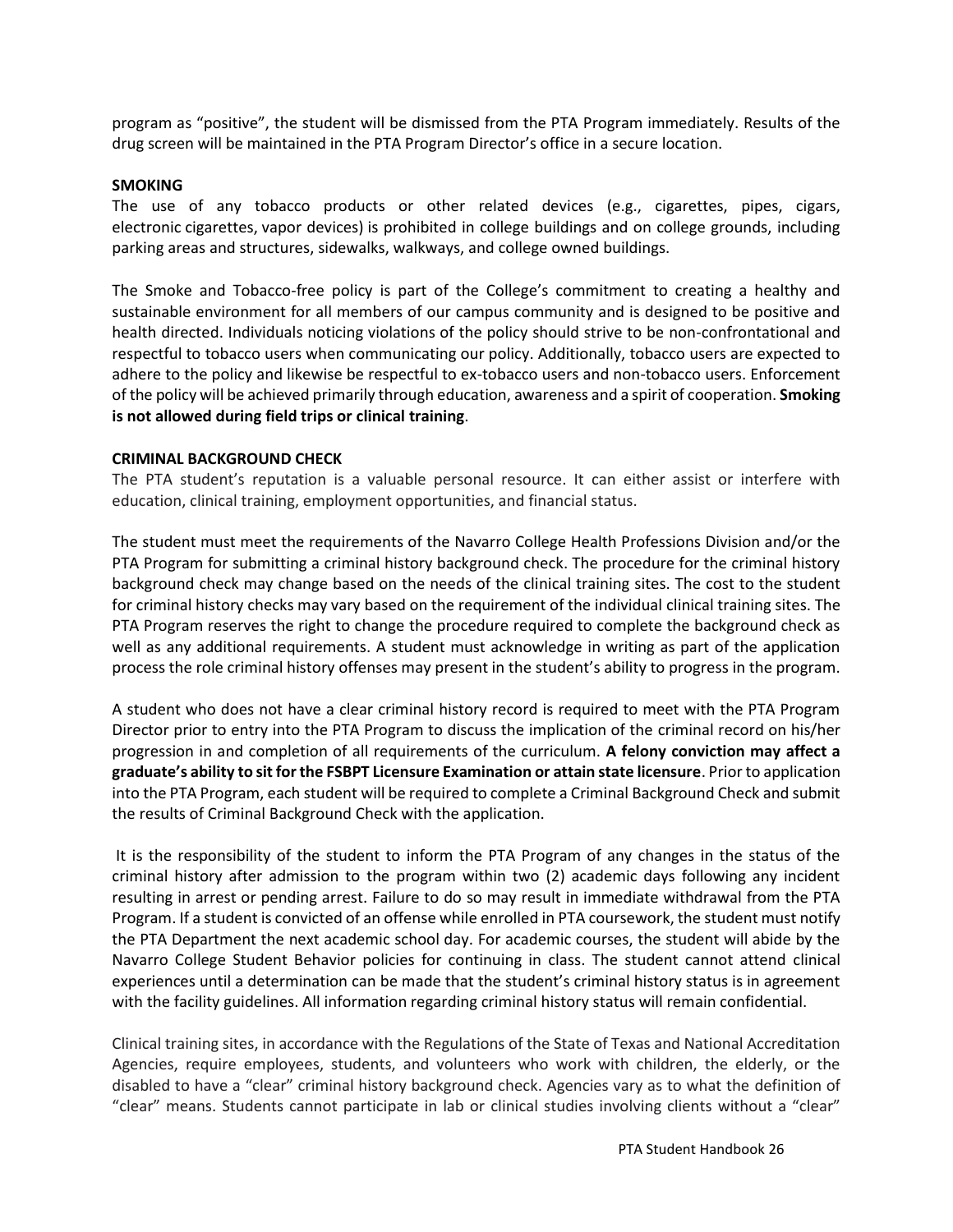criminal history background check. The facilities may choose to request national and international criminal history background checks as well. The final decision regarding acceptance of a student for clinical training based on previous criminal history rests with each facility.

Results of the background check will be maintained in the PTA Program Director's office in a secure location.

#### <span id="page-27-0"></span>**SEXUAL HARASSMENT**

Navarro College will not condone any form of harassment, intimidation, or bullying in the college setting and takes appropriate corrective, disciplinary and remedial action in response to such determined incidents.

Harassment consists of unwelcomed conduct, whether verbal, physical or visual, that is based upon a person's protected status, such as sex, color, race, ancestry, religion, national origin, age, physical or mental condition or disability, veteran status, citizenship status, or other protected group status. Sexual harassment means unwelcome sexual advances, requests for sexual favors and other verbal, visual, or physical conduct of a sexual nature, made by someone from or in the work or educational setting, under any of the following conditions:

- Submission to the conduct is explicitly or implicitly made a term or a condition of an individual's employment, academic status, or progress.
- Submission to, or rejection of, the conduct by the individual is used as the basis of employment or an academic decision affecting the individual.
- The conduct has the purpose or effect of having a negative impact upon the individual's work or academic performance, or of creating an intimidating, hostile, or offensive work or educational environment.
- Submission to, or rejection of, the conduct by the individual is used as the basis for any decision affecting the individual regarding benefits and services, honors, programs, or activities available at or through the educational institution.

Any student with a concern of this nature should immediately consult the Program Director and follow the student grievance procedures as described in the current Navarro College Student Handbook. Accordingly, any faculty or staff member who feels threatened by similar incidents should follow the grievance procedures outlined in the Navarro College Administrative Policies and Procedures Manual and should report such incidents in a timely manner.

#### <span id="page-27-1"></span>**HIV STATEMENT**

<span id="page-27-2"></span>As part of the Navarro College's stance on preventing discrimination of any kind, administration, faculty, and staff must follow the College's standard on Student Welfare as it pertains to AIDS/HIV. Procedures include the strictest assurance of confidentiality without prior written consent. All referrals will be provided to appropriate and current resources such as those provided through State agencies, including the local area health department or other designated health services programs. Individuals in need of such referrals may directly contact the local area Health Department.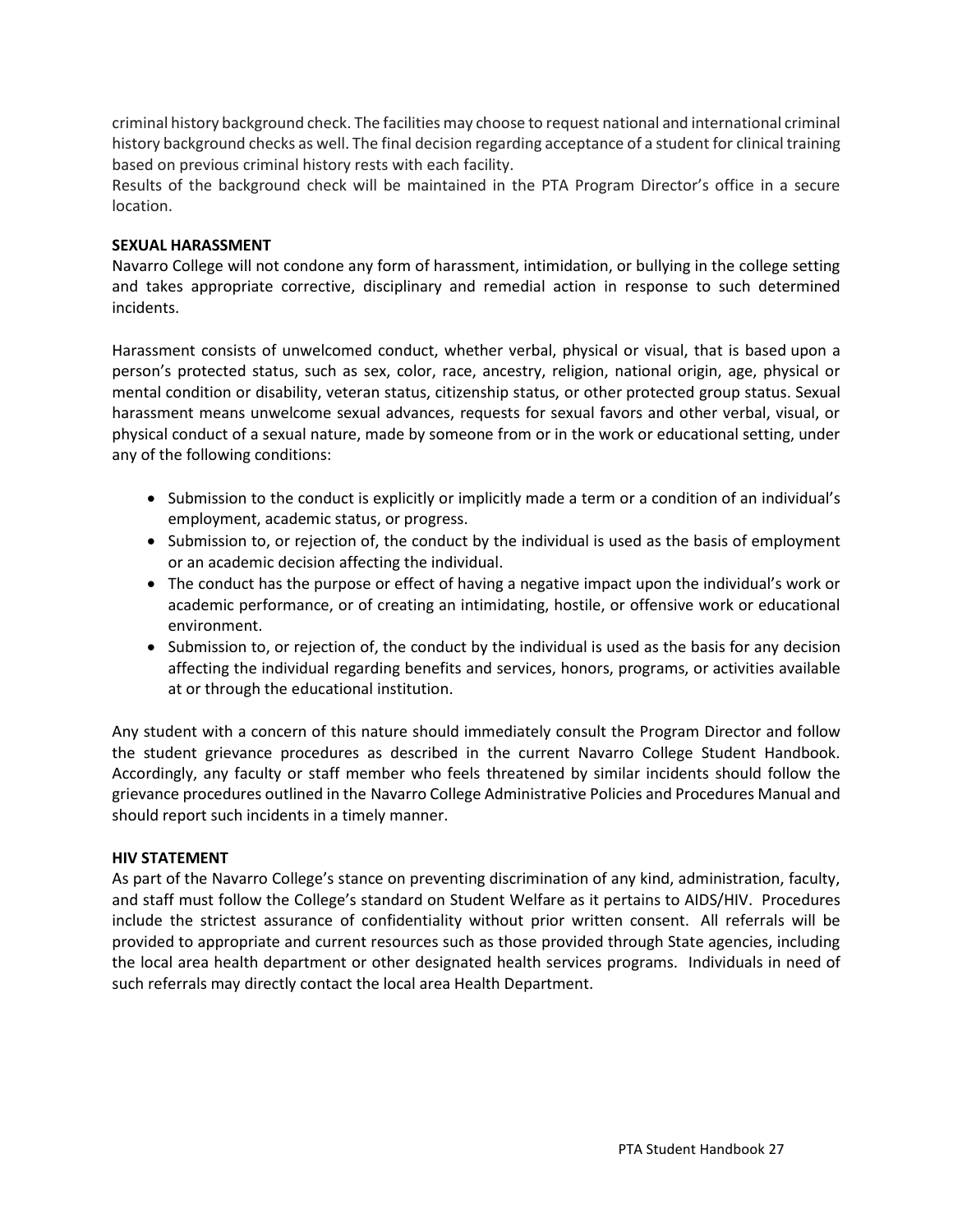# **PROFESSIONAL CONDUCT**

#### <span id="page-28-0"></span>**DRESS CODE**

Students must maintain personal health such that there is no risk to self or the patient. Personal cleanliness and hygiene are essential for acceptable interpersonal activities such as those engaged in by health care personnel. The PTA faculty will counsel students in these areas if necessary.

- a. **Identification**: Navarro College identification badges must be worn at all times.
- b. **Clothing:** The physical therapist assistant student is a representative of Navarro College and should dress accordingly. Clothing should be properly sized, clean, wrinkle-free, and nonrevealing. Hats are not allowed in client areas.
	- CLASSROOM: Students are to wear program scrubs with the PTA monogram, closedtoe shoes (no heels, boots or croc styled shoes), and Navarro College nametag. Students may also choose to wear the professional dress uniform (stated below).
	- PROFESSIONAL: Instructors may request that students dress professionally, in class, at times during the semester. Professional dress includes casual (Dockerstype) dress pants with a collared shirt (tucked in), belt, closed-toe shoes (no heels or boots), and Navarro College nametag. No denim in any form is allowed.
	- LAB ATTIRE: Students will wear clothing that will allow access to bony landmarks and muscle identification. Faculty will advise students of appropriate lab attire prior to lab.
- c. **Jewelry:** Jewelry should be limited. Wedding bands are permitted but should be removed during patient therapy procedures. Women are allowed to wear one stud earring in each ear (no bars or gauges) and men may not wear earrings at all. No other visible piercings (including tongue) are allowed.
- d. **Hygiene:** Personal hygiene reflects professionalism. Personal cleanliness is important. This includes nails, teeth, hair, and body. Make-up is permitted in moderation. Sideburns, beards, or mustaches must be clean, neat, and trimmed. Hair should be neat, clean, and away from face so that the hair does not fall on the shoulder and does not fall forward into the face when bending forward. Hair color should be natural. Strong perfume/cologne and aftershave is not permitted. Fingernails must be clean, short, and free of chipped polish. If polish is used, it must be a neutral color polish. Artificial nails and tips are not permitted.
- e. **Tattoos:** No visible body markings (i.e. tattoos).

#### <span id="page-28-1"></span>**STUDENT CONDUCT**

Students in the Navarro College Physical Therapist Assistant Program are expected to conduct themselves in a mature, responsible, and professional manner at all times. Conduct which casts doubt on the ability of a student to fulfill the role of a professional in the Physical Therapist Assistant Program will subject the student to disciplinary action under policies established in the College Catalog.

#### <span id="page-28-2"></span>**GUIDELINES FOR PROFESSIONAL CONDUCT IN THE CLINIC**

The client is the most important individual in physical therapy. Each client should be treated with dignity and respect. Professional conduct should inspire the confidence of the client. In addition, conduct reflects the profession of physical therapy and the Navarro College Physical Therapist Assistant Program.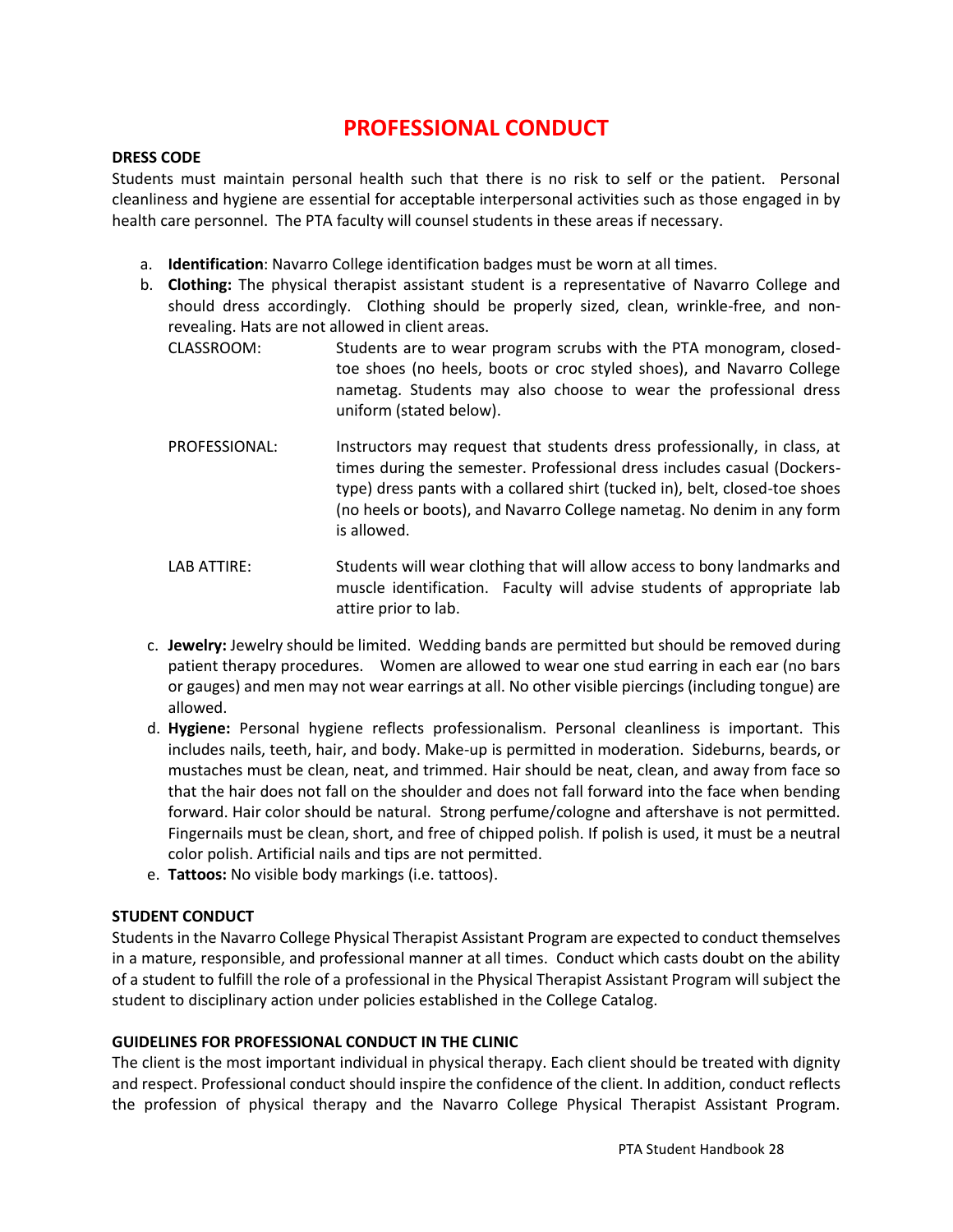Professionalism, respect for the rights of the client to quality, individualized treatment, and respect for the health care team must always be maintained.

Clinical fieldwork is part of the curriculum of the Navarro College Physical Therapist Assistant Program. The PTA Academic Coordinator of Clinical Education (ACCE) may visit the student at any time during the experience. The student should contact the ACCE if any problem arises as soon as possible. **A facility or the College may terminate a student's fieldwork assignment at any time for unethical or unsafe behaviors, resulting in a grade of "F", disciplinary action, and/or dismissal from the program.** Adherence to the following general guidelines is mandatory.

#### PARKING

• Follow the facility rules, regulations, and procedures about parking or other use of an automobile.

#### IDENTIFICATION

- Navarro College nametag must be worn at all times.
- Identify self to clients and facility personnel by introduction, including name, school, and position (PTA student).
- Students are to clearly identify themselves as a *student* PTA to all patients and staff *BEFORE*  having any direct patient contact, thereby giving the patient the opportunity to refuse treatment by a student. Patients have the risk-free right to refuse to participate in clinical education.
- Knock before entering all client rooms or treatment rooms.

#### **DOCUMENTATION**

- All documentation and other paperwork must be completed and turned in on time. Excuses of any kind are unacceptable.
- All client documentation or communication regarding a client or the facility must be approved and signed by the supervisor.
- Documentation must be accurate (neat, concise, accurate in content, format, and spelling).

#### ENVIRONMENTAL ADJUSTMENT

- Delivery of client services requires the ability to adjust to changes in the environment on the part of the student.
- Follow the established chain of command in all activities. Clarify the chain of command during orientation.
- Be positive. Avoid petty gossip or negative situations.
- Respect the diversity of the client, the health care team, and the people around, including fellow students.
- Profanity in any form is not acceptable.
- Request guidance when needed. When asking questions, think out what information is needed or not understood. Try to be specific about the information sought.
- Follow standard precautions at all times.

#### LEGAL ISSUES

- Act ethically at all times.
- Remember client rights.
- All information concerning a client is confidential.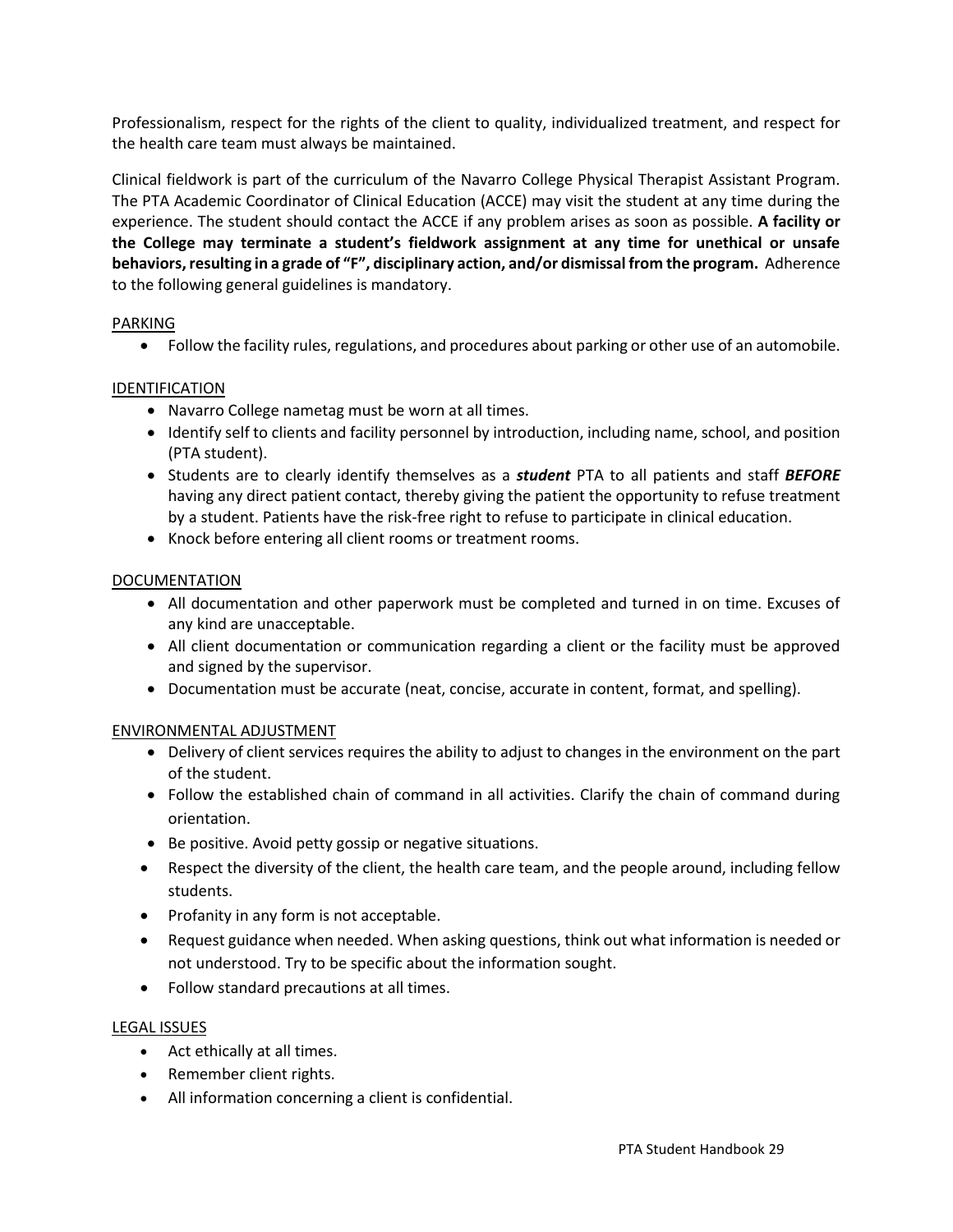- Client records (including your progress notes) are the property of the facility. Do not remove any forms or client information from a facility. This includes electronic forms and documents. Clarify the procedures for reviewing a master chart (removing charts from the nurse's station, etc).
- Photographs or videos may not be taken at clinical education sites.
- Do not transport clients in personal automobiles, including during personal time
- Do not engage in personal relationships (i.e. dating), do personal shopping, run errands, accept or make loans of either money or personal items, or take gifts from clients.
- Do not give clients personal identification information, such as phone number or address. Do not communicate with clients outside the facility.
- Do not return to clinical education sites during non-scheduled times, even if you personally know the client. Visiting a client that you have a previous relationship with, in a professional manner, without proper supervision may raise issues of misrepresentation and possible malpractice.
- Leaving the facility during duty hours for any reason other than a specific assignment is perceived as abandonment and will result in failure of the clinical.

#### **BEHAVIOR**

- Do not socialize with peers while at work.
- Do not congregate in semi-public areas. It gives the impression you do not take your work seriously or that you do not have enough to do.
- Keep personal phone calls to emergencies. **Cell phones, pagers, or any other electronic devices that may disrupt treatment are not permitted during clinical.**
- Any information concerning a client is confidential and not to be discussed (even with fellow students, instructors, or supervisors) in any area in which confidentiality cannot be ensured (lunch, elevators, lobbies, etc.). Client information should only be shared on a "need to know basis" per HIPAA guidelines.
- No conversation should take place in the presence of a client unless the client is part of the conversation. This includes speaking in another language not spoken or understood by the client.
- Verify all information. It is the student's responsibility to clarify verbal and written instructions from academic and clinical instructors.
- Acknowledge the presence of an unfamiliar person.
- Look up the information if there are questions. It is the responsibility of the PTA student to ask only appropriate questions, not information covered in coursework.
- Eating (including chewing gum) is prohibited except in designated areas at designated times. No smoking or use of tobacco products (including electronic cigarettes) at clinical sites.
- Students **must** refrain from engaging in physical relationships with CI and/or facility staff due to possible interference with the clinical experience.
- Students are not to make fieldwork-related comments on social networking sites (e.g. Facebook, Twitter, personal blogs).
- A student is directly responsible to his/her Clinical Instructor (CI) and Academic Coordinator for Clinical Education (ACCE). All communication should be directed to these individuals unless informed differently.
- All accidents, injuries, or unusual occurrence regarding a student or a client must be reported immediately to the CI and the ACCE. Failure to do so not only affects the success of the student's clinical placement, but may also affect future license application.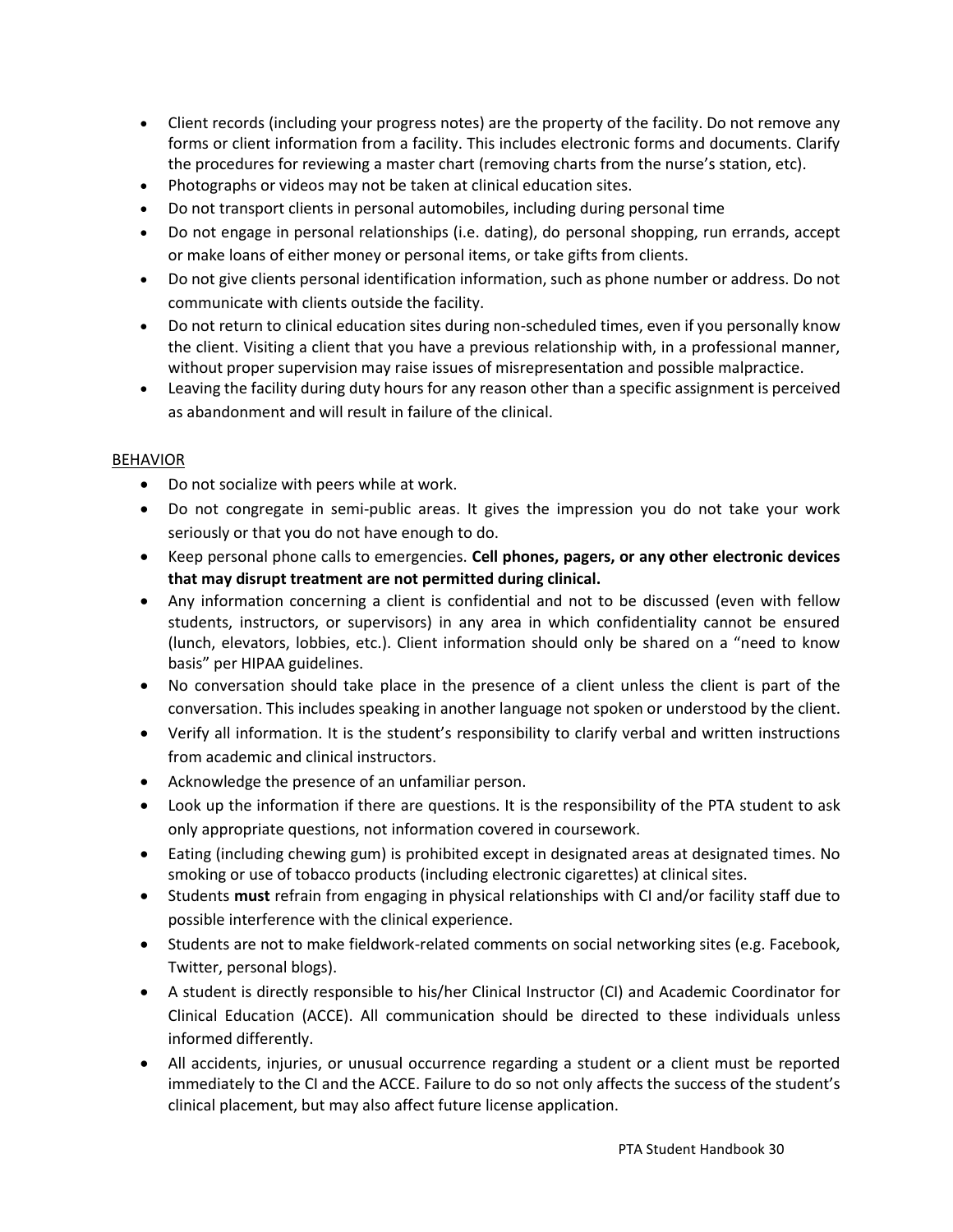- It is the student's responsibility to keep his/her supervisor informed of their whereabouts at all times during the workday.
- Follow all standards outlined in the APTA Standard of Ethical Conduct for a Physical Therapist Assistant

#### <span id="page-31-0"></span>**STUDENT SOCIAL MEDIA**

Professionalism is an integral part of the physical therapy profession. Therefore, students will maintain professionalism in all social media encounters.

Students will be required to maintain professionalism on all social media. While faculty will not prevent students from social media, students are required to follow all program policies when engaged in social media encounters. Potential employers and clinical affiliation sites visit these sites often to determine interest in student education and employment opportunities.

Social media is defined as:

- Social networking sites that promote sharing of news and information. (ie Facebook, Friendster)
- Video and photo sharing sites. (IE: YouTube, Flickr)
- Microblogging sites (IE: Twitter)
- Business networks (IE: LinkedIn)
- Forums and discussion boards

Per the APTA Standards of Conduct in the Use of Social Media students must:

- Be respectful of the principles of patient privacy and confidentiality.
- Not misrepresent the educational institution, clinical sites, or employers.
- Demonstrate appropriate conduct in accordance with the standards of ethical conduct for the physical therapist assistant.

Examples of inappropriate social media usage include:

- Discussion of a clinical site or patient on social media.
- · Any posts that suggest behaviors that do not meet the Standard of Ethical Conduct for the Physical Therapist Assistant. (IE: alcohol, drug use, sexual connotations, nudity)
- · Inappropriate messages that the student is tagged in.

If a student is found in violation of social media policy, a plan of correction will be completed by PTA faculty. After one violation of this policy, any further violation regarding social media within the program will result in dismissal from the program.

#### <span id="page-31-1"></span>**PROFESSIONAL BEHAVIORS**

Professional behaviors are graded each term and worth 5% in one (1) course as designated by the faculty. Students will meet with faculty twice a term to: (1) determine student's goals for professional behaviors and implementation of a growth plan and (2) determine progress towards professional goals and final grade. Grading for professional behaviors is based upon the student's initiation of the advisory time, student development of three (3) goals as identified by the Professional Behaviors Assessment Tool or through faculty advising, and progression of these goals at final advisory. Students must show progress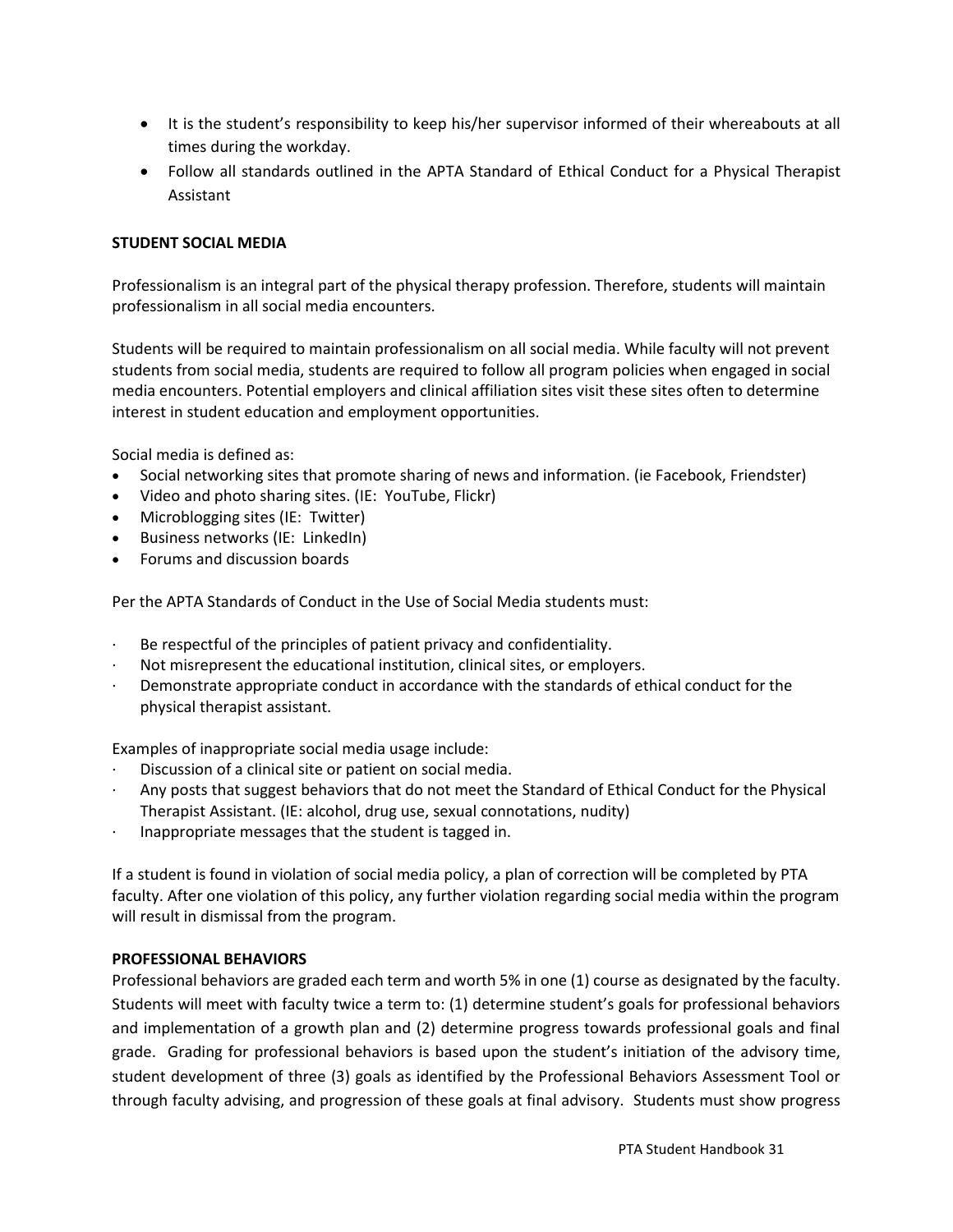towards their professional goals within the program and pass the professional behaviors, before progressing in the program.

#### <span id="page-32-0"></span>**FAMILY AND EMPLOYMENT (OUTSIDE OF THE PTA PROGRAM)**

Family members including children are not allowed in the classroom (except by permission from the instructor for scheduled classroom activities only). When family members attend the PTA Program together, the PTA faculty cannot discuss performance, schedule, or other information concerning the student with the other family member without written permission from the student. PTA faculty will not discuss any information with family members. It is the responsibility of each student to get his/her own assignments or paperwork and to turn in his/her own assignments to the instructor. This responsibility cannot be deferred to another student.

The PTA faculty is aware that some students may need to work to supplement income while enrolled in the PTA Program. Students should be aware that employment places additional demands on time and energy expenditure. Employed students are expected to maintain required scholastic standards and other course requirements.

Students act as their own agents when employed and are legally responsible for their actions. Navarro College assumes no responsibility for the actions of the student when in an employment role. While employed, the student is the legal responsibility of the employing agency. Students are not to wear insignia or any other identification that would indicate or suggest that the student is functioning in the physical therapist assistant student role or as an agent of Navarro College.

#### <span id="page-32-1"></span>**PERSONAL ELECTRONIC DEVICES OR CELLULAR PHONES**

Students may not carry these devices into the classroom unless authorized by faculty. Cellular phones and devices are not allowed in the clinical setting. These devices disrupt class and interfere with patient care.

#### <span id="page-32-2"></span>**STUDENT COMPLAINTS**

The Navarro College Physical Therapist Program will provide each student with a complete and relevant education in becoming a Physical Therapist Assistant. To achieve this objective, the student should utilize program instructors and resources to resolve any learning problems in physical therapy and academic courses.

In resolving a problem, the student should follow the chain-of-command as listed below.

- 1. Clinical Instructor: available at clinical site (if clinical problem)
- 2. Program Faculty:

Lisa Rigsby – NCM2, Office 213 – Midlothian Campus

Teresa O'Neil – NCM2, Office 214 – Midlothian Campus

3. Program Director:

Sarah Austin – NCM2, Office 215 – Midlothian Campus

4. Dean of Health Professions:

Guy E. Featherston – Waxahachie/Midlothian Campus

<span id="page-32-3"></span>Written complaints will be housed in the Program Director's office with an attached summary of the meeting and solutions.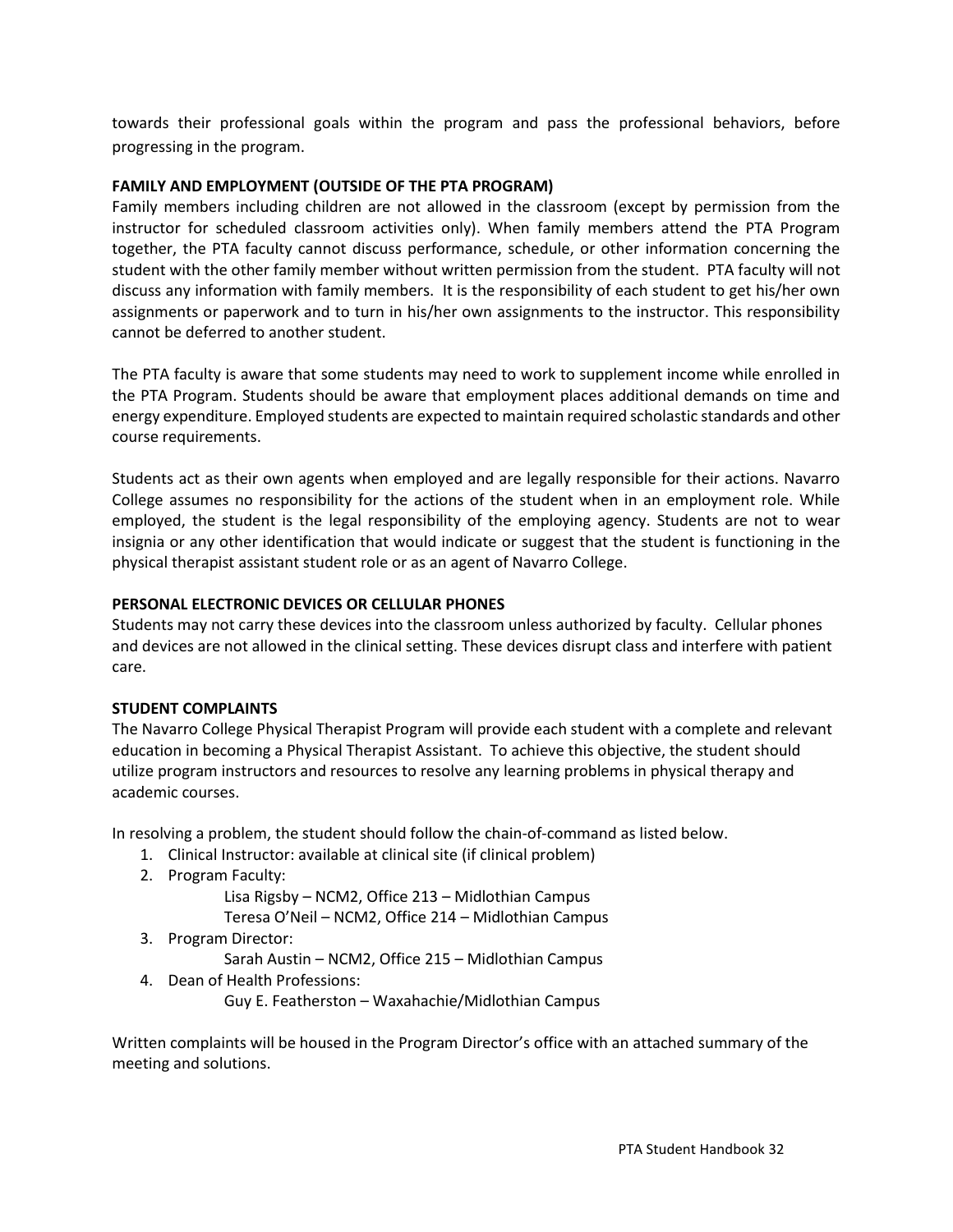#### **CHANGE OF PERSONAL INFORMATION**

It is of utmost importance that the Program Director be kept informed of **ALL** changes in personal information during the length of the Program. This includes changes in address, phone number, electronic mail, etc. This student must notify the Program Director within one (1) week of any demographic or personal information changes.

## **ATTENDANCE**

<span id="page-33-0"></span>Absence from scheduled classes and clinical days are considered detrimental to the clinical and academic performance of students. Therefore, attendance is required at all scheduled classes and clinical days.

#### <span id="page-33-1"></span>**DIDACTIC ATTENDANCE**

The student is responsible for notifying the faculty (clinical and academic staff) in advance of the absence or tardy via phone or voicemail. If a student is absent while assigned to a clinical lab or clinical, the student must notify the course instructor (ACCE) and the clinical facility by phone of the absence. Each student should be responsible for personally making the notification prior to the start of the day. It is the student's responsibility to keep current phone number of clinical supervisors and College personnel, as well as official addresses. Failure to notify the clinical site of tardiness or absence will result in removal from the clinical site.

If a student misses two (2) day of didactic/classroom/lab instruction per course for any reason, the student will be withdrawn from the course. Faculty will advise students when they have reached one (1) absence in their didactic course, by completing a Plan of Correction form with the student. Students are considered to be tardy if they come to class late or leave class early. Three (3) tardies are equivalent to one absence.

**In the event of an absence or tardy, daily work such as missed quizzes, and lab activities cannot be made up except in the cases of unforeseeable circumstances. (See \*\* statement below)**

#### <span id="page-33-2"></span>**MISSED DAILY WORK/QUIZZES/EXAMIINATIONS/PRESENTATIONS**

Students should notify the instructor of the course in advance if unable to take a scheduled examination, practical or presentation. If the student fails to notify the instructor prior to the start of class, a grade of "0" will be awarded. A make-up exam will not be given in this circumstance. If a student misses a scheduled exam/practical/presentation and has notified the instructor of the course prior to start of class, the exam can be made up within one (1) week (five school days) of the absence, however, it is the responsibility of the student to make arrangements with the instructor within 24 hours of the missed exam (for example, if the student misses an exam that was given at 9am on a Monday, the student has until 9am on Tuesday to schedule the make-up examination). Exams not made up within one week of the schedule date, will be awarded a grade of "0".

The student is responsible for any information presented in the class during his/her absence. This applies to the course in which the student is enrolled and any sequential courses where the information may be applied. A student cannot defer his/her responsibility for requesting missed assignments to another student or have assignments turned in by another student or family member.

The ability of a student to continue receiving financial aid and/or remain in the Navarro College residence halls can be affected by non-attendance to college classes and/or clinical training.

Voluntary or involuntary withdrawal or failure in a course requires request for readmission and may result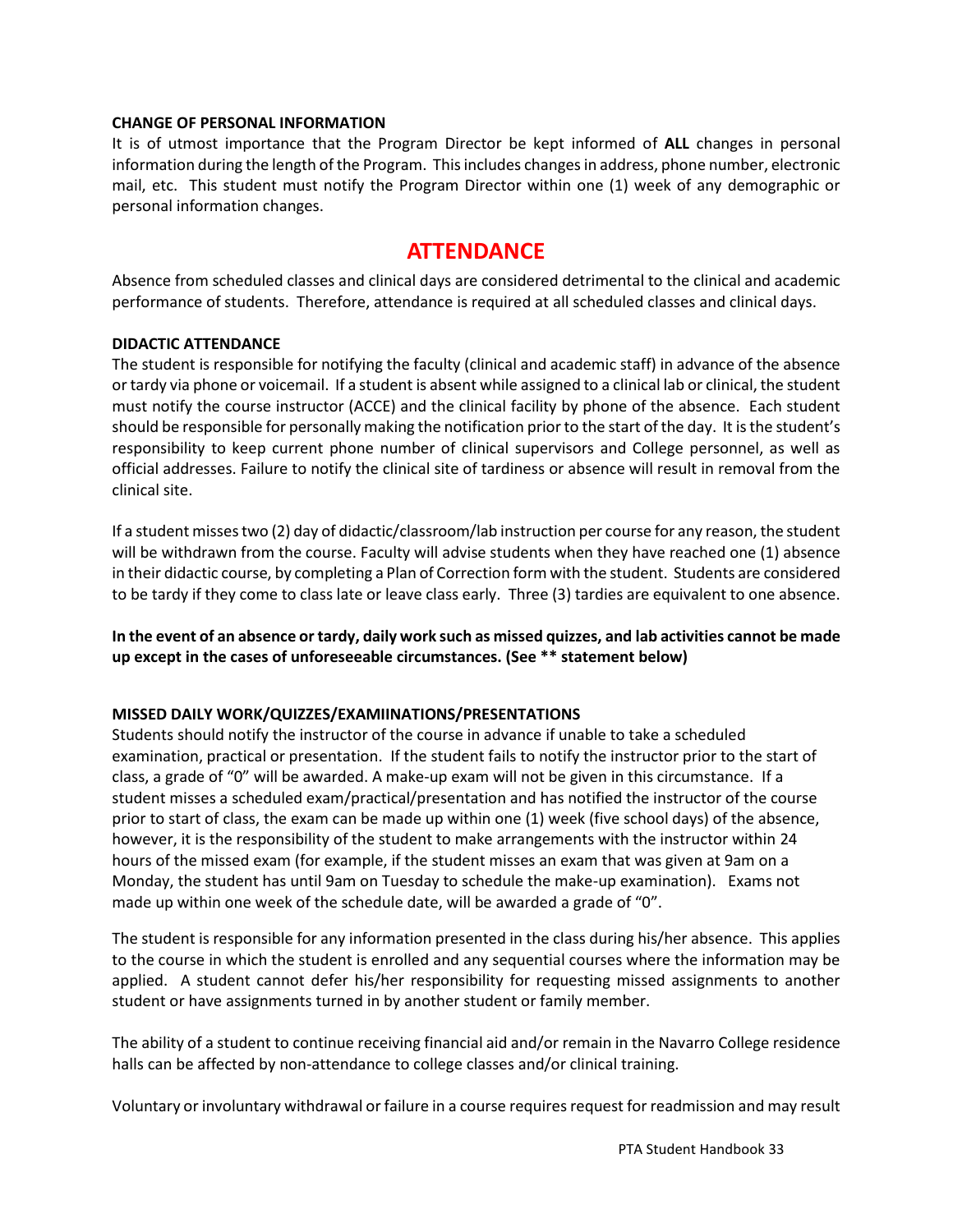in additional time required to complete the program, increased costs (such as malpractice insurance), and other consequences.

**\*\*In the event of an illness or injury/accident that hinders a student's ability to perform in the classroom or clinical setting, the faculty will require a health care provider's statement or supporting documentation authorizing that the student can safely commence/continue with class/client care/lab activities/clinical education at the appropriate level of competency. Each medical restriction must be evaluated by the faculty and/or clinical education site.\*\***

#### <span id="page-34-0"></span>**CLINICAL ATTENDANCE**

Excessive absences during clinical education are defined as more than one (1) missed day in clinical rotations I or II, or more than two (2) missed days in clinical practicum, and will necessitate withdrawal from the course and program due to inability to complete all requirements. It is the responsibility of the student to make arrangements with the clinical instructor PRIOR to the assigned start time. After one missed day in Clinical I and II or two missed days in Clinical Practicum, the faculty will complete a Plan of Correction form with the student. A minimum required hours of clinical education is required by the Navarro College PTA program for completion of the clinical rotation. Should a holiday occur during a clinical rotation, it is the student's responsibility to clarify work hours and overtime hours expected from the facility. Any absence from the facility will count against the minimum time requirements. Students may be required by the facility to "work" on the holiday, and this request must be honored. A student may not ask the Clinical Instructor (CI) to rearrange required work days, including holidays.

If a student misses a clinical work day, the student is responsible to schedule make up hours for missed time. The student will collaborate with CI to determine make up time/days, notify the ACCE of scheduled make up days, and student must identify the missed day on their clinical log sheet as a "Missed Day", identifying the missed day as well.

#### <span id="page-34-1"></span>**ATTENDANCE OF STUDENTS WITH VA BENEFITS**

All students receiving Veterans Affairs (VA) benefits must notify the Veterans Certifying Official of any enrollment changes as soon as they are made. The Veterans Affairs benefit recipient needs to be aware that the VA may require repayment of all benefits received since the beginning of a semester for any course in which a "W" grade is received.

Excused absences for an individual called to active military service should take into consideration retention of coursework completed during the portion of the course prior to the student being called to active military service and within a reasonable time after the absence for the completion of the assignments and examinations. Reasonable time is defined by the Texas Administrative Code as no more than 25% of the total contact hour timeframe (excluding the final examination period) for the excused absence for active military service.

Veterans or veterans' dependents should see the section entitled Veterans Services (Student – Student Welfare – Student Support Services – Veterans Services) for more information on Veterans Affairs benefits.

#### <span id="page-34-2"></span>**ABSENCE DURING A RELIGIOUS HOLIDAY**

A student who is absent from class for the observance of a religious holiday shall be allowed to take an examination or complete an assignment scheduled for that day within a reasonable time after the absence. However, the student must notify the instructor (prior to the holiday) of each class scheduled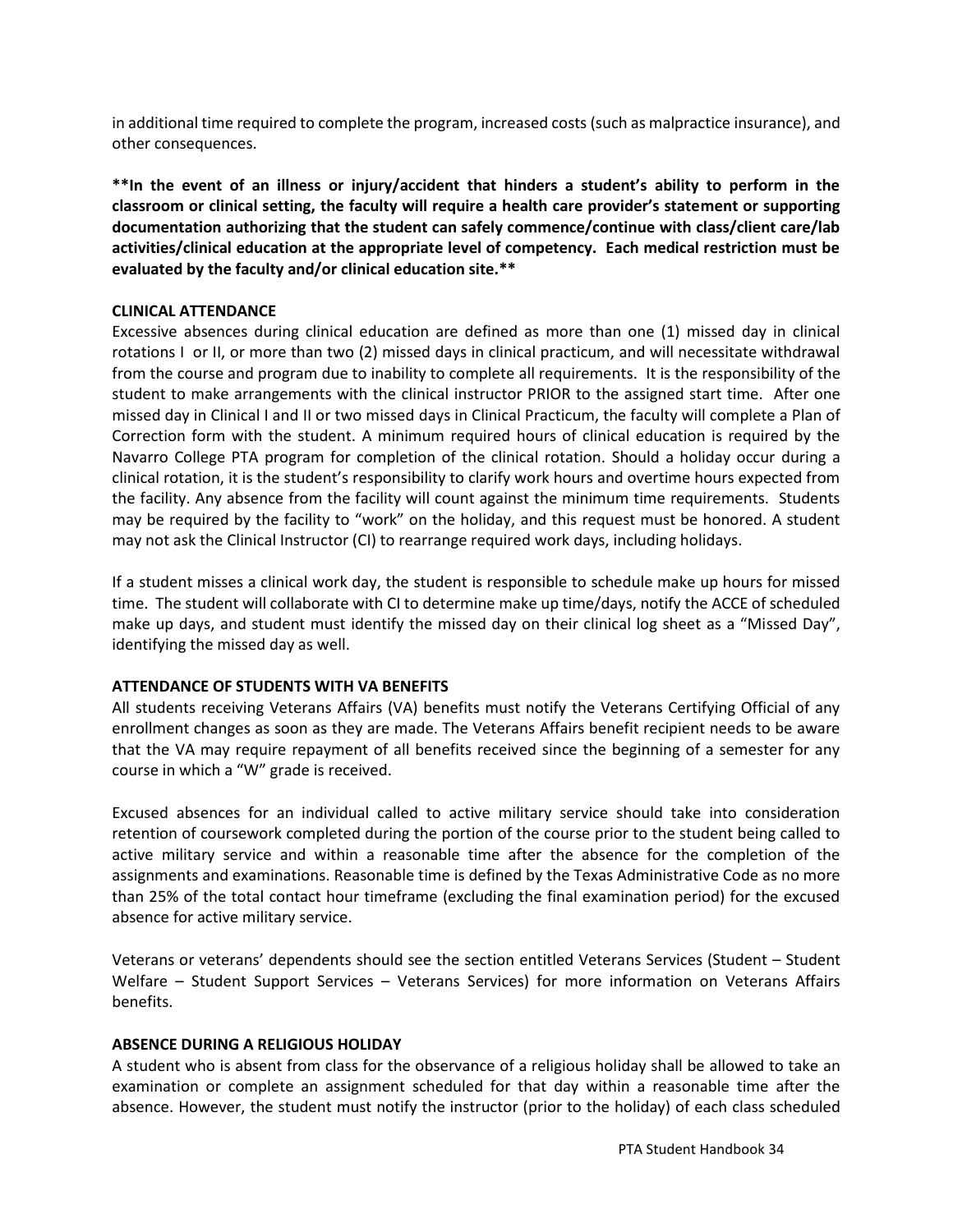on the date that the student would be absent for a religious holiday. A "religious holiday" means a holy day observed by a religion whose places of worship are exempt from property taxation under Section 11.20, Tax Code.

# **GRADING**

#### <span id="page-35-1"></span><span id="page-35-0"></span>**DIDACTIC GRADING SYSTEM**

This percentage system for letter grade assignments will be utilized for all reporting. Specific grade compilation will be explained in the syllabi.

A student must receive a "C" (75%) or above for successful completion of each PTHA course, with the exception of clinical grading, which is Pass/Fail (see below for further explanation). Final student averages in the PTA program will NOT be rounded. *For example, a final average of 79.6 will remain a 79 and a final average of 74.5 will remain a 74 (D)*. Any student receiving a "D" or "F" must withdraw from the PTA Program, but may reapply for admission the following year if eligible to reapply the following year.

 $A = 90\% - 100\%$  $B = 80\% - 89.9\%$  $C = 75\% - 79.9\%$  $D = 60\% - 74.9\%$  $F = 59\%$  or below

Grading for each course will include specified criteria as set forth by each instructor. A total of 5% of the student's grade, in one course per semester (with the exception of the last semester), will be based upon the student's professional behaviors and completion of community service hours.

#### <span id="page-35-2"></span>**CLINICAL GRADING SYSTEM**

Students will satisfy clinical requirements through completion of required assignments/documents, hours per clinical rotation, as well as completion of listed PTA MACS skills.

#### **PTHA 1260 – Clinical I**

PASS/FAIL for this course will be based on the following 3 criteria. All 3 criteria must be satisfied to receive a PASS for the course. For further explanation for each component refer to description below.

| <b>GRADE COMPILATION</b>               | <b>CLINICAL II</b> |
|----------------------------------------|--------------------|
| <b>PTA MACS Skills</b>                 | PASS/FAIL          |
| All documents (listed below turned in) | PASS/FAIL          |
| 144 Completed Clinical Hours           | PASS/FAIL          |

PTA MACS SKILLS: PASS/FAIL grade. Skills will be assigned a U, NI, NE, a checkmark, or a plus (+), by the CI at *midterm* and *final evaluation*.

- Skills left blank will not count.
- An NI does not count towards a pass for a skill.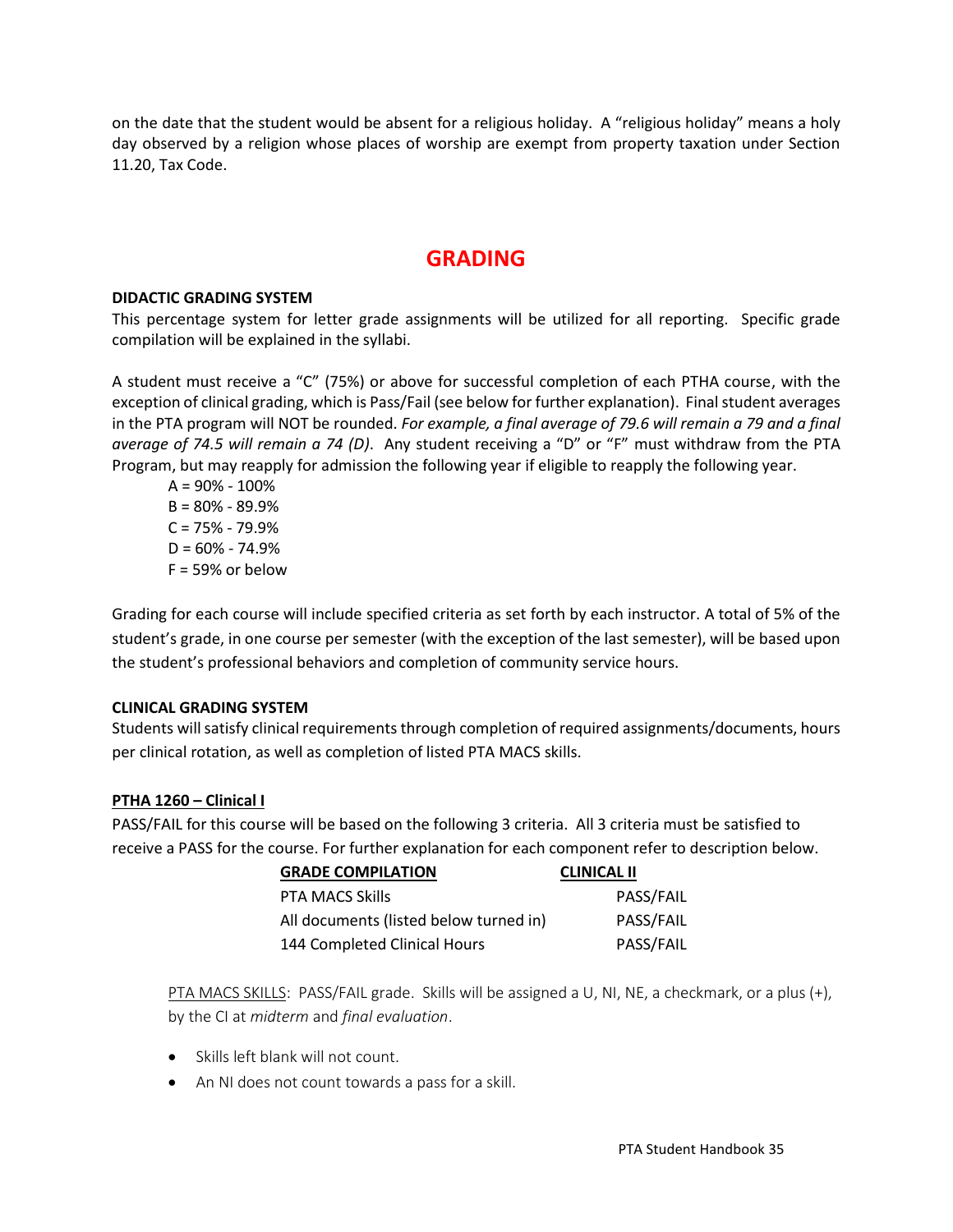- If an NI (needs improvement) or U (unsatisfactory) is awarded at *midterm*, the ACCE must be notified immediately and plan of remediation completed between CI/ACCE and student.
	- o Midterm Evaluation: if awarded and NI or U at this time, the ACCE must be notified immediately and a plan of remediation completed between the CI/ACCE and student.
		- This plan may include but is not limited to: continuation of the current affiliation/completion of remediation plan, completion of the current type of rotation at another facility, repeating the clinical in completion at another facility, or dismissal depending on the circumstances surrounding the situation.
	- $\circ$  Final Evaluation: A U is not acceptable for entry level performance and will be a FAIL for that skill if awarded at final evaluation with possibility of removal from program.
- In order to pass this clinical experience, the student will demonstrate developing level competence in:
- 1. **Skill 1-12:** Professional behaviors: achieves an NE, ✓or + on at least 12 skills. (No NI's on final assessment for skills 7, 8, 9 or 13)
- 2. **Skill 13:** Patient History and Chart Review: achieves an NE, √or + on skill.
- 3. **Skill 14**: Skills Data collection techniques: achieves an, NE, √or + on 5 skills.
- 4. **Skill 15**: Implementation, modification, Instruction & DC Planning: achieves an, NE, ✓ or + on 1 skill.
- 5. **Skill 16**: Therapeutic Exercises: achieves an, NE, √or + on 4 skills.
- 6. **Skill 17**: Functional training: achieves an, NE,  $\checkmark$  or + on 3 skills.
- 7. **Skill 18-20**: achieves an, NE,  $\checkmark$  or + on 1 skill.
- 8. **Skill 21**: Physical agent techniques: achieves an NE, √or + on 3 skills
- 9. **Site specific skills**: if available by achieving an, NE, √or + covering available areas.
- 10. Completion of all learning experiences assigned (if additional work assigned for learning purpose/remediation) by the ACCE and Clinical Instructor.
- **No U's (unacceptable) at final assessment on any skill- this will result in a No Credit/Failure of the Clinical.**
	- o **A U is defined as Unacceptable**: demonstrates an inability to perform the skill in a safe and effective manner; the student has received guidance and remains unable to perform the skill or components at or near entry-level; the student performs well below expectations at this facility.
	- o *UNSAFE CLINICAL PRACTICE NOTE:* Despite completeness of assignments or mastery of other skills in the PTA MACS, if a student is deemed unsafe in clinical practice, the student may be removed from the affiliation. When unsafe practices are noted by the clinical instructor, the ACCE should be contacted immediately. The student will be informed and attempts to remediate the student will be undertaken by either the CI or the ACCE. If the student remains unsafe at any point in clinical practice after remediation occurs, the ACCE will be notified that the student will receive a U and be removed from the affiliation, will FAIL the course and will be withdrawn from the program.
- **NOTE: An NI (Needs Improvement) does not count toward passing requirements.**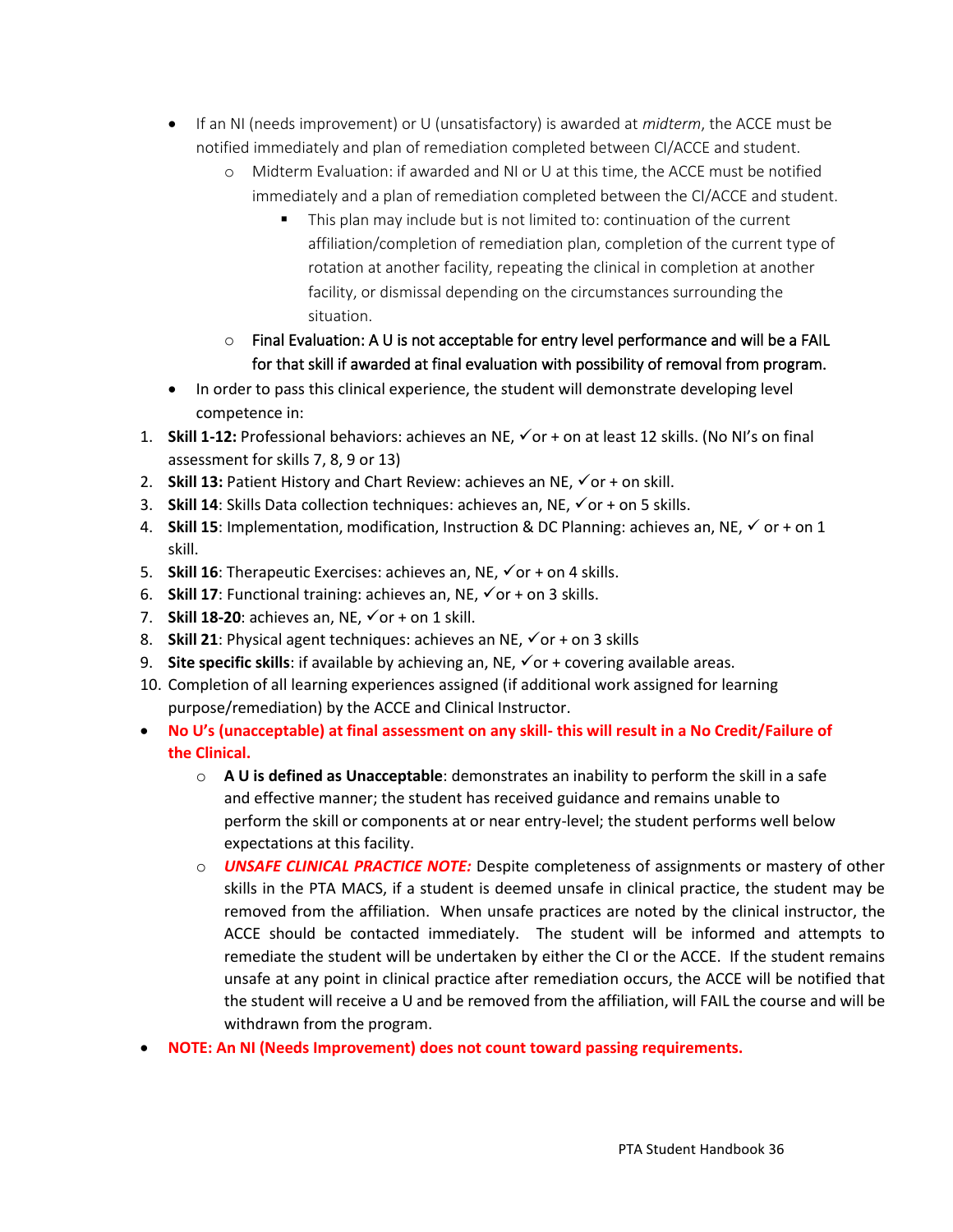- o **An NI is defined as Needs Improvement:** performed the skill or components of the skill with supervision or assistance, requiring guidance or minor correction; the student is not yet independent in meeting applicable objectives.
- **NOTE: In order to PASS the course, the student must satisfy the 3 criteria (listed above):**
	- ➢ **EXAMPLE 1:** student receives 5 NE/check marks and 1+ NI on objective 3, the student would receive a PASS for that component of the course.
	- ➢ **EXAMPLE 2:** student receives 4 NE/check marks and 1+NI on objective 3, the student would receive a FAIL for that component of the course, and a FAIL for the course.
	- ➢ **EXAMPLE 3:** student receives 5 NE/check marks and 1 U on objective 3, the student would receive a FAIL for that component, and a FAIL for the course.
	- ➢ **EXAMPLE 4:** student receives 5 NE/check marks for objective 3, student does not turn in completed Master Skill sheet or Clinical Hour Log Sheet verifying clinical hours by the deadline indicated. The student would receive a FAIL for that component, and a FAIL for the course.

REQUIRED DOCUMENTS: Students must turn in the following documents to PASS this component.

- Updated CSIF
- Progress reports mid-term
- Progress reports final
- Master Skills Sheet
- Student Eval of Clinical Experience (SECEE)
- Clinical Hour Log Sheet

COMPLETION OF CLINICAL HOURS: student will submit a signed log demonstrating completion of required hours.

# **PTHA 2360 – Clinical II**

In order to receive a PASS for the course, the student must complete the required PTA MACS skills as listed above, receive a PASS on weekly assignments, turn in all required documents, and complete the designated clinical hours.

**PASS/FAIL for this course will be based on the following 4 criteria.** All 4 criteria must be satisfied to receive a PASS for the course. For further explanation for each component refer to description below.

| <b>GRADE COMPILATION</b>               | <b>CLINICAL II</b> |
|----------------------------------------|--------------------|
| <b>PTA MACS Skills</b>                 | PASS/FAIL          |
| <b>Weekly Assignments</b>              | PASS/FAIL          |
| All documents (listed below turned in) | <b>PASS/FAIL</b>   |
| 192 Completed Clinical Hours           | PASS/FAIL          |

PTA MACS SKILLS: PASS/FAIL grade. Skills will be assigned a U, NI, NE, a checkmark, or a plus (+), by the CI at *midterm* and *final evaluation*.

• Skills left blank will not count.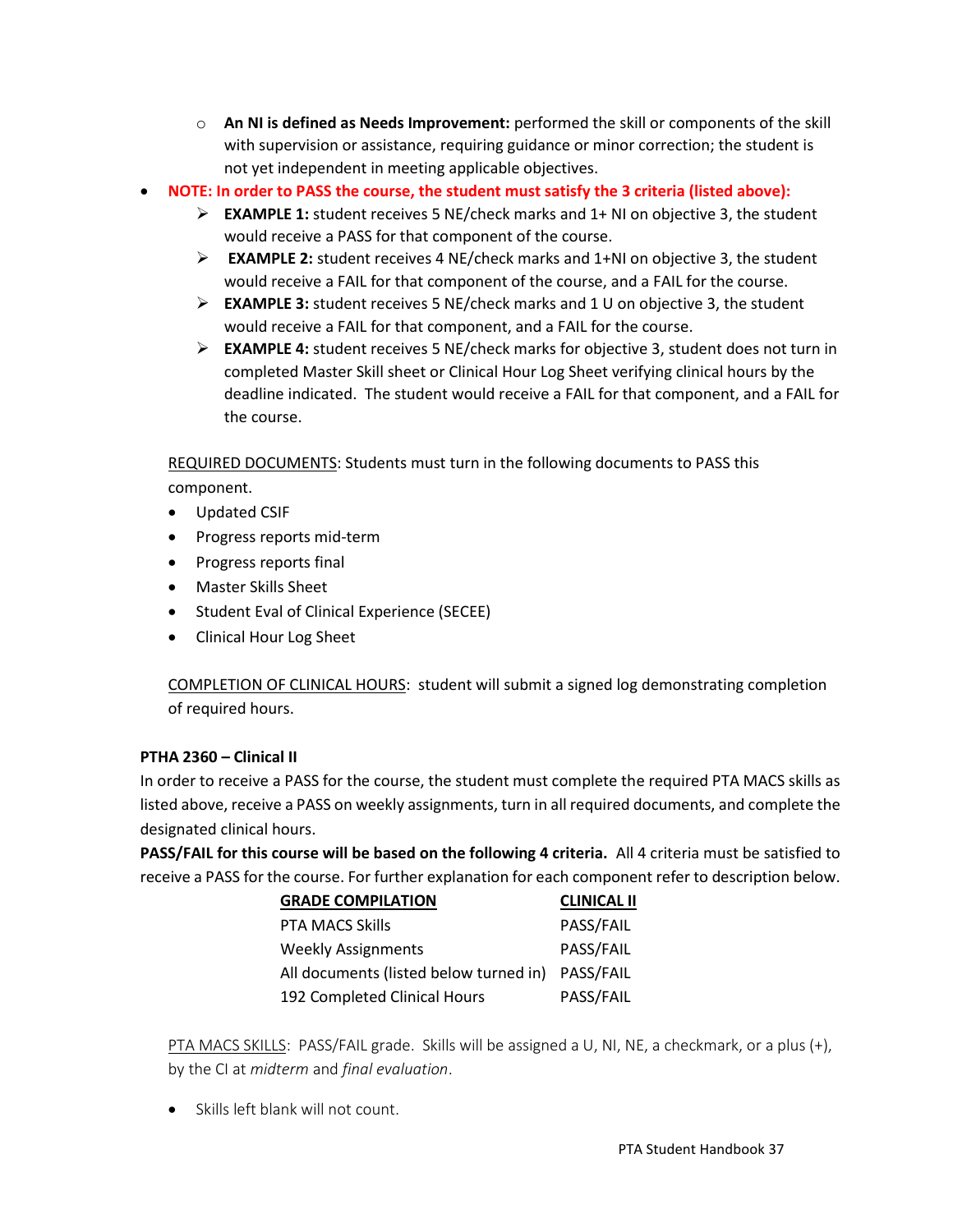- An NI does not count towards a pass for a skill.
- If an NI (needs improvement) or U (unsatisfactory) is awarded at *midterm*, the ACCE must be notified immediately and plan of remediation completed between CI/ACCE and student.
	- o Midterm Evaluation: if awarded and NI or U at this time, the ACCE must be notified immediately and a plan of remediation completed between the CI/ACCE and student.
		- This plan may include but is not limited to: continuation of the current affiliation/completion of remediation plan, completion of the current type of rotation at another facility, repeating the clinical in completion at another facility, or dismissal depending on the circumstances surrounding the situation.
	- $\circ$  Final Evaluation: A U is not acceptable for entry level performance and will be a FAIL for that skill if awarded at final evaluation with possibility of removal from program.
- In order to pass this clinical experience, the student will demonstrate developing level competence in:
- 11. **Skill 1-12:** Professional behaviors: achieves an NE, √or + on at least 12 skills.
- 12. **Skill 13:** Patient History and Chart Review: achieves an NE, √or +.
- 13. **Skill 14**: Skills Data collection techniques: achieves an, NE, ✓or + on at least 7 skills.
- 14. **Skill 15**: Implementation, modification, Instruction & DC Planning: achieves an, NE, ✓ or + on each (15.1-15.4) skill.
- 15. **Skill 16**: Therapeutic Exercises: achieves an, NE, ✓or + in at least 7 skills, and at least NE on 2 other skills.
- 16. **Skill 17**: Functional training: achieves an, NE, ✓or + covering at least 3 skills, and at least NE on 2 skills.
- 17. **Skill 18-20**: achieves an, NE, √or + covering at least 2 skills.
- 18. **Skill 21**: Physical agent techniques: achieves an NE, ✓or + covering at least 3 skills, and an NE on 2 other skills.
- 19. **Site specific skills**: if available by achieving an, NE, ✓or + covering available areas.
- 20. Problem solving through completion in weekly case reflections assigned by the CI.
- 21. Completion of all learning experiences assigned (work assigned for learning purpose and or remediation) by the ACCE and Clinical Instructor.
- **No U's (unacceptable) at final assessment on any skill- this will result in a No Credit/Failure of the Clinical.**
	- **A U is defined as Unacceptable**: demonstrates an inability to perform the skill in a safe and effective manner; the student has received guidance and remains unable to perform the skill or components at or near entry-level; the student performs well below expectations at this facility.
	- *UNSAFE CLINICAL PRACTICE NOTE:* Despite completeness of assignments or mastery of other skills in the PTA MACS, if a student is deemed unsafe in clinical practice, the student may be removed from the affiliation. When unsafe practices are noted by the clinical instructor, the ACCE should be contacted immediately. The student will be informed and attempts to remediate the student will be undertaken by either the CI or the ACCE. If the student remains unsafe at any point in clinical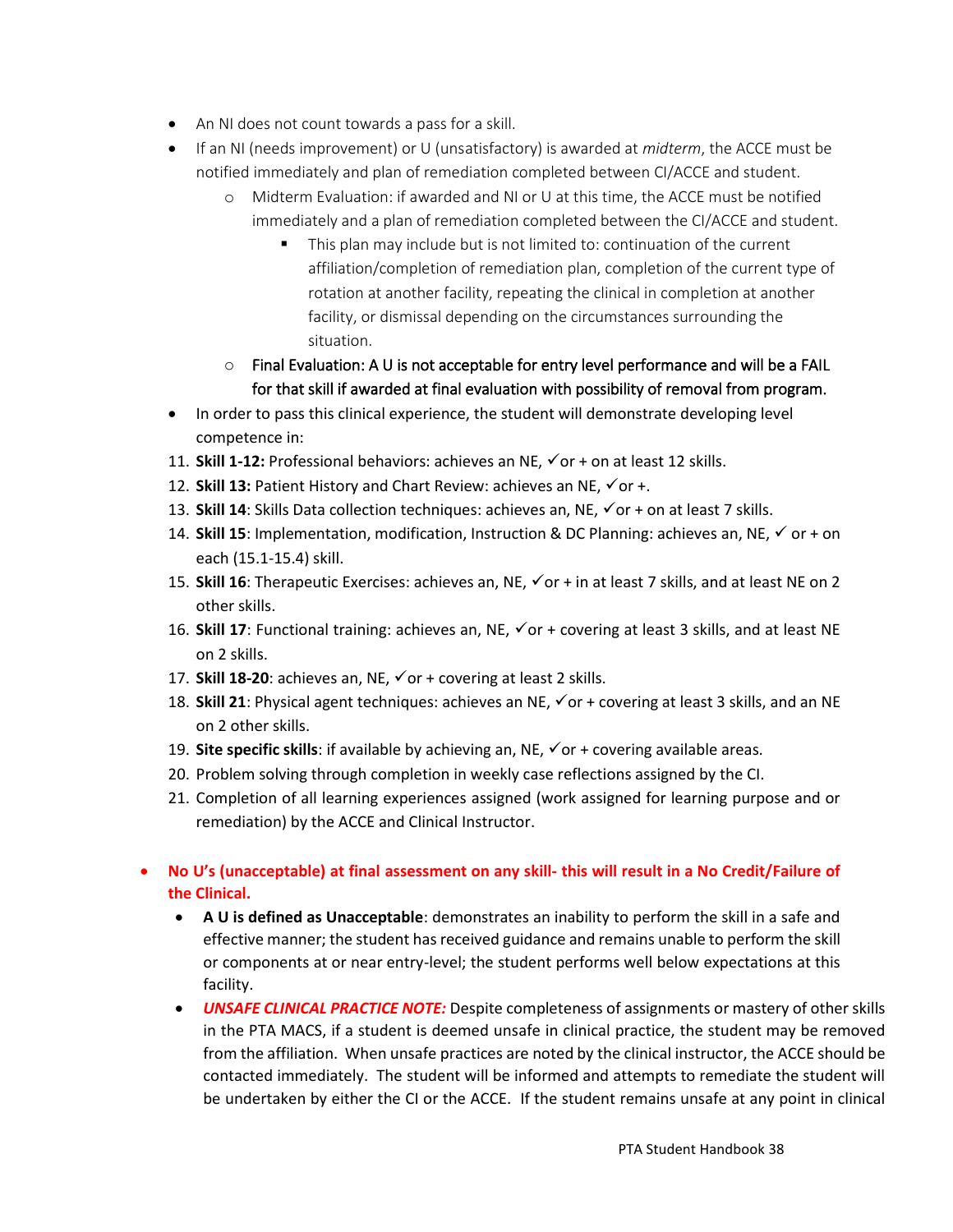practice after remediation occurs, the ACCE will be notified that the student will receive a U and be removed from the affiliation, will FAIL the course and will be withdrawn from the program.

- **NOTE: An NI (Needs Improvement) does not count toward passing requirements.**
	- **An NI is defined as Needs Improvement:** performed the skill or components of the skill with supervision or assistance, requiring guidance or minor correction; the student is not yet independent in meeting applicable objectives.
- **NOTE: In order to PASS the course, the student must satisfy the 3 criteria (listed above):**
	- ➢**EXAMPLE 1:** student receives 7 NE/check marks and 1+ NI on objective 3, the student would receive a PASS for that component of the course.
	- ➢**EXAMPLE 2:** student receives 6 NE/check marks and 1+NI on objective 3, the student would receive a FAIL for that component of the course, and a FAIL for the course.
	- ➢**EXAMPLE 3:** student receives 7 NE/check marks and 1 U on objective 3, the student would receive a FAIL for that component, and a FAIL for the course.
	- ➢**EXAMPLE 4:** student receives 7 NE/check marks for objective 3, student does not turn in completed Master Skill sheet or Clinical Hour Log Sheet verifying clinical hours by the deadline indicated. The student would receive a FAIL for that component, and a FAIL for the course.

WEEKLY ASSIGNMENTS: A rubric is provided that indicates requirements for a PASS/FAIL on the assignment. A PASS requires 15/20 points for each assignment. If the student does not pass the assignment, the student has one additional opportunity to repeat the assignment to achieve a PASS. **If the student fails to complete and pass the assignment, the student clinical affiliation will be discontinued and the student will be dismissed from the PTA Program.**

REQUIRED DOCUMENTS: Students must turn in the following documents to PASS this component.

- Weekly Clinical Assignments
- Updated CSIF
- Progress reports mid-term
- Progress reports final
- Master Skills Sheet
- Student Evaluation of Clinical Experience (SECEE)
- Clinical Hour Log Sheet

COMPLETION OF CLINICAL HOURS: student will submit a signed log demonstrating completion of required hours.

## **PTHA 2366 – PTA Practicum**

In order to receive a PASS for the course, the student must complete the required PTA MACS skills as listed above, turn in all required documents, and complete the designated clinical hours.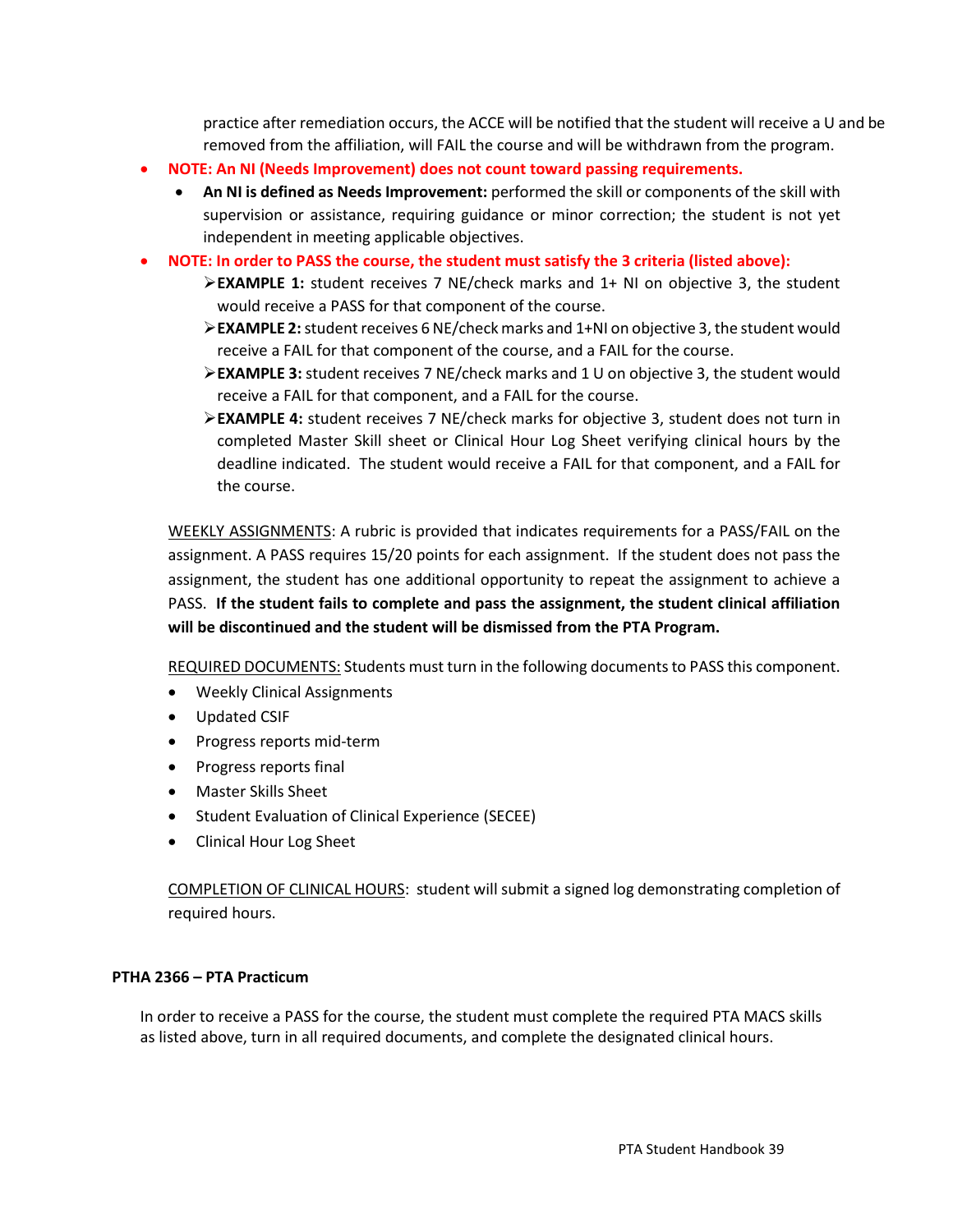PASS/FAIL for this course will be based on the following 3 criteria. All 3 criteria must be satisfied to receive a PASS for the course. For further explanation for each component refer to description below.

| <b>GRADE COMPILATION</b>               | <b>CLINICAL II</b> |
|----------------------------------------|--------------------|
| <b>PTA MACS Skills</b>                 | PASS/FAIL          |
| All documents (listed below turned in) | PASS/FAIL          |
| 192 Completed Clinical Hours           | PASS/FAIL          |

PTA MACS SKILLS: PASS/FAIL grade. Skills will be assigned a U, NI, NE, a checkmark, or a plus (+), by the CI at *midterm* and *final evaluation*.

- Skills left blank will not count.
- An NI does not count towards a pass for a skill.
- If an NI (needs improvement) or U (unsatisfactory) is awarded at *midterm*, the ACCE must be notified immediately and plan of remediation completed between CI/ACCE and student.
	- o Midterm Evaluation: if awarded and NI or U at this time, the ACCE must be notified immediately and a plan of remediation completed between the CI/ACCE and student.
		- This plan may include but is not limited to: continuation of the current affiliation/completion of remediation plan, completion of the current type of rotation at another facility, repeating the clinical in completion at another facility, or dismissal depending on the circumstances surrounding the situation.
	- $\circ$  Final Evaluation: A U is not acceptable for entry level performance and will be a FAIL for that skill if awarded at final evaluation with possibility of removal from program.
- In order to meet the minimum level criteria to practice as a PTA, by the end of this clinical experience the student will have demonstrated the beginning level competence (within the combined three clinical settings):
- 1. **Skill 1-12**: Professional behavior: achieving a  $\checkmark$  or + on 12 skills
- 2. **Skill 13** (refer to page 29): Patient History and Chart Review: achieves a  $\checkmark$  or +
- 3. **Skill 14**: Data collection techniques: achieves a ✓or +, on 11 of 13 skills
- 4. **Skill 15**: Implementation, modification, Instruction & DC Planning: achieves a ✓or + on 4 skills.
- 5. **Skill 16**: Therapeutic Exercises: achieves a √or + on 10 of 12 skills.
- 6. **Skill 17**: Functional training: achieves a  $\checkmark$  or + covering 6 of 7 skills.
- 7. **Skill 18-20**: achieves  $\checkmark$  or + covering on 2 skills.
- 8. **Skill 21**: Physical agent techniques: achieves a √or + covering 4 modalities (cryotherapy, electrotherapeutic modalities, superficial and deep thermal), and an NE on 3 other skills.
- 9. **Site specific skills** if available achieve a √or + covering 2 skills.
- 10. Completion of all learning experiences assigned (work assigned for learning purpose and or remediation) by the ACCE and Clinical Instructor.
- **No U's (unacceptable) at final assessment on any skill- this will result in a No Credit/Failure of the Clinical.**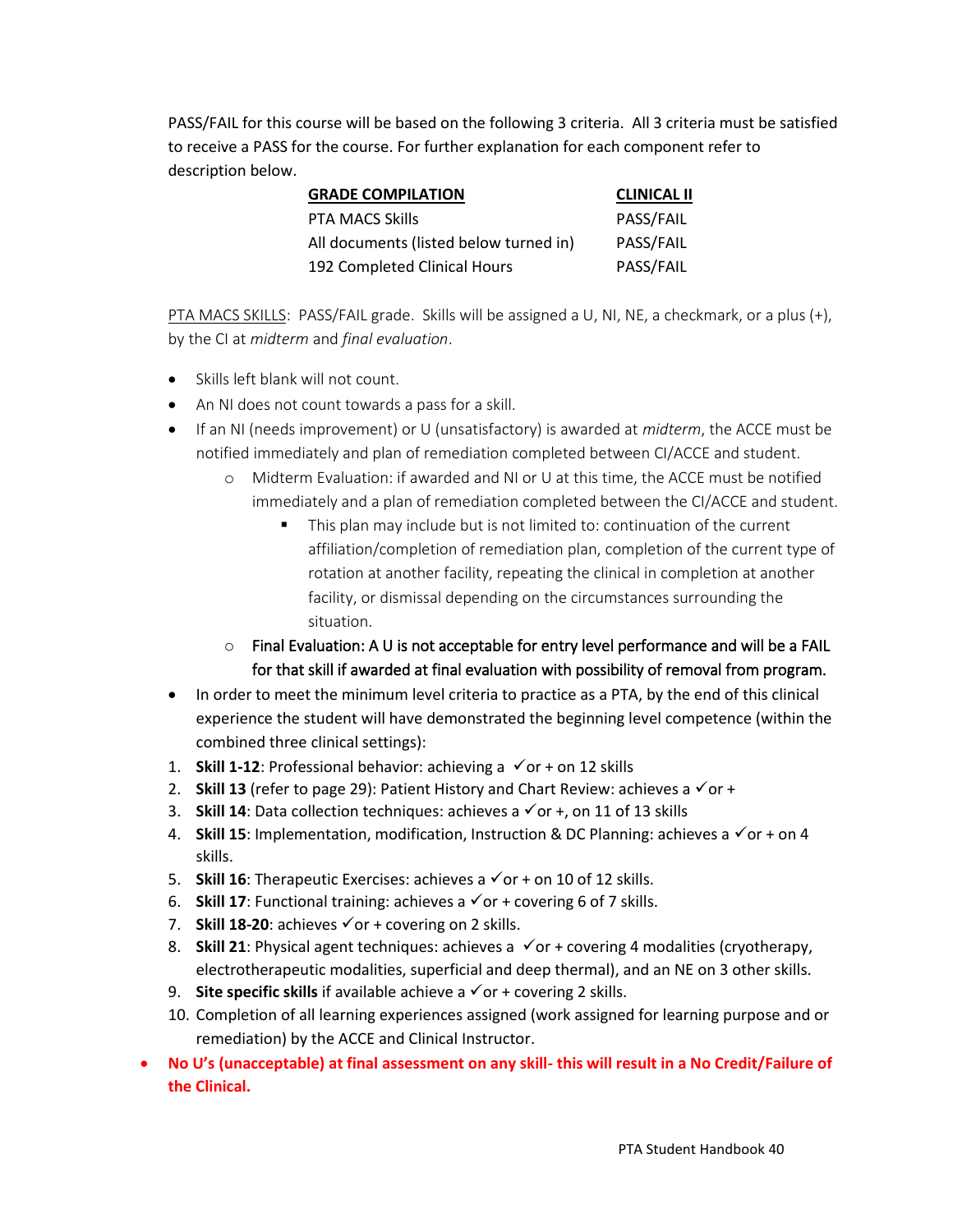- **A U is defined as Unacceptable**: demonstrates an inability to perform the skill in a safe and effective manner; the student has received guidance and remains unable to perform the skill or components at or near entry-level; the student performs well below expectations at this facility.
- *UNSAFE CLINICAL PRACTICE NOTE:* Despite completeness of assignments or mastery of other skills in the PTA MACS, if a student is deemed unsafe in clinical practice, the student may be removed from the affiliation. When unsafe practices are noted by the clinical instructor, the ACCE should be contacted immediately. The student will be informed and attempts to remediate the student will be undertaken by either the CI or the ACCE. If the student remains unsafe at any point in clinical practice after remediation occurs, the ACCE will be notified that the student will receive a U and be removed from the affiliation, will FAIL the course and will be withdrawn from the program.
- **NOTE: An NI (Needs Improvement) does not count toward passing requirements.**
	- **An NI is defined as Needs Improvement:** performed the skill or components of the skill with supervision or assistance, requiring guidance or minor correction; the student is not yet independent in meeting applicable objectives.
- **NOTE: In order to PASS the course, the student must satisfy the 3 criteria (listed above):**
	- ➢ **EXAMPLE 1:** student receives 11 check marks and 1+ NI on objective 3, the student would receive a PASS for that component of the course.
	- ➢ **EXAMPLE 2:** student receives 10 check marks, 1 NE and 1+NI on objective 3, the student would receive a FAIL for that component of the course, and a FAIL for the course.
	- ➢ **EXAMPLE 3:** student receives 11 check marks and 1 U on objective 3, the student would receive a FAIL for that component, and a FAIL for the course.
	- ➢ **EXAMPLE 4:** student receives 5 NE/check marks for objective 3, student does not turn in completed Master Skill sheet or Clinical Hour Log Sheet verifying clinical hours by the deadline indicated. The student would receive a FAIL for that component, and a FAIL for the course.

REQUIRED DOCUMENTS: Students must turn in the following documents to PASS this component.

- Evidence of EBP presentation (complete the EBP Patient Case Presentation Worksheet)
- Updated CSIF
- Progress reports mid-term
- Progress reports final
- Master Skills Sheet
- Student Eval of Clinical Experience (SECEE)
- In-service (during rotation if required before Practicum)
- Clinical Hour Log Sheet

COMPLETION OF CLINICAL HOURS: student will submit a signed log demonstrating completion of required hours.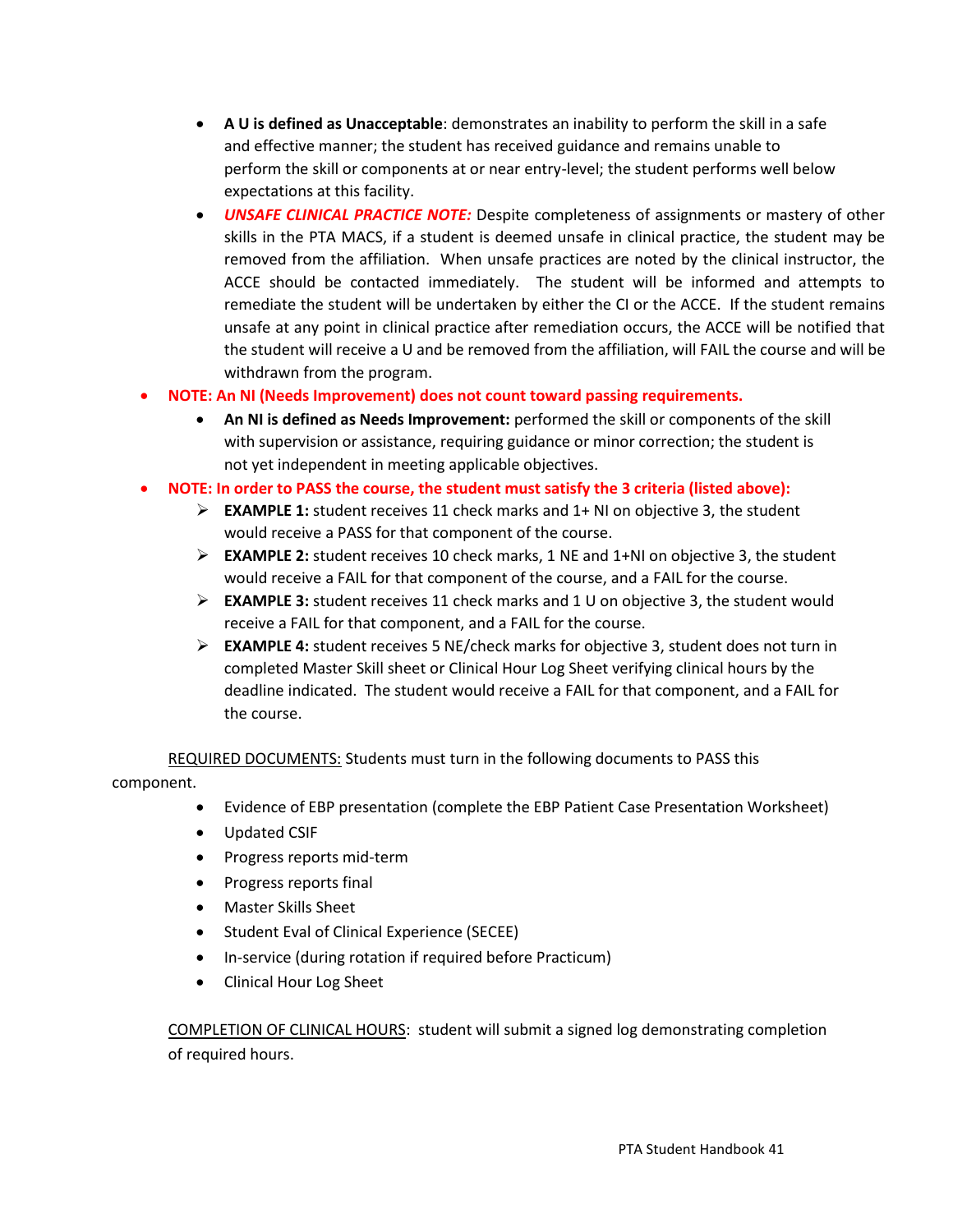*The final PASS/FAIL will be determined by the ACCE. The final PASS/FAIL for the clinical will not be the sole responsibility of the Clinical Instructor; however, will be determined by satisfying the course criteria (as stated above in each course layout).* 

# **PLAN OF CORRECTION**

The plan of correction form will be utilized by the PTA faculty for any disciplinary needs. Students who have violated any NC or program policy will meet with a program faculty member within one (1) week of violation to complete a plan of correction form. It is the student's responsibility to meet with the faculty within one (1) week of violation of the policy. If a student is found in violation of the same policy after a plan of correction has been completed, the student will be dismissed from the program.

# **LATE WORK**

Late work (any work submitted or attempted to submit beyond the assigned due date and time, as specified by the instructor) is not accepted by the Navarro College PTA program. In the event of an absence or tardy, daily work such as missed quizzes, and lab activities cannot be made up except in the cases of unforeseeable circumstances. In the event of an illness or injury/accident that hinders a student's ability to perform in the classroom or clinical setting, the faculty will require a health care provider's statement or supporting documentation authorizing that the student can safely commence/continue with class/client care/lab activities/clinical education at the appropriate level of competency. Each medical restriction must be evaluated by the faculty and/or clinical education site.

The student may not attempt to have another student request or submit missed assignments on their behalf. Should this situation occur, both students will receive a "0" on the assignment.

# **EXAMS**

The following procedures will be utilized when administering examinations:

- 1. Entry by students arriving late is not permitted once the first test has been handed out.
- 2. Cell phones and other electronic devices are not allowed in the classroom during testing or will be placed in a designated area determined by the instructor.
- 3. Each student will be asked to leave all personal items and materials outside of the testing area.
- 4. Each student may bring several pens/pencils/highlighters to the testing area. Ear plugs are permissible, headphones are not.
- 5. Once the instructor hands out the first exam, no talking is permitted.
- 6. For exams given on computers, faculty may assign seats randomly.

If a student fails to achieve an examination average of 75 in any course, the student will be ineligible to progress in the program and will be withdrawn from the course.

## **MAKE-UP EXAMS**

Students should notify the instructor in advance if unable to take a scheduled examination. If the student fails to notify the instructor prior to testing, a grade of "0" will be awarded. A make-up exam will not be given in this circumstance.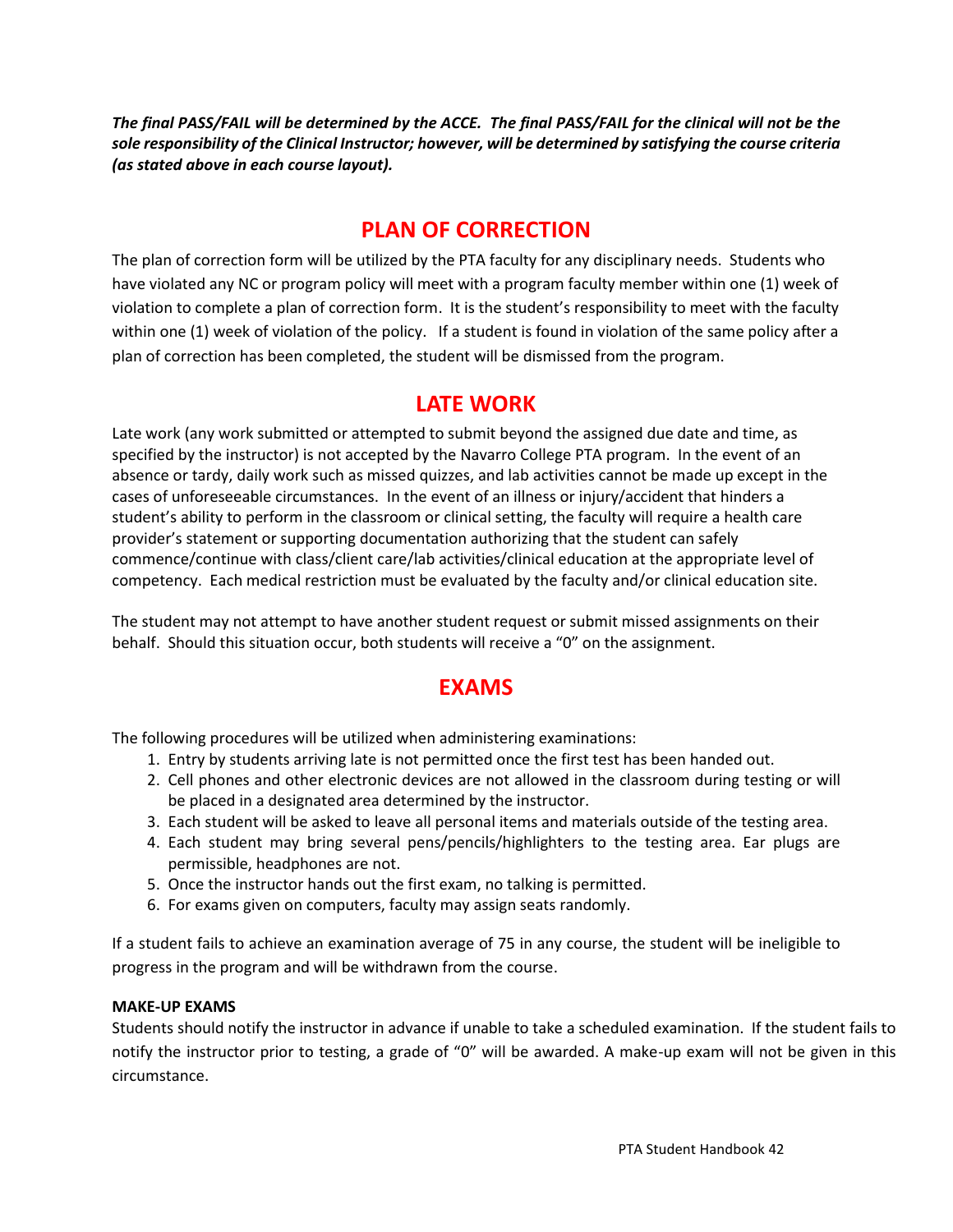The type of make-up exam given is at the discretion of the faculty and may be essay, short answer, open book, multiple-choice, oral or any combination of test formats. The student should make every effort to make-up the exam as soon as possible. Exams not made up within one week of the schedule date, may be awarded a grade of "0" at the discretion of the instructor.

# **COMPETENCY OF SKILLS**

The program utilizes a three (3) tier system to determine competency of skills and are as follows:

- 1. PEER CHECK OFF After each student has been educated and shown the lab skill in class/lab time, each student will, at minimum, have two additional peer check-offs per lab skill, prior to the instructor skills check. An initialed document will be required to turn in to instructor to continue with the instructor skills check.
- 2. INSTRUCTOR SKILLS CHECK Upon completion of the peer check offs and at a designated time by the instructor, each student will demonstrate the skill, utilizing the assigned rubric, for a grade on that skill. To pass the Instructor Skills Check, the students must demonstrate a "PASS" on all CSE elements, CPE elements, and pass the numeric value of the skill with 75%. The students will be issued the critical safety elements (CSE) and the critical performance elements (CPE) needed to pass a skills check. See Critical Safety Elements/Critical Performance Elements in the following section for grading information.

*Students will be given 2 opportunities to pass the skill. After the first failed attempt to pass the skill, the faculty will meet with the student to discuss remediation. Remediation may include open lab time with instructor and/or additional training to increase performance level (including increased peer check off opportunities). Students will be given a list of deficiencies after attempt*  based on the skill criteria. If the student does not pass the skill on the second attempt, the *student will fail the course and will not be allowed to progress in the program. The student may reapply for admission the following year if eligible.*

3. LAB PRACTICAL – At the end of the term, in each lab course, each student must successfully complete a lab practical, as designated by the instructor. The lab practical will be cumulative of the lab competencies that were instructed in that course/or over all the courses prior to the practical. Students must pass the lab practical to continue in the program.

*Students will be given two opportunities to pass the lab practical. After the first failed attempt to pass the lab practical, the faculty will meet with the student to discuss deficiencies based on the skill criteria. If the student does not pass the lab practical on the second attempt, the student will fail the course and will not be allowed to progress in the program. The student may reapply for admission the following year if eligible.*

# *\*\*\* A comprehensive lab practical will be given in the final term, prior to full time clinical rotations, utilizing the criteria for lab practical, as listed above. \*\*\**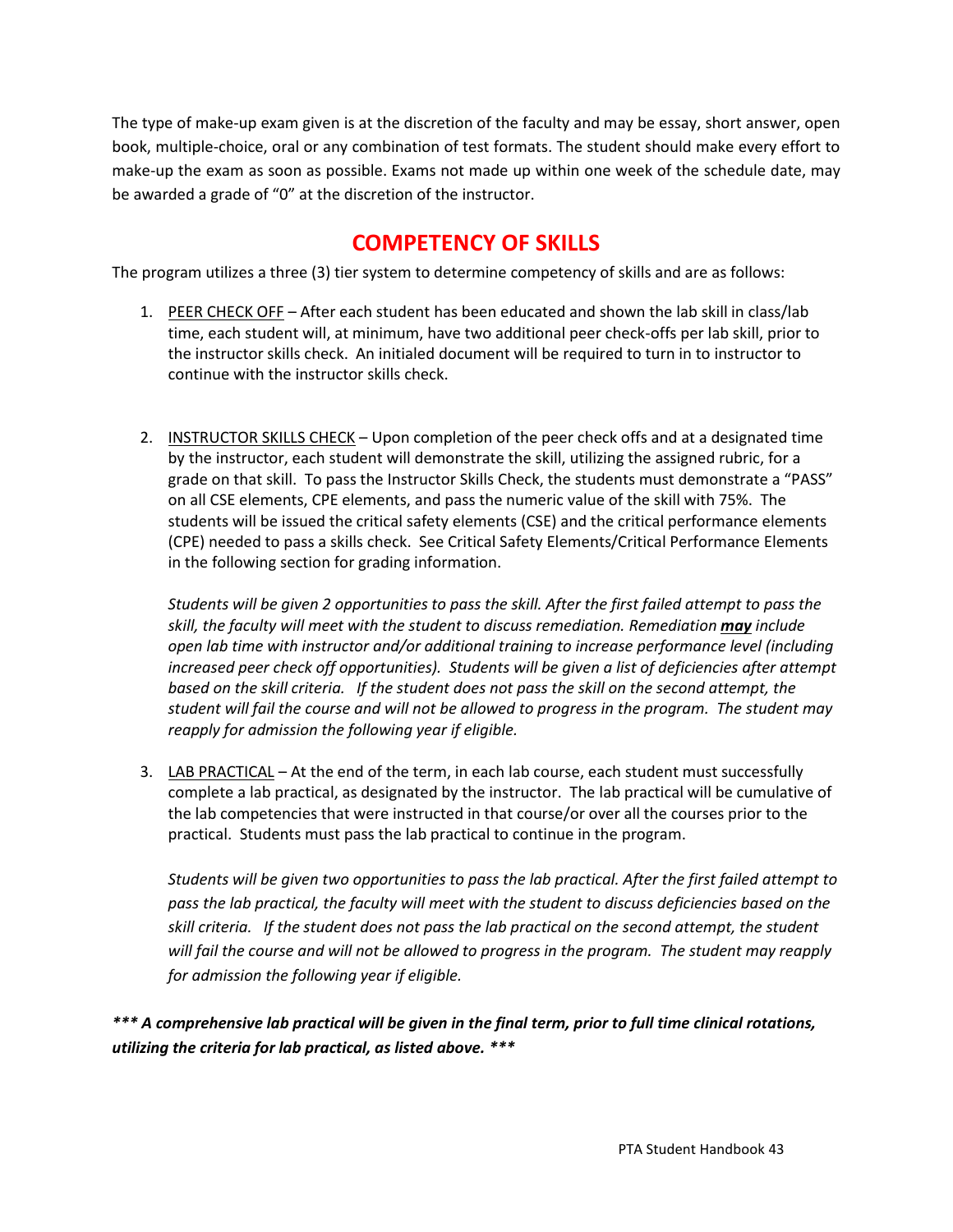## **GRADING CRITERIA:**

# 1. CRITICAL SAFETY ELEMENTS/CRITICAL PERFORMANCE ELEMENTS -

Each instructor skill check and lab practical will identify the critical safety elements (CSE) and the critical performance elements (CPE) that are required to pass. A student must "PASS" all CSE and CPE items **AND** achieve a minimum score of 75%. Failure to "PASS" all CSE and CPE items will result in failure of the skilled assessment regardless of points earned.

# 2. NUMERIC GRADING:

Failure to achieve a minimum score of 75% will be considered a failing grade. Per policy the student will be allowed one (1) attempt to repeat the skill/practical. On the second attempt, the grade will be recorded as 75% of the initial numeric grade with a maximum grade of 75% achieved.

# EXAMPLES OF GRADING FOR SKILLS CHECKS/LAB PRACTICALS

- *FAILURE OF CSE/CPE: If the student made a 90 on the numeric grade for the skill check/lab practical on the first attempt, but received a "FAIL" on a CSE/CPE element, the student will receive a numeric grade of a 67.5 in the gradebook. The student will "PASS" the skill check/lab practical and be allowed to proceed in the course/program.*
- *FAILURE OF NUMERIC GRADE: If the student made a 74 on the numeric grade for the skill check/lab practical on the first attempt, but received a "PASS" on all CSE/CPE elements, the student will receive a numeric grade of a 55.5 in the gradebook, pending a passing numeric grade (75% or greater). The student will "PASS" the skill check/lab practical and be allowed to proceed in the course/program.*

## **MINIMUM CRITICAL SAFETY SKILLS REQUIRED:**

Demonstrating mastery of specific critical safety elements is necessary in order to pass each skill practical. The following are the minimum critical safety elements required on ALL skill/practical rubrics:

- Ability to follow and appropriately carry out the POC established by the PT.
- Demonstration of infection control procedures.
- Safe handling of the patient during intervention (i.e. transfers, guarding during intervention, body mechanics, level of assistance provided, requesting assistance when necessary).
- Ensures a safe working environment by recognizing and eliminating environmental hazards, safe handling of lines and tubes, proper maintenance and adjustment of assistive devices and equipment.
- Safe choice and implementation of transfer technique, utilization of appropriate body mechanics, and assistive devices based upon provider and clinician body type and abilities of both patient and provider.
- Demonstration of knowledge and appropriate response regarding contraindications and precautions for specific patient diagnosis relative to physical therapy intervention within the POC (i.e. total hip precautions, specific post-surgical precautions, safe versus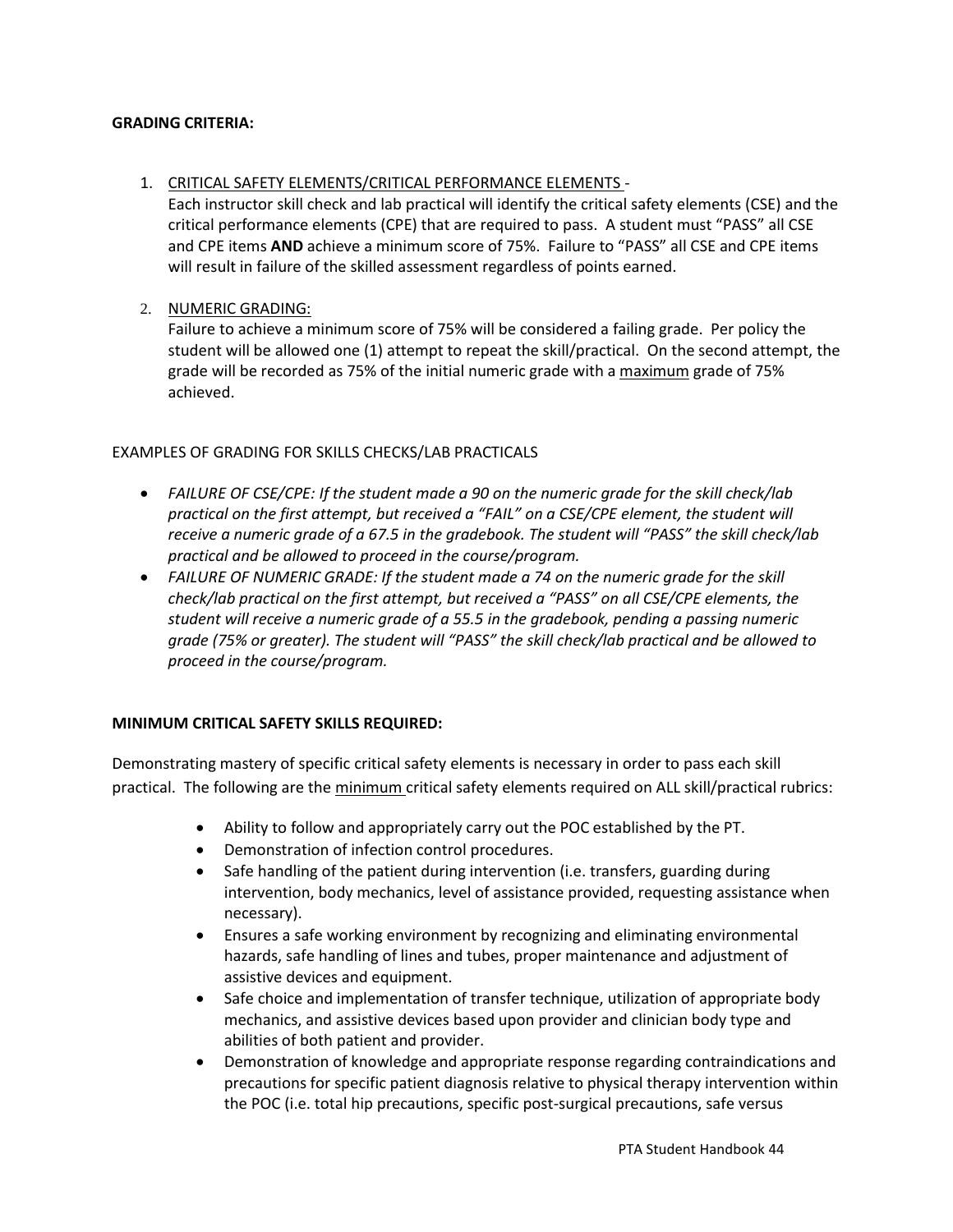contraindicated positions for patients who have had a stroke or TBI, recognition of environmental safety hazards for ambulation).

- Ability to correctly identify physiological measures and responses (BP, HR, Blood glucose levels) outside of parameters that allow for safe therapeutic exercise/intervention and provide appropriate response.
- Ability to recognize patient responses during therapeutic intervention that may indicate a life threatening/emergency situation (shortness of breath, chest pain, sudden dizziness, etc) and provide proper response and notification to the PT/MD/Nurse.

## **ACADEMIC HONESTY**

Plagiarism is a form of academic dishonesty and includes handing in the work of someone else, paraphrasing the ideas of someone else without giving them credit, or having someone else write a paper or speech for you (including materials obtained or purchased from the Internet).

When plagiarism can be substantiated by evaluation of the writing styles, definition of the original material, or other means, the student will receive a grade of zero (0) for the assignment and will be counseled. The student may also be referred to Administration for further disciplinary action, up to and including dismissal from the program.

Cheating on coursework or on tests is considered unprofessional and unethical conduct. A student suspected to have cheated on a quiz, test, or examination will automatically receive a "0" on the assignment and will be subject to disciplinary action up to and including dismissal from the program.

#### **ACADEMIC ADVISORY**

The PTA Program Director and faculty act as PTA advisors. Faculty advisors will be responsible for student advising for pre-registration and for on-going progress review at least twice a semester.

It is the responsibility of each PTA student to seek advisement and ensure that all requirements for graduation have been met. Changes for transfer and substitution of courses on the degree plan must be approved by the PTA Program Director and the Dean of Health Professions.

# **A student may not pre-register for a physical therapy course without prior approval from the PTA Program Director.**

## **TUTORIAL SERVICES**

Tutoring services are available for a variety of course subjects at Navarro College. Contact the counseling department for information if you are having difficulty in a course. The PTA department offers individual faculty counseling during scheduled office hours when faculty is available. Such faculty counseling is by appointment only with the designated faculty member.

## **STUDENT EVALUATION OF PROGRAM COURSES/FACULTY**

At the end of each PTHA course, students will provide confidential feedback and give input regarding elements in the teaching-learning environment through the End of Course Evaluation. Course evaluations are used to elicit feedback and as such, students are advised to provide honest and constructive feedback.

#### **STUDENT RECORDS AND PAPERS**

Faculty is responsible for preserving the privacy and confidentiality of all student records and personal information as per the Texas Open Records Act.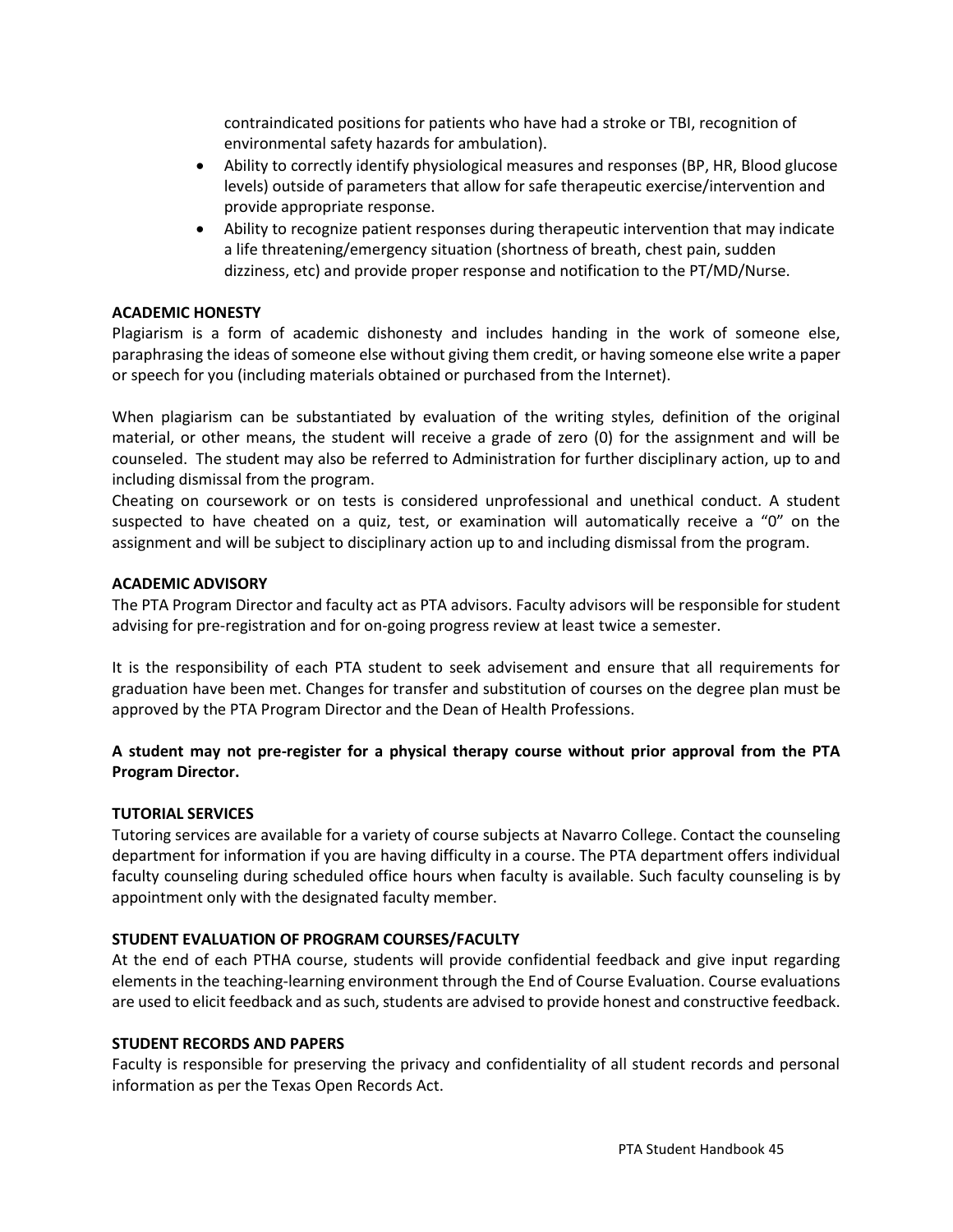The confidentiality of the student's record is protected by the Physical Therapist Assistant Program. All student information and records are considered confidential and may not be given to anyone other than the student, designated clinical instructor or CCCE, or academic institution faculty/administration without written permission from the student.

Information will be released only to authorized members of the College. A student may authorize the PTA Program to release information regarding their academic record to outside sources upon written consent.

Student files, including current students, current applicant files and applicant degree plans, are kept in file cabinets located in the Program Director's office. PTA applicants not accepted, and graduate files, are kept in a locked storeroom located in the Program Director's office. When students graduate, their files are kept for two years.

Faculty will not post grades, even at the request of the student, and will not give out grades over the phone or e-mail system. Students may meet with the faculty member or obtain their grades utilizing the learning management system set up by the college.

In addition to providing security for student files, private faculty offices provide confidentiality for phone calls and student conferences.

School officials, who act in student's educational interest within the limitations of their need to know, have access to student records without prior written consent.

## **STUDENT GRIEVANCE WITHIN THE PTA PROGRAM**

Any student who perceives that he/she has received inequitable or unfair treatment or a biased evaluation by a PTA faculty member and/or peer should first seek to resolve the problem with the involved faculty member and/or peer. **It is the student's responsibility to discuss the concern in a professional manner with the involved faculty member and/or peer**. Many problems can be resolved in an open discussion. It is the intent of the PTA faculty to facilitate student professional development by encouraging and assisting students to work out conflicts and disagreements in a professional manner.

If the problem cannot be resolved with the student-student/student-faculty member discussion, the following guidelines are to be implemented.

Written Complaint/Concern – The student may submit a written statement/report to the PTA program director for consideration. The written complaint/concern should include a summary of the student-student or student-faculty discussion and should be submitted within 3 days of the discussion

Program Director Response – The response should be presented to the student in written format, within 5 days of receiving the student's complaint/concern and must include the decision of the program director.

Student Response to Program Director's Response - If the matter is not yet resolved, the student should submit a written concern to the Dean of Health Professions within 3 days of meeting with the program director. All copies of previous documents should be forwarded to the Dean for review prior to the Dean meeting with the student. The Dean will endeavor to determine the basis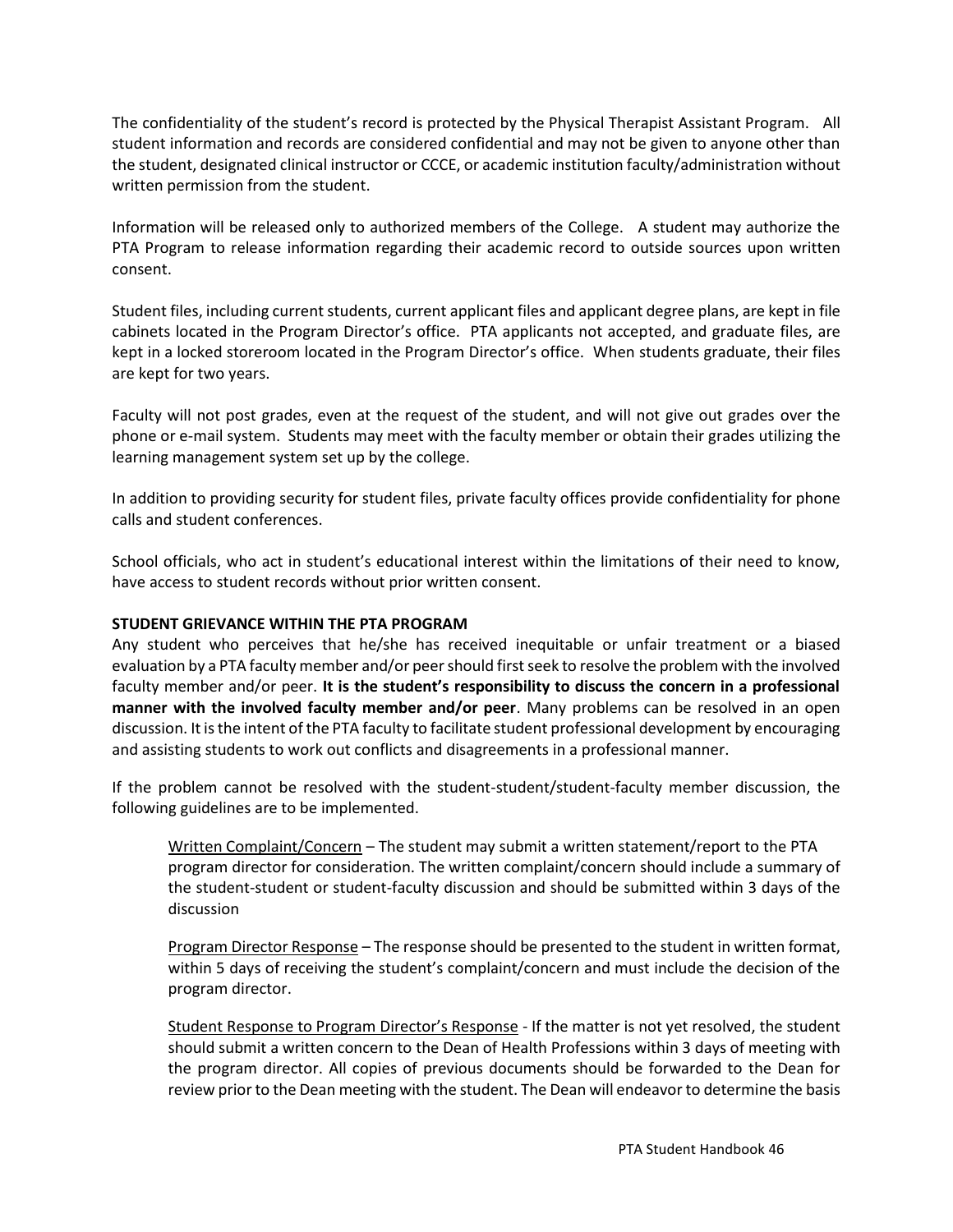of the student's continued complaint/concern and follow up with the student and all others as deemed necessary.

Please note that a record of the student grievance (including the nature of the grievance, supporting documentation and outcome) will be maintained in the student's secure file. For grievances related to course grades, see the Navarro College Student Handbook and College Catalog.

# **COLLEGE REGULATIONS AND GUIDELINES**

## **FACILITIES**

Class will be held in the PTA classroom/lab on the Midlothian Campus of Navarro College. Lab equipment will be kept in the PTA Lab. Any student wishing to use lab equipment other than regular class hours must make arrangements with the PTA Program Director. The PTA Offices are located in Navarro College Midlothian Building 2. Any questions or concerns should be directed to these offices. Assignments for clinical will be made by the PTA faculty. Maps for the Midlothian campus are available on-line to locate areas such as computer labs, bookstore or the Learning Resource Center.

## **INSTRUCTIONAL CLASSROOM METHODS**

The material will be presented in lecture, demonstration, web-based supplemental information, laboratory practice, and collaboration format with performance of specific techniques in the laboratory. Guest lecturers and field trips will be incorporated to enhance the classroom material. Audio-visual materials will be utilized whenever possible. **Students are required to use their Navarro College email account, which is activated each semester upon registration.**

Students should verify the status of his/her email account, Canvas, WebAdvisor, and Remind 101 prior to the start of each semester to ensure he/she can access all systems. Problems with WebAdvisor or email should be addressed with the NC Help Desk (helpdesk@navarrocollege.edu). Questions or issues with Canvas should be addressed to Matt Miller, Dean of Online Instruction (matt.miller@navarrocollege.edu) or Debra Armstrong, Administrative Assistant of Online Instruction (debra.armstrong@navarrocollege.edu).

PTA Faculty will utilize Canvas to post course assignments and/or lecture notes, communicate with students, and post course grades.

#### **DIDACTIC ASSIGNMENTS**

Students must complete all **reading assignments**, as outlined in the course schedule or assigned by the instructor, **prior to class time.** There is a **direct correlation** to success in the PTA Program and the outside work that is completed.

## **LABORATORY**

All students must be prepared for laboratory sessions at **all** times. After practicing each laboratory skill, the student may be asked to present a return demonstration to the instructor prior to the laboratory tests. Laboratory uniforms will consist of shirt and shorts for men and shorts and a shirt with sports bra for the women. Shorts should not be excessively short and must be loose enough to allow palpation of hip musculature. Halters may also be used and must have back closures to allow enough exposure for palpation and treatment. Pants or jeans are NOT acceptable for lab attire.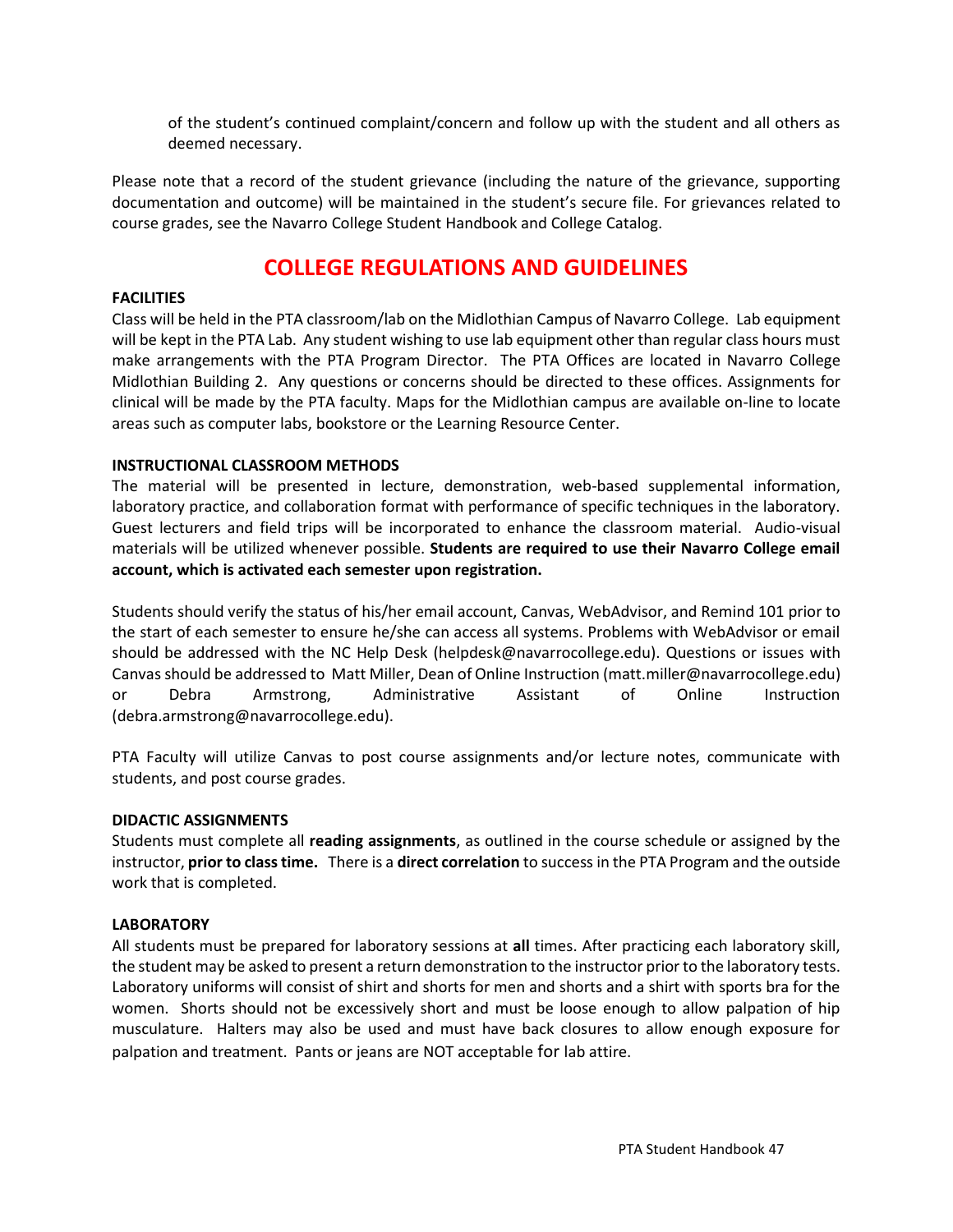## LABORATORY RULES

- 1. A student may use a piece of equipment only if instructed in its use.
- 2. Each student is responsible for the equipment he/she is using.
- 3. Report any damage of equipment immediately to the laboratory instructor.
- 4. Each student is required to clean the treatment area and equipment upon completion of use.
- 5. All equipment must be returned to the shelf, cabinet, etc., where it is usually stored.
- 6. There is ABSOLUTELY NO drinking, eating or smoking in the laboratory or classroom (only water may be consumed in the classroom).
- 7. All students must sign in and out with the Program Director if they wish to use the laboratory for additional practice when it is not scheduled for teaching.
- 8. You must adhere to all of the safety rules you have been instructed in when using various pieces of equipment and/or performing various procedures.
- 9. If you wish to receive additional instruction from department faculty in any procedures, you must make arrangements that are mutually convenient.
- 10. No electrical equipment is to be used unless a member of the PTA faculty is in attendance and/or has given permission. However, if the equipment remains unplugged, the student may practice with the modalities any time the lab is free.
- 11. No unauthorized visitors will be permitted in the PTA lab during class session.
- 12. To insure the student's safety, it is recommended that when practicing in the lab, they do so in the company of at least one other PTA student and with the door open.

# **EQUIPMENT USE**

Students will ONLY utilize equipment that is pertinent to subject matter for class time under supervision of the PTA faculty.

The PTA Faculty will instruct students on equipment utilization that is pertinent to the class prior to student use. Lab time will be available for students to practice on equipment ONLY after educated by faculty and under the direct supervision of PTA faculty. Students will not be allowed to utilized equipment that is not pertaining to subject matter for course curriculum.

If a student is found in violation, the student will complete a plan of correction with PTA faculty. After one plan of correction with faculty in that course, an additional violation will result in dismissal from the program.

# **RETENTION/WITHDRAWALS/DISMISSALS**

The PTA Program and the Texas Higher Education Board (THECB) tracks retention rates of physical therapist assistant students. Common reasons for withdrawal from a PTA Program include academic, health, financial, and/or personal reasons. The PTA faculty of Navarro College is committed to ensuring that each student has opportunities for success while enrolled in PTA coursework. Students having difficulty in PTA coursework and considering withdrawal from the PTA Program are encouraged to meet with the Program Director to discuss options.

The following retention policies apply:

- 1. Physical therapy courses must be taken in sequential order. Students are not allowed to "jump ahead" in physical therapy coursework.
- 2. A minimum grade of  $C$  ( $\geq$  75) must be earned in each physical therapy course to progress in the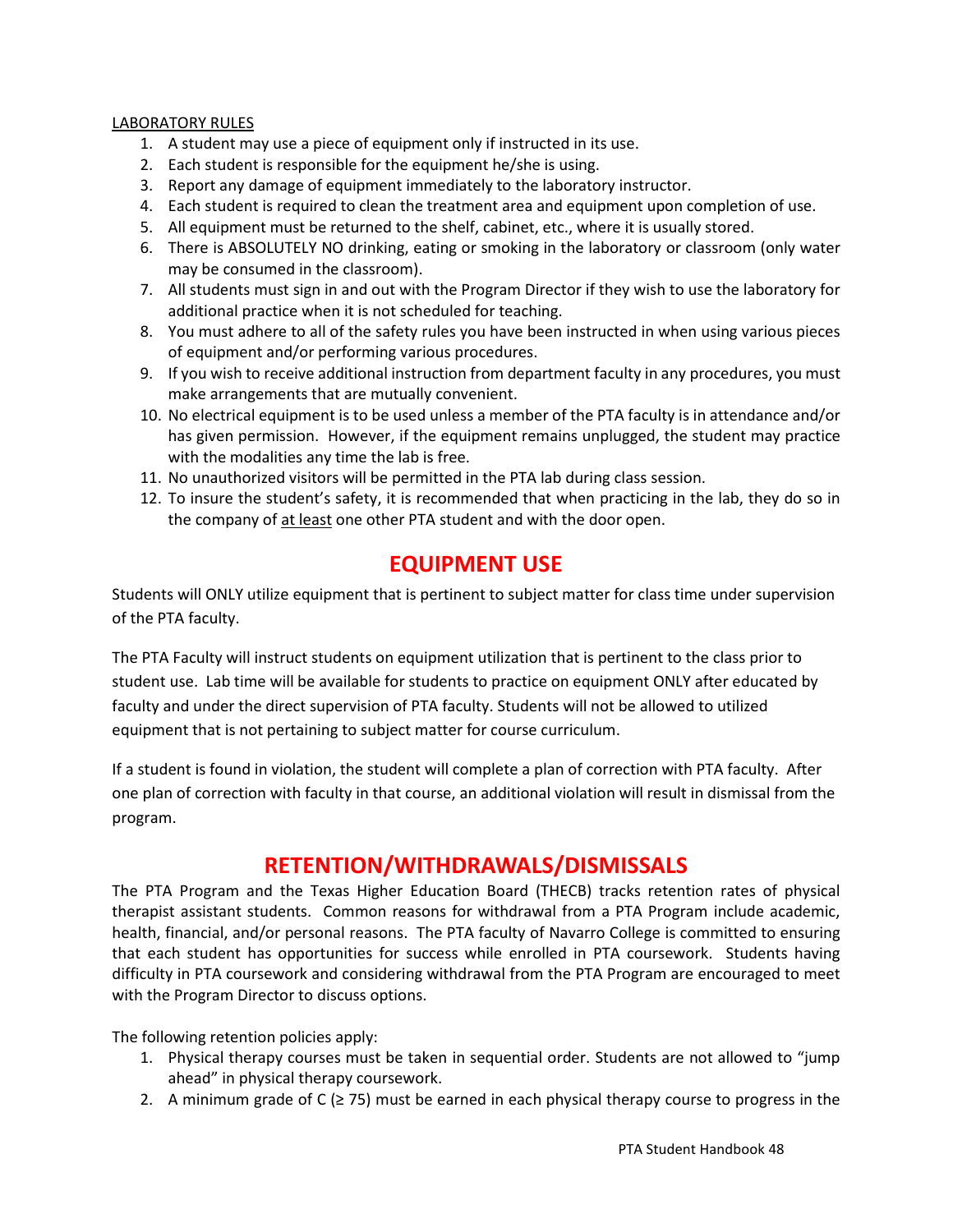program.

- 3. All additional coursework (non-PTHA courses) require a grade of  $C \geq 70$ ) or better to complete the program.
- 4. A student receiving a grade less than a "C" in a PTHA course will be academically dismissed from the program. The student can apply for readmission into the program during the next open application period if eligible. (Refer to Readmission Policy)
- 5. If for any reason a student must withdraw from the PTA Program, readmission will require approval of the Program Director. (Refer to Readmission Policy)
- 6. A student who interrupts the sequence of PTHA courses may require additional coursework to ensure clinical readiness. Faculty will determine if a student will be required to take additional courses prior to readmission to the program.
- 7. All coursework (core courses and PTHA courses) must be taken prior to Clinical II and the Practicum and must be successfully completed with a grade of "C" or better in order for a student to be eligible to proceed. Refer to PTA Clinical Manual for specific policies.
- 8. Entry into Clinical II and the Practicum must occur within six months of completing academic studies or the student will be dismissed from the program.
- 9. Completion of Clinical II and the Practicum must occur within 15 months of completion of academic studies.
- 10. The student must complete proof of required or state mandated health screenings and immunizations and CPR training prior to all Clinicals, or they will be dismissed from the program.
- 11. Interruption of sequence of studies may require additional coursework to help ensure clinical readiness.
- 12. A felony conviction may affect the student's ability to progress with coursework, sit for the FSBPT certification examination, and/or obtain state licensure.

Navarro College reserves the right to request at any time the withdrawal or dismissal of any student whose health, conduct, clinical performance, and/or scholastic performance indicate that it would be inadvisable for the student to continue with the program.

A student may be dismissed from the program under the following situations:

- 1. Student behavior directly reflects on the profession of physical therapy and the College. Unprofessional student behavior may result in a faculty recommendation for disciplinary action, failure, and/or dismissal.
- 2. Inability or unwillingness on the part of the student to change behaviors to meet the objectives. (Ex: habitual absences or tardiness).
- 3. Inappropriate behavior or unreasonable lack of skill or fidelity during clinical education, including but not limited to:
	- A. Revealing the details of professional services rendered or confidences of a client to the public.
	- B. Falsification of clinical records or reports.
	- C. Altering existing records or reports.
	- D. Performing duties with a physical or mental impairment that could result in harm to the client.
	- E. Any behavior that may be judged as detrimental to clients.
- 4. Failure to adhere to established rules and procedures of the College or its clinical affiliates.
- 5. Willful damage, destruction, or theft of property.
- 6. Failure to maintain satisfactory working relationships with clients, supervisors, or colleagues.
- 7. Cheating on assignments, projects, presentations, oral/written reports and/or examinations.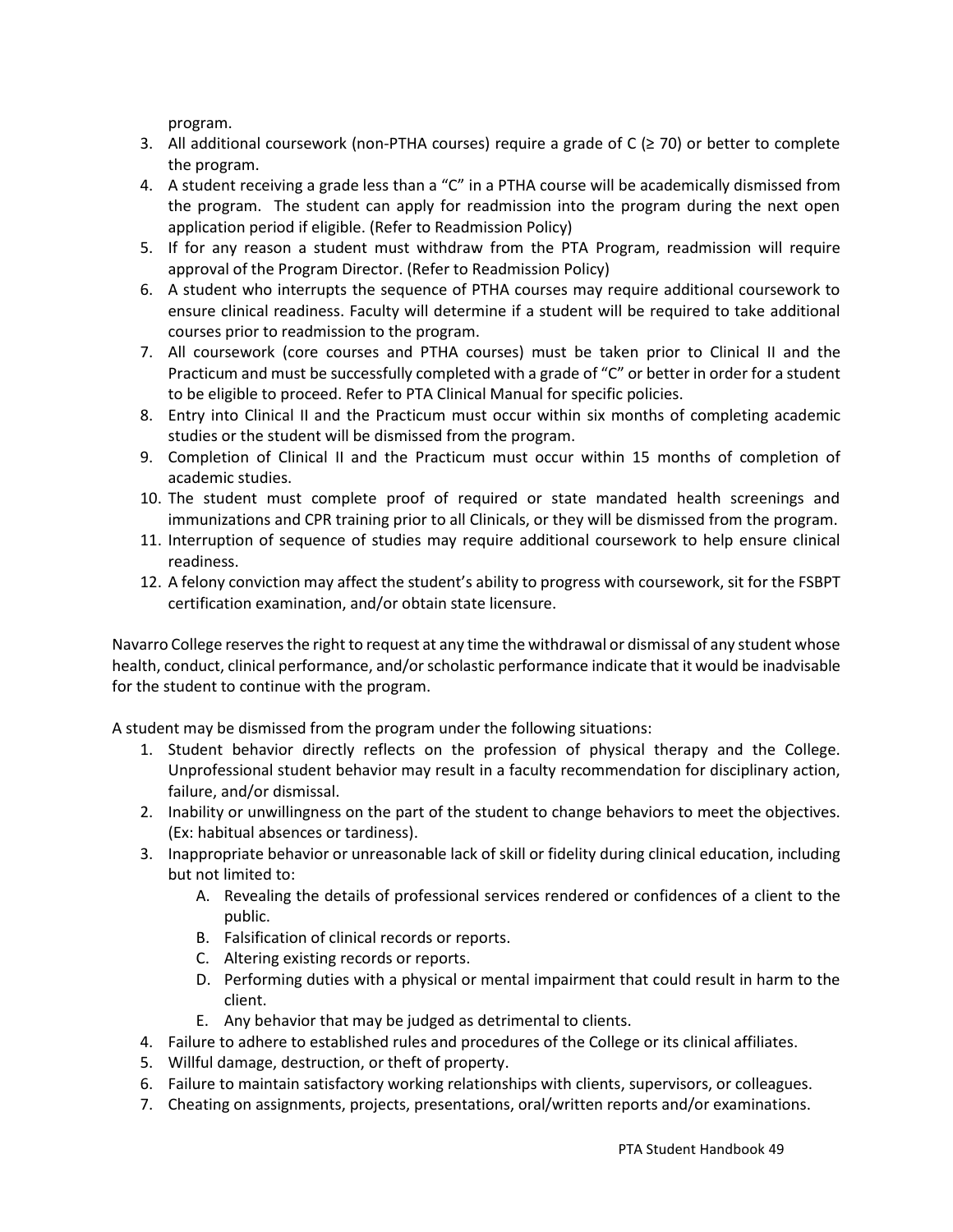- 8. Failure to maintain scholastic requirements.
- 9. Inappropriate or negative comments or photographs related to the program and/or clinical on social networking sites (e.g. Facebook, Twitter, Instagram, personal blogs).

Voluntary withdrawal requires written notification by the student within three weeks of the withdrawal. This notification must be submitted to the PTA Program Director, and it must include the reasons for withdrawing.

**All students withdrawing from or dismissed from the PTA Program must have an Exit Interview with the PTA Program Director**.

# **TRANSFER STUDENTS**

Students requesting admission based upon previous physical therapist assistant courses from another PTA program are considered for transfer into an existing class **pending space availability**, transferability of previous PTA and general education courses, and status and dates of previous enrollment. A potential transfer student must meet all Navarro College requirements for enrollment and potential graduation (number of credit hours completed at Navarro College). A potential transfer student who is ineligible for readmission to his/her previous PTA Program or has failed more than one PTA course will not be eligible for admission. The previous program enrollment must be within the previous two years of the transfer request.

Transfer students selected for admission will be required to successfully demonstrate competency in selected skills before they are eligible to enroll. The student will be required to demonstrate the prerequisite PTA skills appropriate to the status in the PTA curriculum by written or oral exam, skill checkoff, or clinical rotations in any combination. Students who do not demonstrate ability to satisfactorily perform previously acquired skills or who demonstrate deficiencies will not be eligible for readmission. Satisfactory performance is defined as a grade of  $C \geq 75$ ) or better.

Each student with transfer of credits may need to follow-up with the Registrar for Transfer Evaluation.

# **READMISSION**

A student who fails to obtain the minimum grade of a "C" in a PTHA course(s), drops a PTHA course(s), or voluntarily/involuntarily withdraws from the program in a single semester will not be allowed to progress in the program and must apply for readmission.

To be eligible for readmission, the student must initiate an exit interview with the PTA Program Director within three (3) weeks of dismissal or withdrawal. It is the student's responsibility to initiate the interview, which can occur by phone, email, letter, or in person. During the exit interview, the student may give an explanation for withdrawal/dismissal. The student may be asked to enter a contractual agreement in order to solve the problems or correct situations, which contributed to the withdrawal or dismissal. The student will be required to furnish proof of successful completion of the contractual agreement in order to be readmitted to the program.

## **READMISSION FOR APPLICATION TO FULL PROGRAM**

Students choosing to apply for readmission into the program must complete an updated application form that meets all current application requirement for the cohort applying for, provide a current criminal history background check, and submit a letter of request for readmission to the program director.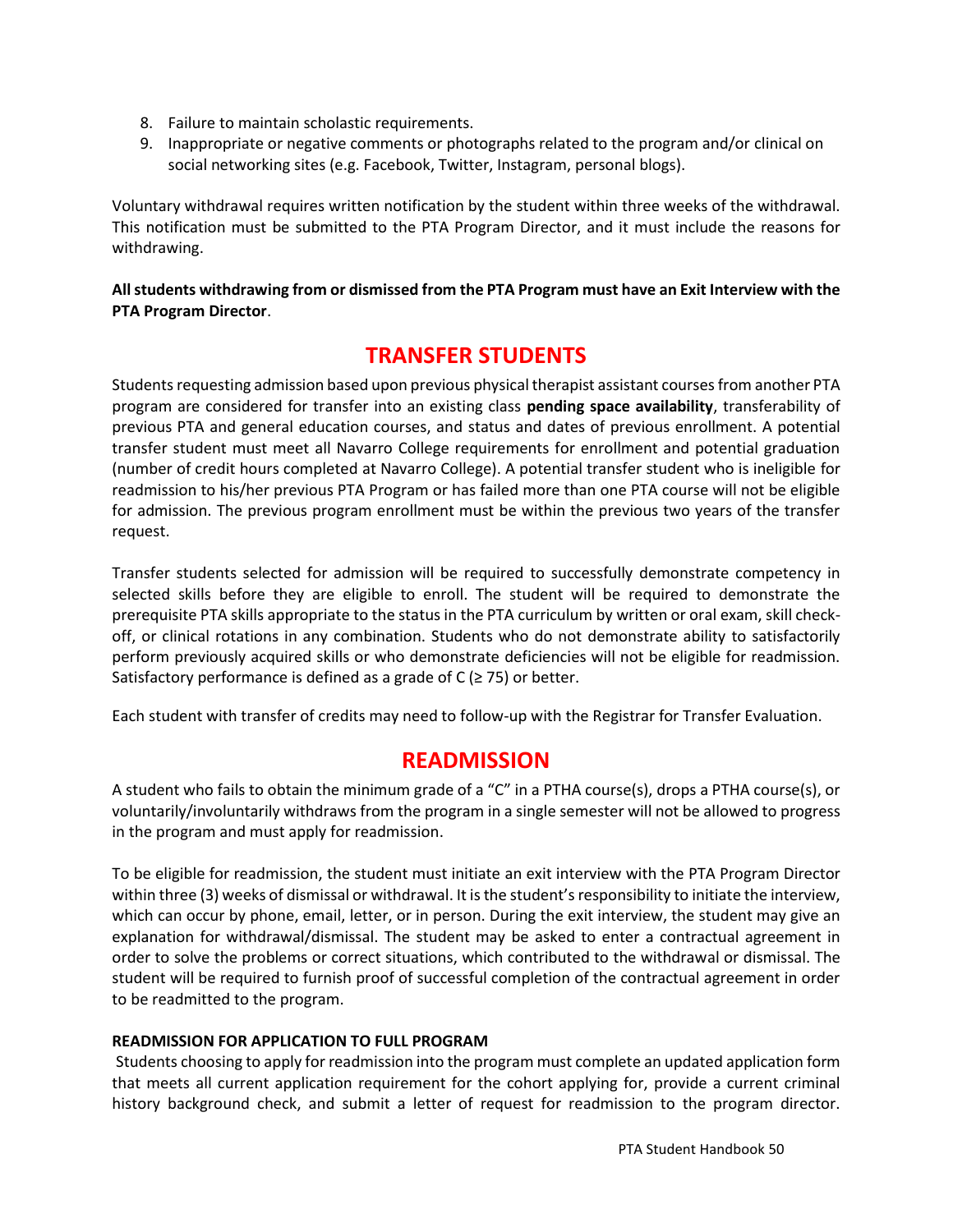Interested students should complete the following:

- reapply under the new criteria (volunteer hours refer to the application online)
	- o Students do not have to retake the TEAS
- If student does not meet the new criteria for application, student will forego spot in the program.
- Student who passed a corequisite course, the student may:
	- o choose to retake all courses
	- o take a comprehensive examination for each class passed
		- If student passes the comprehensive exam, student will be required to pass a comprehensive practical for all lab courses.
		- If student does not pass the comprehensive examination, student will be required to retake the failed course.
		- It is **the student's responsibility** to notify faculty within three (3) weeks if the student chooses to take the comprehensive test. The comprehensive examination date will be set by faculty.

## **REENTRY TO SUBSEQUENT SEMESTERS**

Exam dates specified by Faculty.

Student selected for reentry (student returning after successful completion of first semester). Student will be required to successfully demonstrate competency in selected skills before they are eligible to re-enroll. The student will be required to demonstrate the prerequisite PTA skills appropriate to the status in the PTA curriculum by written exam, skill practical, or clinical education in any combination. Students who do not demonstrate ability to satisfactorily perform previously acquired skills or who demonstrate deficiencies will not be eligible for reentry. Satisfactory performance is defined as a grade of "C" or better. Students repeating clinical experiences will be subject to meet all affiliation requirements (IE: background check, drug screen).

Reentrance to the program is always subject to space availability. If more than one student applies for reentry and meets all readmission criteria, the student will be placed on a waiting list and admitted according to space availability. Space availability takes into consideration classroom and lab space, faculty, and clinical education sites. Space availability may vary by both semester and freshmen/sophomore standing. "Space Available" for clinical rotations is defined as 100% of the number of students entering the second year of study of the year preceding normal practicum placements.

Students are encouraged to reenter the PTA Program within one year, but must apply and be accepted to reenter within two years to ensure continuity in learning. A student may request one readmission to the program. If the student is granted readmission and fails to perform successfully in any PTA course, including clinical, throughout the duration of the program, he/she will not be eligible for readmission.

Students will be ranked according to priority guidelines listed below. Should a tie occur, grade point average rankings would determine the position on the waiting list.

Priority Guidelines

**First Priority:** Students who withdraw for personal/health reasons and are in good standing academically. (Example: family problems, personal health, finances)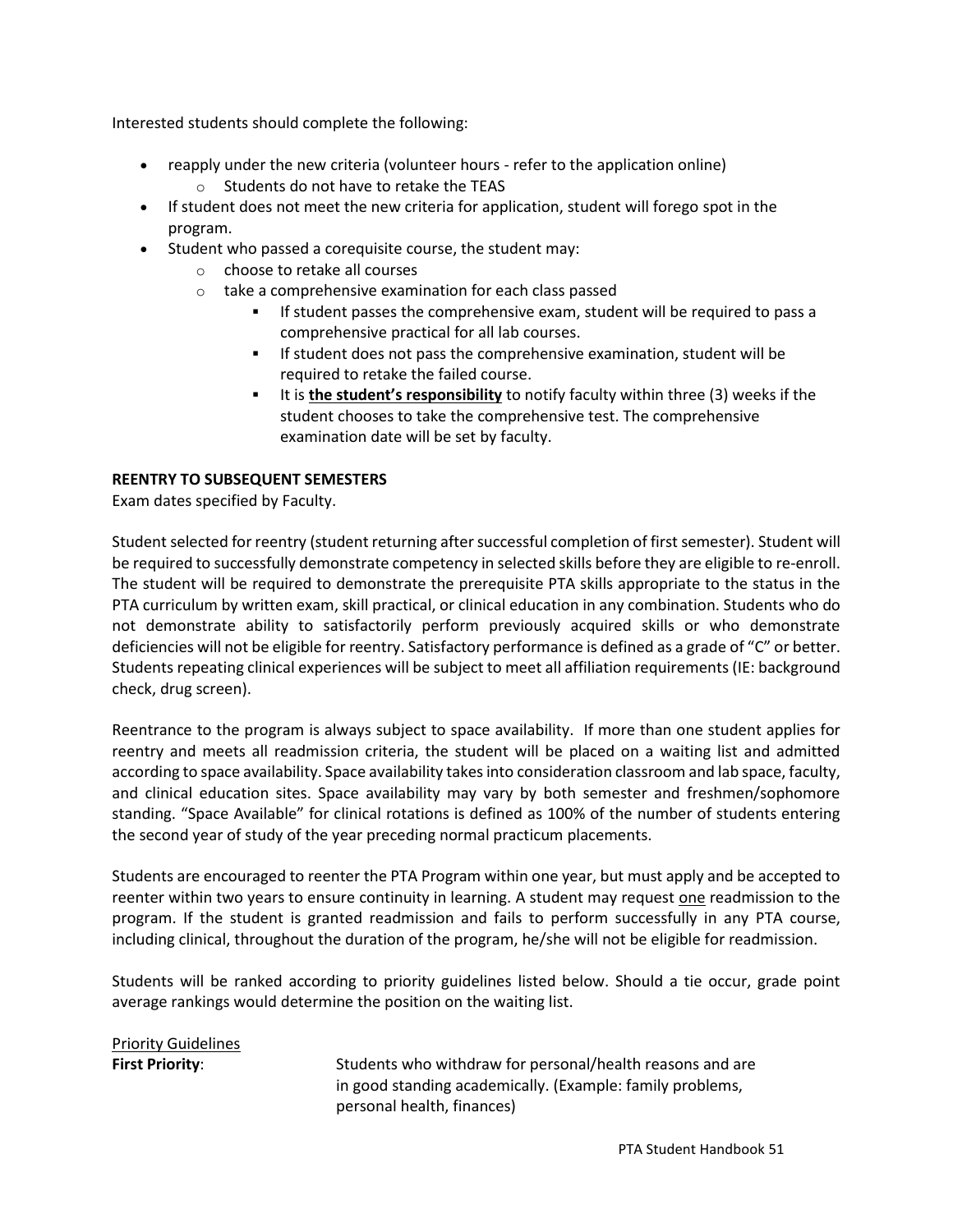| <b>Second Priority:</b> |              | Students who withdraw/fail a PTA course for poor academic |  |  |  |
|-------------------------|--------------|-----------------------------------------------------------|--|--|--|
|                         | performance. |                                                           |  |  |  |
|                         |              |                                                           |  |  |  |

**Third Priority:** Students who withdraw/fail a PTA course for clinical performance

**Any behavior in the clinical setting that may be judged as detrimental to clients shall be considered reason for immediate withdrawal with a grade recorded as "F". A student who has been dismissed from a clinical experience for failure to adhere to the American Physical Therapy Association Code of Ethics, failure to adhere to safety regulations, or failure to use sound judgment in regard to safety of self and others WILL NOT be eligible for readmission into the PTA Program.**

# **STUDENT SERVICES**

There may be specific dates for adding or dropping courses, paying tuition, and obtaining student identification cards and parking stickers. Non-compliance with designated dates may result in additional fees and/or dismissal from the program. Any outstanding unpaid balances, unreturned library books, etc., may interfere with registration. At the end of the semester, the student should contact the Carl Perkins Career Center to ensure all obligations related to books, etc., have been met. Failure to do so may result in an inability to register for other courses or to receive a diploma.

## **FINANCIAL AID**

A variety of programs designed to help students meet the cost of attending college are available in the Financial Aid Office located on the first floor of the Gooch One-Stop Student Center on the Corsicana Campus. Services for students attending classes at the Mexia, Midlothian, and Waxahachie campuses are available on those campuses. The school code is 003593. See the Financial Aid website at www.navarrocollege.edu for more information.

## **LIBRARY SERVICES**

The Navarro College libraries serve students, faculty, and staff on four campuses in Corsicana, Waxahachie, Midlothian. In addition to a collection of over 56,000 print books and 35,000 e-books, the library's holdings include an extensive collection of sound recordings and DVDs. Through online and print serials subscriptions, the library provides access to the full text of thousands of magazines, newspapers, and scholarly journals. Online resources include *Naxos Music Library*, a streaming audio collection of thousands of sound recordings, and a complete streaming video collection of *The BBC Shakespeare Plays*. Interlibrary loan services enable students to borrow materials from libraries throughout the United States while intercampus loan services ensure to students at branch campuses ready access to books, DVDs, and CDs in the Sanchez Library's collections. A librarian will, upon request of faculty on any campus, provide formal classroom instruction in the efficient use of the library's information resources. Video tutorials on the use of library materials and services can be found on the library's web site. A number of course-specific online library Libguides provide a wealth of additional instructional material on subjects such as plagiarism, citation formats, research methods, and evaluating and using internet resources. The library maintains two computer labs on the Corsicana campus—one in the Gooch Student Center and one in the Richard M. Sanchez Library (where laptop computers are also available for in-library use). The Sanchez Library offers classroom and conference room spaces. The Samuels' Hobbit Collection, a unique collection of thirty-eight wood sculptures representing characters from J. R. R. Tolkien's novel *The Lord of the Rings*, is on display in the library*.* The Sanchez Library features a new Learning Center offering extensive tutorial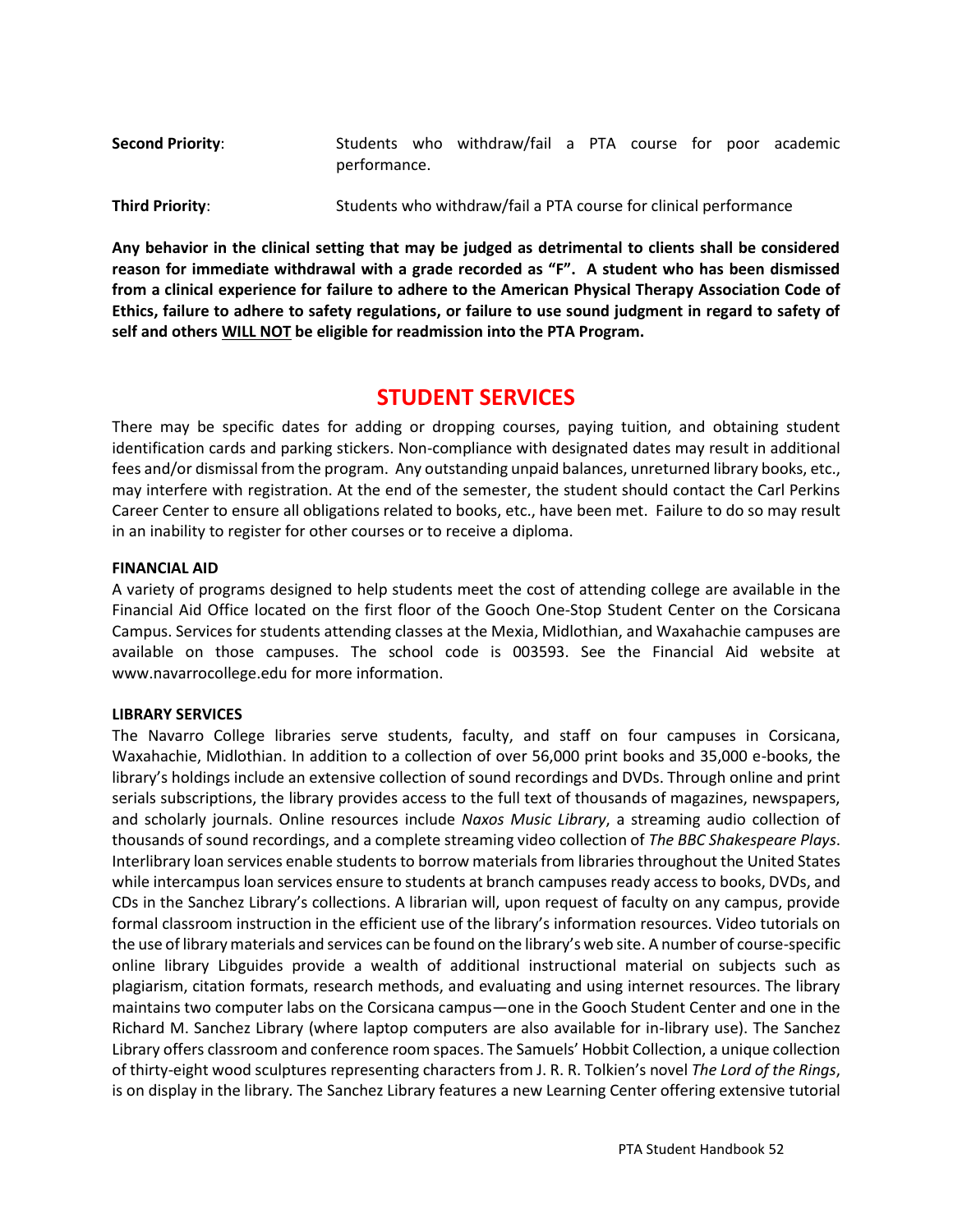services in math, reading and writing, and general studies. For more information, visit the library's web site at http://www.navarrocollege.edu/library

#### **COUNSELING SERVICES**

Navarro College has a staff of academic advisors who help students make educational and career decisions, select courses, understand transfer requirements, and improve study skills. The academic advisors can assist with career development and arrange for testing to identify the student's abilities, interests, values, and personality traits. For the student who intends to pursue a four-year program, catalogs from many colleges and universities are available.

Personal counseling services are available to assist students with adjusting to college life and enhancing personal and social growth. Services available in this this area includes: short-term counseling, drug/alcohol education, sexual assault awareness, and mental health referrals.

#### **CARL PERKINS CAREER CENTER**

The Navarro College Carl Perkins Career Center located in the Bain Center offers a variety of services to Navarro College Career and Technical students. Carl Perkins Career Center services are funded through the Carl Perkins Act of 2006, a federal grant, and the level of service depends on available funding. Services are provided at no cost to Navarro College Career and Technical students who meet specific program requirements as defined by the federal government. Services include textbook loans, child care assistance, travel stipends, career and technical advising, career development tools, and access to an online job board. The Career Center is located in the Bain Center room BC 320.

#### **PROFESSIONAL MEMBERSHIPS**

Students are expected to be active members of the professional organizations of physical therapy. These organizations include:

- Student Physical Therapy Assistant Association (SPTAA)
- Texas Physical Therapy Association (TPTA)
- American Physical Therapy Association (APTA)

## STUDENT PHYSICAL THERAPY ASSISTANT ASSOCIATION

The Physical Therapist Assistant Program has an active Student Physical Therapy Assistant Association (SPTAA), which allows students access to activities for professional exploration, growth, and networking. Participation in SPTAA is mandatory for students enrolled in the program. Any monies raised through fund-raising events are used for activities to assist the community, to create awareness of physical therapy, to further professional growth for the students and to offset the expenses of the PTA student pinning ceremony. The officers of SPTAA are elected by the membership. The sponsor of SPTAA is a PTA faculty member.

Students will be required to obtain 20 community service hours for the program.

1 service hour = 1 community service hour

Community Service Hour Requirements:

- Service hours must relate directly to the Physical Therapy profession
- QUESTIONS: Student will complete and have event staff sign the SPTAA form entitled "Community Service Questions," for each event attended.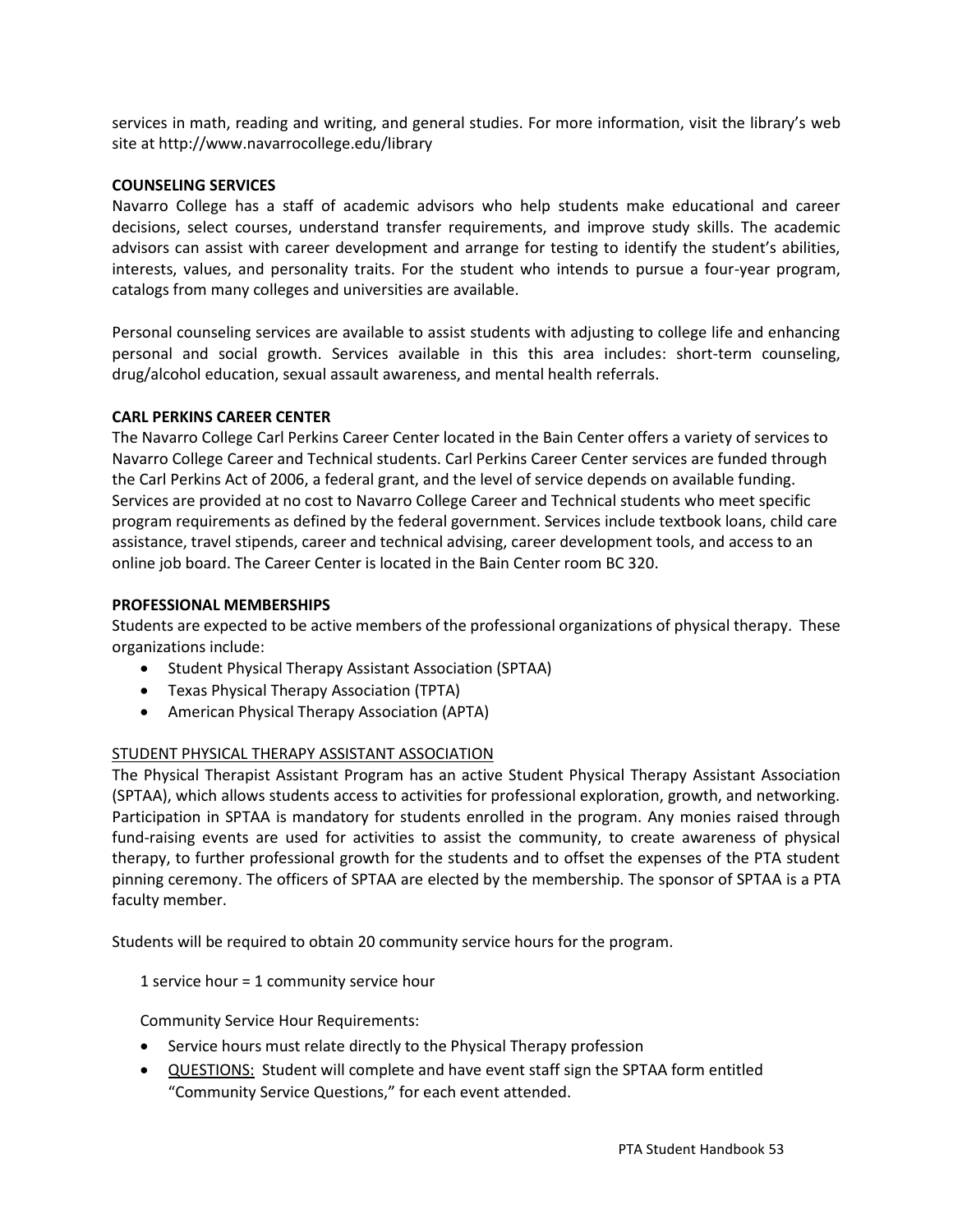• LOG: Students must turn in a "Community Service Log" at their final advisory meeting each semester for credit.

All community service opportunities will be posted by the SPTAA community service committee representative and will be available for viewing on Canvas at least one week prior to event.

If a student does not complete the community service hours (with all 20 hours completed) **and** turn in appropriate form at the final advisory meeting, the student will receive a zero for designated course for completion of SPTAA hours. A plan of correction will be completed by the PTA faculty at this time. After one violation of this policy, any further violation of SPTAA hours within the program will result in dismissal from the program.

Questions regarding criteria and forms for SPTAA hours should be directed to the PTA Program Director and/or the community service representative.

For a complete list of officers and duties, refer to the SPTAA bylaws.

# TEXAS PHYSICAL THERAPY ASSOCIATION

The Texas Physical Therapy Association (TPTA) is a chapter of the American Physical Therapy Association, representing more than 19,000 physical therapists, 10,000 physical therapist assistants, and students in the state of Texas. There are approximately 4,500 Texas members. Membership dues are included with a membership in APTA. Association membership is an investment in your profession.

# AMERICAN PHYSICAL THERAPY ASSOCIATION

The American Physical Therapy Association (APTA) is an individual membership professional organization representing more than 85,000 physical therapists (PTs), physical therapist assistants (PTAs), and students of physical therapy nationwide. APTA seeks to improve the health and quality of life of individuals in society by advancing physical therapy's role in the nation's healthcare system.

## **AFTER GRADUATION**

Navarro College and the Physical Therapist Assistant Program provide the training and education necessary to qualify to take the national certification examination for the physical therapy assistant, and to practice in the field of physical therapy. The forecast for the need for PTAs continues to be strong. However, health care itself is always evolving in delivery environment, types of clients, work hours, pay, and benefits.

Graduation from the Physical Therapist Assistant Program at Navarro College does not guarantee a passing score on the national licensure Exam or employment as a Physical Therapist Assistant.

## **HIGHER EDUCATION POSSIBILITIES**

Navarro College has articulation agreements with several four-year universities offering degrees other than physical therapist assistant in which students can apply the credits earned in the Associate of Applied Science in Physical Therapist Assistant degree at Navarro College towards a higher degree. The PTA faculty can advise the student in obtaining information in continuing his/her education.

The PTA faculty is available to assist the student in identifying resources for information on higher education possibilities in physical therapy.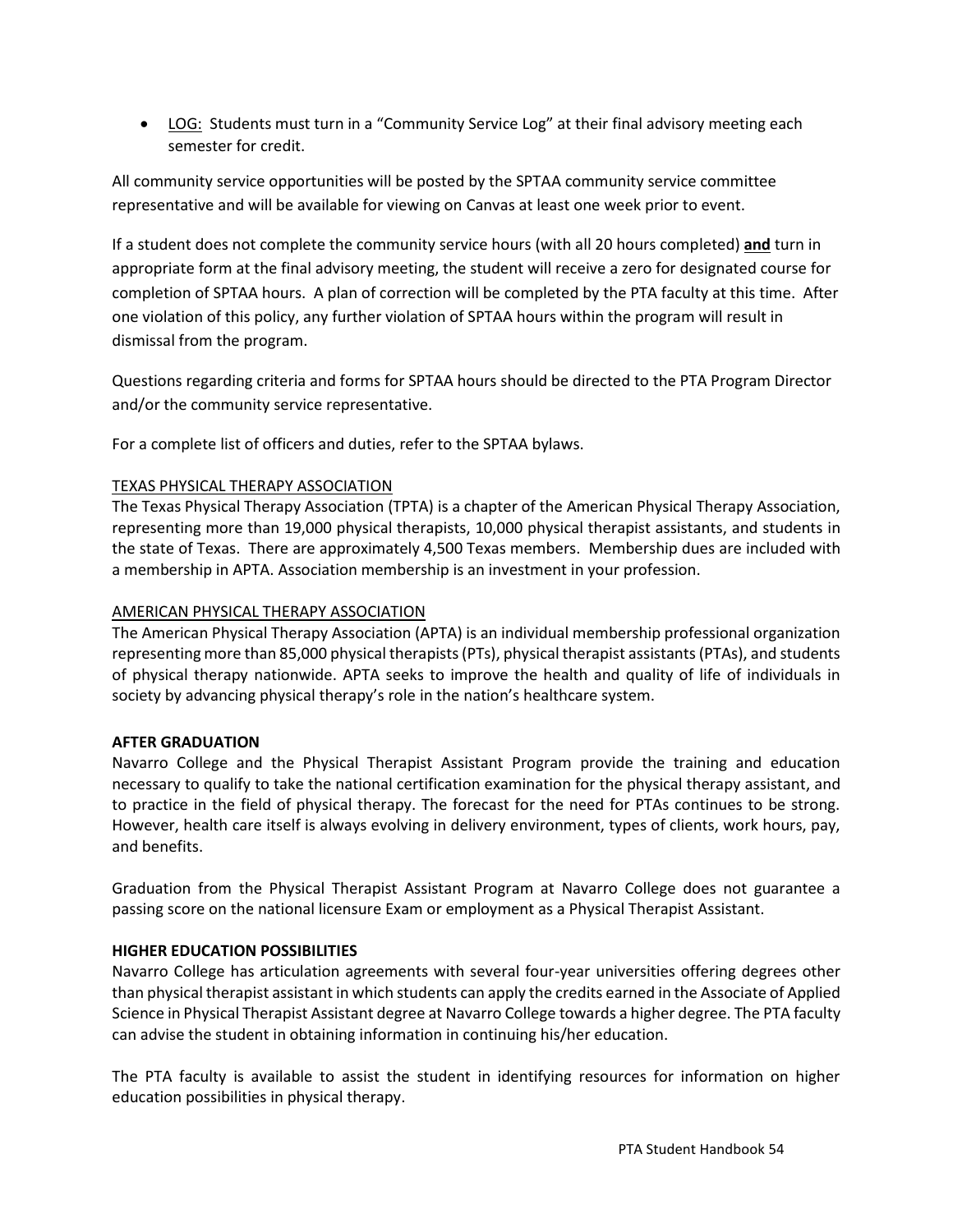#### **LICENSURE**

Licensure under the provisions of the Physical Therapy Practice Act is required in the State of Texas. Licensure is required before the candidate may practice as a Physical Therapist Assistant. Licensure in the State of Texas is the responsibility of the "Texas Board of Physical Therapy Examiners". The Practice Act and Rules of the board will be made available to the students.

> Texas State Board of Physical Therapy Examiners 333 Guadalupe Suite 2-510 Austin, Texas 78701-3942 (512) 305-6900 http://www.ptot.texas.gov/

It is the responsibility of the student to apply for the national licensure exam. Students who will not be in the Navarro College area following completion of academic studies will still be responsible for working with the Navarro College Registrar's office to file any necessary paperwork required for the national licensure exam.

It is the responsibility of the student to become familiar with the requirements of the FSBPT and to apply for the national examination. Students will be given information on accessing information about certification before graduation.

FSBPT does provide accommodations for the national examination. Students should research the definitions and required documentation regarding accommodations for the examination early in their academic training to ensure a smooth application process. This research into application and supporting documentation is the responsibility of the individual student.

The PTA Program utilizes standardized computer testing to prepare the student for the national certification exam. Fees for standardized testing will be attached to course tuition.

### **EMPLOYMENT AFTER GRADUATION**

The PTA faculty is available for counseling regarding the job search process. However, the PTA faculty will not act as a reference without prior approval and communications with the individual student. The PTA Program does not provide formal job search assistance, but will make available to students the job announcement/employment opportunities that come to the PTA Department.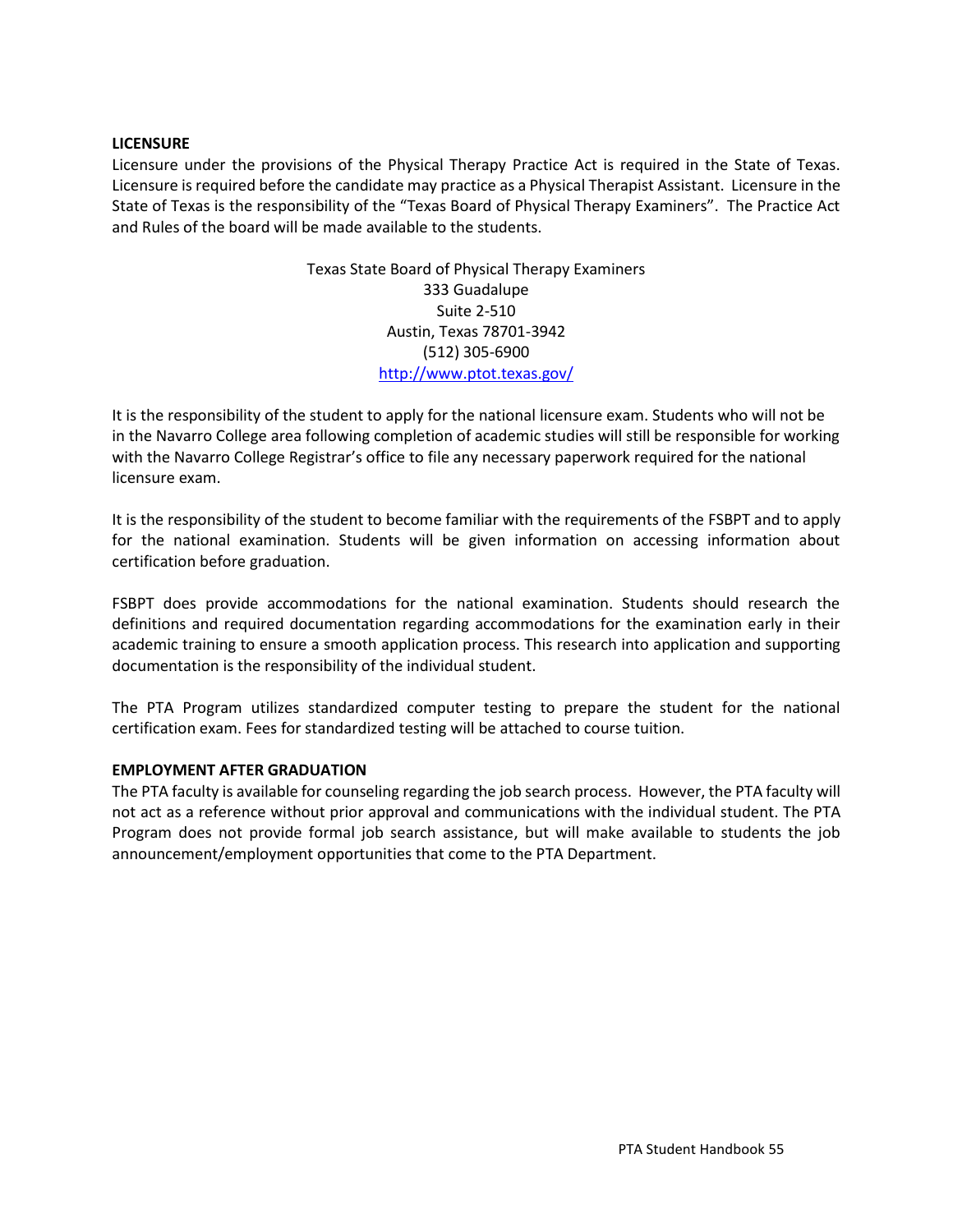# **ESTIMATED TOTAL COST OF BOOKS, TUITION, AND FEES**

| <b>TOTAL FOR STUDENTS OUTSIDE OF NAVARRO COUNTY:</b><br><b>Books, Tuition and Fees</b> | \$11,469.00 |
|----------------------------------------------------------------------------------------|-------------|
| <b>Books, Tuition and Fees</b>                                                         | \$8,742.00  |
| <b>TOTAL FOR NAVARRO COUNTY RESIDENTS:</b>                                             |             |
| Out-of-District                                                                        | \$1260.00   |
| In-District                                                                            | \$1260.00   |
| <b>ADDITIONAL STUDENT COSTS:</b>                                                       |             |
| Tuition (Out-Of-District)                                                              | \$7,693.00  |
| Tuition (In-District)                                                                  | \$4,966.00  |
| <b>TUITION</b>                                                                         |             |
| Out-of-District                                                                        | \$2,516.00  |
| In-District                                                                            | \$2,516.00  |
| <b>PROGRAM FEES</b>                                                                    |             |

*\*\* This is an overall estimate. All tuition, fees, and books are subject to change. Refer to Navarro College Registrar for specific tuition information. \*\**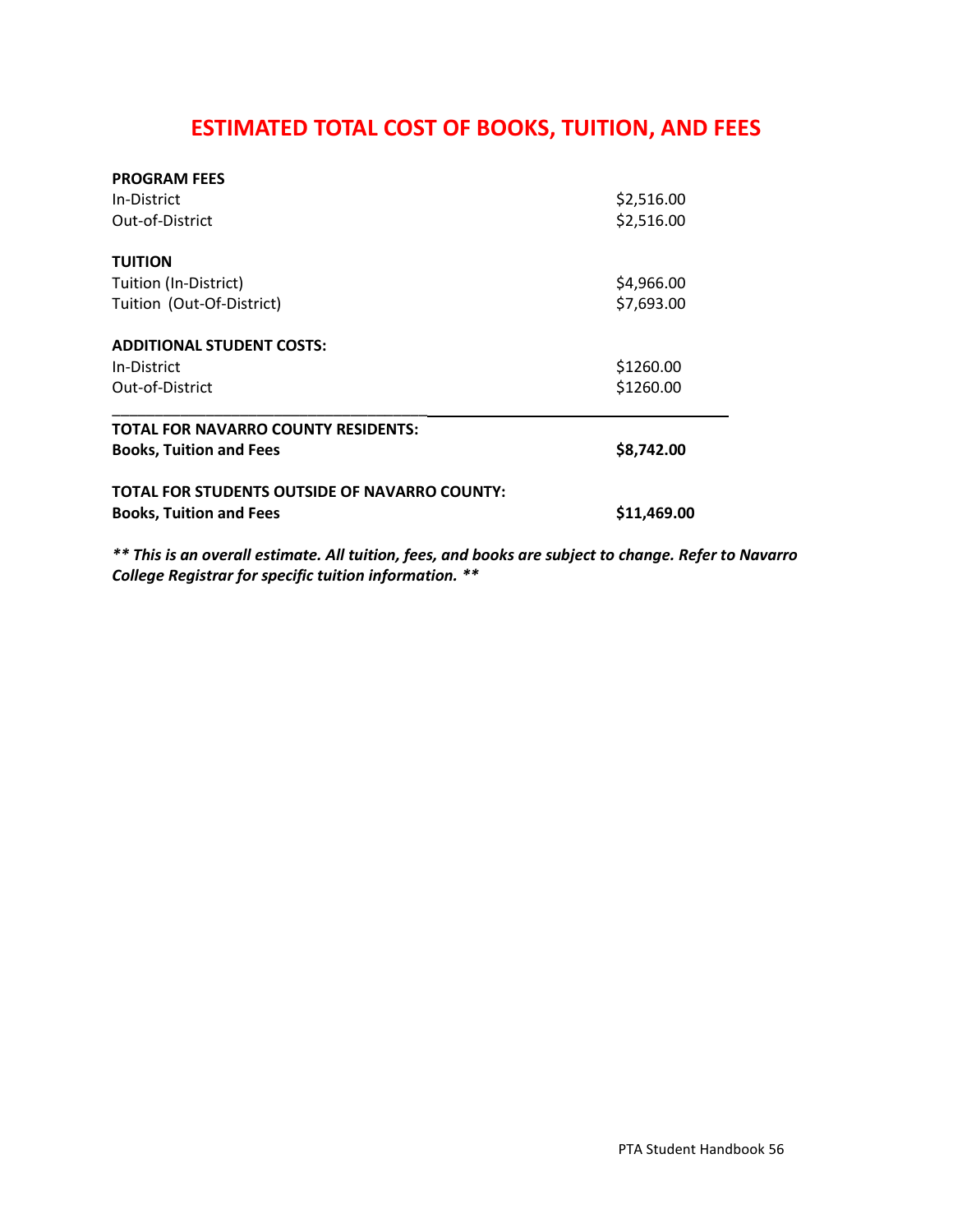# **APPENDIX**

- **I. ESSENTIAL FUNCTIONS OF PTA STUDENTS**
- **II. PERSONAL DATA SHEET FOR STUDENT CLINICAL EXPERIENCE**
- **III. HEALTH EVALUATION FORM – PARTS I AND II**
- **IV. IMMUNIZATIONS**
- **V. DRUG SCREENING**
- **VI. CRIMINAL HISTORY DECLARATION**
- **VII. CONFIDENTIALITY AGREEMENT**
- **VIII. STANDARDS OF ETHICAL CONDUCT FOR A PTA**
- **IX. ETHICAL BEHOVIOR**
- **X. PERFORMANCE STANDARDS: PHYSICAL**
- **XI. PERFORMANCE STANDARS: COGNITIVE/MENTAL/ENVIRONMENTAL**
- **XII. PERFORMANCE STANDARDS**
- **XIII. USE OF STUDENT WORK, NAME, IMAGE, AND RELEASE OF INFORMATION**
- **XIV. STUDENT TRAVEL RELEASE FORM**
- **XV. APPLICANT DATA FOR SELF STUDY REPORT**
- **XVI. STUDENT ACKNOWLEDGEMENT**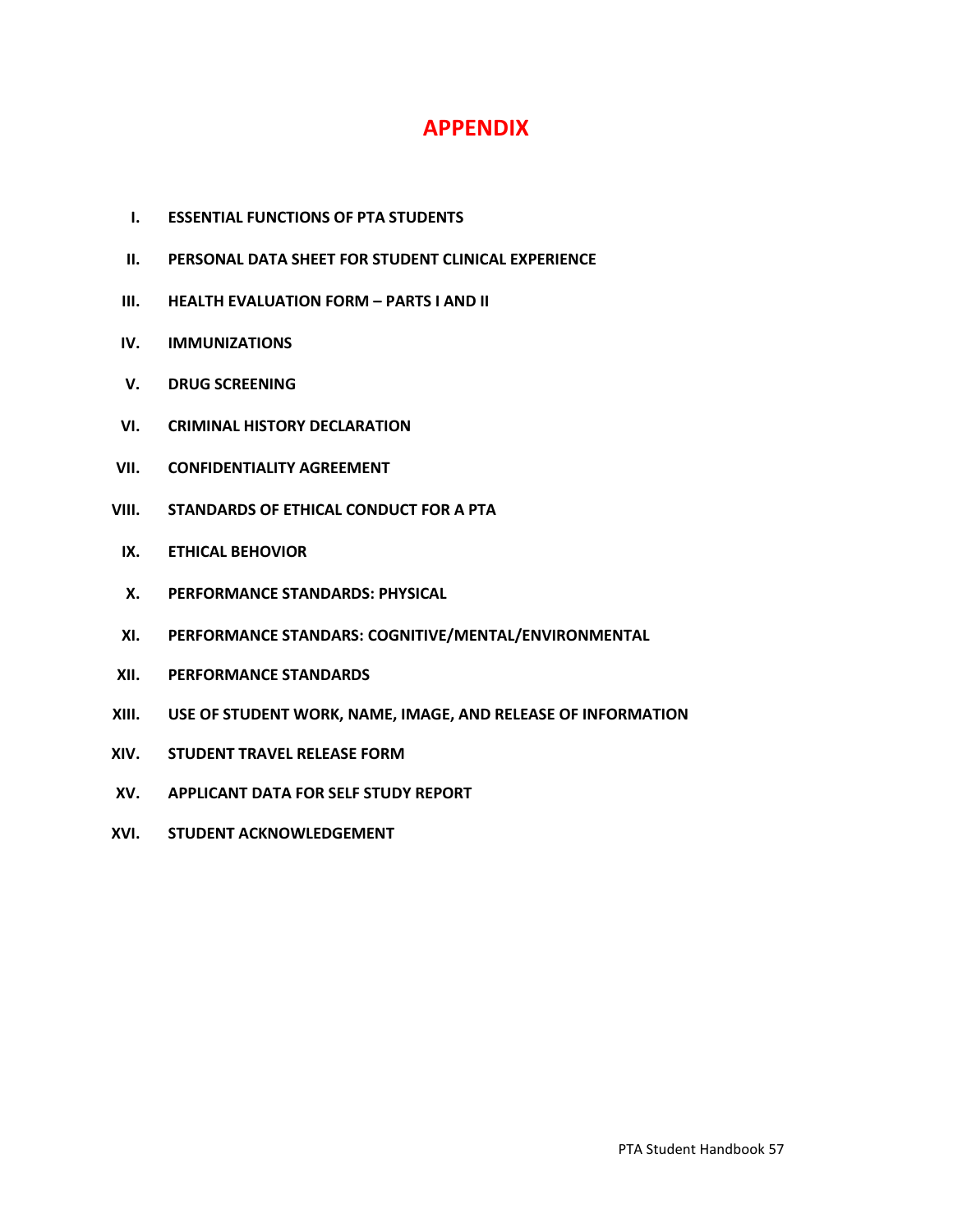# **ESSENTIAL FUNCTIONS OF PTA STUDENTS**

# **COGNITIVE FUNCTIONS**

- 1. Comprehend, retain, and retrieve complex information from the liberal arts, basic sciences, mathematics, and psychological and clinical sciences and apply this information to professional course work.
- 2. Comprehend, synthesize, and integrate information from written materials, demonstration, lectures, class discussions, laboratory practice sessions, and real and simulated patients.
- 3. Apply information obtained from classroom, laboratory, and written materials to the assessment, data collection, and intervention of real and simulated patients.
- 4. Procure evidence based information and apply it to the practice of physical therapy.
- 5. Critically analyze information taken from lectures, class discussion, written materials, research literature, laboratory, and patient demonstrations to develop and support the rationale for appropriate patient assessment, data collection, and interventions.
- 6. Assess the physical therapy needs of any patient with potential movement dysfunction.
- 7. Develop and document a physical therapy daily note for any patient with movement dysfunction.
- 8. Demonstrate management skills including planning, organizing, supervising, and delegating.
- 9. Develop and present programs of prevention and health promotion in a variety of client and patient populations.
- 10. Participate in the process of scientific inquiry.

# **AFFECTIVE AND COMMUNICATION FUNCTIONS**

- 1. Establish professional, empathic relationships with individuals from a variety of backgrounds, ages, and needs, based on mutual trust.
- 2. Recognize the impact and influence of lifestyle, socioeconomic class, culture, beliefs, race, and abilities on patients and colleagues.
- 3. Engage in respectful, non-judgmental interactions with individual from various lifestyles, cultures, beliefs, races, socioeconomic classes, and abilities.
- 4. Develop and maintain effective, respectful working relationships with professional colleagues, peers, patients, families, and the general public.
- 5. Work effectively as part of an interdisciplinary team.
- 6. Utilize appropriate professional verbal, nonverbal and written communication with patients, families, colleagues and others.
- 7. Recognize the psychosocial impact of movement dysfunction and disability on the client and family; integrate these needs into the data collection and interventions.
- 8. Apply teaching and learning theories and methods in the healthcare and community environments.
- 9. Meet externally imposed deadlines and time requirements.
- 10. Effectively and consistently manage personal stress and the stress of others.
- 11. Effectively attend to people, information, and tasks in a complex, highly stimulating environment during an entire workday.
- 12. Practice in a safe, ethical, and legal manner, following guidelines for standard practice as established by federal, state, and local law, the College, clinical facilities, the APTA, and related professional organizations.
- 13. Demonstrate responsibility for self-assessment and the development of a life-long plan for professional growth and development.
- 14. Accept responsibility for all actions, reactions, and inactions.
- 15. Respond to medical crisis and emergencies in a calm, safe, and professional manner.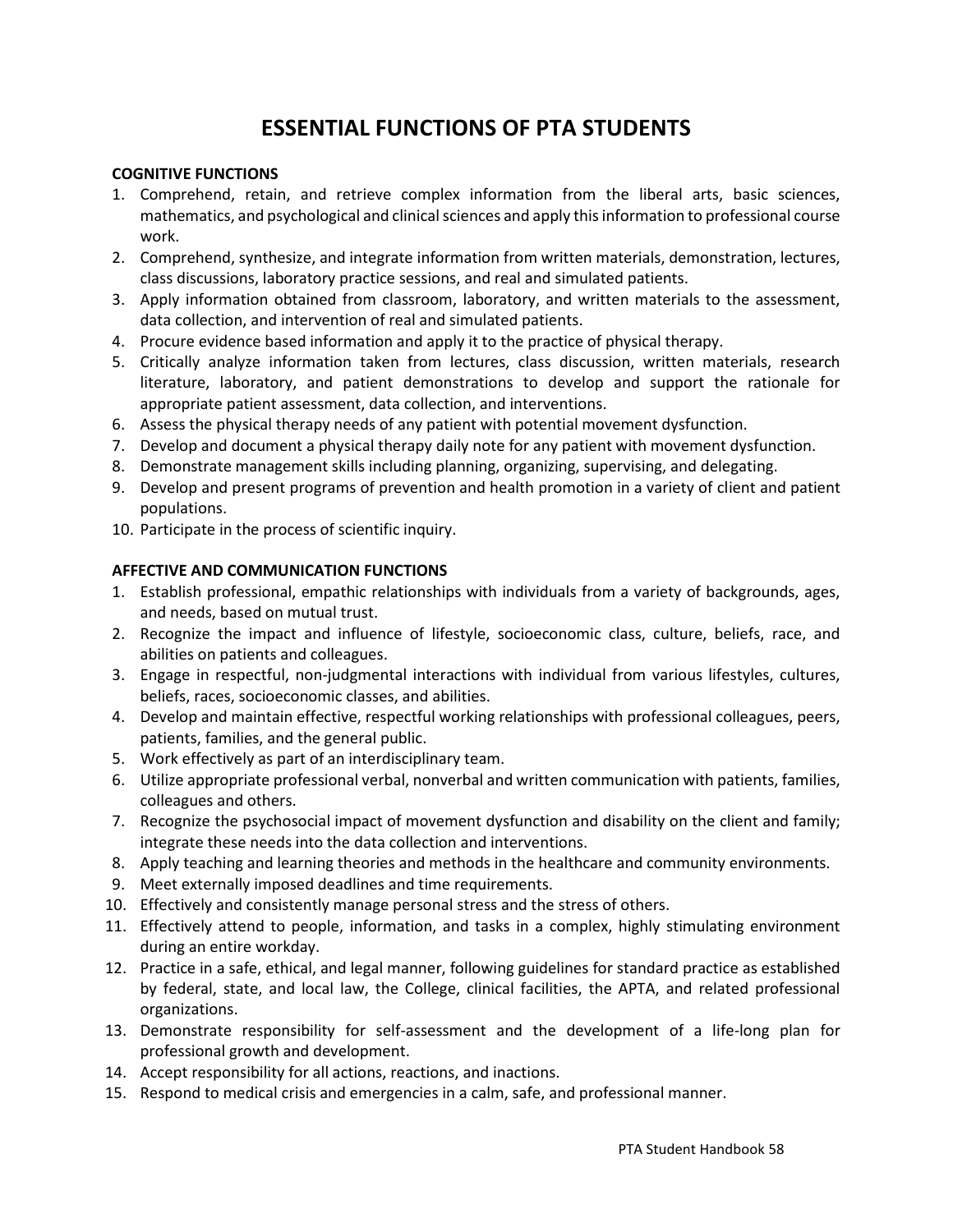- 16. Speak and write effectively in English to convey information to other individuals and groups.
- 17. Understand and interpret the verbal, non-verbal, and written communications of others and respond in an appropriate, professional manner.

## **PSYCHOMOTOR FUNCTIONS**

- 1. Safely, reliably, and efficiently perform appropriate physical therapy procedures to assess and treat the functional skills and gross motor system of patients across the lifespan. These include but are not limited to:
	- Cognitive, mental, emotional status
	- Endurance
	- Skin integrity
	- Sensation
	- Strength
	- Joint mobility
	- Joint motion and play
	- Muscle tone and reflexes
	- Movement patterns
	- Coordination
	- Balance
	- Development skills
	- Pain
	- Posture
	- Gait
	- Functional abilities
	- Assistive technology
	- Cardiopulmonary status
	- Segmental length, girth, and volume
- 2. Demonstrate the ability to observe and practice universal precautions
- 3. Demonstrate the ability to perform CPR and emergency first aid.
- 4. Safely, reliably, and efficiently perform treatment procedures for patients across the lifespan, using procedures that are appropriate for the patient's status and plan of care. These include, but are not limited to:
	- Therapeutic exercises to improve strength, ROM, or endurance
	- Developmental activities
	- Gait activities
	- Prosthetic and orthotic training
	- Wound care
	- Wheelchair training
	- Neurosensory techniques
	- Thermal agents and electrotherapy
	- Balance and coordination training
	- Positioning techniques
	- Cardiopulmonary rehabilitation
	- Joint mobilization and soft tissue procedures
	- Functional activities, bed mobility, transfers
- 5. Safely and reliably read meters, dials, printouts, and goniometers.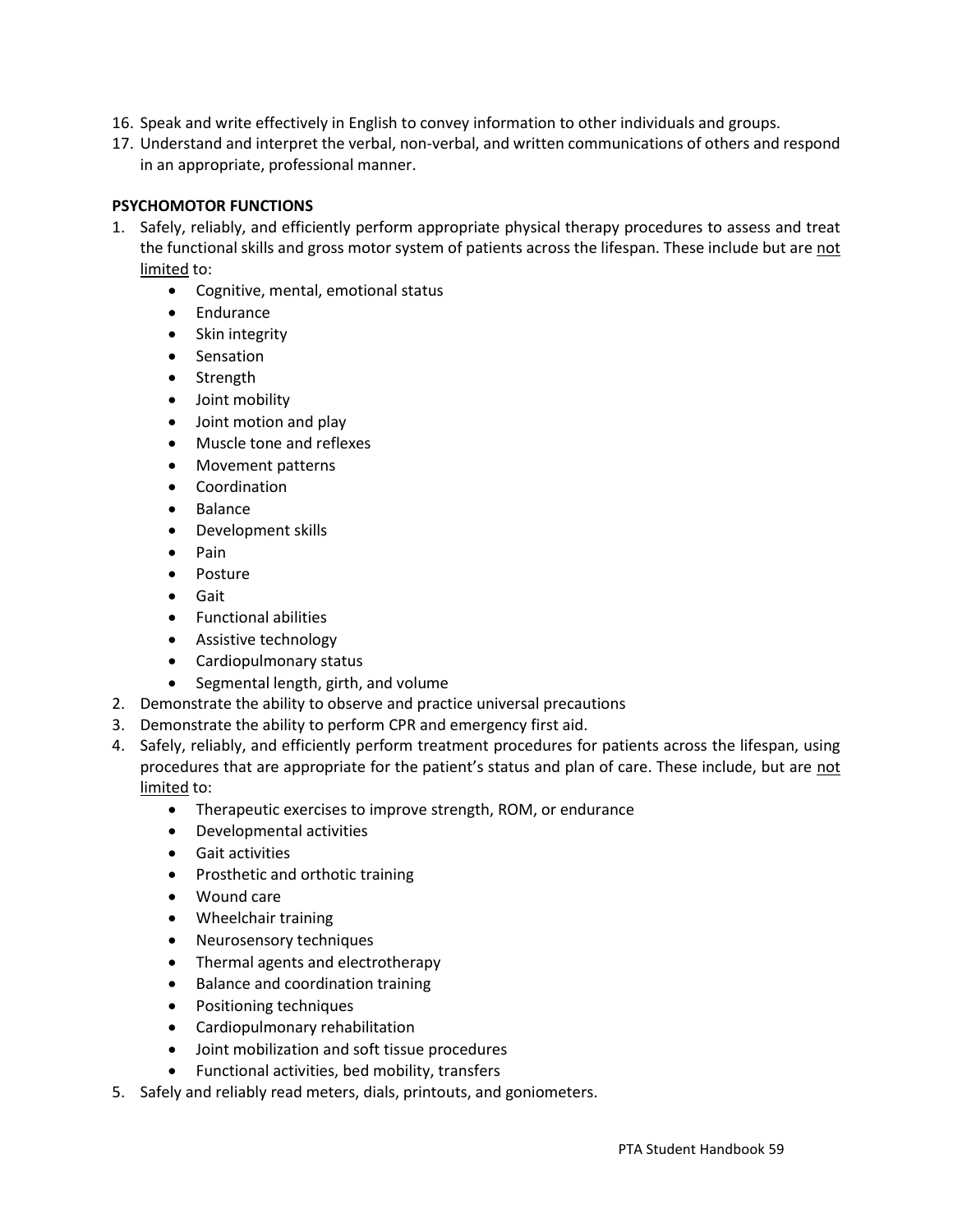- 6. Manipulate and operate physical therapy equipment and monitoring devices.
- 7. Demonstrate appropriate body mechanics and react safely and appropriately to sudden or unexpected movements of patients/classmates.
- 8. Demonstrate the ability to work in an environment that requires significant physical activity and mobility throughout the workday in a way that does not compromise patient or therapist safety.

## **Sources: AASIG Technical Standards, Essential Functions Document. Section on Education, September, 1998.**

**Ingram, D. (1997). Opinions of Physical Therapy Program Directors on Essential Functions,** *Physical Therapy, 77***(1). Simmons College Essential Functions, Boston, MA. University of Rhode Island Essential Functions, Kingston, RI.**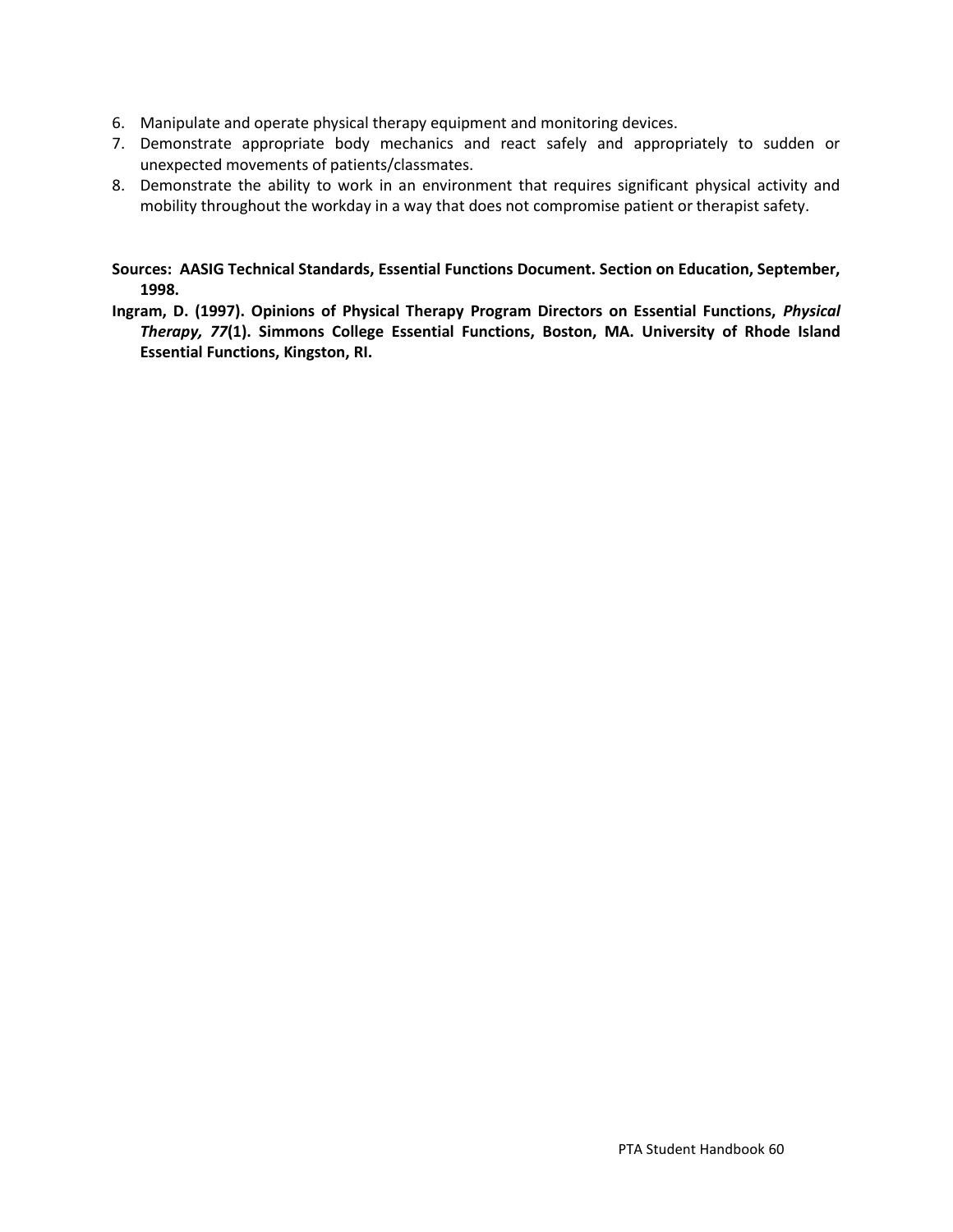# **PERSONAL DATA SHEET FOR STUDENT CLINICAL EXPERIENCE**

Navarro College Physical Therapist Assistant Program

| <b>Personal Information</b> |                                                                                                                       |
|-----------------------------|-----------------------------------------------------------------------------------------------------------------------|
|                             |                                                                                                                       |
|                             |                                                                                                                       |
|                             |                                                                                                                       |
|                             | Name, address and phone number of person to be notified in case of accident or illness:                               |
|                             | <u> 1989 - Johann Harry Harry Harry Harry Harry Harry Harry Harry Harry Harry Harry Harry Harry Harry Harry Harry</u> |
|                             |                                                                                                                       |
|                             | <b>Educational Information</b>                                                                                        |
|                             | 1. Expected degree - PTA Associate of Applied Science                                                                 |
| <b>Health Information</b>   |                                                                                                                       |
|                             | 1. Are your immunizations and TB up to date?                                                                          |
|                             | <b>Previous Work/Volunteer Experience</b>                                                                             |
|                             |                                                                                                                       |
|                             |                                                                                                                       |
|                             |                                                                                                                       |

\_\_\_\_\_\_\_\_\_\_\_\_\_\_\_\_\_\_\_\_\_\_\_\_\_\_\_\_\_\_\_\_\_\_\_\_\_\_\_\_\_\_\_\_\_\_\_\_\_\_\_\_\_\_\_\_\_\_\_\_\_\_\_\_\_\_\_\_\_\_\_\_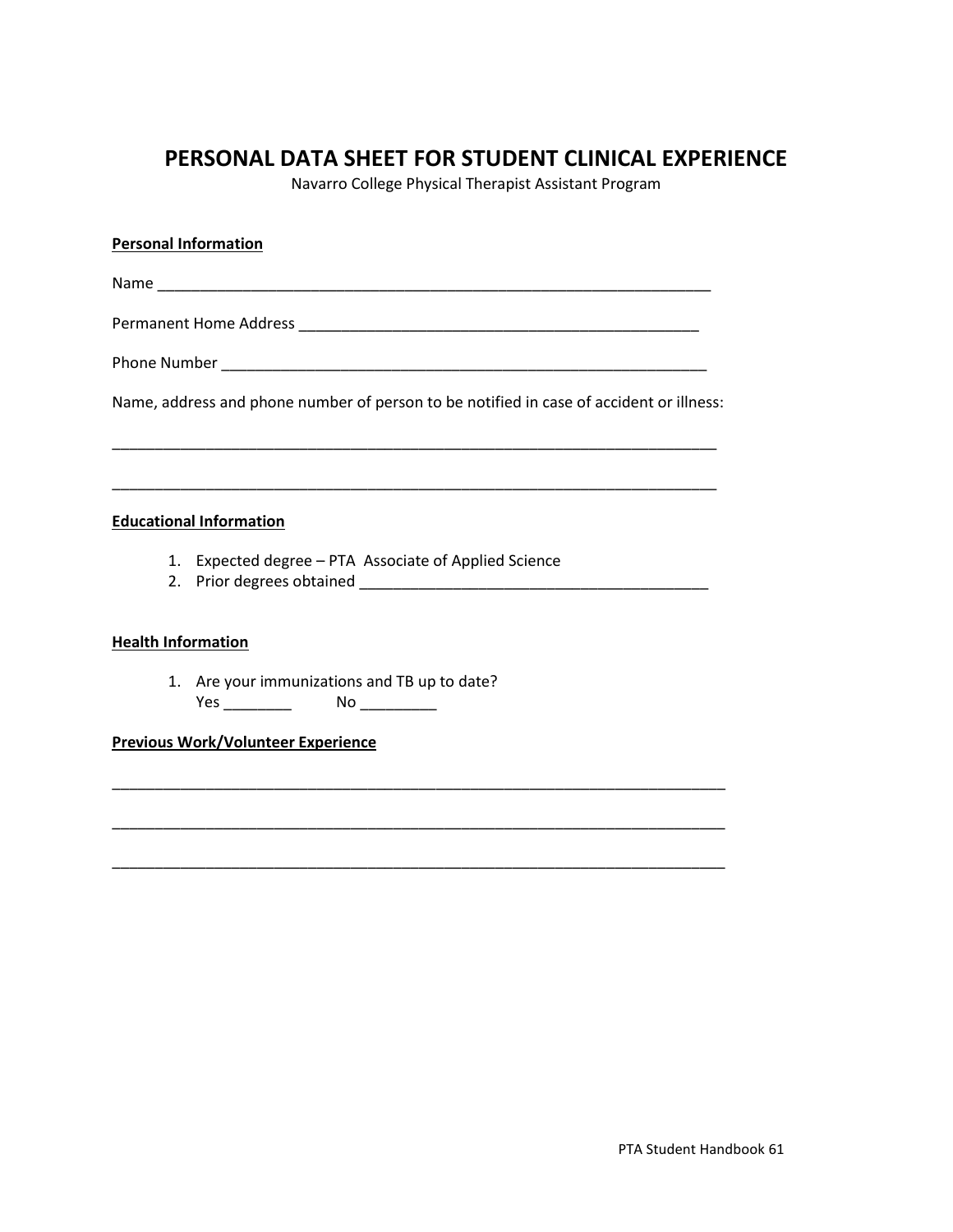# **Personal Profile**

| 5. Describe your preferred style of supervision. _______________________________ |
|----------------------------------------------------------------------------------|
|                                                                                  |

# **Prior Clinical Rotation Experience**

| <b>Center</b> | <b>Type of Setting</b> | <b>Length of Experience</b> |
|---------------|------------------------|-----------------------------|
|               |                        |                             |
|               |                        |                             |
|               |                        |                             |
|               |                        |                             |
|               |                        |                             |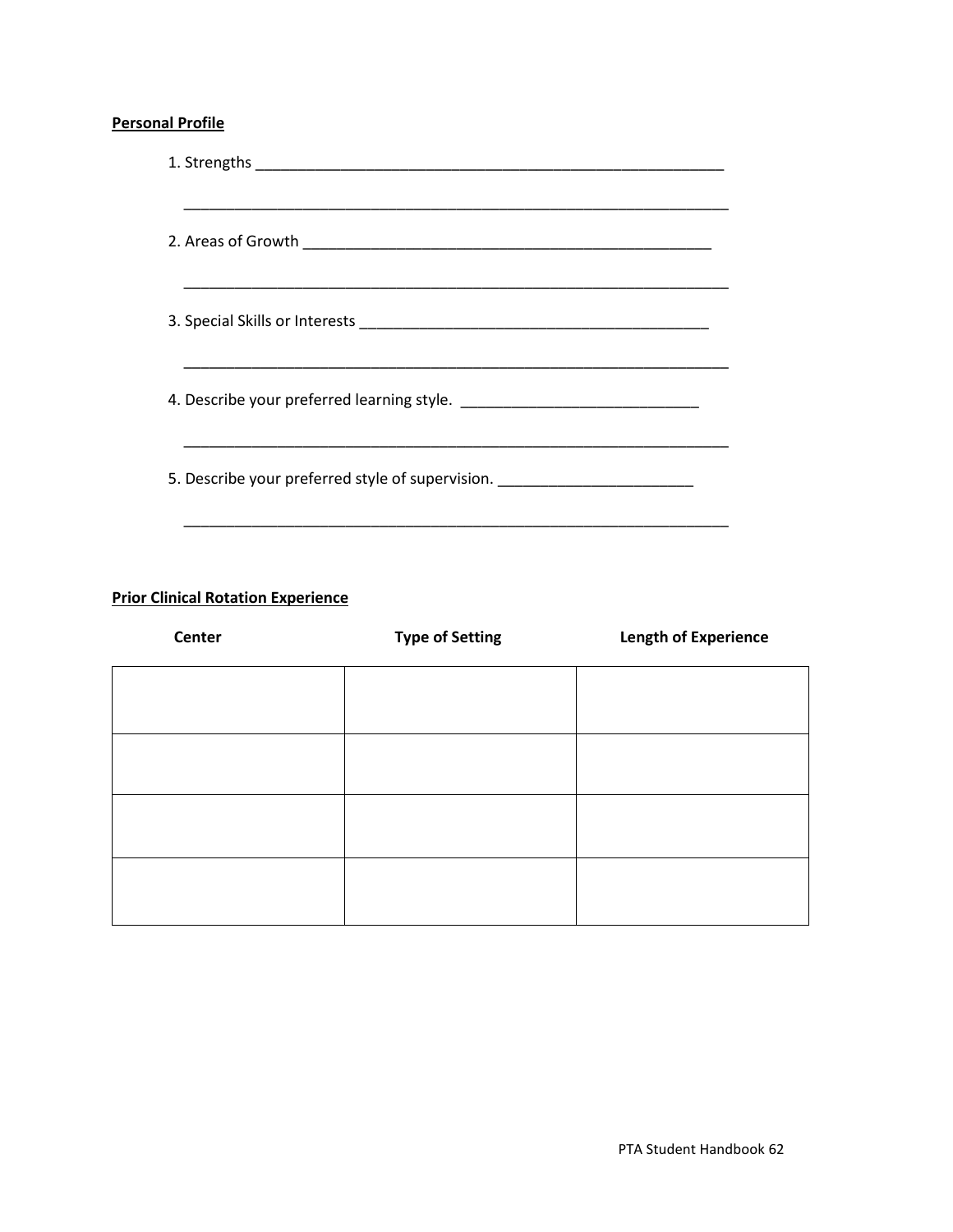# **HEALTH EVALUATION FORM - PARTS I AND II**

Navarro College Physical Therapist Assistant Program

**INSTRUCTIONS: Student, please complete Part I. Part II is to be completed by a health professional (i.e., physician, nurse practitioner, etc.). Please provide appropriate documentation for immunizations and/or tests in Part II.**

| <b>PART I</b>                                                                                                             |                                                   |           |                         |            |                  |
|---------------------------------------------------------------------------------------------------------------------------|---------------------------------------------------|-----------|-------------------------|------------|------------------|
| (Last)                                                                                                                    |                                                   | (First)   |                         |            | (Middle)         |
|                                                                                                                           |                                                   |           |                         |            |                  |
|                                                                                                                           | (Number and Street)                               |           |                         |            |                  |
|                                                                                                                           |                                                   |           | (City)                  |            | (State/Zip Code) |
|                                                                                                                           |                                                   |           |                         |            |                  |
| Date: ___________________________                                                                                         |                                                   |           |                         |            | Sex: Male Female |
| <b>Health History</b>                                                                                                     |                                                   |           |                         |            |                  |
| The following information is to be reviewed by the health professional that completes your Heath<br>Evaluation (Part II). |                                                   |           |                         |            |                  |
| Have you ever had or do you currently have any of the following:                                                          | <b>Yes</b>                                        | <b>No</b> |                         | <b>Yes</b> | No               |
| Anxiety/Frequent Worry                                                                                                    |                                                   |           | <b>Sinus Problems</b>   |            |                  |
| <b>Heart Disease</b>                                                                                                      |                                                   |           | Tuberculosis            |            |                  |
| <b>Kidney Disease</b>                                                                                                     | $\frac{1}{2}$ and $\frac{1}{2}$ and $\frac{1}{2}$ |           | Hepatitis               |            |                  |
| High Blood Pressure                                                                                                       |                                                   |           | Asthma                  |            |                  |
| <b>Stomach Disorders</b>                                                                                                  |                                                   |           | Eye Problems            |            |                  |
| Fainting/Dizziness                                                                                                        |                                                   |           | Ear/Nose Problems       |            |                  |
| Measles                                                                                                                   |                                                   |           | Cancer                  |            |                  |
| Mumps                                                                                                                     | $\overline{\phantom{a}}$                          |           | Surgery                 |            |                  |
| Rubella                                                                                                                   |                                                   |           | Chicken Pox             |            |                  |
| Joint or Back Problems                                                                                                    |                                                   |           | <b>Bleeding Problem</b> |            |                  |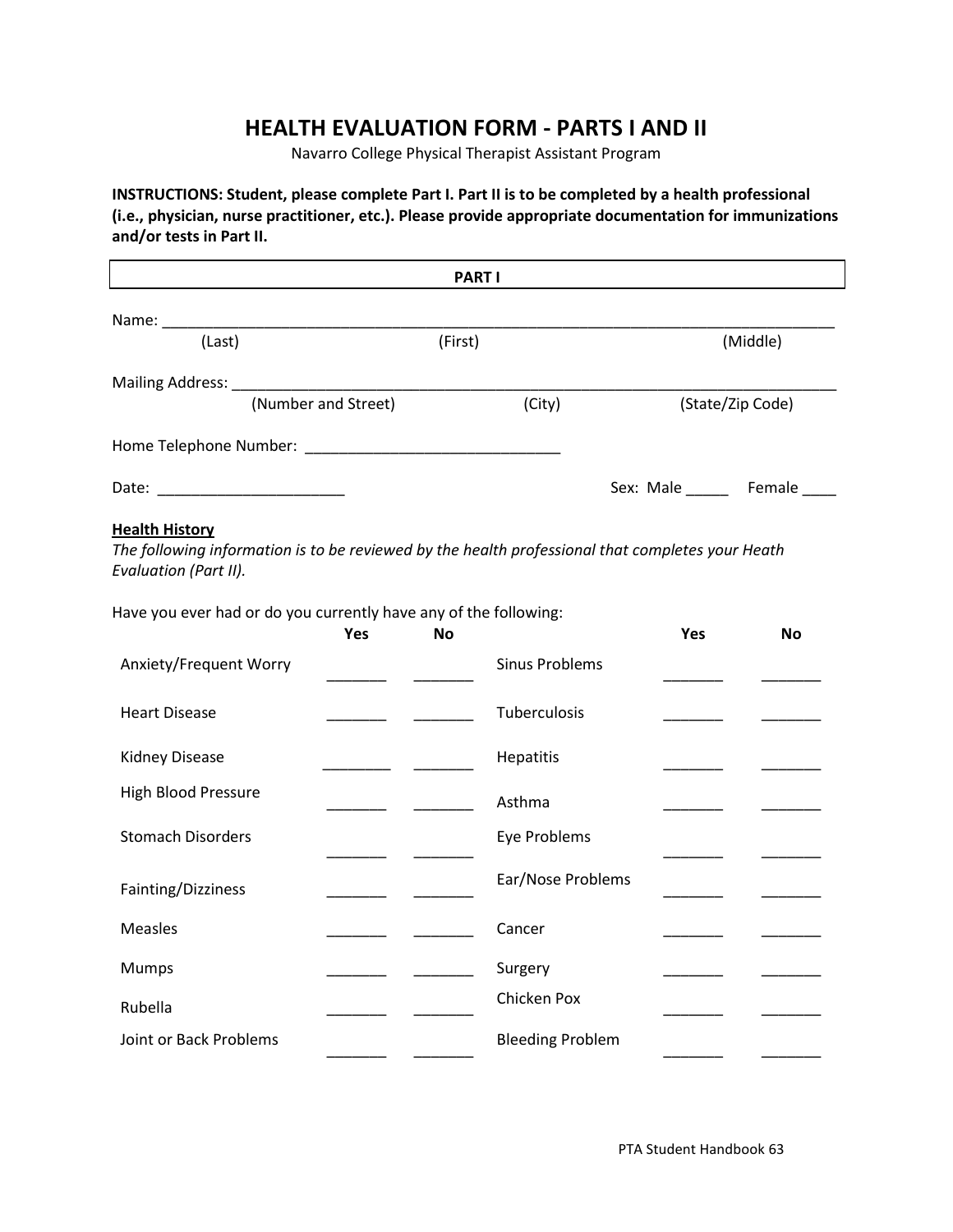|                                                                                                                                                                            | <b>PART II</b>                                                                                                                                                                                                                                                                                                    |
|----------------------------------------------------------------------------------------------------------------------------------------------------------------------------|-------------------------------------------------------------------------------------------------------------------------------------------------------------------------------------------------------------------------------------------------------------------------------------------------------------------|
| for your assistance.                                                                                                                                                       | TO THE EXAMINING HEALTH PROFESSIONAL: The individual who has been identified in Part I of this<br>form has applied for and/or been accepted for admission to the Physical Therapist Assistant Program at<br>Navarro College. Please review the health history and other information provided in Part 1. Thank you |
|                                                                                                                                                                            | Height _______________ Weight __________________ Pulse (Rate and Rhythm) __________________________                                                                                                                                                                                                               |
|                                                                                                                                                                            |                                                                                                                                                                                                                                                                                                                   |
| Eyes: Vision: R ________ L ________<br>Ears: Condition: R ________ L ________                                                                                              | With glasses: R ___________ L _________                                                                                                                                                                                                                                                                           |
|                                                                                                                                                                            |                                                                                                                                                                                                                                                                                                                   |
|                                                                                                                                                                            |                                                                                                                                                                                                                                                                                                                   |
|                                                                                                                                                                            |                                                                                                                                                                                                                                                                                                                   |
|                                                                                                                                                                            |                                                                                                                                                                                                                                                                                                                   |
|                                                                                                                                                                            |                                                                                                                                                                                                                                                                                                                   |
| <b>NOTICE TO HEALTH PROFESSIONAL:</b><br>at the time of the physical examination.<br>participate in the Physical Therapist Assistant Program?<br>Yes: $\frac{1}{1}$<br>No: | Student must bring a copy of the Physical Therapist Assistant Performance Standards to be reviewed<br>Based upon your evaluation and a review of the Performance Standards, is this individual able to                                                                                                            |
|                                                                                                                                                                            |                                                                                                                                                                                                                                                                                                                   |
|                                                                                                                                                                            |                                                                                                                                                                                                                                                                                                                   |
| <b>Signature of Health Professional</b>                                                                                                                                    | <b>Date</b>                                                                                                                                                                                                                                                                                                       |
|                                                                                                                                                                            |                                                                                                                                                                                                                                                                                                                   |

**Printed Name of Health Professional**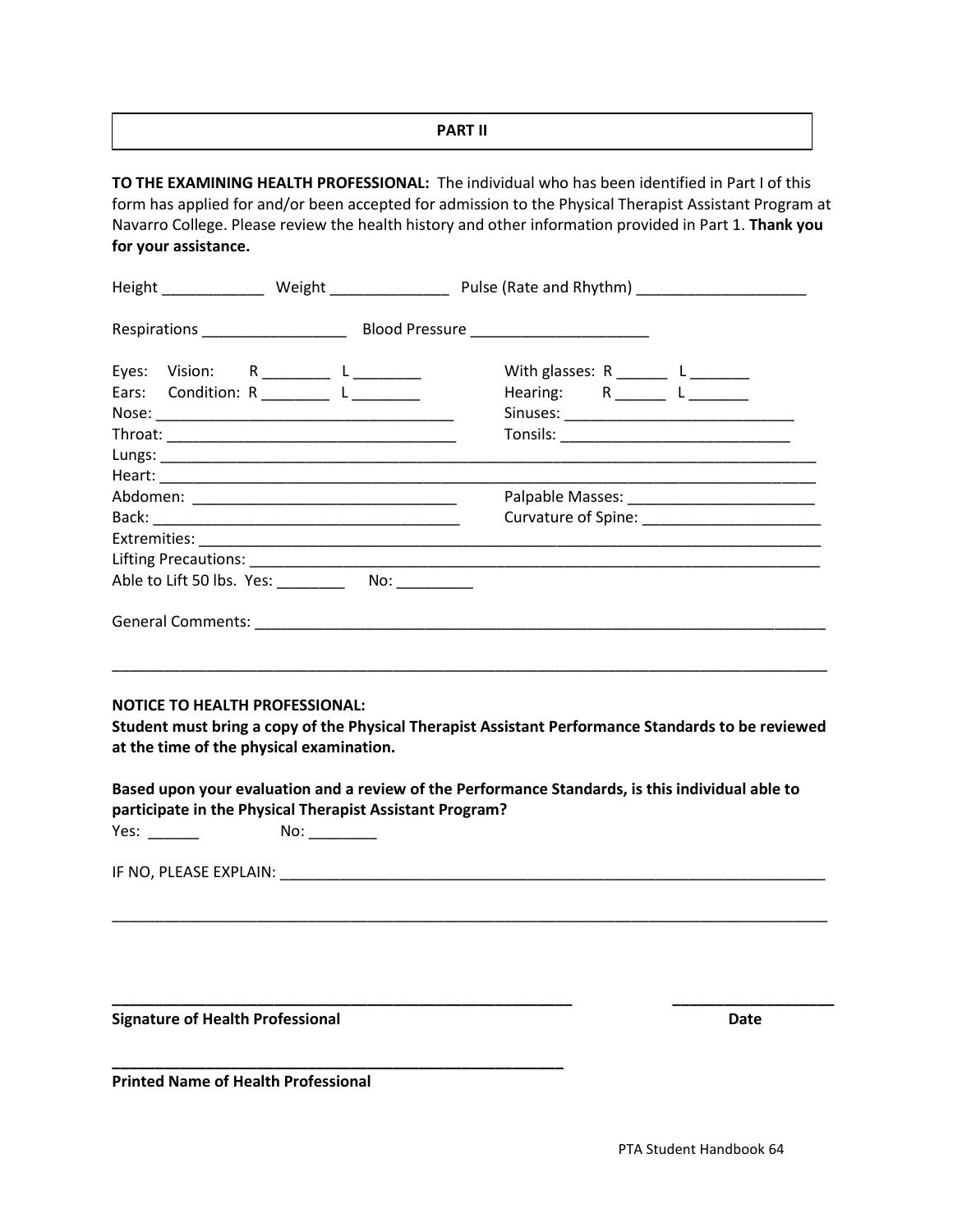# **IMMUNIZATIONS**

Navarro College Physical Therapist Assistant Program

# Please have your health care professional review your immunization record/status

Due to the nature of the learning experience and assignments, all PTA students must provide documentation of current immunization status for vaccine-preventable diseases & other testing. Immunizations and testing requirements are based upon recommendations and/or requirements from the following agencies and organizations: (1) clinical education sites; (2) Texas Department of Health; (3) Centers for Disease Control; (4) Texas Administrative Code Title 25, Part 1, Chapter 97, Subchapter B, Rule 97.64. The Texas Administrative Code mandates certain immunizations prior to patient contact. **Students who fail to provide appropriate documentation will not be permitted to register for clinical/practicum clinical education and must withdraw from the program.**

# **Document must include signature of health care provider and date(s).**

Appropriate documentation includes one of the following methods in most cases:

- Copy of official Immunization Record or health care provider immunization forms
- Copy of laboratory (serological) evidence of immunity (titers)

**Note: Some clinical agencies may require further documentation/testing or have additional requirements**.

Required immunizations

4. Tetanus/Diptheria – Td (See below) 5. Hepatitis B series (total of 3) Other recommended vaccines 1. Varicella 2. Meningococcal

- 1. Measles (Rubeola) 2. Mumps 3. Rubella (MMR See below)
	-
	-

Required Tests

1. Tuberculosis (TB) Skin testing – Required annually. If a chest x-ray is necessary, the student must document a negative chest x-ray within the past three (3) years.

| MMR - If you were born on or after January 1,     | MMR - If you were born prior to January 1, 1957, |
|---------------------------------------------------|--------------------------------------------------|
| 1957, follow A, B, & C                            | follow E, F, G, & H                              |
| A. Measles                                        | E. Measles                                       |
| All students born on or after January 1, 1957     | All students born prior to January 1, 1957 must  |
| must show, prior to patient contact, acceptable   | show, prior to patient contact, acceptable       |
| evidence of two doses of measles vaccine          | evidence of one dose of measles vaccine or       |
| administered since January 1, 1968 or serological | serological evidence of immunity.                |
| evidence of immunity. There must be 30 days or    |                                                  |
| more between the two doses.                       |                                                  |
| B. Mumps                                          | F. Mumps                                         |
|                                                   |                                                  |
| All students born on or after January 1, 1957     | All students born prior to January 1, 1957 must  |
| must show, prior to patient contact, acceptable   | show, prior to patient contact, acceptable       |
| evidence of one dose of mumps vaccine or          | evidence of one dose of mumps vaccine or         |
| serological evidence of immunity. (Two doses for  | serological evidence of immunity.                |
| health care workers as of 2007).                  |                                                  |
| C. Rubella                                        | G. Rubella                                       |
| All students born on or after January 1, 1957     | All students born prior to January 1, 1957 must  |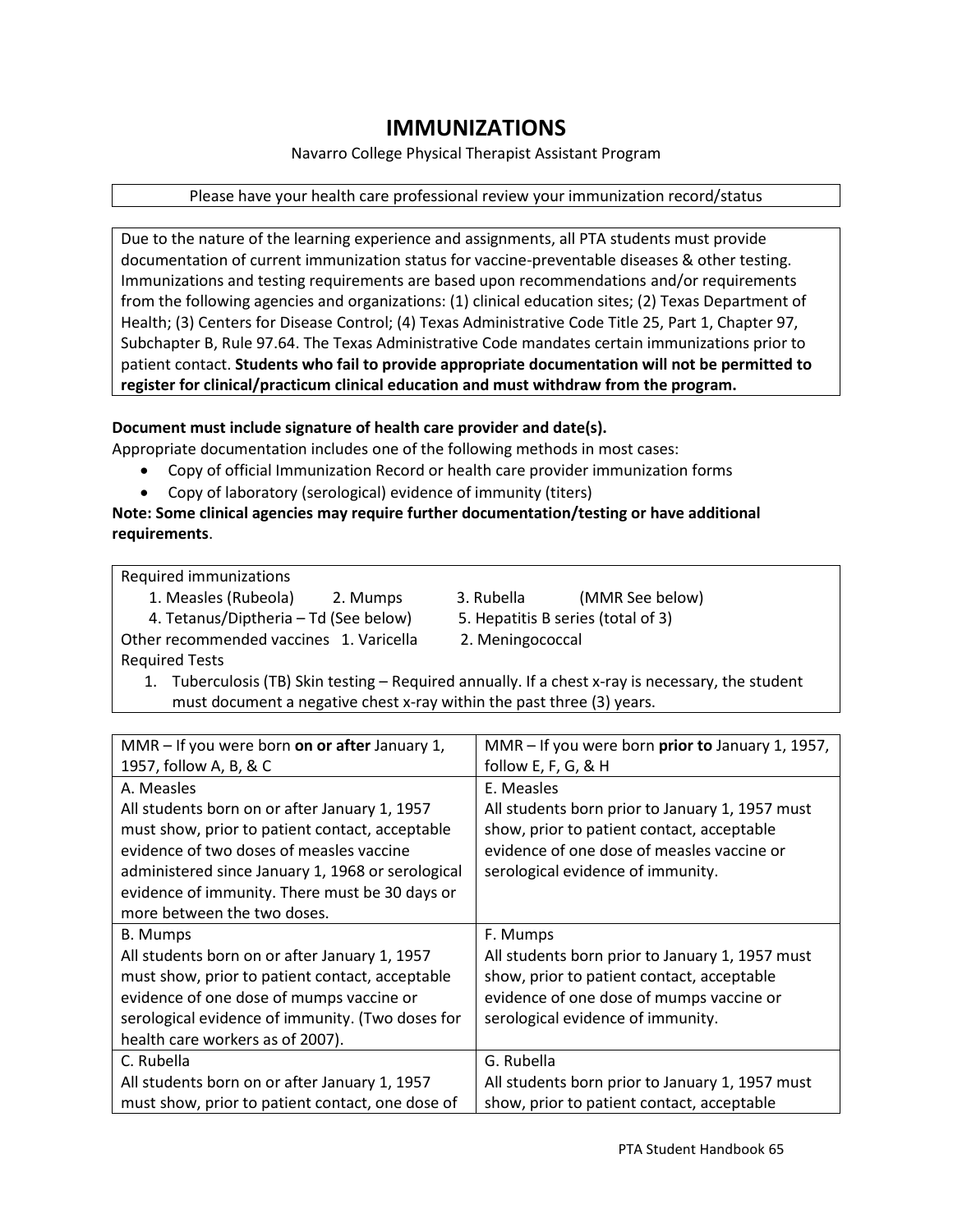| rubella vaccine or serological evidence of                                                              | evidence of one dose of rubella vaccine or       |  |  |
|---------------------------------------------------------------------------------------------------------|--------------------------------------------------|--|--|
| immunity.                                                                                               | serological evidence of immunity.                |  |  |
| D. Hepatitis B                                                                                          | H. Hepatitis B                                   |  |  |
| All students shall receive a complete series of                                                         | All students shall receive a complete series of  |  |  |
| Hepatitis B vaccine prior to the start of direct                                                        | Hepatitis B vaccine prior to the start of direct |  |  |
| patient care or show serologic confirmation of                                                          | patient care or show serologic confirmation of   |  |  |
| immunity to Hepatitis B virus.                                                                          | immunity to Hepatitis B virus.                   |  |  |
| Varicella - Students shall receive two doses of varicella vaccine unless the first dose was received    |                                                  |  |  |
| prior to age thirteen. A parent of physician validated history of varicella disease (chicken pox) or    |                                                  |  |  |
| varicella immunity is acceptable in lieu of vaccine. A statement from a physician, the student's parent |                                                  |  |  |
| or guardian, or school nurse must support varicella history.                                            |                                                  |  |  |
| Tetanus Diphtheria - Students must document dose of Td vaccine current (within 10 years) through        |                                                  |  |  |
| anticipated completion of clinical.                                                                     |                                                  |  |  |
|                                                                                                         |                                                  |  |  |

| Please provide the following:        |  |  |
|--------------------------------------|--|--|
| <b>MMR Date:</b>                     |  |  |
| <b>Hepatitis B series - 3 Dates:</b> |  |  |
| <b>Td Date:</b>                      |  |  |
| <b>Varicella Date:</b>               |  |  |

EXCLUSIONS FROM COMPLIANCE are allowable on an individual basis for medical contraindications, reasons of conscience, including a religious belief, and active duty with the armed forces of the United States (Texas Administrative Code). Requests for exclusion will be handled on an individual basis and must be presented in a written request prior to the due date for Personal Student Portfolio.

\_\_\_\_\_\_\_\_\_\_\_\_\_\_\_\_\_\_\_\_\_\_\_\_\_\_\_\_\_\_\_\_\_\_\_\_\_\_\_\_\_\_\_\_\_\_\_\_\_\_\_\_\_\_\_\_ \_\_\_\_\_\_\_\_\_\_\_\_\_\_\_\_\_\_\_\_\_\_

| <b>Student Signature</b> | Date |  |
|--------------------------|------|--|
|                          |      |  |

#### **Note:**

Each student must undergo a physical health examination by a certified Health Professional prior to the beginning of the second semester of study. Please note the health examination requires the student to read the "Performance Standards" beforehand, and both the student and the health professional must sign the form indicating the ability to perform as described and/or any limitations which may be present.

The responsibility for maintaining current health testing and immunizations, including costs, are the responsibility of the student.

| Do you have any drug (medication) or food allergies? | No the set of the set of the set of the set of the set of the set of the set of the set of the set of the set o                                                                                                                |  | Yes (If yes, please list) |  |
|------------------------------------------------------|--------------------------------------------------------------------------------------------------------------------------------------------------------------------------------------------------------------------------------|--|---------------------------|--|
| Allergies: Allergies:                                |                                                                                                                                                                                                                                |  |                           |  |
| Have you ever had a positive TB skin test?           | No l<br>If yes, date of first reaction:                                                                                                                                                                                        |  |                           |  |
| Student's Signature: The Student's Signature:        | Date: the control of the control of the control of the control of the control of the control of the control of the control of the control of the control of the control of the control of the control of the control of the co |  |                           |  |

PTA Student Handbook 66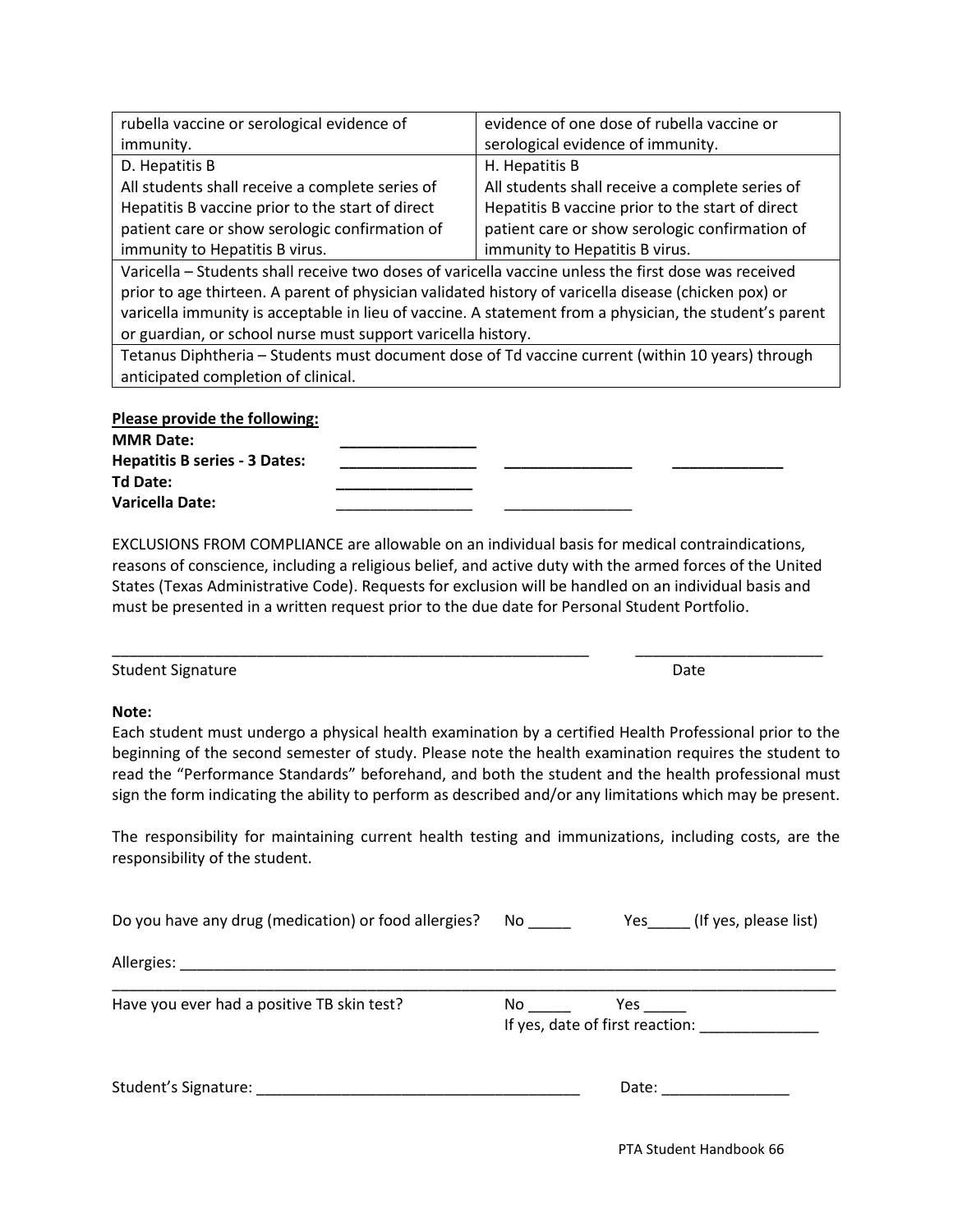# **DRUG SCREENING**

Navarro College Physical Therapist Assistant Program

## **Authorization & Acknowledgement Form**

I, \_\_\_\_\_\_\_\_\_\_\_\_\_\_\_\_\_\_\_\_\_\_\_\_\_\_\_\_\_\_\_\_\_\_\_, a Navarro College PTA student, agree to provide a urine, blood, and/or breath sample for the purpose of drug screening by an agency designated by the PTA Program. **I permit the agency (testing laboratory) to release the results of the drug screening to the PTA Academic Coordinator of Clinical Education or the PTA Program Director. In addition, I also permit the PTA Academic Coordinator of Clinical Education or Program Director to release the results to any facility in which the student is placed for clinicals.**

I acknowledge my understanding that drug screening is a program requirement based on clinical education requirements for placement of physical therapist assistant students for learning experiences and for the safety of clients and others that I may interact with in my role as a physical therapist assistant student. I also acknowledge that Navarro College has a "Code of Student Conduct" which describes disciplinary action for student misconduct.

As a potential applicant for licensure as a physical therapist assistant (PTA) in the State of Texas, I acknowledge that I have received and have had licensure information regarding eligibility requirements and "good professional character" explain to me\*.

\_\_\_\_\_\_\_\_\_\_\_\_\_\_\_\_\_\_\_\_\_\_\_\_\_\_\_\_\_\_\_\_\_\_\_\_\_\_\_\_\_\_\_\_\_ \_\_\_\_\_\_\_\_\_\_\_\_\_\_\_\_\_\_\_\_\_\_\_\_\_

Student's Signature Date Date Controller and Date Date Date

\_\_\_\_\_\_\_\_\_\_\_\_\_\_\_\_\_\_\_\_\_\_\_\_\_\_\_\_\_\_\_\_\_\_\_\_\_\_\_\_\_\_\_\_\_ Student's Printed Name

\*Texas Board of Physical Therapy Examiners (2010). *Physical Therapy Rules.* Austin, TX: Executive Council for Physical and Occupational Therapy Examiners.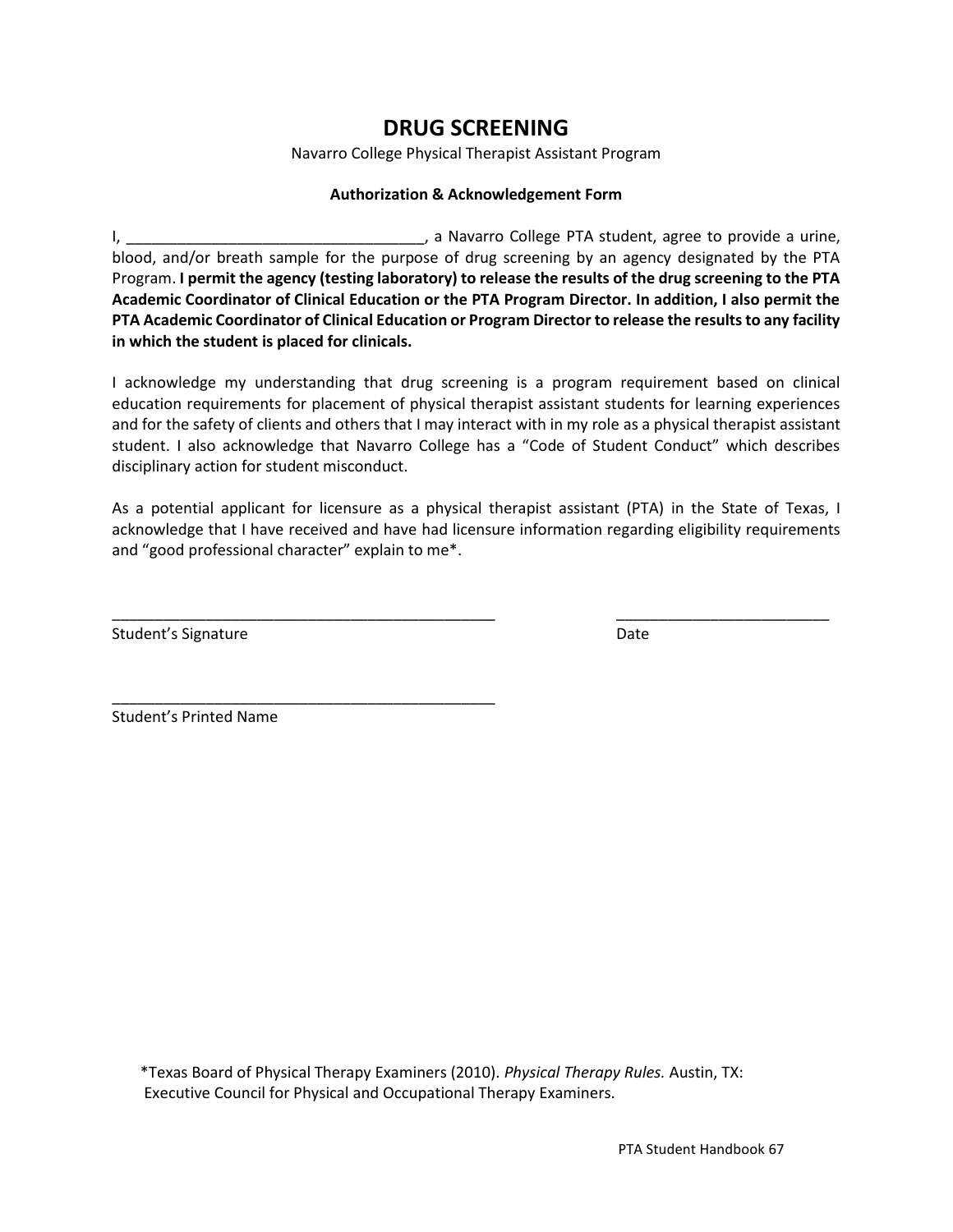# **CRIMINAL HISTORY DECLARATION**

Navarro College Physical Therapist Assistant Program

I acknowledge my responsibility in meeting all policies and procedures regarding criminal history background checks and informing the PTA Program of changes in criminal history status as outlined in the policies and procedures of the PTA Student Handbook. I understand the procedures may change at any time during my studies, based on changes in state regulation, federal laws/regulations, or clinical training facilities regulations.

I acknowledge I am responsible for any fees attached to a criminal history background check(s).

I acknowledge the presence of offenses on my criminal history background check may interfere or negate progression in the PTA Program if the presence of offenses interferes with a service-based organization, community, healthcare, or other facility for the required Level I or II clinical.

I also understand that a felony conviction may affect the ability to sit for the FSBPT Examination or to attain state licensure.

\_\_\_\_\_\_\_\_\_\_\_\_\_\_\_\_\_\_\_\_\_\_\_\_\_\_\_\_\_\_\_\_\_\_\_\_\_\_\_\_\_\_\_\_\_ \_\_\_\_\_\_\_\_\_\_\_\_\_\_\_\_\_\_\_\_\_\_\_\_\_

Student's Signature Date Date Date Date

Student's Printed Name

\_\_\_\_\_\_\_\_\_\_\_\_\_\_\_\_\_\_\_\_\_\_\_\_\_\_\_\_\_\_\_\_\_\_\_\_\_\_\_\_\_\_\_\_\_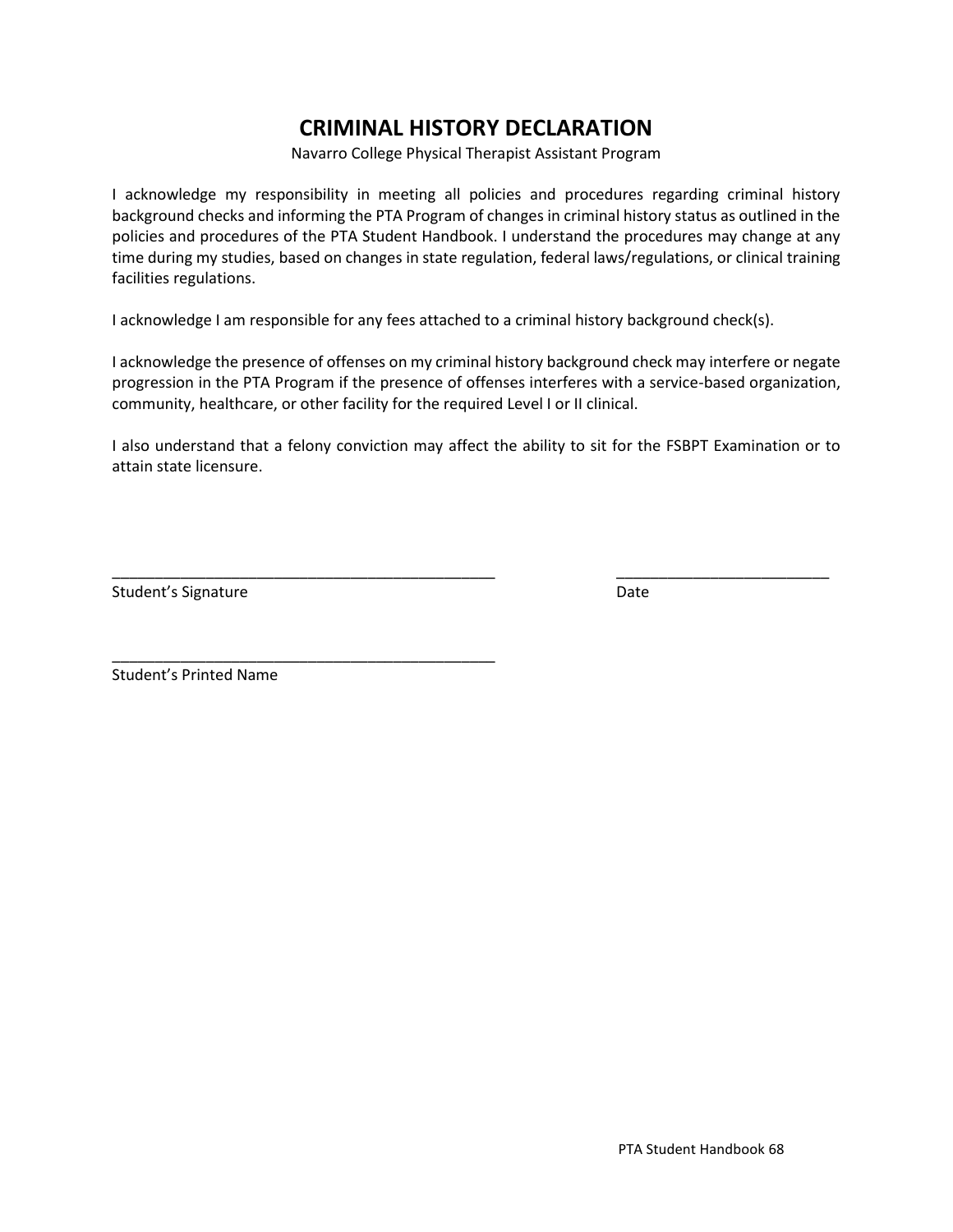# **CONFIDENTIALITY AGREEMENT**

Navarro College Physical Therapist Assistant Program

I understand and agree that any medical, personal, social, or other information I may learn about any client is privileged information and is subject to all state and federal laws and professional ethics, which protect the rights of patients/clients.

I understand that the information I learn from any source about a client will not be discussed except with authorized agency personnel, the Navarro College instructor involved in the clinical training, or with the PTA Program Director.

I understand that all client information and client documents are the property of the originating agency. No photocopying, electronic/technological copying, or computerized transmission of client information is allowed.

I understand that I have a moral, ethical, and legal obligation to protect the confidentiality of the client and that a breach of confidence may result in disciplinary action up to and including termination from the PTA Program, disciplinary action by Navarro College, including dismissal from the program, and legal action.

\_\_\_\_\_\_\_\_\_\_\_\_\_\_\_\_\_\_\_\_\_\_\_\_\_\_\_\_\_\_\_\_\_\_\_\_\_\_\_\_ \_\_\_\_\_\_\_\_\_\_\_\_\_\_\_\_\_\_\_\_\_\_\_\_\_\_\_\_\_\_\_\_\_\_\_

I have read and understand this agreement.

\_\_\_\_\_\_\_\_\_\_\_\_\_\_\_\_\_\_\_\_\_\_\_\_\_\_\_\_\_\_\_\_\_\_\_\_\_

Student's Signature Date

Student's Printed Name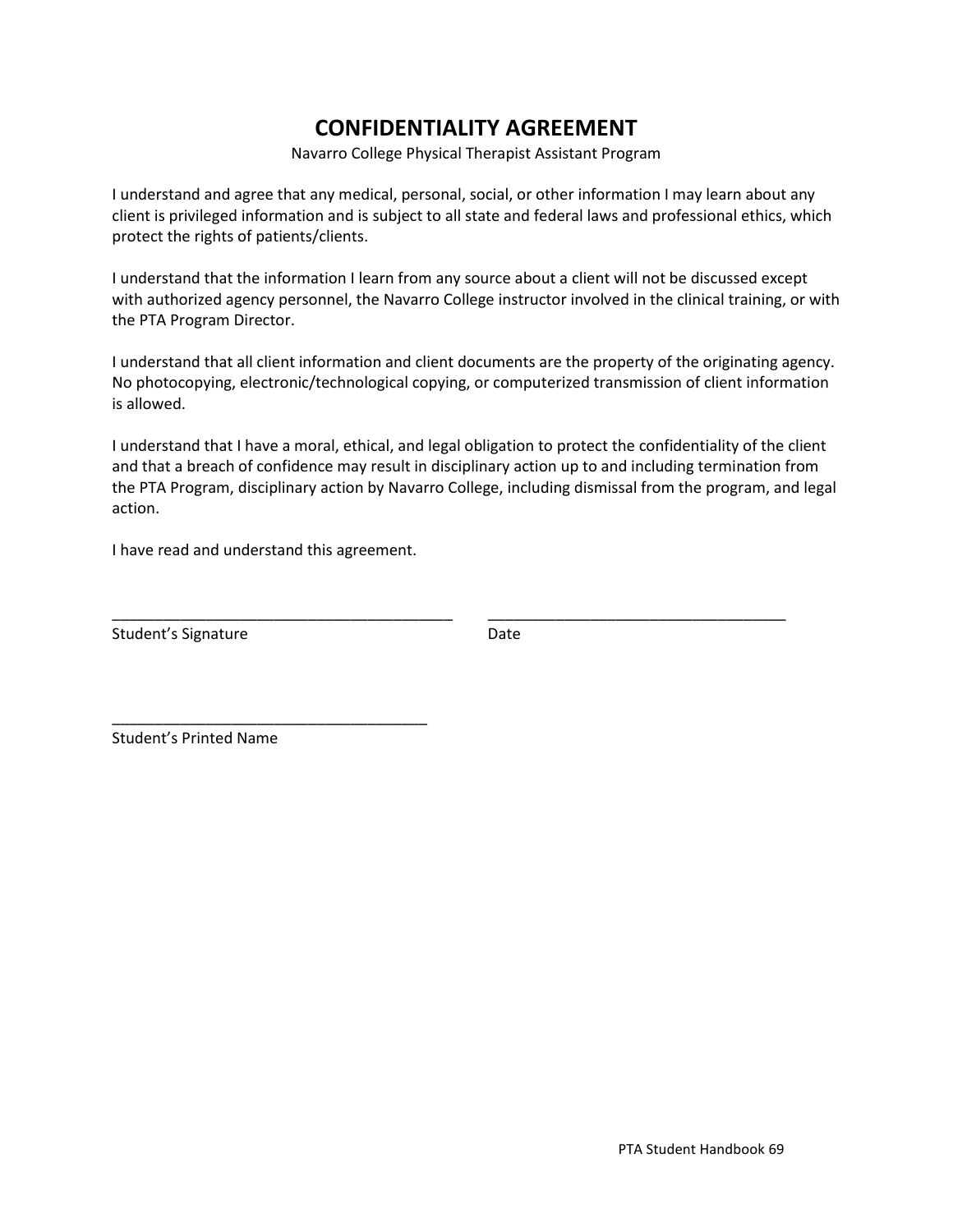# **STANDARDS OF ETHICAL CONDUCT FOR A PHYSICAL THERAPIST ASSISTANT**

**PREAMBLE:** The Standards of Ethical Conduct for the Physical Therapist Assistant (Standards of Ethical Conduct) delineate the ethical obligations of all physical therapist assistants as determined by the House of Delegates of the American Physical Therapy Association (APTA). The Standards of Ethical Conduct provide a foundation for conduct to which all physical therapist assistants shall adhere. Fundamental to the Standards of Ethical Conduct is the special obligation of physical therapist assistants to enable patients/clients to achieve greater independence, health and wellness, and enhanced quality of life.

**STANDARD 1** A physical therapist assistant shall respect the inherent dignity, and rights, of all individuals.

**STANDARD 2** A physical therapist assistant shall be trustworthy and compassionate in addressing the rights and needs of patients/clients.

**STANDARD 3** A physical therapist assistant shall make sound decisions in collaboration with the physical therapist and within the boundaries established by laws and regulations.

**STANDARD 4** A physical therapist assistant shall demonstrate integrity in their relationships with patients/clients, families, colleagues, students, other health care providers, employers, payers, and the public.

**STANDARD 5** A physical therapist assistant shall fulfill their legal and ethical obligations.

**STANDARD 6** A physical therapist assistant shall enhance their competence through the lifelong acquisition and refinement of knowledge, skills, and abilities.

**STANDARD 7** A physical therapist assistant shall support organizational behaviors and business practices that benefit patients/clients and society.

**STANDARD 8** A physical therapist assistant shall participate in efforts to meet the health needs of people locally, nationally, or globally.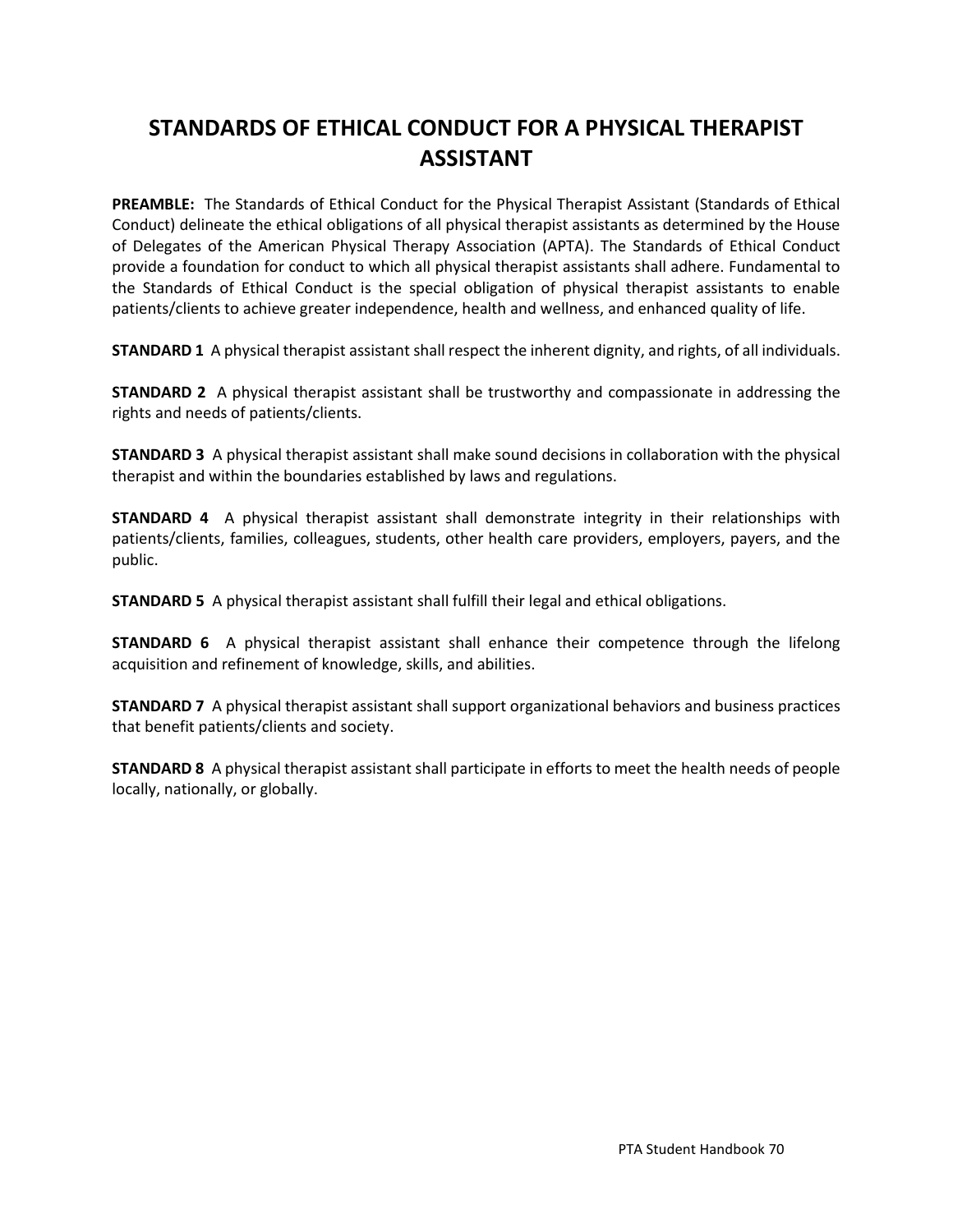**For information on interpretive guidelines, please visit the APTA website at [http://www.apta.org/PT\\_Practice/ethics\\_pt/ethics\\_pt\\_assistant](http://www.apta.org/PT_Practice/ethics_pt/ethics_pt_assistant)**

# **ETHICAL BEHAVIOR**

Navarro College Physical Therapist Assistant Program

Students enrolled in coursework designed to prepare him/her to work in the field of physical therapy and physical therapy faculty are expected to adhere to the American Physical Therapy Association *Code of Ethics for the Physical Therapist* in addition to complying with the Navarro College Code of Student Conduct (refer to the Navarro College Student Handbook).

Students represent the profession as a whole, and when student misconduct interferes with the rights of others to develop professionally to his/her fullest, the misconduct is professionally unethical. Definitions of student misconduct are found in the Navarro College Student Handbook.

Students suspected of an ethical violation will be counseled by physical therapy faculty with a corrective plan to be established. Students who fail to follow the corrective plan can expect dismissal from the program. In the instance the ethical violation is deemed to have caused an individual harm, or the potential for harm, the student will be disciplined up to and including immediate dismissal from the program.

Cheating on coursework or on tests is considered unprofessional and unethical conduct. A student suspected to have cheated on a quiz, test, or examination will automatically receive a "0" on the assignment and will be subject to disciplinary action up to and including dismissal from the program.

I have received a copy of the Physical Therapist Assistant Program policy on student misconduct and academic dishonesty. I understand that unethical conduct is grounds for disciplinary action. I also understand that cheating on a quiz, class assignment, or examination is grounds for dismissal from the program.

\_\_\_\_\_\_\_\_\_\_\_\_\_\_\_\_\_\_\_\_\_\_\_\_\_\_\_\_\_\_\_\_\_\_\_\_\_\_\_\_\_\_\_\_\_ \_\_\_\_\_\_\_\_\_\_\_\_\_\_\_\_\_\_\_\_\_\_\_\_\_

Student's Signature Date Date Date Date

Student's Printed Name

\_\_\_\_\_\_\_\_\_\_\_\_\_\_\_\_\_\_\_\_\_\_\_\_\_\_\_\_\_\_\_\_\_\_\_\_\_\_\_\_\_\_\_\_\_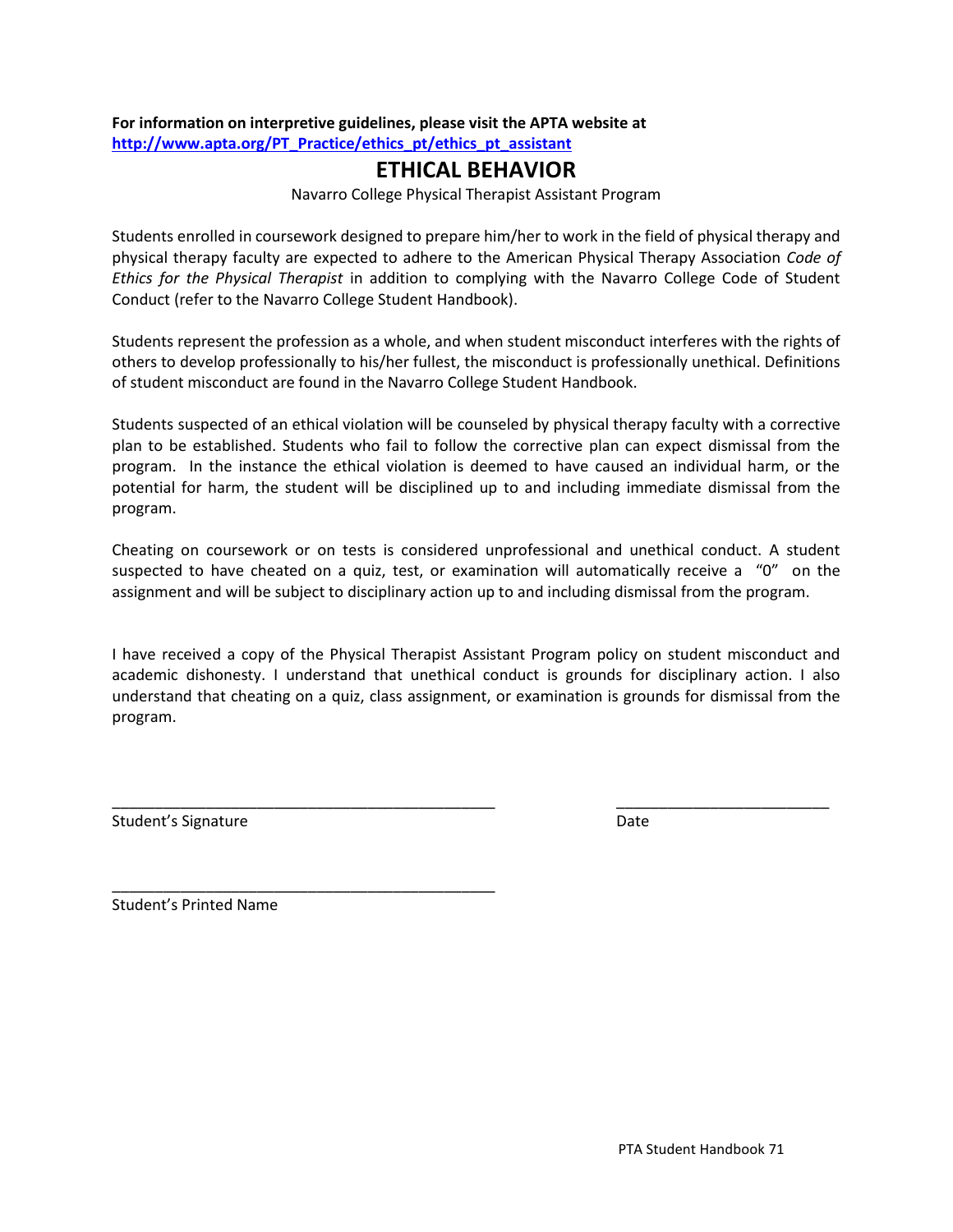# **PERFORMANCE STANDARDS: PHYSICAL**

Navarro College Physical Therapist Assistant Program

In addition to educational and professional standards, physical therapist assistant students encounter physical, cognitive, communicative, and environmental factors in the classroom, internal and external labs, field trips, and clinical.

The Federal Americans with Disabilities Act (ADA) bans discrimination of persons with disabilities. In order to identify essential performance components, which may challenge the success of a student in becoming a physical therapist assistant including participation in the academic activities of the classroom and clinical education, the student needs to carefully review the performance standards. Although the performance requirements may vary depending on the specific area of practice, the most common physical, cognitive, communicative, and environmental requirements are listed here.

If a student is unable to perform a requirement as listed, the student should see the ADA coordinator to identify eligibility for accommodation(s) and the steps in obtaining accommodation(s). Eligibility for accommodation requires professional documentation.

The Performance Standards for Physical Therapist Assistant is a list of physical abilities necessary to perform the duties of a Physical Therapist Assistant Student.

#### **Visual Acuity**

- Acute enough to read small print on product labels used for whirlpool treatments, dressing changes, and specific labels on medicines used in modalities.
- Acute enough to read small numbers on goniometers, computer screens, and isokinetic reports.
- Acute enough to observe postural changes, musculoskeletal changes, and coloration changes.

#### **Hearing Acuity**

- Acute enough to hear and understand words spoken by instructors and patients.
- Acute enough to perceive the spoken word in an environment with a high level of background noise.

#### **Speaking Ability**

- Verbal expression clear and distinct enough to enunciate medical and surgical terminology.
- Ability to express thoughts clearly

#### **Digital Dexterity**

- Agile enough to handle modality instruments with both left and right hands at an extremely rapid pace.
- Able to supinate and pronate at the wrist, and write/type up documentation/notes.

#### **Physical Ability**

- Strong and agile enough to lift equipment, push stretchers and beds, move large pieces of equipment, and transfer/lift patients.
- Ability to stand for long periods of time without a break (4 6 hours or longer).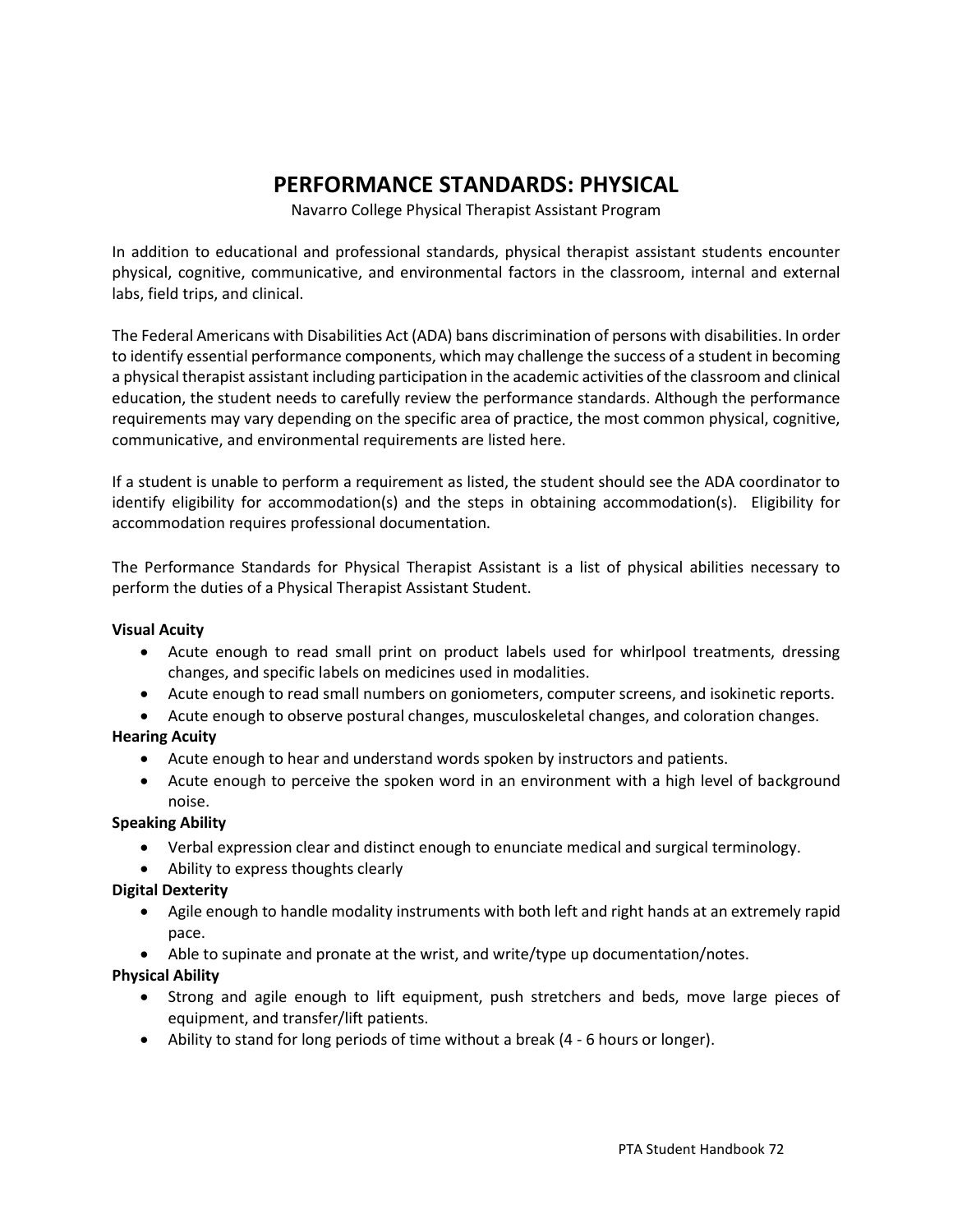**\*\* Physical Therapist Assistant students must be able to perform, with or without reasonable accommodations, Each of these essential functions in order to fully participate in our program and successfully complete the requirements for the PTA Program.\*\***

## **PERFORMANCE STANDARDS: COGNITIVE/MENTAL/ENVIRONMENTAL**

Navarro College Physical Therapist Assistant Program

|                                                                                  | <b>Job Essentials</b> |    |
|----------------------------------------------------------------------------------|-----------------------|----|
|                                                                                  | <b>Yes</b>            | No |
| <b>REASONING</b>                                                                 |                       |    |
| Deal with abstract and concrete variables, define problems, collect data,        |                       |    |
| establish facts, and draw valid conclusions                                      | X                     |    |
| Interpret instructions furnished in oral, written diagrammatic or                |                       |    |
| schedule form                                                                    | X                     |    |
| Deal with problems in standard situations                                        | X                     |    |
| Carry out detailed, simple to complex written or oral instructions               | x                     |    |
| <b>MATHEMATICS</b>                                                               |                       |    |
| Simple skills - add, subtract, multiply, and divide whole numbers and            |                       |    |
| fractions, calculate time, simple measurements, percentages, and norms           | X                     |    |
| <b>READING</b>                                                                   |                       |    |
| Complex skills - comprehend medical records, documents, evaluations,             |                       |    |
| manuals, journals, instructions in use and maintenance of equipment,             | X                     |    |
| safety rules, and procedures                                                     |                       |    |
| <b>WRITING</b>                                                                   |                       |    |
| Complex skills - Patient documentation using behavior objectives, technical      | X                     |    |
| terminology, and functional outcomes for reimbursement                           |                       |    |
| Simple skills - complete English sentences with correct medical terminology      | X                     |    |
| for medical records documentation                                                |                       |    |
| <b>REPORTING</b>                                                                 |                       |    |
| Oral reports at team conferences, staffings, family conferences, and             | X                     |    |
| family/staff/caregiver education sessions                                        |                       |    |
| <b>PERCEPTION</b>                                                                |                       |    |
| Spatial - ability to evaluate and treat visual perceptual skills in the areas of |                       |    |
| visual discrimination, figure-ground, spatial relations, position in space/form  | X                     |    |
| consistency, visual memory, and visual sequential memory                         |                       |    |
| Form - ability to perceive pertinent details in objects, models, or in pictorial | X                     |    |
| or graphic material, and visual sequential memory                                |                       |    |
| <b>CLERICAL</b>                                                                  |                       |    |
| Ability to perceive pertinent detail in verbal or tabular material; to observe   |                       |    |
| differences in copy, to proof-read words and numbers, and to avoid               | X                     |    |
| perceptual errors in arithmetic                                                  |                       |    |
| <b>DATA</b>                                                                      |                       |    |
| Synthesizing                                                                     | X                     |    |
| Coordinating                                                                     | Χ                     |    |
| Analyzing                                                                        | Χ                     |    |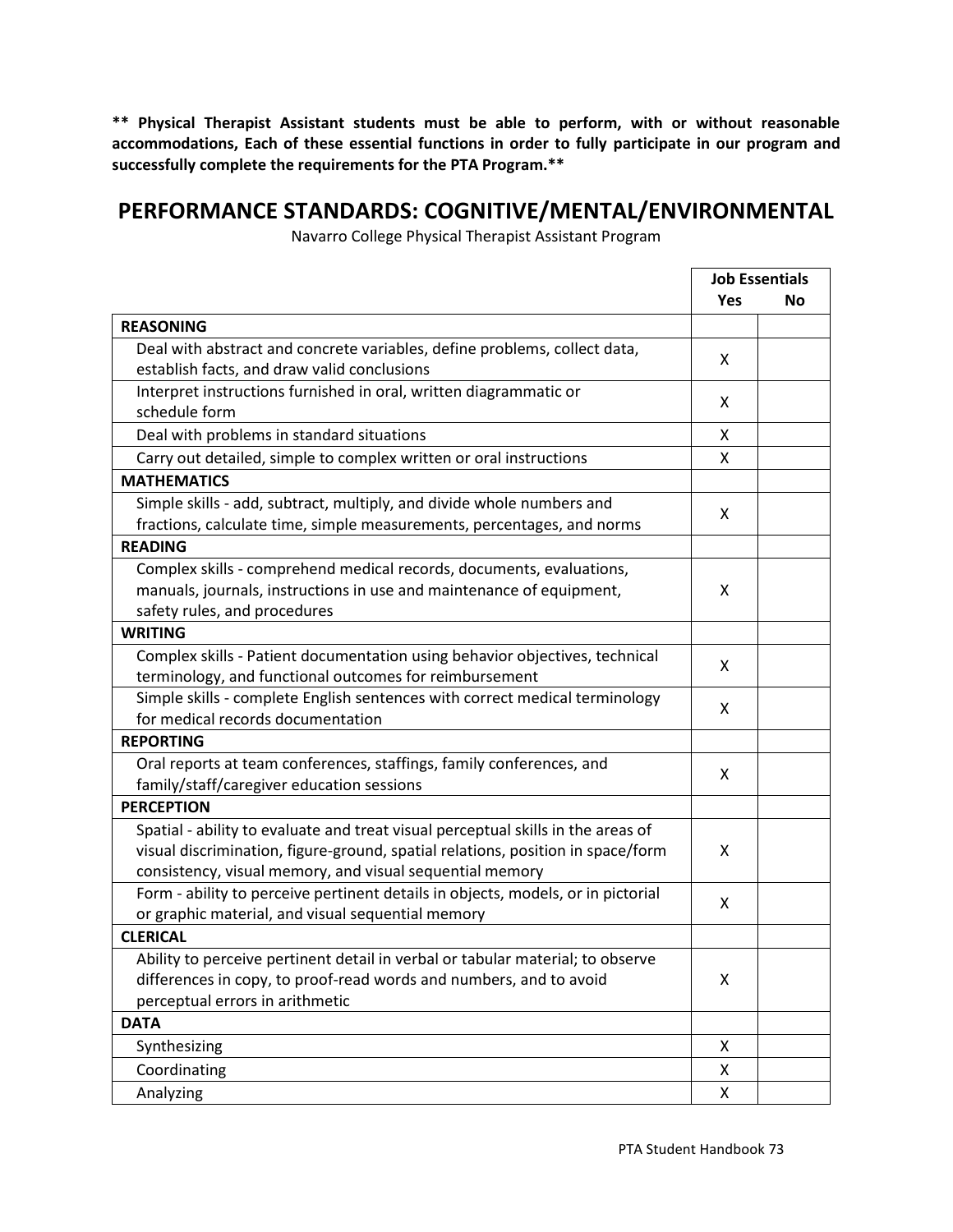| Copying |  | Χ |
|---------|--|---|
|---------|--|---|

|                                                                                                               | <b>Job Essentials</b> |           |
|---------------------------------------------------------------------------------------------------------------|-----------------------|-----------|
|                                                                                                               | <b>Yes</b>            | <b>No</b> |
| <b>PERSONAL TRAITS</b>                                                                                        |                       |           |
| Ability to comprehend and follow instructions                                                                 | X                     |           |
| Ability to perform simple and repetitive tasks                                                                | Χ                     |           |
| Ability to maintain a direct care work load of average 6 hrs/day                                              | X                     |           |
| Ability to make generalizations, assessments, or decisions without<br>immediate supervision                   | X                     |           |
| Ability to relate to other people, including diverse populations, beyond<br>giving and receiving instructions | X                     |           |
| Ability to motivate people                                                                                    | X                     |           |
| Ability to perform complex and/or varied tasks                                                                | X                     |           |
| Ability to accept and carry out responsibility for direction, control,<br>and planning                        | X                     |           |
| Ability to adapt approach to individual needs of clients                                                      | X                     |           |
| Ability to maintain poise and flexibility in stressful or changing conditions                                 | X                     |           |
| Ability to conduct self in accordance with professional ethics                                                | Χ                     |           |
| Manage time/rationale in efficient manner                                                                     | X                     |           |
| <b>WORK</b>                                                                                                   |                       |           |
| Work outdoors                                                                                                 | X                     |           |
| Work indoors                                                                                                  | X                     |           |
| Exposure to extreme hot or cold temperatures                                                                  |                       | X         |
| Work at unprotected heights                                                                                   |                       | X         |
| Be around moving machinery                                                                                    | X                     |           |
| Exposure to marked changes in temperature/humidity                                                            |                       | X         |
| Exposure to dust, fumes, gases, odors, mists, or other irritants                                              |                       |           |
| Exposure to excessive noise                                                                                   |                       | X         |
| Exposure to solvents, grease, or oils                                                                         | Χ                     |           |
| Using computer monitor                                                                                        | Χ                     |           |
| Working with explosives                                                                                       |                       | X         |
| Exposure to vibration                                                                                         |                       | Χ         |
| Exposure to flames or directed heat                                                                           |                       |           |
| Work around others                                                                                            |                       |           |
| Work with others                                                                                              |                       |           |
| Exposure to slippery or uneven surfaces                                                                       | X                     |           |
| Work in confined spaces                                                                                       | X                     |           |
| <b>TRAVEL</b>                                                                                                 |                       |           |
| By car                                                                                                        | X                     |           |
| By car in high traffic                                                                                        |                       | X         |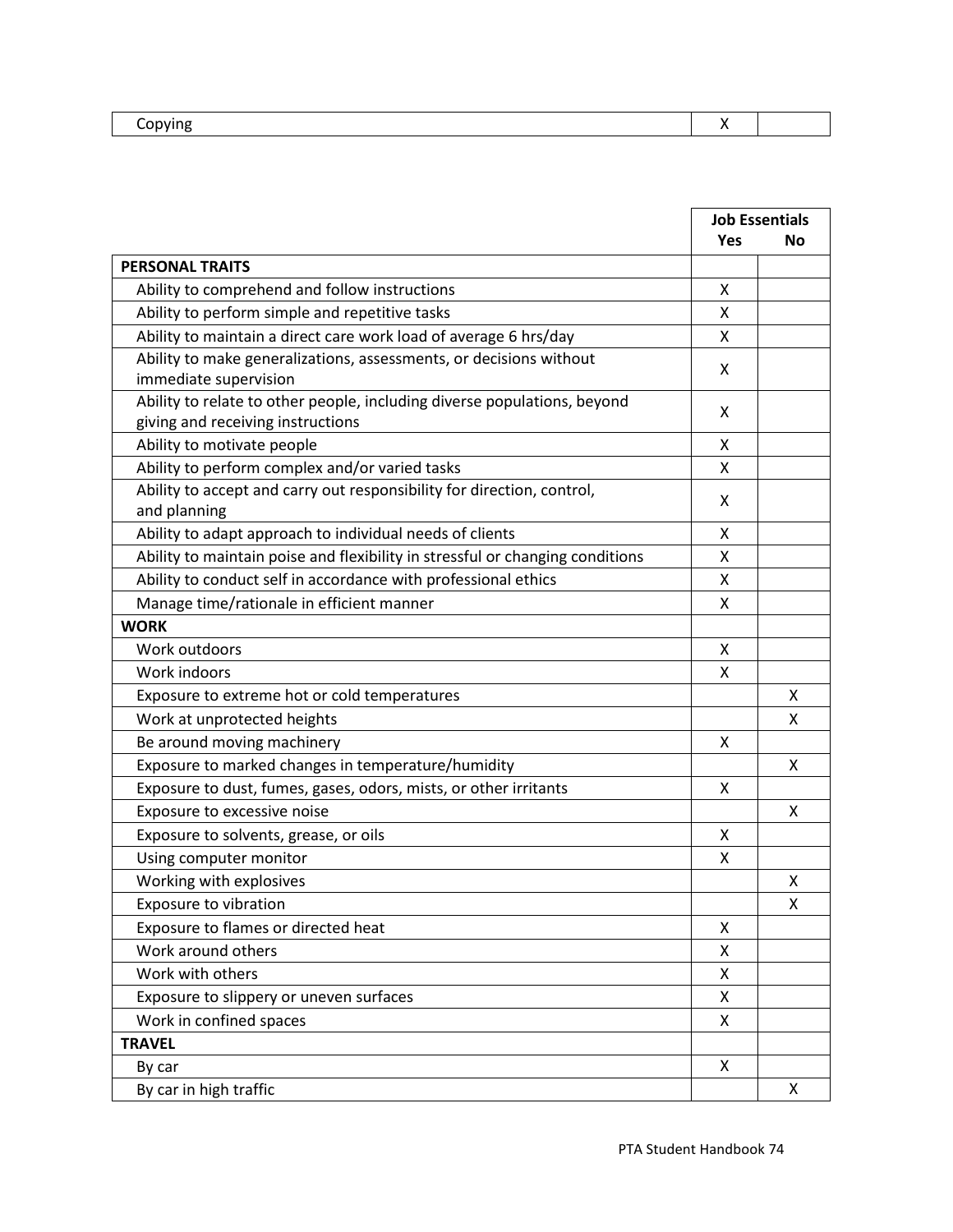| .<br>B٧<br>.<br>$\cdot$ |  |  |
|-------------------------|--|--|
|                         |  |  |

|                                                                                       |     | Job Essentials |  |
|---------------------------------------------------------------------------------------|-----|----------------|--|
|                                                                                       | Yes | No             |  |
| SAFETY EQUIPMENT (REQUIRED TO WEAR)                                                   |     |                |  |
| Safety glasses                                                                        | x   |                |  |
| Face mask/face shield                                                                 | X   |                |  |
| Ear plugs                                                                             |     |                |  |
| Hard hat                                                                              |     | x              |  |
| Protective clothing                                                                   | х   |                |  |
| Protective gloves                                                                     | x   |                |  |
| Exposure to blood and other body fluids, including potentially<br>infective materials | х   |                |  |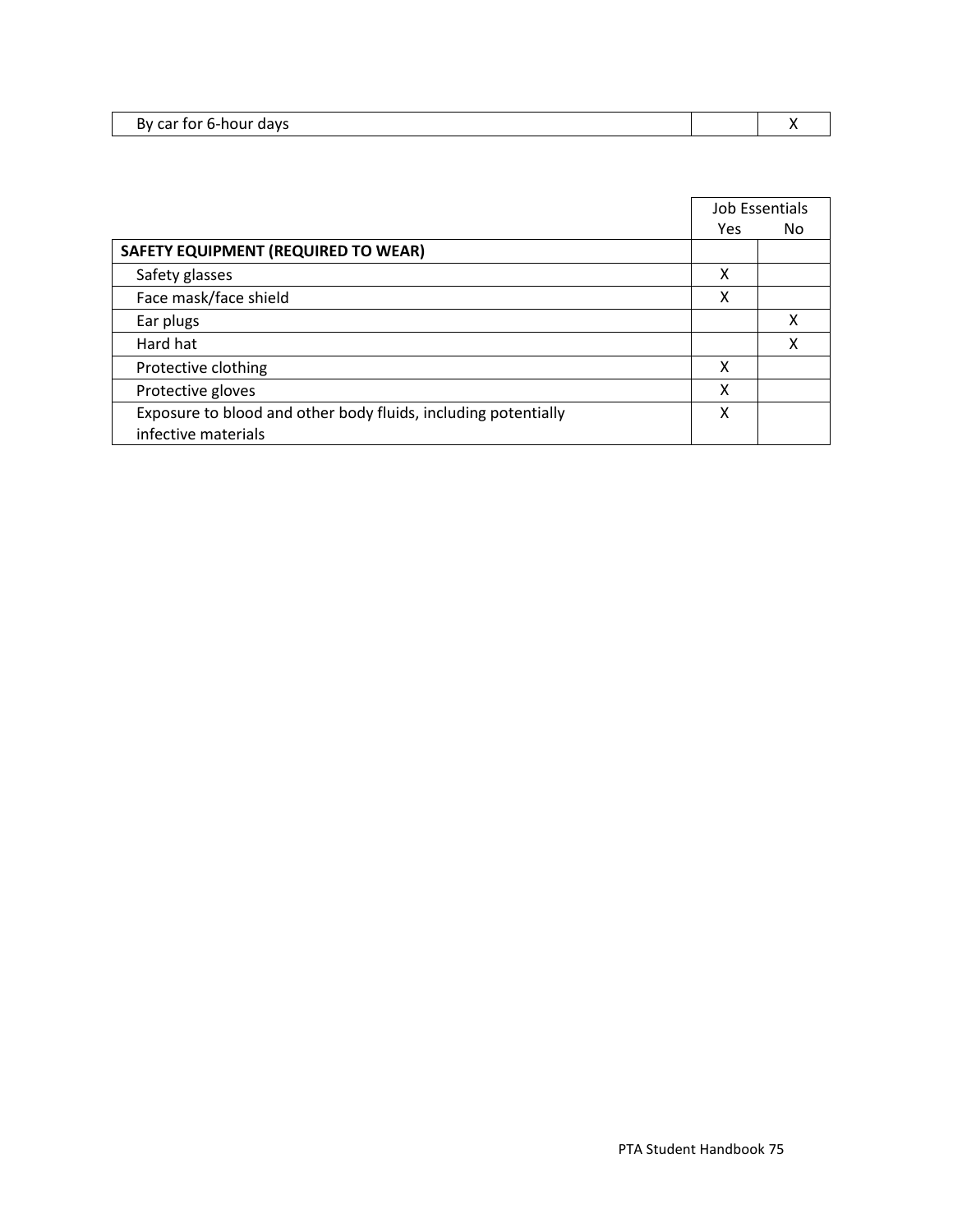### **PERFORMANCE STANDARDS**

Navarro College Physical Therapist Assistant Program

I have read the Navarro College Physical Therapist Assistant Program Performance Standards (Physical, Cognitive, Mental, and Environmental Factors). I understand that I will be asked to perform these components as part of my studies in the Physical Therapist Assistant Program and that success in the field of physical therapy is based upon these components. I acknowledge that if I am now, or in the future, unable to perform these components, it is my responsibility to obtain the necessary supporting documentation and request accommodation through the Navarro College Americans with Disabilities Act Coordinator.

\_\_\_\_\_\_\_\_\_\_\_\_\_\_\_\_\_\_\_\_\_\_\_\_\_\_\_\_\_\_\_\_\_\_\_\_\_\_\_\_\_\_\_\_\_ \_\_\_\_\_\_\_\_\_\_\_\_\_\_\_\_\_\_\_\_\_\_\_\_\_

Student's Signature Date Date

Student's Printed Name

\_\_\_\_\_\_\_\_\_\_\_\_\_\_\_\_\_\_\_\_\_\_\_\_\_\_\_\_\_\_\_\_\_\_\_\_\_\_\_\_\_\_\_\_\_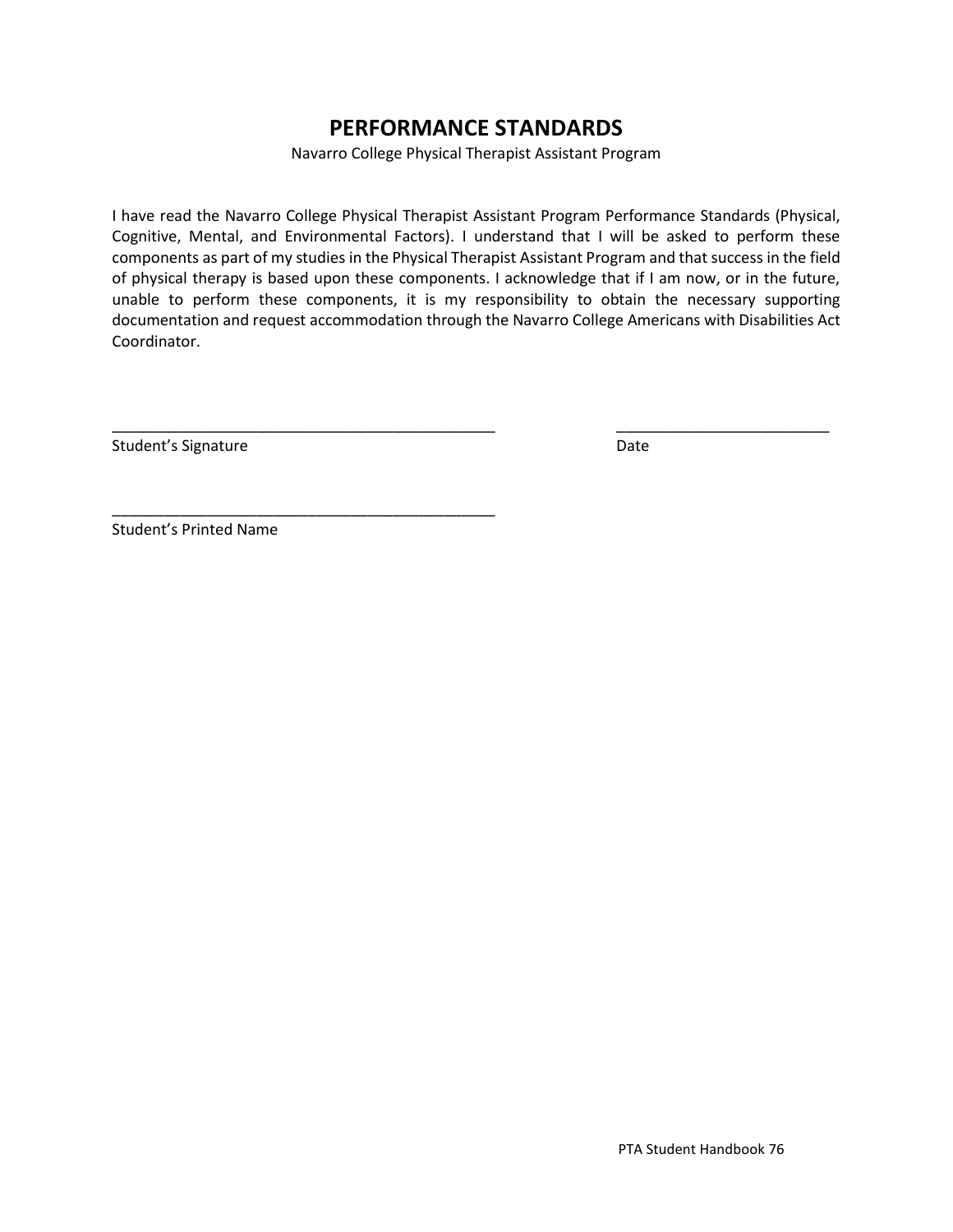#### **USE OF STUDENT WORK, NAME, IMAGE, AND RELEASE OF INFORMATION**

Navarro College Physical Therapist Assistant Program

As a student in the Physical Therapist Assistant Program**,** I am aware that my instructors may request to keep samples of my written work, work/assignments/photographs/video that I may have been a part of for the following reasons, as well as other situations deemed appropriate by the instructor for teaching/learning purposes.

\_\_\_\_\_\_\_\_\_\_\_\_\_\_\_\_\_\_\_\_\_\_\_\_\_\_\_\_\_\_\_\_\_\_\_\_\_\_\_\_\_\_\_\_\_ \_\_\_\_\_\_\_\_\_\_\_\_\_\_\_\_\_\_\_\_\_\_\_\_\_

Examples: To use as a model (example) for other students To document the quality or lack of quality of my work To use as an exhibit of student work for accrediting agencies review To use in Navarro College advertising/media/website

I hereby grant permission:

Student's Signature Date Date Controller and Date Date

Student's Printed Name

\_\_\_\_\_\_\_\_\_\_\_\_\_\_\_\_\_\_\_\_\_\_\_\_\_\_\_\_\_\_\_\_\_\_\_\_\_\_\_\_\_\_\_\_\_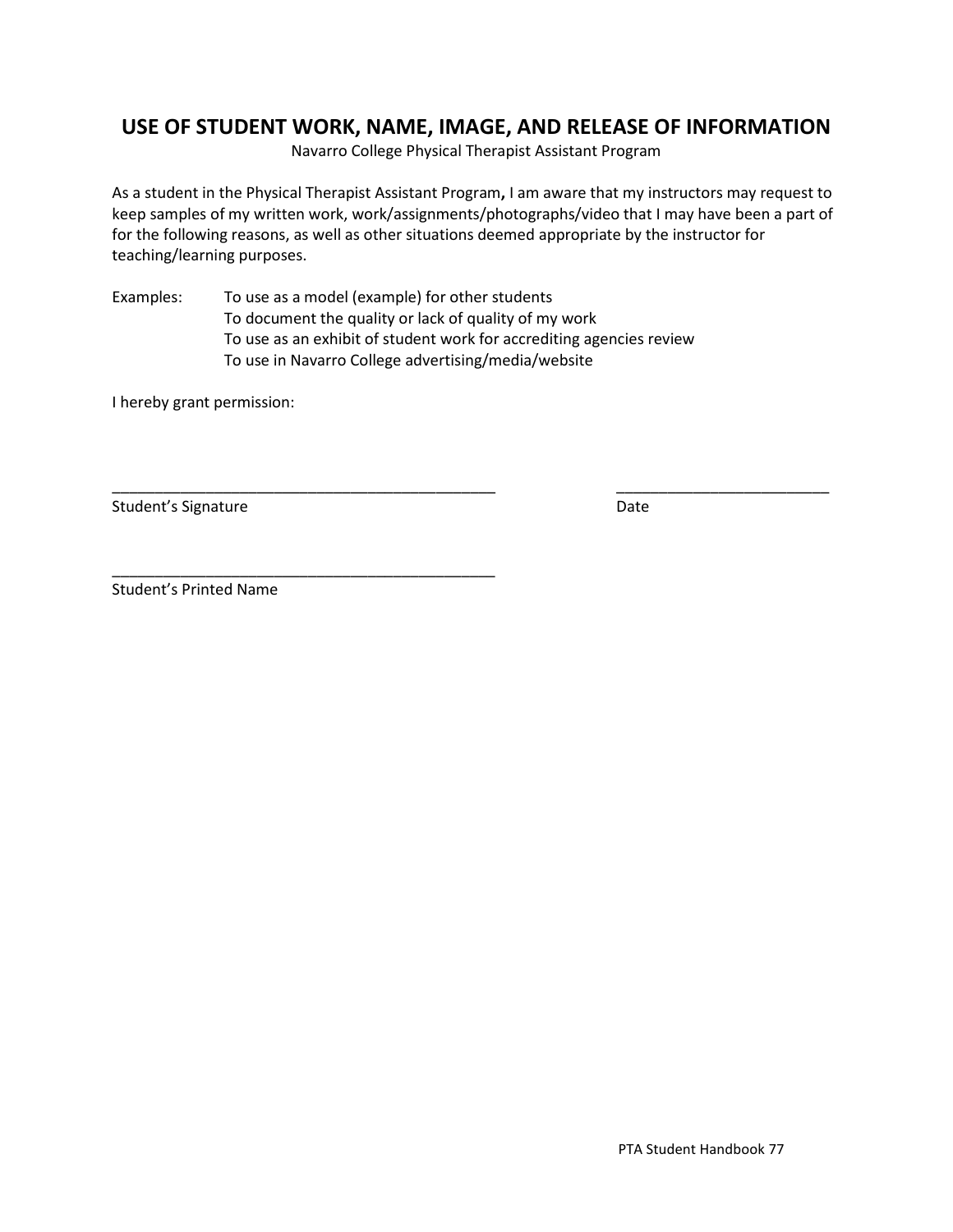### **STUDENT TRAVEL RELEASE FORM**

Navarro College Physical Therapist Assistant Program

I, \_\_\_\_\_\_\_\_\_\_\_\_\_\_\_\_\_\_\_\_\_\_\_\_\_\_\_\_\_\_\_\_\_\_\_, understand that I am responsible for my own behavior and will abide by all rules and regulations outlined the PTA Student Handbook published by Navarro College. I understand that if I am in violation of any of these rules, I will be subject to the consequences stated in the PTA Student Handbook. I also understand I am responsible for any injury that may be incurred during travel while a student of Navarro College.

|                                                 | Date: ____________________ |
|-------------------------------------------------|----------------------------|
| Please provide the information requested below: |                            |
|                                                 |                            |
|                                                 |                            |
|                                                 |                            |
|                                                 |                            |
|                                                 |                            |
|                                                 |                            |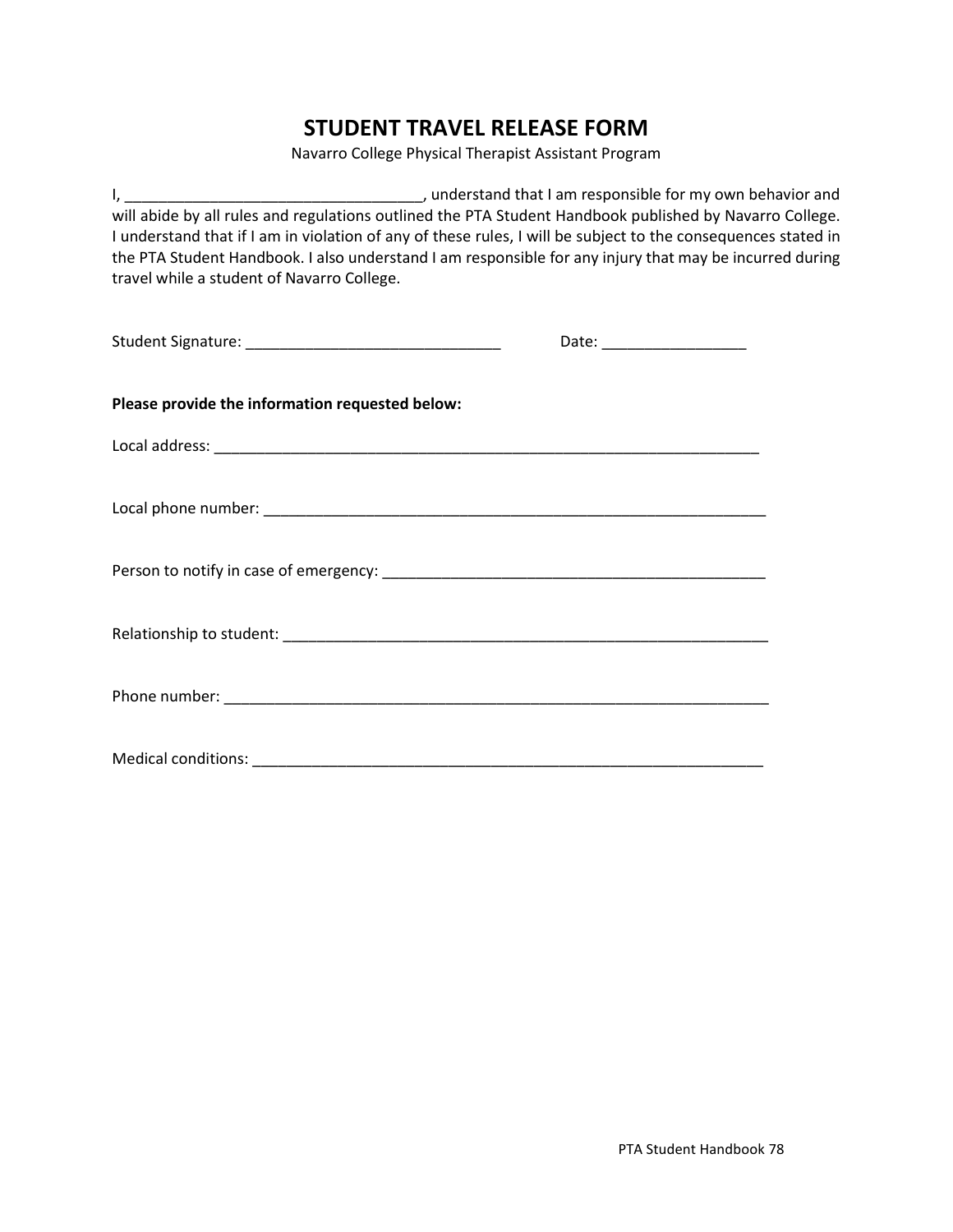## **APPLICANT DATA FOR SELF STUDY REPORT**

Navarro College Physical Therapist Assistant Program

|                                       |  |                                                                                             | State: _____________                                                              | Zip Code: ___________ |  |
|---------------------------------------|--|---------------------------------------------------------------------------------------------|-----------------------------------------------------------------------------------|-----------------------|--|
| County: _________________________     |  |                                                                                             | DOB: ___________                                                                  |                       |  |
|                                       |  |                                                                                             |                                                                                   |                       |  |
| Sex: Male Female                      |  |                                                                                             |                                                                                   |                       |  |
|                                       |  | Ethnicity: W____ (White/Caucasian)<br>A _____ (Asian/Pacific Island)<br>H (Hispanic/Latino) | B_______ (Black)<br>I _______ (Am Indian/Alaskan)                                 |                       |  |
|                                       |  |                                                                                             |                                                                                   |                       |  |
| The following questions are optional: |  |                                                                                             |                                                                                   |                       |  |
| Prior degree: Yes No                  |  |                                                                                             |                                                                                   |                       |  |
|                                       |  |                                                                                             |                                                                                   |                       |  |
| Travel distance to class ______ miles |  |                                                                                             |                                                                                   |                       |  |
|                                       |  |                                                                                             | Work hours-per-week planned for: Summer: _________ Fall: ________ Spring: _______ |                       |  |
|                                       |  |                                                                                             | Loans for school: Yes No                                                          |                       |  |

I authorize Navarro College to use the above information as indicated for PTA Self Studies and other PTA Program Studies/Reports.

\_\_\_\_\_\_\_\_\_\_\_\_\_\_\_\_\_\_\_\_\_\_\_\_\_\_\_\_\_\_\_\_\_\_\_\_\_\_ \_\_\_\_\_\_\_\_\_\_\_\_\_\_\_\_\_\_

Student's Signature **Date**